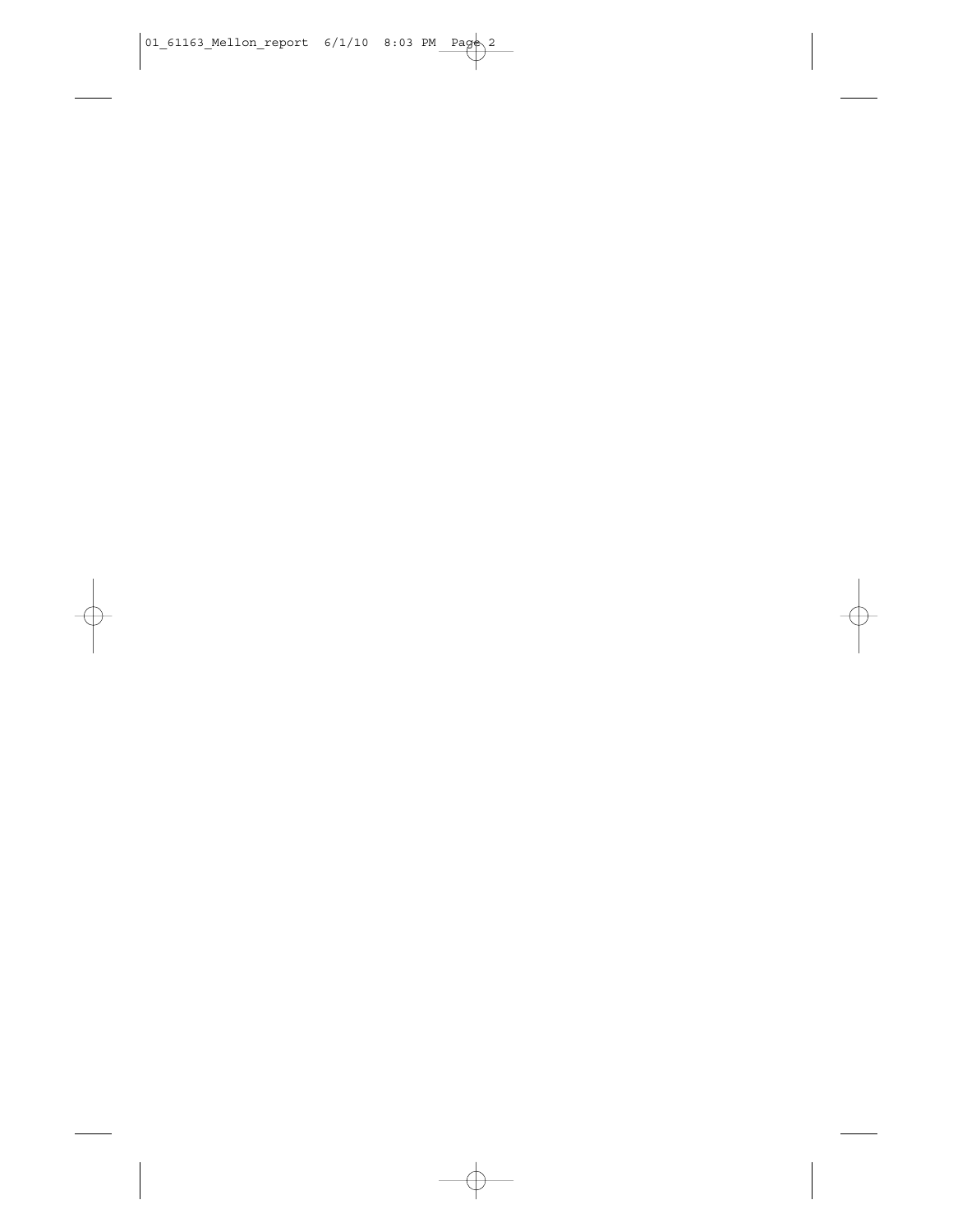*Trustees Chairmen Emeriti* Anne M. Tatlock, *Chairman*<br>Danielle S. Allen Lewis W. Bernard Paul LeClerc Colin Lucas Walter E. Massey Don M. Randel W.Taylor Reveley III Lawrence R. Ricciardi

Hanna H. Gray

*Officers of the Corporation*

Don M. Randel, *President* Harriet Zuckerman, *Senior Vice President* Philip E. Lewis, *Vice President* Michele S.Warman, *General Counsel and Secretary* John E. Hull, *Financial Vice President and Chief Investment Officer*

*Program Officers* Carlotta M. Arthur Joseph S. Meisel<br>Helen Cullver Diane E. Ragsda Helen Cullyer Diane E. Ragsdale Ira H. Fuchs, *Vice President for Research in Information Technology* Eugene M.Tobin Christopher J. Mackie

*Senior Advisors*

Bernard Bailyn Susan Perry<br>
Phillip A. Griffiths Susan Perry<br>
Hans Rutimann Phillip A. Griffiths<br>I. Paul Hunter Michael McPherson

William Robertson IV<br>Angelica Z. Rudenstine

Stuart J. Saunders

*Administrative Staff*

Vanessa Cogan, *Database and Records Manager* Oscar De La Cruz, *Manager of Human Resources and Benefits* Rebecca Feit, *Assistant General Counsel* Susanne C. Pichler, *Librarian* Virginia Simone, *Files Manager*

*Finance and Investment Staff*

Thomas J. Sanders, *Director of Financial Services and Controller* Christy Cicatello, *Accounting Manager* Michele M. Dinn, *Senior Portfolio Manager* Ann Siddiqui, *Investment Accounting Manager* Monica C. Spencer, *Senior Portfolio Manager*

*As of December 31, 2009*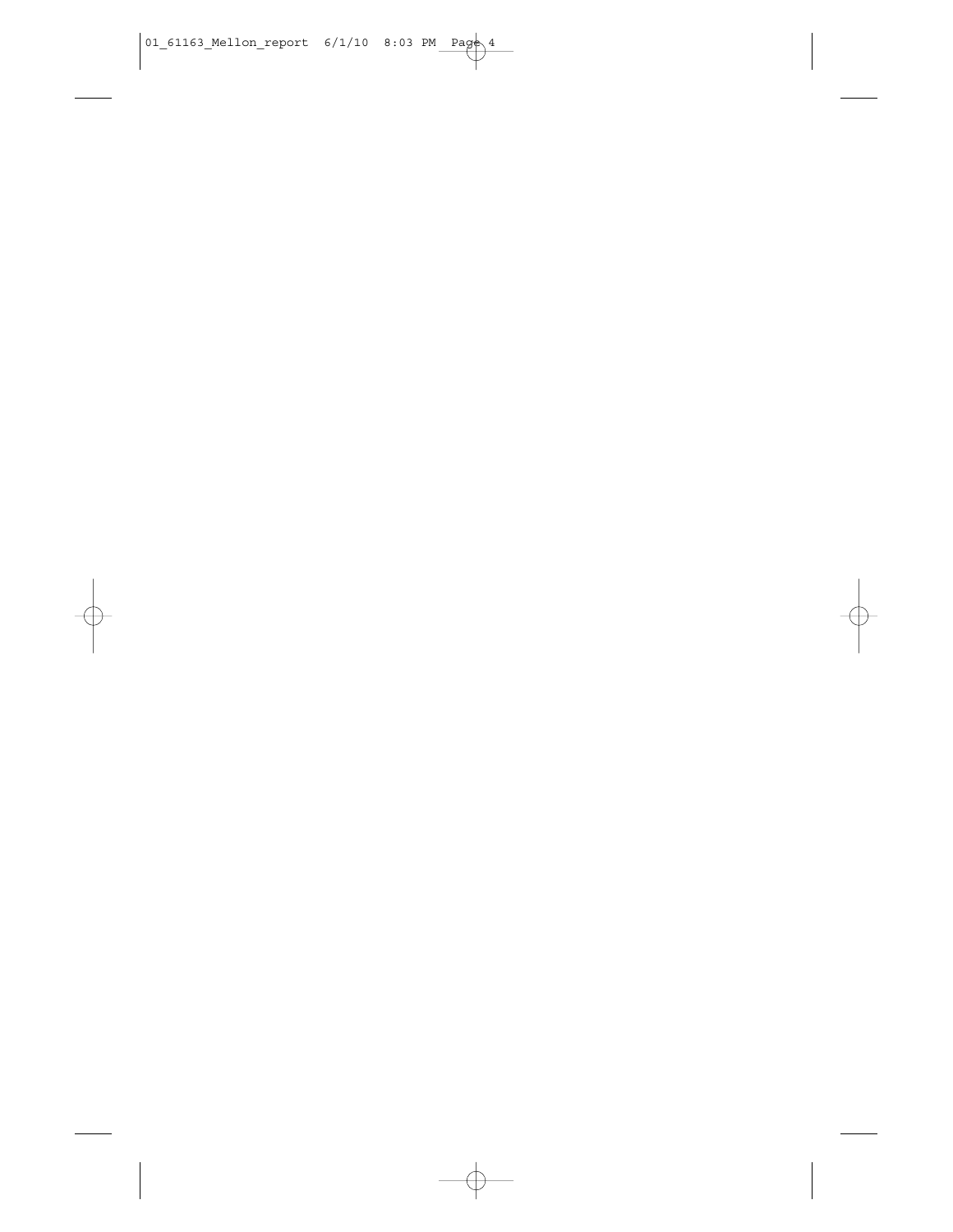THE ANDREW W. MELLON FOUNDATION, *a not-for-profit corporation under the laws of the State of New York,resulted from the consolidation on June 30, 1969, of the Old Dominion Foundation into the Avalon Foundation with the name of the Avalon Foundation being changed to The Andrew W.Mellon Foundation.The Avalon Foundation had been founded in 1940 by Ailsa Mellon Bruce, Andrew W. Mellon's daughter.The Old Dominion Foundation had been established in 1941 by Paul Mellon, Andrew W. Mellon's son.*

The Foundation makes grants in five core program areas: higher edu*cation and scholarship;libraries and scholarly communication;museums and art conservation; performing arts; and conservation and the environment. Collaborative planning by the Foundation and its grantee institutions generally precedes the giving of awards and is an integral part of grantmaking. Unsolicited proposals are rarely supported. Prospective applicants are therefore encouraged not to submit a full proposal at the out*set but rather a query letter of a page or less that sets forth the need, nature, *and amount of any request.The Foundation does not make grants to individuals or to primarily local organizations.*

*Within each of its core programs, the Foundation concentrates most of its grantmaking in a few areas.Institutions and programs receiving support are often leaders in fields of Foundation activity, but they may also be promising newcomers,or in a position to demonstrate new ways of overcoming obstacles so as to achieve program goals.The Foundation seeks to strengthen institutions'core capacities rather than encourage ancillary activities, and it seeks to continue with programs long enough to achieve meaningful results.*

*The Foundation makes its particular areas of emphasis within core programs known in a variety of ways. Annual Reports describe grantmaking activities and present complete lists of recent grants. The Foundation's Web site, at http://www.mellon.org, describes the core programs in some depth, offers complete texts of past Annual Reports, and furnishes other information concerning the Foundation's history, evolution, and current approach to grantmaking.*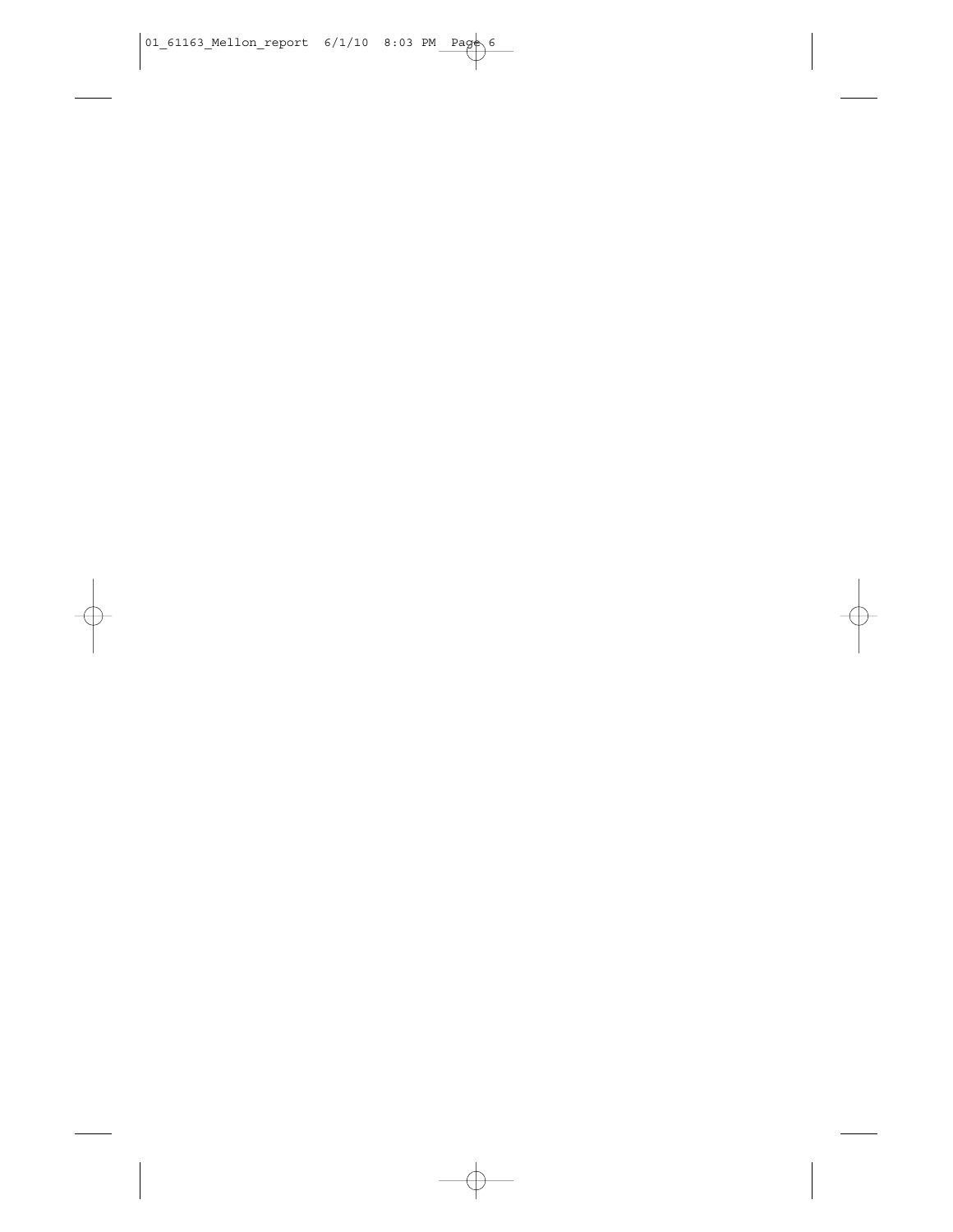### PRESIDENT'S REPORT

The *Annual Report* for 2008 described a precipitous decline in the Foundation's total assets resulting from the turmoil that engulfed the economy as a whole, including especially the kinds of educational and cultural institutions that the Foundation serves. Fortunately, this *Annual Report* for 2009 can describe a substantial rebounding of net assets from \$4.1 billion at December 31, 2008, to \$4.7 billion at December 31, 2009, after grantmaking of over \$215 million in the course of the year.

The extent of both the decline and the rebound was somewhat unexpected by most observers and proved the wisdom of taking a long view despite the short-term challenges. Because the Foundation has very low fixed expenses and almost no future commitments in its grantmaking, there was no need to withdraw from any commitments to grantees.The grantmaking budget returned more or less to what it had been in 2006, which seemed high at the time, and we will hope as we proceed through 2010 to begin to increase it again. Even now the Foundation's assets slightly exceed the real value of its original corpus. Our goal will be to maintain or exceed the real value of the grantmaking budget in coming years, to the extent that the legal requirements for expenditures allow.

What was anomalous, then, was not so much the decline in assets at the end of 2008 and the first part of 2009 as the remarkable spike that preceded it.This spike enabled the Foundation to increase its grantmaking substantially for a year or two but did not cause us to depart from a tradition of funding even most multiyear grants in their entirety from the start and thus did not cause us to become reliant on a continuation of the kinds of investment returns that had produced the spike.The precipitous nature of the decline did, however, present challenges to the management of liquidity for purposes of both grantmaking and commitments of capital to certain kinds of investments, since the Foundation held substantial assets that were either illiquid or substantially undervalued from a longer-term perspective.Therefore, in order not to interrupt the flow of funds to our grantees, the Foundation sold \$230 million of taxable bonds, which it was able to do at quite favorable rates deriving from market conditions generally and from the fact that the Foundation has very limited fixed obligations. Simultaneously, the Foundation increased somewhat the allocation in its portfolio to highly liquid assets. All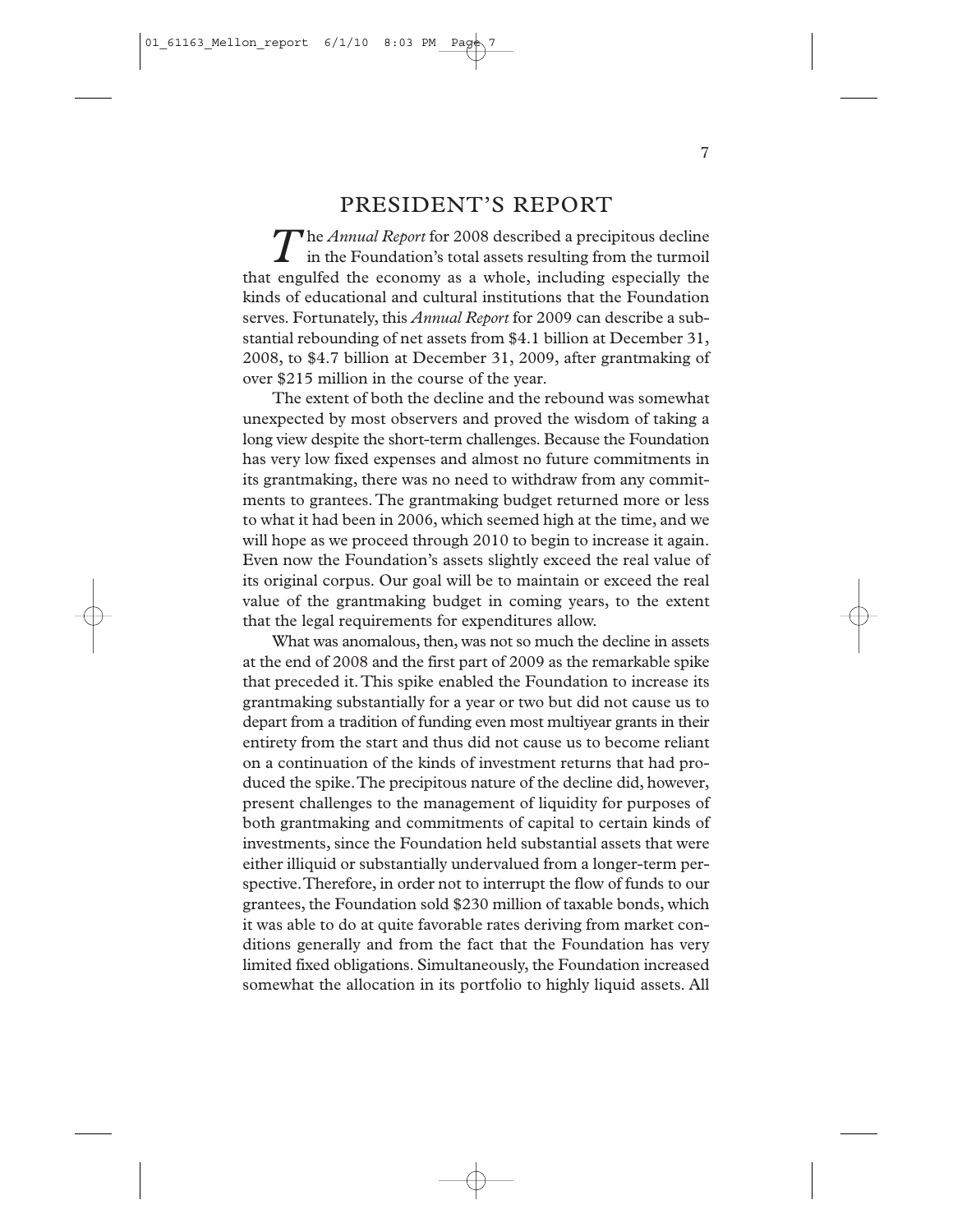of this reflects a long-term and disciplined philosophy with respect to both grantmaking and investing.

Unfortunately, many institutions saw this spike as the wave of the future and undertook long-term commitments that became difficult or impossible to sustain. Some of these commitments, especially among private institutions of higher education, were undertaken with the best of motives, as for example in the case of undergraduate financial aid. A few of the very wealthiest institutions substantially enhanced their financial aid programs, in some cases eliminating the requirement that loans form a part of most or all financial aid packages. A number of much less wealthy institutions felt the need to compete in these terms and believed that their own increasing wealth and that of their alumni and other donors would enable them to keep up in this competition. What was not really affordable at the time announcements of new financial aid policies were made forced painful decisions when the downturn came.At first no one wished to retreat from the more generous financial aid policies, and difficult cuts were imposed on other categories of expense to pay for them. Finally, a few institutions took the unpleasant step of admitting that they could no longer afford what had been promised. It is quite likely that more institutions will be forced to follow suit.

Another type of commitment undertaken in what were after all relatively few years of remarkable prosperity following the last major downturn in 2001-2002 was to capital projects, perhaps chief among them to major new facilities for the sciences.The doubling of the budget of the National Institutes of Health and the hoped for increases of a similar kind for the National Science Foundation as well as in the Department of Energy's budget for research in the physical sciences all encouraged this. Unfortunately, the federal government has never paid the full cost of the research that it sponsors in universities, especially not its capital costs. A bad matter, largely unacknowledged by either the federal government or the general public, was made substantially worse by the declining possibilities of the federal budget and the downturn in private assets that the federal expenditure had long leveraged. Important among those private assets, though not often recognized as such, is undergraduate tuition, which faces serious problems of its own. Undergraduate tuition remains for the overwhelming number of private institutions, including some with multibillion-dollar endowments, the single largest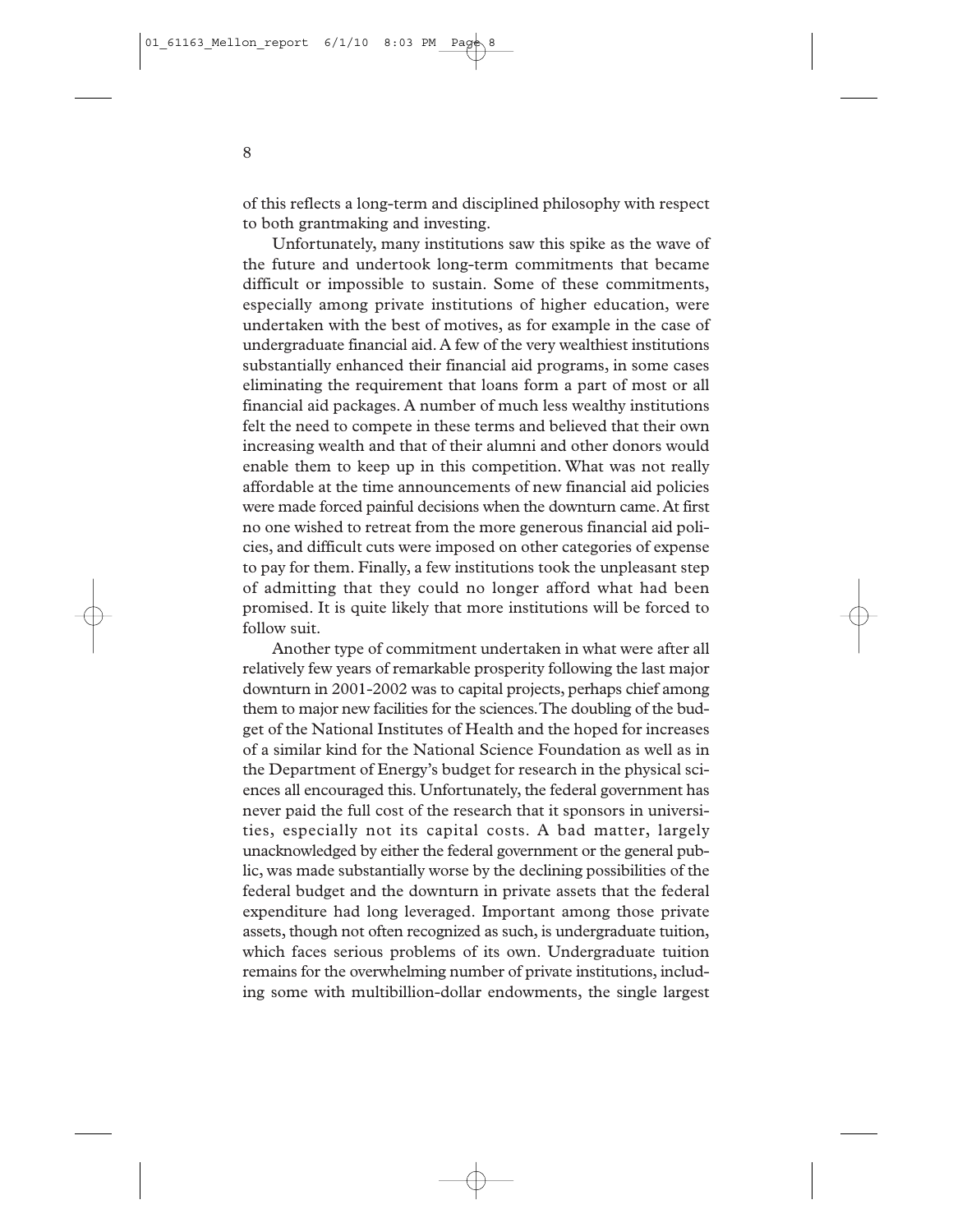source of unrestricted funds. Thus, when the federal government underfunds research in the basic sciences, undergraduates' parents make up a certain part of the difference.

If the consequences of the downturn in the economy in all of its forms have been difficult for private institutions, for public institutions they have been disastrous almost everywhere. Shortfalls in the revenues of the states have been passed on in abundance to their institutions of higher education. Recent studies have shown that other developed countries have protected higher education as they coped with shrinking resources, whereas the United States has not. This is in part because this country for the most part has no national policy on higher education, a matter left principally to the states. And the states have significantly less flexibility in dealing with revenue shortfalls and in some cases little wish to support what is in their own long-term interest, to say nothing of the long-term interest of the nation.The State of California has enjoyed what is surely the greatest system of public higher education that the world has ever known, and yet that system is being steadily dismantled.

What is The Andrew W. Mellon Foundation to do in the face of this? In the end, we can only continue to do what we have long done help a rather small fraction of the 4,000 institutions of higher education in the country maintain a commitment to activities that we have always cared about, namely the humanities and the arts. Many observers believe, furthermore, that these are the activities likely to suffer most in the retrenchment that higher education is undergoing. In times like these, practical arguments for supporting science and technology, because they are thought to lead to economic growth, become ever more powerful.And students and their parents will rush to whatever fields they believe most likely to lead to a good job.These fields are not always thought to include English and philosophy.

Yet this Foundation believes that the humanities and the arts do indeed contribute to the material prosperity of individuals as well as of society at large. And they are absolutely crucial to creating the kind of life that thoughtful people and a humane society will want to live.There is no doubt that a strong education in the humanities and the arts contributes to the intellectual armament that most enables success in thinking imaginatively about the unexpected as well as the familiar and that contributes most powerfully to the invention of the future. It also contributes most effectively to a successful engagement with the people of other cultures in a world in which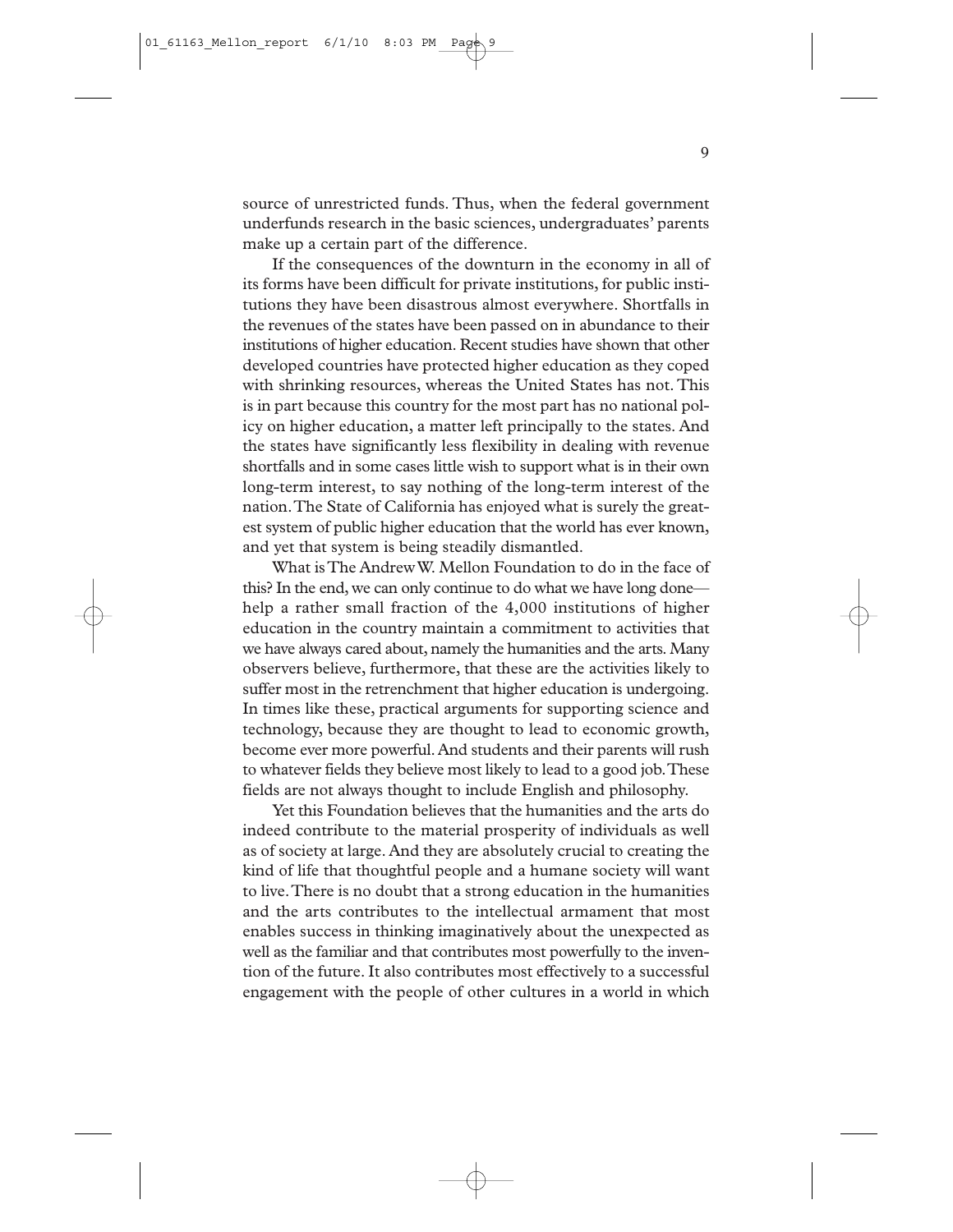engagement of this kind is obligatory.Whatever one's job, an education that includes the humanities and the arts will enable one to do it better. Institutions of higher education in other parts of the world often remark that liberal arts education of the type practiced in the United States is what they lack in creating an imaginative and entrepreneurial citizenry.

Because this kind of higher education is crucial to the national life, it is crucial that it take full account of the nation's diversity.The Foundation's diversity initiatives have a long history and will remain a priority. A central part of our effort is to bring greater diversity to the professoriate by supporting in a variety of ways students from underrepresented groups and others with a demonstrated commitment to diversity who wish to pursue advanced degrees for the sake of becoming college and university faculty members. Support for Historically Black Colleges and Universities will also continue to play a role.The range of our diversity initiatives is described later in this report.

Personal and national prosperity are not the only or the deepest reasons for a strong presence of the humanities and the arts in national life. We often speak of businesses in terms of their value proposition.We sometimes speak of higher education in terms of its value proposition—the financial return over a lifetime of an investment in higher education. It is essential, however, that we also think about the *values* proposition of higher education and of the humanities and the arts more broadly.

The nation has very far to go before it can be content that the needs of all of its citizens for some of the most basic material comforts are being met. Access to adequate health care and adequate education, especially but not only higher education, is denied to too many.This argues for building a strong economy that meaningfully reduces unemployment and generates the resources necessary to attend to society's needs. But the character of a society will ultimately reflect its values more than its wealth. Values will determine how wealth is created and the uses to which it is put. And it is the humanities and the arts that explore such values and confront each of us with the need to choose the values by which we will live. In a period in which the nation is quite properly concerned with the creation of jobs for the appallingly high number of unemployed, we must also concern ourselves with the values that will shape the lives of those who do have jobs, perhaps even extremely lucrative jobs, as well as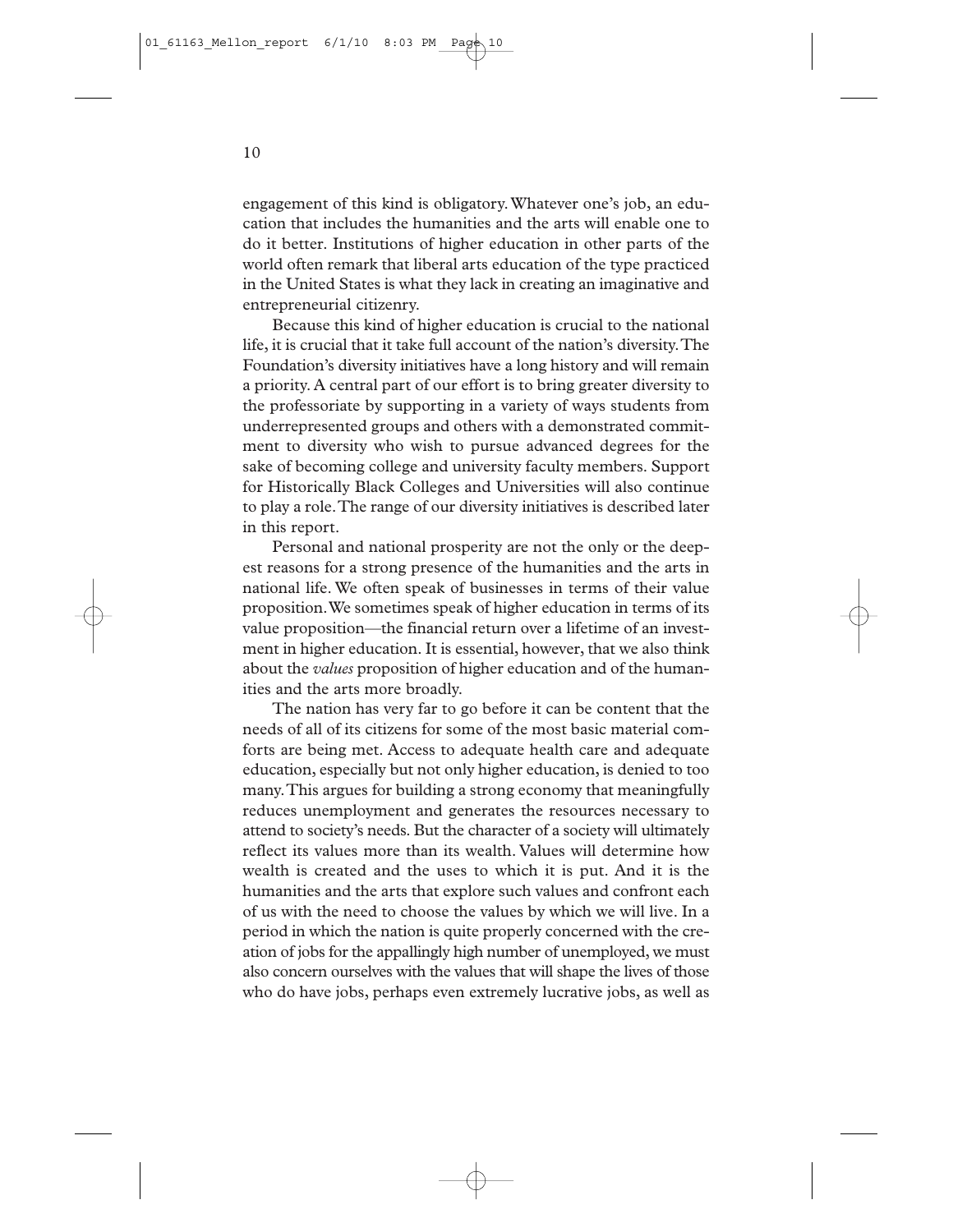those who do not.These values will determine how—indeed if—our democracy is to function.

Whether for rich or poor, a job is not something to be pursued simply for its own sake with no thought of what greater purpose life might embody. And an education that prepares only for a job without attention to greater purposes is not an education in the fullest sense. Great works of art and literature explore these matters and present them powerfully as nothing else can, which is the deepest reason for making the humanities and the arts a part of every education and of every life thereafter.

In *Silas Marner* George Eliot writes, "Every man's work, pursued steadily, tends in this way to become an end in itself, and so to bridge over the loveless chasms of his life." Of Silas's life and the lesson that might be drawn from it she writes:

His life had reduced itself to the functions of weaving and hoarding, without any contemplation of an end towards which the functions tended.The same sort of process has perhaps been undergone by wiser men, when they have been cut off from faith and love—only, instead of a loom and a heap of guineas, they have had some erudite research, some ingenious project, or some well-knit theory.

We might wish that these words had been taken to heart by more of the millions of people who were obliged to read *Silas Marner* as sophomores in high school. This is only to say that great works of art and literature will often require the help of thoughtful teachers and parents who must prepare fertile terrain for them. But making and preserving the space for them in modern life is essential to a society of which we can be proud.That is an important part of the work of this Foundation.

The staff of the Foundation continues to think about how it can carry on this work ever more effectively, even when the goals of that work remain largely constant. It is important that we use our resources responsibly and that we maintain a sharp focus on those goals and the values that support them.This requires that we listen attentively to our grantees and their expressions of the nature of their needs. And it requires that as a staff we listen attentively to one another. Even with a rather small staff (a total of about 70 people) in relation to the extent of our resources, we must guard against a kind of atomization in which busy people develop programs that continue along their way without interacting fruitfully.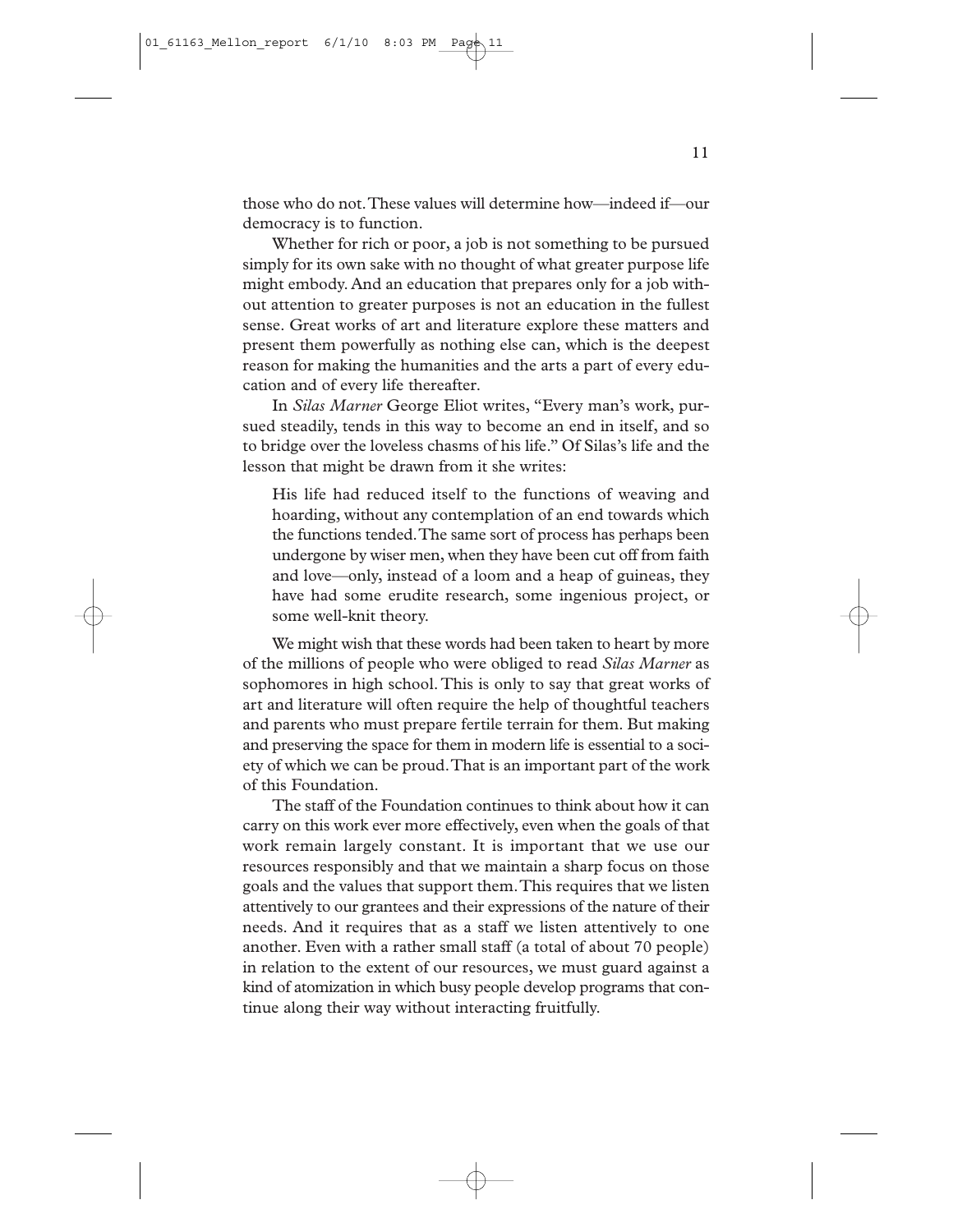With a view to the closer integration of some of our efforts, at the end of 2009 the program on Research in Information Technology was merged with the program on Scholarly Communications, now renamed Scholarly Communications and Information Technology. The Foundation has had a long and deep commitment to bringing to bear the power of new information technologies on the work of the humanities and the arts. This commitment will continue. The merger of the two programs, however, will further concentrate efforts in information technology on direct support for the work of the humanities and the arts.The Foundation is pleased to have stimulated a number of large, community-based, open source software projects and to have seen their viability clearly demonstrated.These have included enterprise systems for use in the administration of major universities as well as smaller institutions.With the humanities and the arts under increasing threat in the world of higher education and in society at large, however, some greater focus on their particular needs has seemed necessary and appropriate. And it is clear, for example, that the rate of change in the ways in which humanistic scholars gather and use information has greatly accelerated and calls for the development and application of new and more powerful tools.

The year 2009 also saw the announcement of two other major changes taking place in 2010 and that will occasion deep reflection on how the Foundation does its work.That work is of course carried on by talented people. And two of the Foundation's most talented and widely admired program officers retire in March of 2010.

Harriet Zuckerman has been the senior vice president of the Foundation for 19 years, principally overseeing the Foundation's single largest program, which is in support of research universities. She has long been the face of the Foundation in the world of research universities and is certainly the nation's leading authority on support for graduate education and scholarship in the humanities. Her programs have also supported centers for advanced study, independent research libraries, and other specialized institutes. She has personally been responsible for the Foundation's research activities, and has overseen a portfolio of studies in the area of higher education, some of which she has herself written. Her incisive and stylish presence has made an indelible imprint, and to say that she will be missed by the Foundation and grantees alike is to engage in major understatement.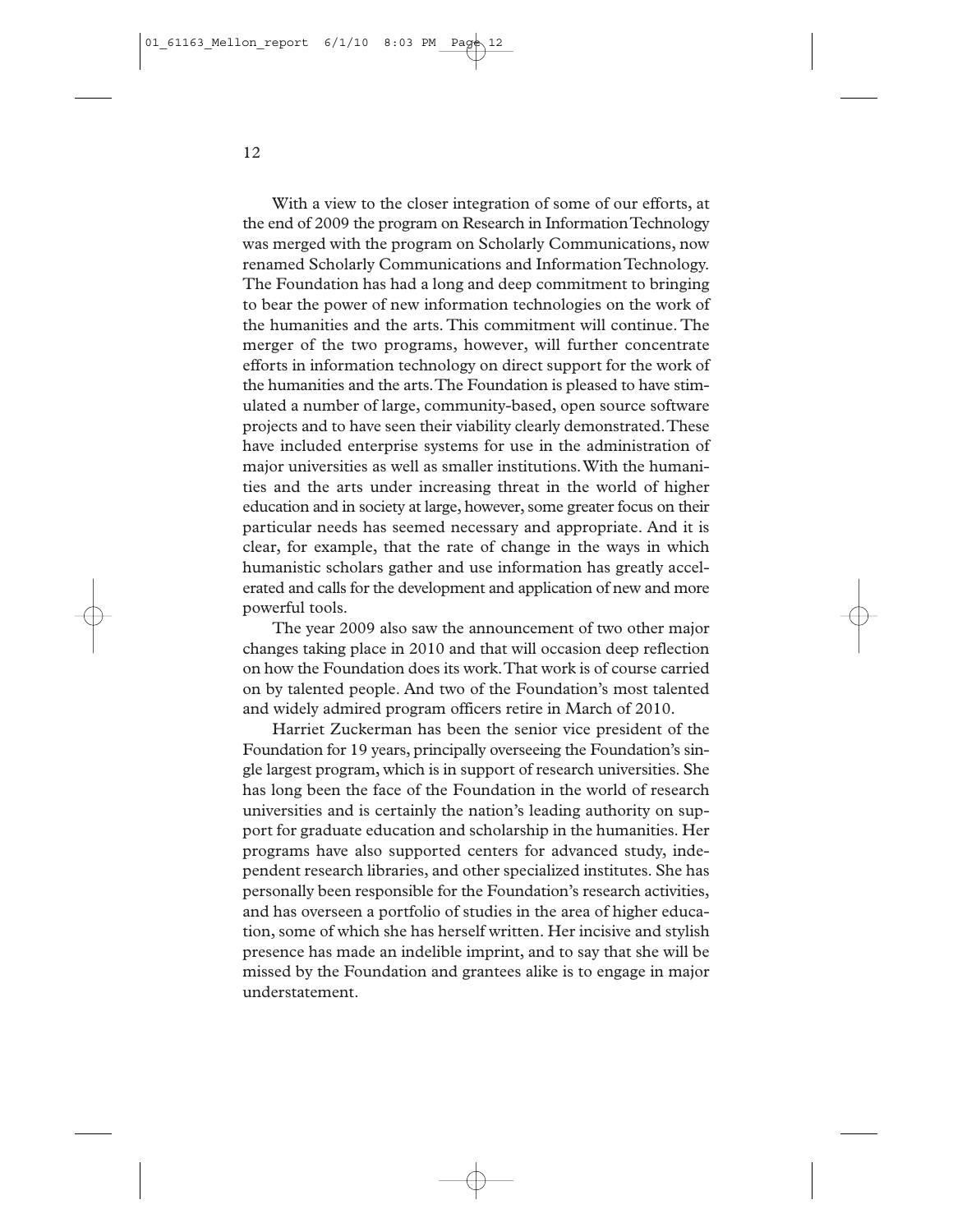Angelica Z. Rudenstine has been the Foundation's program officer for the program on Museums and Art Conservation. Her impact in the world of museums on scholarship and conservation has been singular, and she established almost single-handedly the field of basic science in support of art conservation.The world of museums has been forever transformed, as leaders in that field have amply testified.

Both of these retirements command the Foundation to look to its future and ensure that it continues to meet the high standards that these colleagues have set. This entails reflection and consultation. The Foundation has begun a process of convening representatives of the fields in which we work in order to learn from them what is most needed at the present time. In this context we expect that a number of opportunities for our programs to collaborate more closely will emerge. Among those likely to emerge will be an effort to bring together our concern for undergraduate education as expressed in our support of liberal arts colleges and our concern for graduate education in the humanities, which produces the faculty members who ultimately teach undergraduates in both large universities and smaller liberal arts institutions.We wish to help ensure that undergraduate education of the kind we believe in, that is, a liberal arts education properly so called, flourishes in institutions of all types and that graduate students receive the training necessary to strengthen undergraduate education wherever they may spend their careers. Similarly, we wish to understand the continuing and in many ways growing need of museums for support in art conservation while exploring further ways in which museums might collaborate with one another and with other kinds of cultural institutions and ways in which our support of graduate education and research in art history might better serve both museums and higher education.

All of this requires attracting new talent of the highest order to the Foundation. In this we have been extremely fortunate to be able to appoint Mariët Westermann as a vice president of the Foundation to lead the program in Museums and Art Conservation and to assume major responsibilities for programs in support of higher education. She will assume her position in June of 2010 and brings to that position the experience of a distinguished scholar of art history and university administrator.The program that has supported the humanities and the arts in research universities and the program sup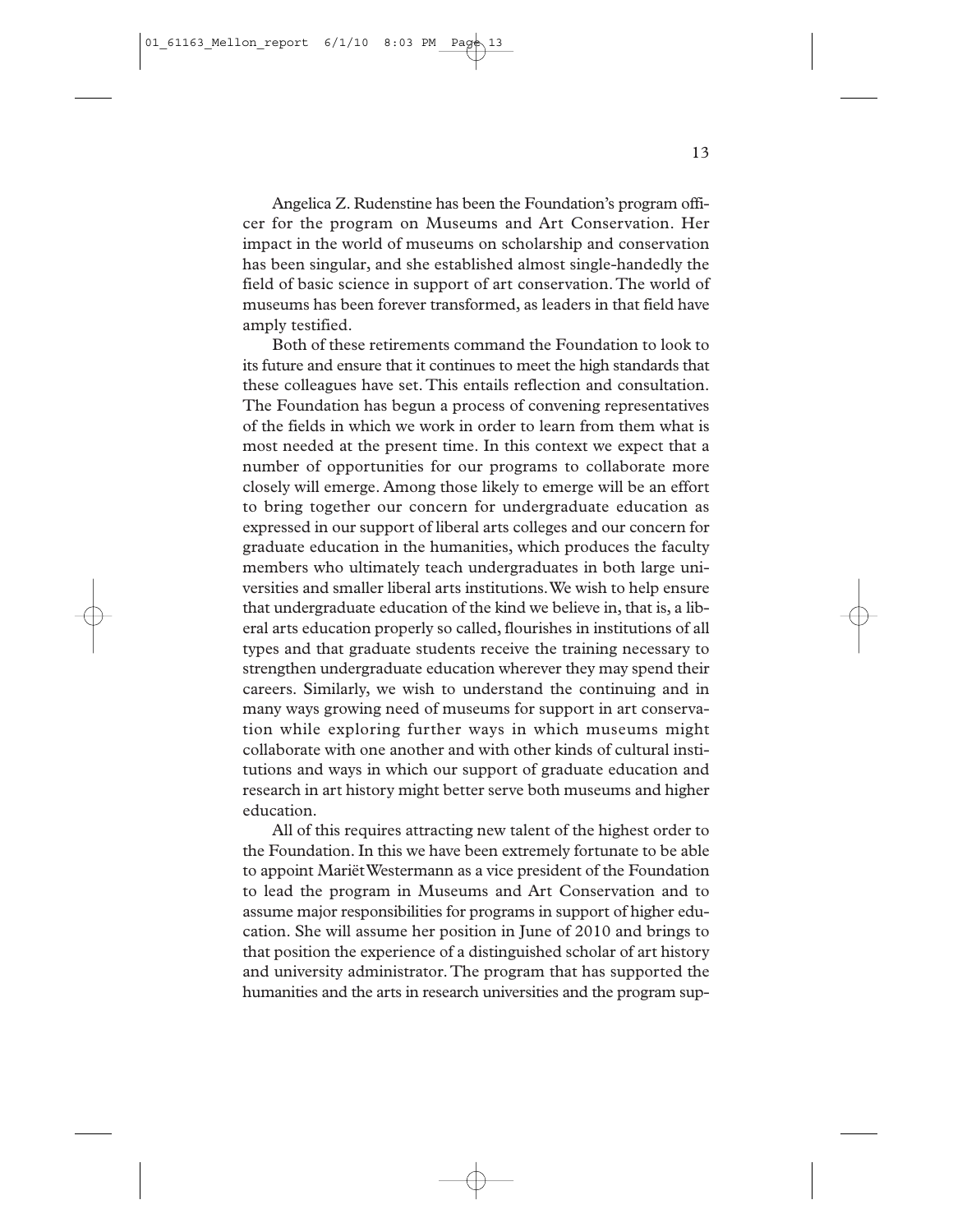porting liberal arts colleges will now be more closely coordinated, and in this effort Vice President Westermann and Vice President Philip E. Lewis will share responsibilities across the entire spectrum of higher education.

One can easily become discouraged about the state of our national intellectual, cultural, and political life.The character of our national discourse does not encourage a belief in the health of our democracy.The debate about health care causes one to fear for the character of the debate about higher education that will surely follow before long and that will pose similar issues. If there is any hope for a more civil and civilized environment in which to rise to the challenges that confront us, both domestic and foreign, it lies in a lifelong education that develops and encourages in everyone the thoughtful qualities of mind that are explored and strengthened by engagement with the humanities and the arts. No single foundation could possibly guarantee the realization of this hope. The Andrew W. Mellon Foundation, however, will contribute as mightily as it can to that end.

In the pages that follow, the Foundation's program staff offer summary accounts of their activities in 2009.The remainder of the report consists of a compilation of the Foundation's grants for 2009 and its annual financial statements.

> Don M. Randel March 2010

\* \* \*

#### *Research Universities and Humanistic Scholarship*

Overseen by Harriet Zuckerman and Joseph S. Meisel, the Research Universities and Humanistic Scholarship (RUHS) program has three main objectives: (1) supporting research by individual scholars at different career stages, beginning with graduate fellowships and ending with awards for emeritus professors; (2) assisting institutions where humanists work, including research universities, centers for advanced study, independent research libraries, and specialized research institutes, while also facilitating institutional collaborations; and (3) encouraging promising lines of humanistic inquiry, often involving multiple scholars. Projects supported by RUHS often focus on two, or even all three, of these objectives.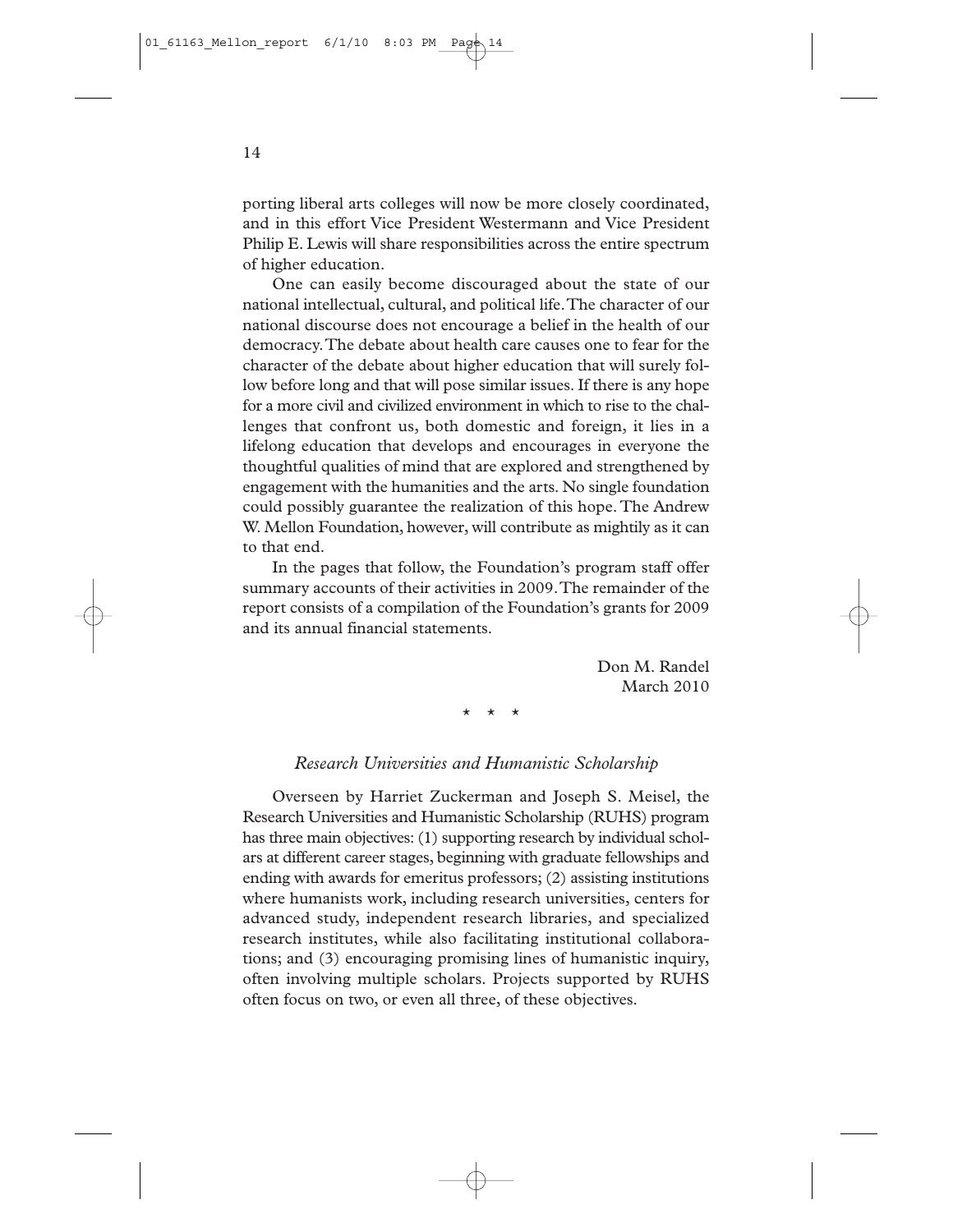Consistent with the Foundation's overall commitments during the financial downturn, RUHS maintained its central programmatic activities in 2009. Four outstanding senior humanists received Distinguished Achievement Awards: the philosopher and theorist Judith Butler;Thomas Gunning, a historian of early cinema; Barbara Newman, a scholar of medieval religion; and the Sanskritist Sheldon Pollock. Once again, ten scholars received New Directions fellowships for systematic training in fields other than their own, and 20 Emeritus Fellows were awarded funds for their continuing scholarly contributions. In addition, nine new John E. Sawyer Seminars in the Comparative Study of Cultures were approved.1

While continuing these and other ongoing initiatives, RUHS also responded to changed circumstances institutions were confronting. Rapid budgetary retrenchment at colleges and universities drastically curtailed faculty hiring, creating what is known now as the "jobless market" in the humanities and calling for a broad intervention to increase postdoctoral opportunities for new recipients of the PhD. Accordingly, the Foundation funded an experimental program of "New Faculty Fellows" developed in partnership with, and overseen by, the American Council of Learned Societies (ACLS).

More flexible and affordable than creating new assistant professorships, postdoctoral fellowships give recent PhDs in the humanities opportunities to learn from seasoned faculty colleagues, gain classroom experience, and advance their own scholarship. Data collected for the Foundation's Graduate Education Initiative (GEI) of the 1990s (also a period of significant, if more gradual, contraction in available jobs) indicate that more than 40 percent of PhD recipients at the time were initially employed in temporary posts, while the proportion of those who obtained full-time jobs shortly after graduation declined. Postdoctoral fellows were far more likely to find tenure-track positions within three years of graduation than those employed in more tenuous and contingent academic posts (although this finding may reflect the quality of the fellows chosen as much as their postdoctoral experiences).2 Multiyear postdoctoral positions,

 $<sup>1</sup>$  More information on the objectives of these programs, as well as the names</sup> of the people and titles of projects funded under them, is available via the Foundation's Web site at the RUHS program page: http://www.mellon.org/grant\_ programs/programs/higher-education-and-scholarship/researchuniversities.

<sup>2</sup> Ronald G. Ehrenberg, Harriet Zuckerman, Jeffrey A. Groen, and Sharon M. Brucker, *Educating Scholars: Doctoral Education in the Humanities* (Princeton: Princeton University Press, 2010), pp. 187-92.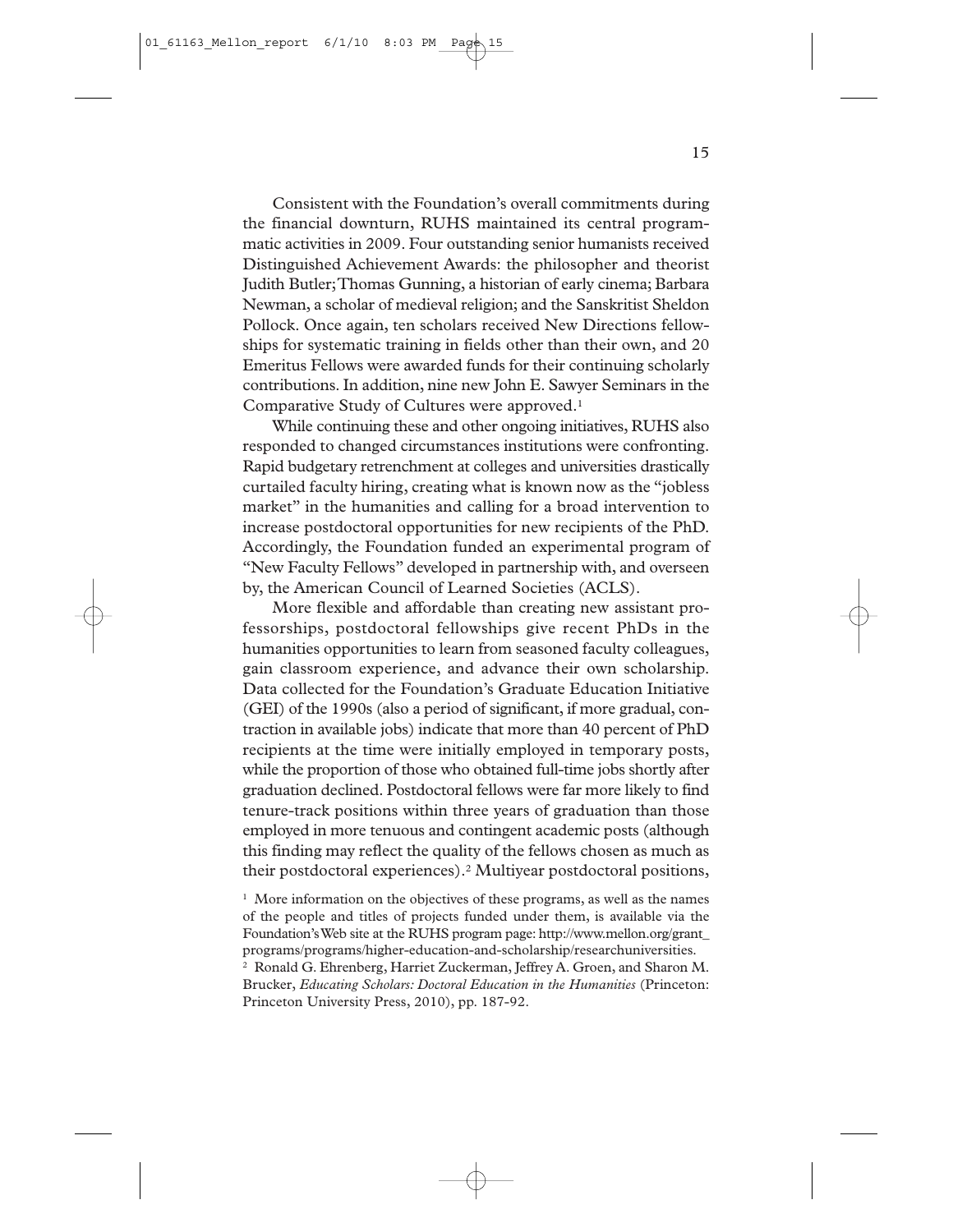adequately compensated and well-integrated into departmental life, not only benefit the fellows, but also help to meet important institutional needs (e.g., fulfilling departmental teaching obligations, allowing for the expansion of departmental expertise and course offerings, and building intellectual and programmatic connections across fields) even when hiring additional permanent faculty is impossible.

The New Faculty Fellows program was launched in fall of 2009 as a national competition for 50 new PhDs in the humanities without full-time academic employment. Fellows would receive a \$50,000 stipend and \$5,000 research fund annually, plus a one-time moving allowance of \$1,500.The 60 US-based members of the Association of American Universities (AAU), which produce the overwhelming majority of doctorates in the humanities, were invited to nominate highly qualified PhDs who had received their degrees in the two prior years and did not hold tenure-track jobs. Each university could nominate approximately 30 percent of the annual number of humanities PhDs it awarded. Ultimately, 58 universities nominated 826 individuals, 764 of whom applied for fellowships. A two-stage review process involving senior scholars and experienced administrators (typically deans and associate deans) selected 120 finalists and then 60 fellowship recipients.These 60 represent 30 institutions, both public and private. Reviewers commented on the high quality of the applicant pool and particularly of the finalists. In a process governed by strict guidelines and timetables, fellows were be hired for two-year terms in a "mini-market" established by ACLS, consisting of the participating AAU members and a selected group of liberal arts colleges. Ultimately, 14 of those elected chose to accept job offers outside the program (indicating that the process had identified highly eligible candidates).The 46 New Faculty Fellows that remain will take up posts at 20 universities and six colleges.

Foundation funds allow institutions to hire fellows at a substantial discount: universities pay only one-third, and colleges only one-quarter of their total cost (in addition to providing health coverage).The program was designed as a time-limited response to the poor job prospects facing recent PhDs who entered graduate school anticipating that academic employment would be reasonably available.The demand evidenced by the number of applications, the high quality of the finalists, and the eagerness of colleges and universities to hire them, along with continuing budgetary restrictions, indicate that funding for a second round should be considered.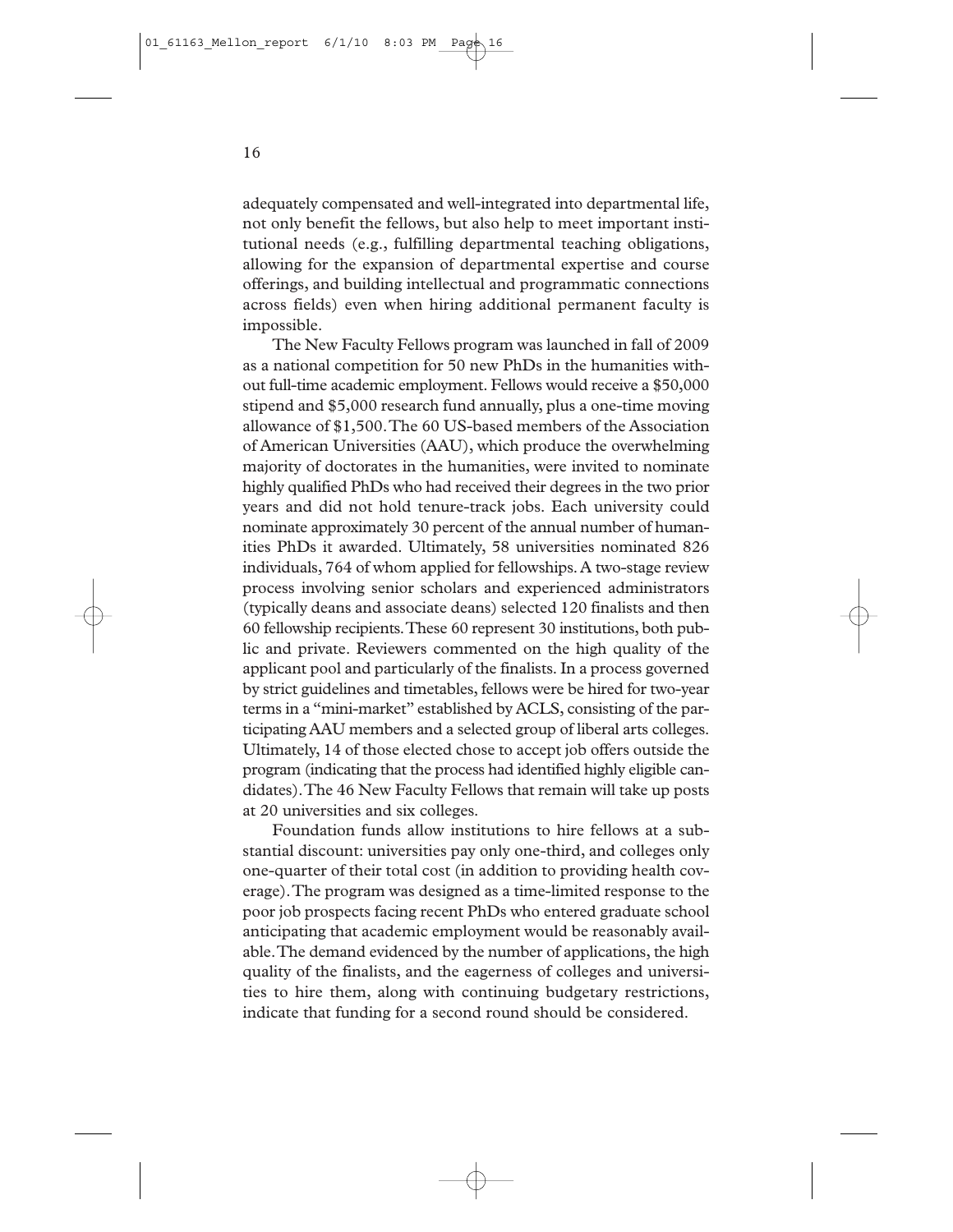Recent annual reports have noted the problematic consequences of increasing economic disparities among leading research universities and the difficulties that excellent institutions confront in trying to keep pace academically with the small number of peers that command the greatest resources.These problems continue despite the significant losses sustained by universities with large endowments. Marked differences remain in the ability of institutions to achieve their intellectual aspirations. At one time, the Foundation's funding for universities concentrated almost entirely on the private sector, a policy based on the continuing support public universities received from their state governments. Since this support has shrunk drastically and affected the humanities especially, the Foundation's grantmaking now includes a larger number of public institutions, and several received major grants in 2009.

The University of North Carolina at Chapel Hill was awarded \$4.5 million to strengthen its graduate programs in the humanities. Two other "publics" also received grants exceeding \$2 million for significant new initiatives in the humanities: the Graduate School and University Center of the City University of New York, which will strengthen critical fields by appointing visiting faculty from other CUNY campuses and providing enhanced graduate support, and the University of Wisconsin at Madison, which will establish or restore 12 faculty lines focused particularly on cross-regional historical developments and cultural connections. In addition, two out of three university-based postdoctoral fellowship programs established last year (bringing the total number of such programs funded since 1998 to 32) are at public institutions: the University of Illinois at Urbana-Champaign and the University of Wisconsin at Madison.

#### *Liberal Arts Colleges*

The Liberal Arts Colleges program, led by Philip Lewis and Eugene Tobin, provides multiyear grants to liberal arts colleges. A majority of these grants supports innovative academic work in the humanities and humanistic social sciences in a select group of approximately 70 colleges. In 2009, the program continued to expand its efforts to encourage collaboration among groups of colleges that form regionally based consortia. Prominent among these is the Appalachian College Association (ACA), a consortium of 37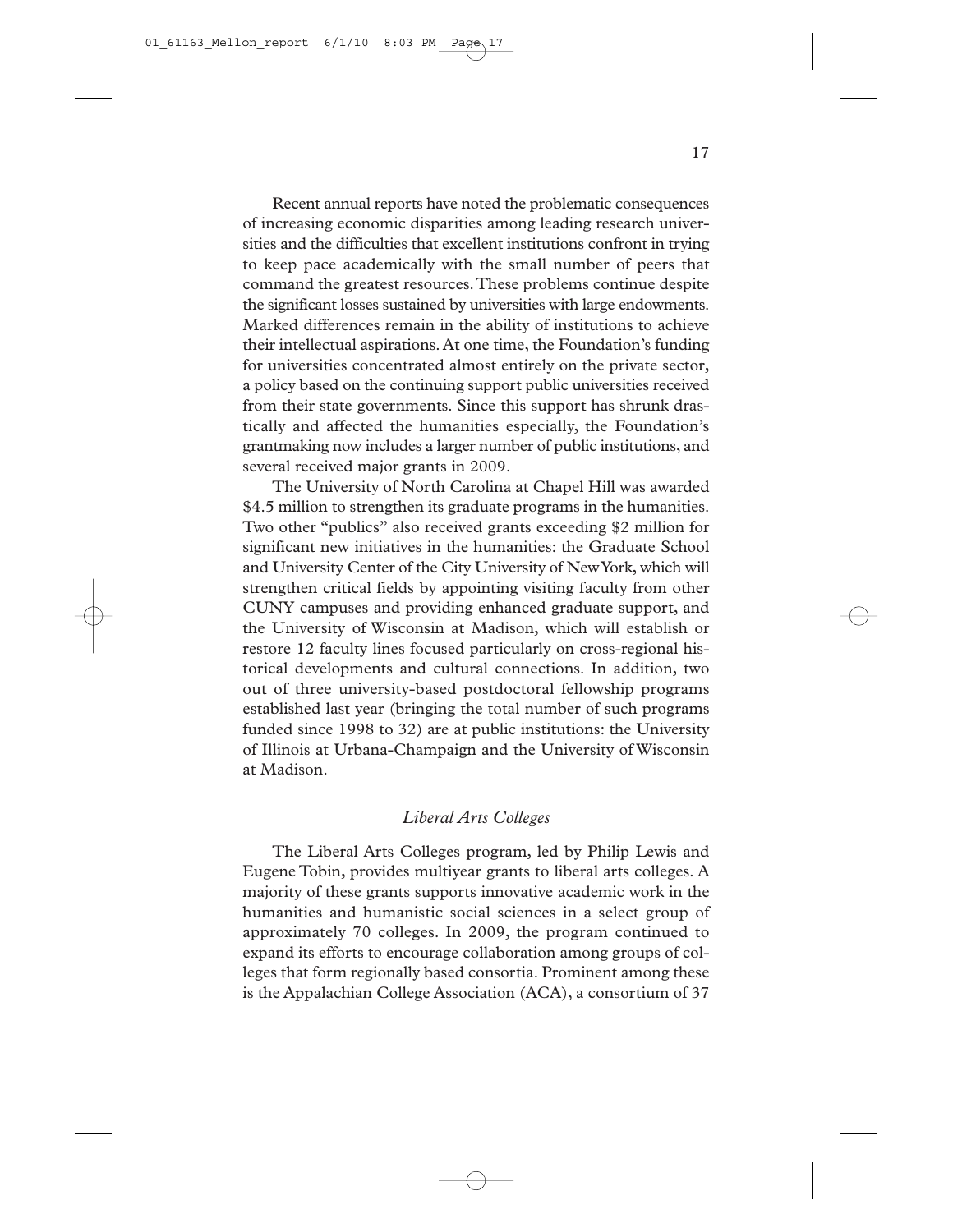colleges that was previously the province of a program officer who was also responsible for grants made to private Historically Black Colleges and Universities (HBCUs). During 2009, the Foundation merged its work with HBCUs, its grantmaking under the heading Diversity Initiatives, and the Mellon Mays Undergraduate Fellowships program into a single unit. Pursuant to this reorganization, the Liberal Arts Colleges program is responsible for grants to the ACA.

Along with the ACA, seven consortia—the American International Consortium of Academic Libraries, the Associated Colleges of the Midwest, the Associated Colleges of the South, the Claremont University Consortium, the Five Colleges of Ohio, the Great Lakes Colleges Association, and Five Colleges, Incorporated, of Western Massachusetts—have ongoing affiliations with the program. Grants to these seven consortia in 2009 totaled approximately \$4 million.This unusually small amount resulted directly from the economic downturn of 2008, which caused a significant reduction in the program's annual grantmaking budget and also delayed projected grants to support operating endowments for some consortia. In some cases, staff provided direct grants for operating expenses to compensate for these delays.The program agreed to support another consortium of six colleges in upstate New York (Colgate, Hamilton, Hobart and William Smith, Skidmore, St. Lawrence, and Union) and granted start-up funds to this group in 2009; it also opened discussion with five colleges in Oregon and Washington about the development of a consortium in the Northwest. Grants enabling collaboration by smaller groupings of institutions—such as Dickinson, Franklin & Marshall, and Gettysburg in central Pennsylvania; Bryn Mawr, Haverford, and Swarthmore in Philadelphia; Bates, Bowdoin, and Colby in Maine; and Connecticut College,Trinity, and Wesleyan in Connecticut—also reflect the program's interest in encouraging cooperative projects that may be either academic or administrative in nature.

Historically, four durable rubrics—faculty career enhancement, libraries and information technology, curricular development and educational effectiveness, and presidential support—have covered much of the grantmaking in the Liberal Arts Colleges program. In 2009, approximately one-fourth of the program's \$30-million budget supported curricular projects, while another one-fourth was devoted to grants for faculty development and institutional revitalization. In this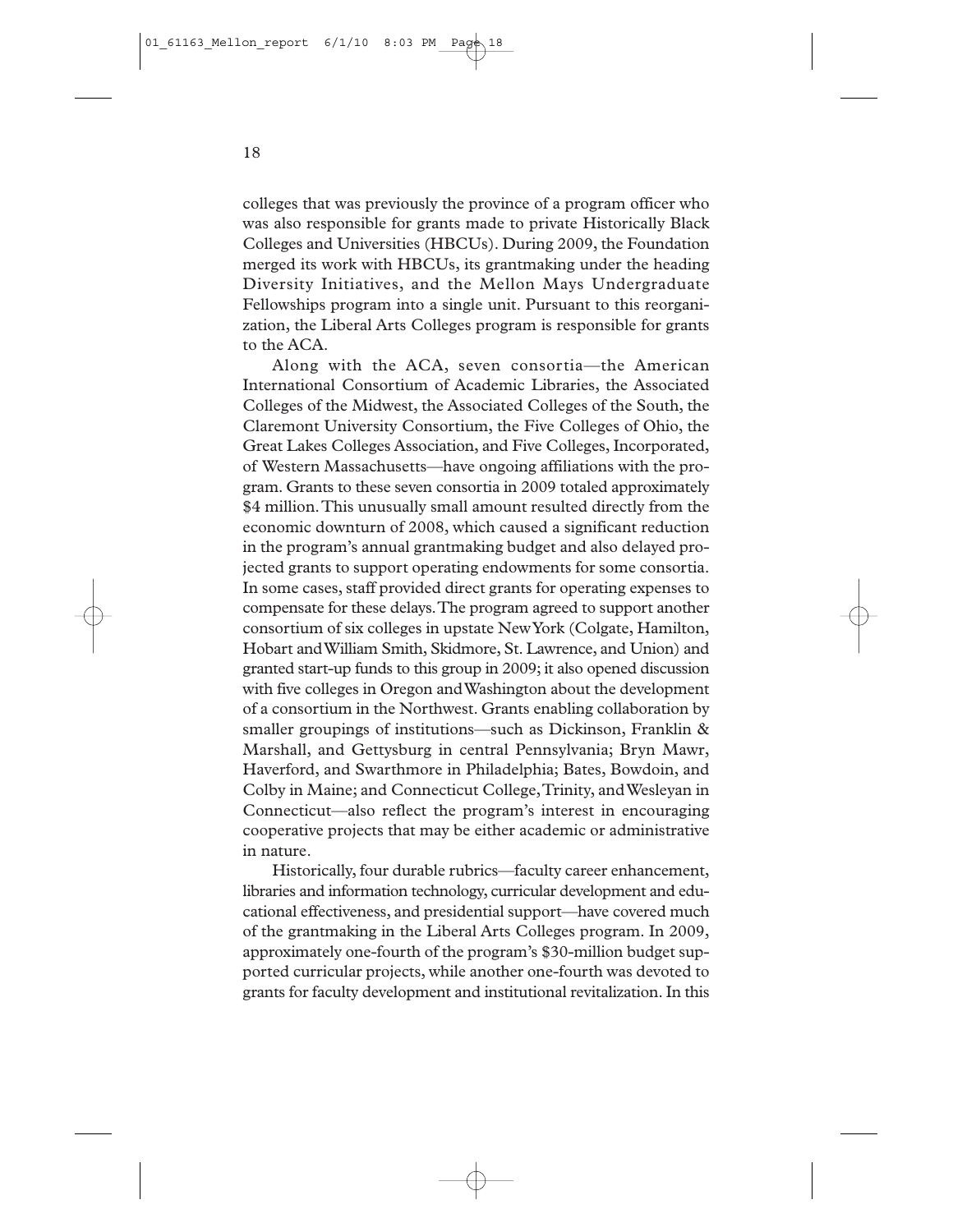latter category, grants ranged from the funding of teaching postdoctoral fellowships and mentoring programs linking junior and retiring faculty, to support for individual scholarly projects and research leaves that enable faculty members to acquire interdisciplinary competencies. A third prominent sphere of grantmaking was the growing interdisciplinary field of environmental studies.

As the year progressed and concerns about the bleak job market for new PhD's in the arts and humanities intensified, staff issued a letter to college presidents underscoring the program's receptiveness to proposals for support of postdoctoral fellowships and artistic residencies.This letter also noted the growth of what scholars now term the "digital humanities" and expressed interest in pilot projects that would integrate this field into academic programs.

2009 was a pivotal year for the National Institute for Technology in Liberal Education (NITLE), which has pursued efforts initiated by the Foundation in the mid-1990s to enable liberal arts colleges to deploy the resources of information technology in their academic activities. In the summer of 2009, the NITLE headquarters were moved to Southwestern University in Georgetown,Texas. Under the leadership of its new executive director,W. Joseph King, NITLE has begun to develop a streamlined organization that focuses on the pedagogical applications of technology in liberal education and on linking the institutional members of the NITLE network through a high-definition "telepresence" technology that will greatly facilitate the collaborative delivery of instruction.

#### *Diversity Initiatives*

The Diversity Initiatives program was a site of transition and consolidation in 2009. The pivotal event was the retirement of Lydia English, who had served since 1999 as the program officer for Diversity Initiatives and director of the Mellon Mays Undergraduate Fellowship (MMUF) program. MMUF supports two groups of qualified students who wish to seek doctoral degrees and pursue careers in higher education: those from underrepresented minority groups and other students with demonstrated commitments to diversity. Carlotta M. Arthur, program officer for the Foundation's Historically Black Colleges and Universities (HBCU) and Appalachian Colleges program, became program officer for the newly expanded Diversity Initiatives program which now encompasses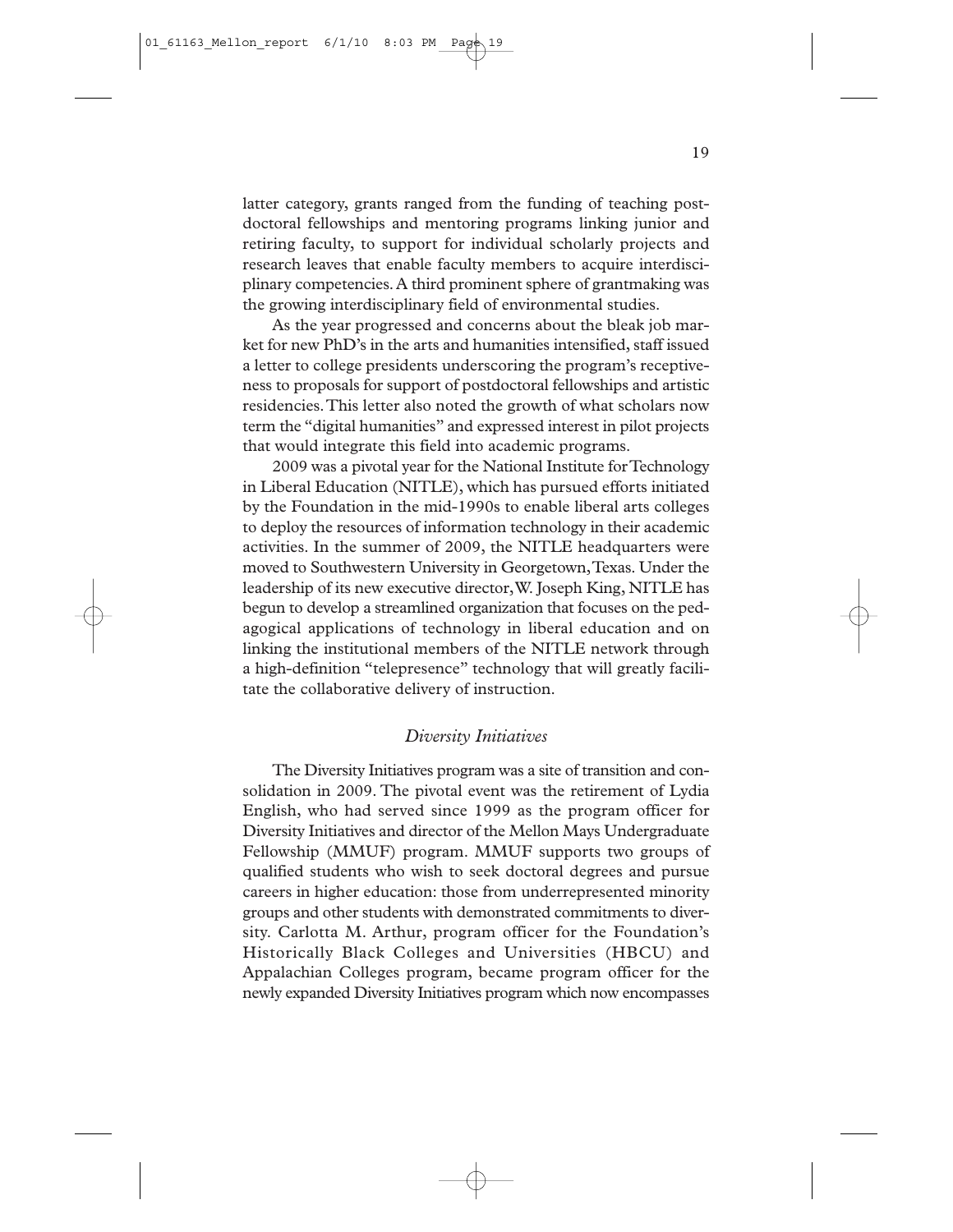MMUF, Diversity Initiatives, and HBCUs. The Foundation also welcomed Armanda Lewis, the program's new associate director.

MMUF is active at 42 institutions, including three South African universities and the UNCF Consortium of 39 HBCUs. In 2009, support for MMUF was renewed through 2013 at 34 of the 42 institutions and the UNCF consortium, with a ten percent increase in the program budget being awarded to each institution as well.The 300th PhD earned by an MMUF Fellow was awarded in 2009, and, of these degree holders, 37 have been awarded tenure. The number of PhDs in progress was 539.The Diversity Initiatives program continued its support for academic diversity by underwriting a collaborative program with the American Indian College Fund designed to increase the number of faculty members with PhDs in the Tribal College system and for programs for graduate students and junior faculty administered by the United Negro College Fund, the Social Science Research Council, and the Woodrow Wilson National Fellowship Foundation.

Support to HBCUs has primarily been grouped into three broad categories: institution building, collaborations among HBCUs and research universities, and libraries. Institution building grants, awarded to support academic and administrative programs that are of strategic importance to HBCU presidents, increased in 2009, and approximately 65 percent of the HBCU budget supported such programs. This included grants for internationalization programs, undergraduate and faculty research, curricular development, and student recruitment and retention programs. Collaborations between research universities and HBCUs have sought to facilitate exchanges of knowledge and expertise among these institutions, and the Foundation renewed support for several collaborative programs in 2009.With respect to libraries, several grants were awarded to individual HBCUs to increase their electronic resources, develop information literacy programs, and provide staff training. Grants were also made in support of consortial arrangements such as the HBCU Library Alliance.

#### *Scholarly Communications*

The Foundation's Scholarly Communications program was led in 2009 by Donald J.Waters and Helen Cullyer.The program's three primary objectives are to: (1) support the efforts of libraries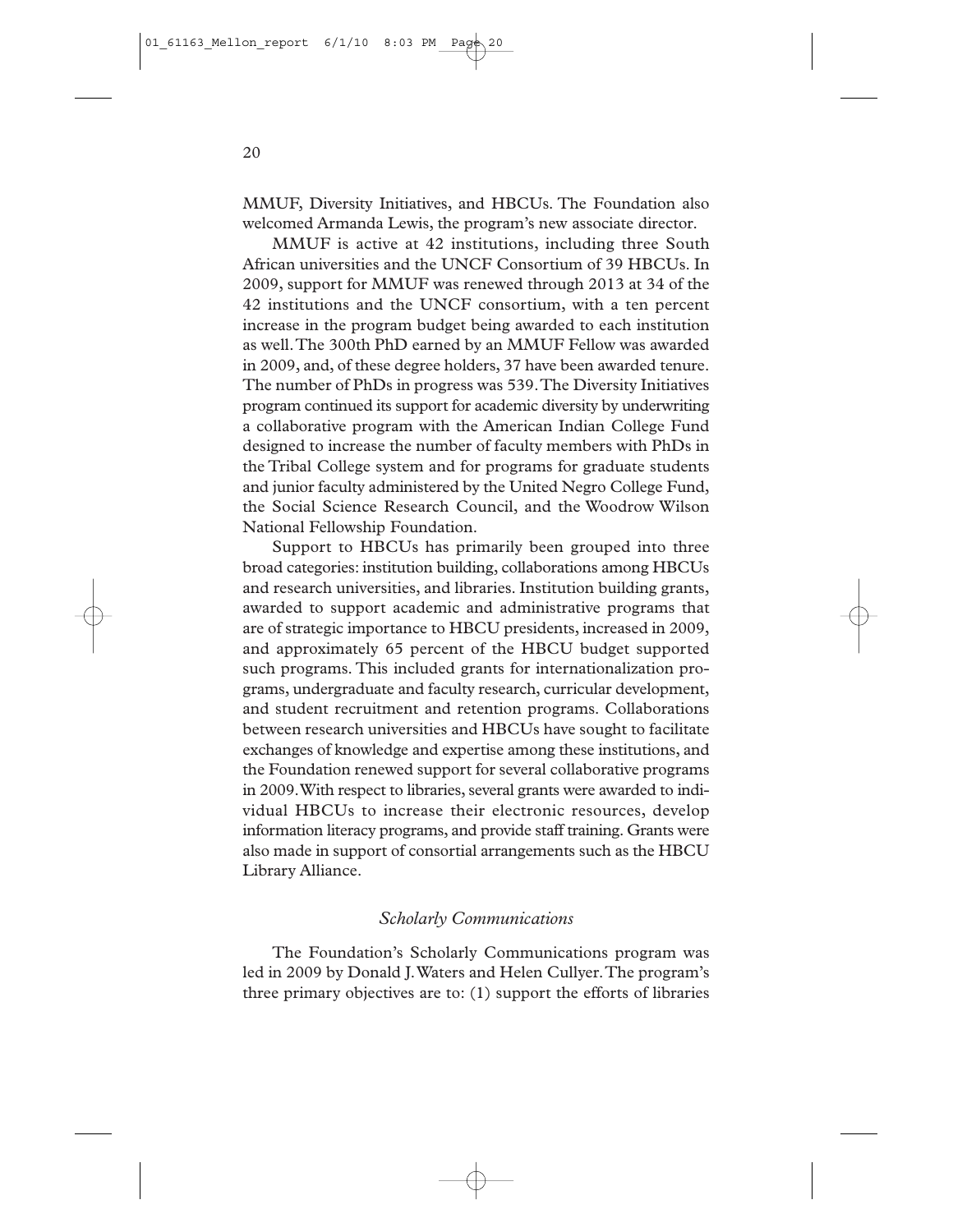and archives to preserve and provide access to materials of broad cultural and scholarly significance; (2) assist scholars in developing specialized resources that promise to open or advance fields of study in the humanities and humanistic social sciences; and (3) strengthen the publication of humanistic scholarship and its dissemination to the widest possible audience.

Among the year's most significant highlights was a series of grants made in the wake of the severe economic downturn that resulted in budget cuts, on average, of ten percent for the current fiscal year at major research libraries.The grants were designed to foster cost-saving collaboration among institutions, accelerate infrastructure development so that multiple institutions could benefit, and develop critical new initiatives, particularly in the area of digital collections, on which future scholarship depends. Columbia University, in collaboration with Cornell University, received a grant to plan the development of an independent service entity that would support the libraries of both universities and provide a 30 percent integration of operations within three years over a variety of departments including technical services and information technology.The Foundation also made awards to both the University of California and the Council on Library and Information Resources (CLIR) to study how libraries could generate savings by making effective use of shared regional repositories of print and digital materials. In addition, several institutions began to develop, with Foundation funding in 2009, the infrastructure, workflows, and staff expertise necessary to deal with their growing number of born-digital collections. The University of Virginia, in collaboration with Yale University, Stanford University, and the University of Hull in the United Kingdom, was awarded funds to develop software to process and preserve born-digital archival "papers" and to process 13 digital collections, including the archives of Stephen Jay Gould and of Pelli Clark Pelli architects. Columbia and Stanford Universities are implementing systems to archive and catalog Web sites, and digital files available via Web sites, that are of scholarly importance, while the University of Michigan is implementing a prototype software system for collecting faculty and staff email of institutional significance for preservation in the university's archives.

During 2009, Scholarly Communications also continued to support the basic and critically important activities of collection assessment and cataloging. In close association with the Performing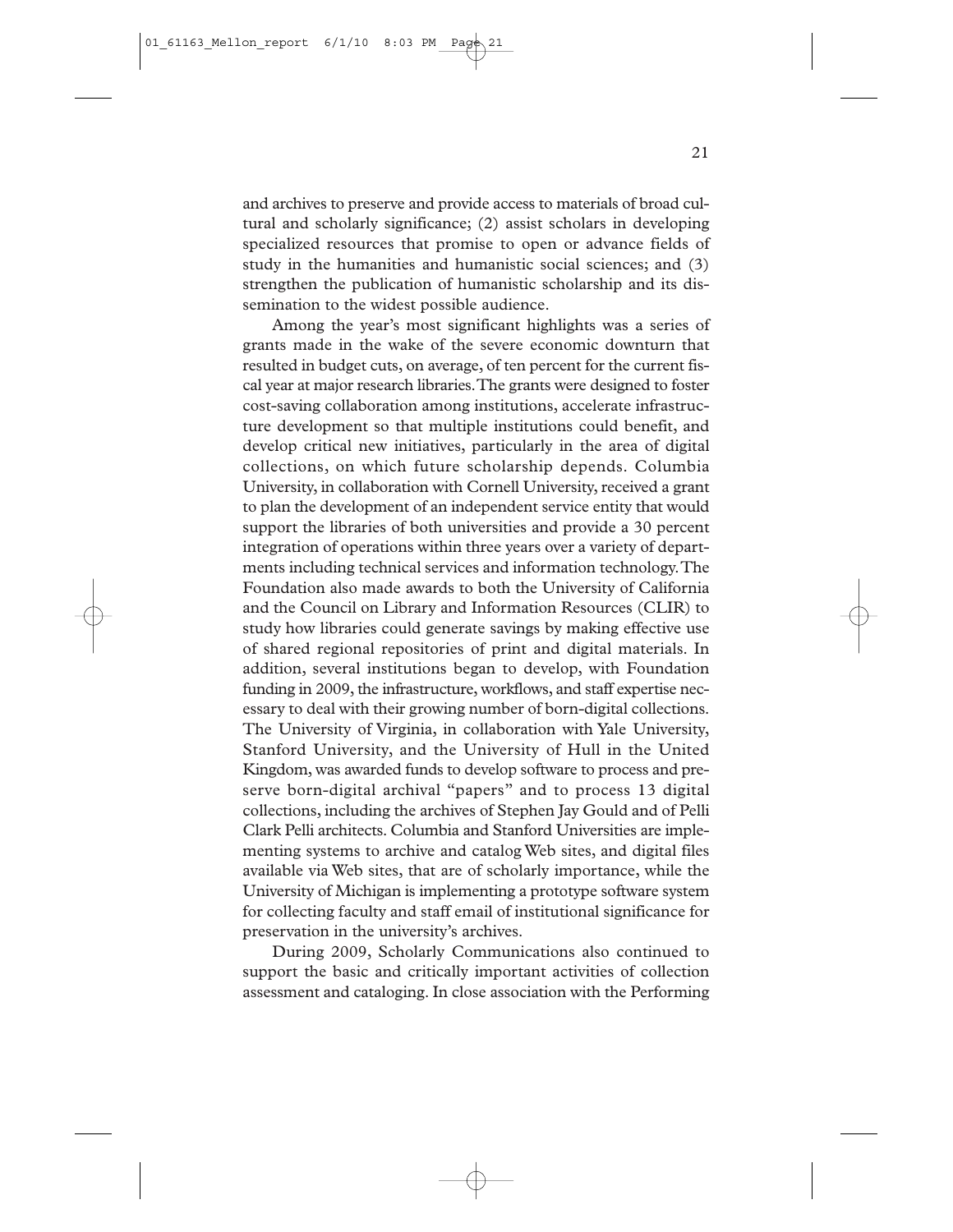Arts program, Scholarly Communications awarded funds to six major symphony orchestras, the Kronos Performing Arts Association, and the American Symphony Orchestra League, for assessment of their archival collections including original scores and unique audio recordings. CLIR received funds to administer a second year of the Cataloging Hidden Collections program, a national, competitive, peer-reviewed granting program for the cataloging of unprocessed and uncataloged special collections in the US that are effectively "hidden" from scholars. In the UK, the University of Cambridge was awarded funds to support the cataloging of its 4,650 European incunabula (books printed before 1501).

To ensure that collection records are available to library users, robust software applications are needed so that library staff can catalog materials with rigor and ease, and make descriptive records available online to library users.To this end, the Foundation awarded funds to the University of California at San Diego, which, in collaboration with New York University and the University of Illinois at Urbana-Champaign, will plan and design a new software tool for the management and description of archives.This tool will be based on and enhance the best features of the existing tools Archon and the Archivists'Toolkit.

In 2009, the program's support for scholars to build broad and comprehensive resources for research focused on the fields of medieval studies, classics, and archaeology. St. John's University received funds to catalog digitized eastern Christian medieval manuscripts held in a variety of institutions across the globe and in a variety of languages. The program also helped the Université de Fribourg in Switzerland to continue its e-codices project, which makes digitized medieval manuscripts in Switzerland accessible to scholars online. In the field of classics, the Foundation awarded funds to the University of Oxford to support the Archive of Performances of Greek and Roman Drama, which maintains an archival collection of materials related to contemporary performances of ancient drama and encourages research by convening international conferences and seminars on the topic. In the field of archaeology, Scholarly Communications made grants for the further development of the Chaco Canyon digital archive at the University of Virginia and an online bibliography of scholarship in the field of East Asian archaeology at Boston University.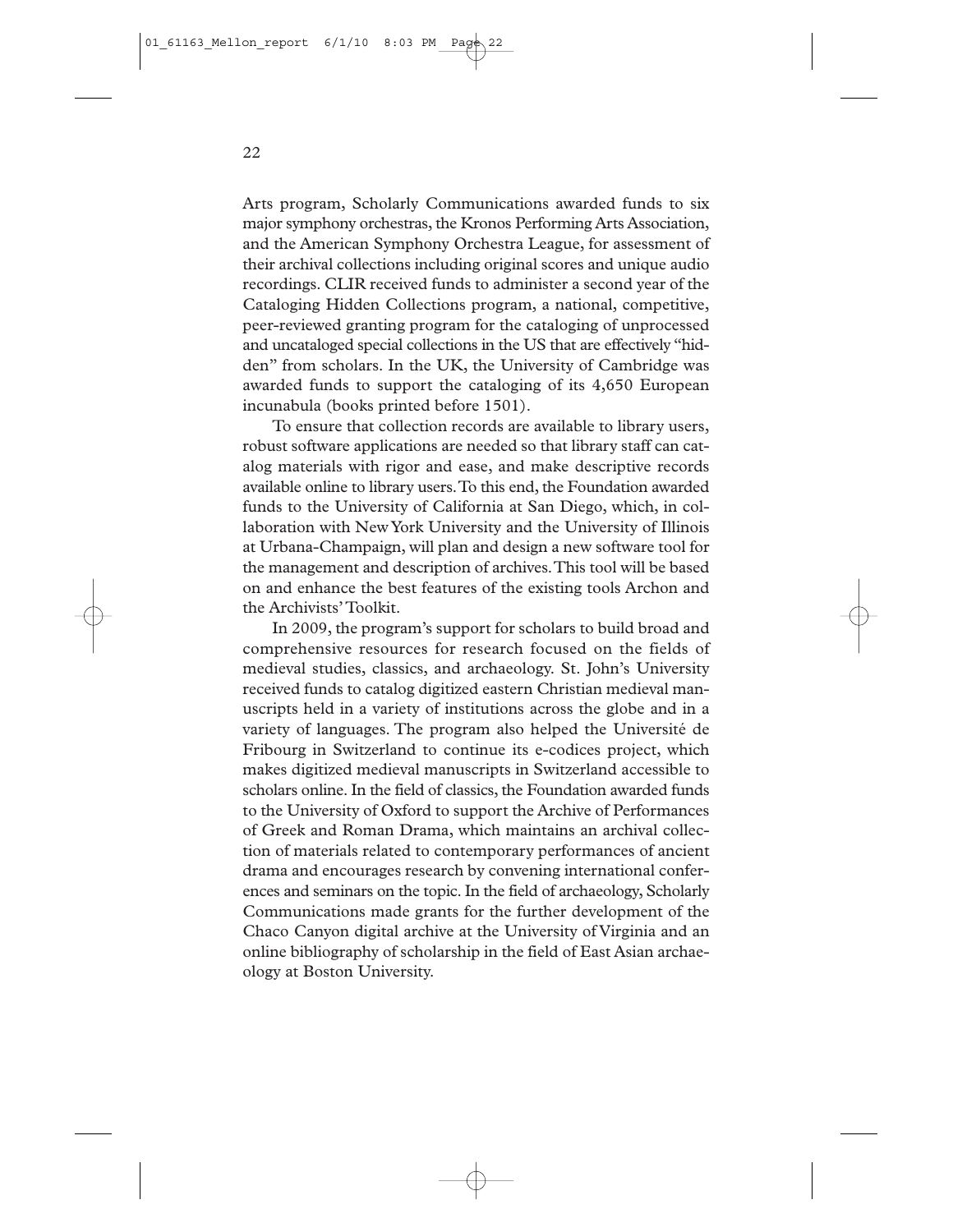To support scholarly publishing, Scholarly Communications provided funds to the University of Southern California to develop new methods of electronic publication in the field of visual studies so that scholars can more easily integrate text, images, and moving images. Grants were also awarded to the University of Pittsburgh and University of California as part of the Universities and their Presses program, which encourages the close alignment of the output of presses with the academic priorities of their sponsoring universities.

#### *Museums and Art Conservation*

The Museums and Art Conservation program, under the direction of Angelica Z. Rudenstine with Alison H. Gilchrest, has continued its efforts to enable outstanding art museums to build and sustain their capacity to undertake serious scholarship on their permanent collections, preserve these collections, and appropriately disseminate the results of their work to the scholarly community and other audiences.

At a time when the need for science within the field of art conservation was beginning to be recognized but the demand had not yet materialized, Foundation Trustees endorsed a proposal in 2000 to commit significant resources over a ten-year period to address this situation. As that decade comes to a close, the Foundation has invested approximately \$46 million at 21 museums and universities in support of science within art conservation. These grants have resulted in the establishment of new positions (several through endowment challenges), the establishment of postdoctoral fellowships for scientists, and the planning and equipping of laboratories. In addition, this support has encouraged research partnerships between scientists in museums and those in universities and industry, as well as the integration of museum collections and conservation resources into the curriculum of at least three universities (Rice, Emory, and Northwestern).Through carefully structured, advancedlevel chemistry and physics courses or research opportunities, new models for science education, especially for undergraduates, have been developed.

Over the past six years, a significant effort has been made to enlist the support of the National Science Foundation (NSF) for the field of science in the cultural heritage sphere.The NSF had not been able to give the research needs of the field serious attention until this year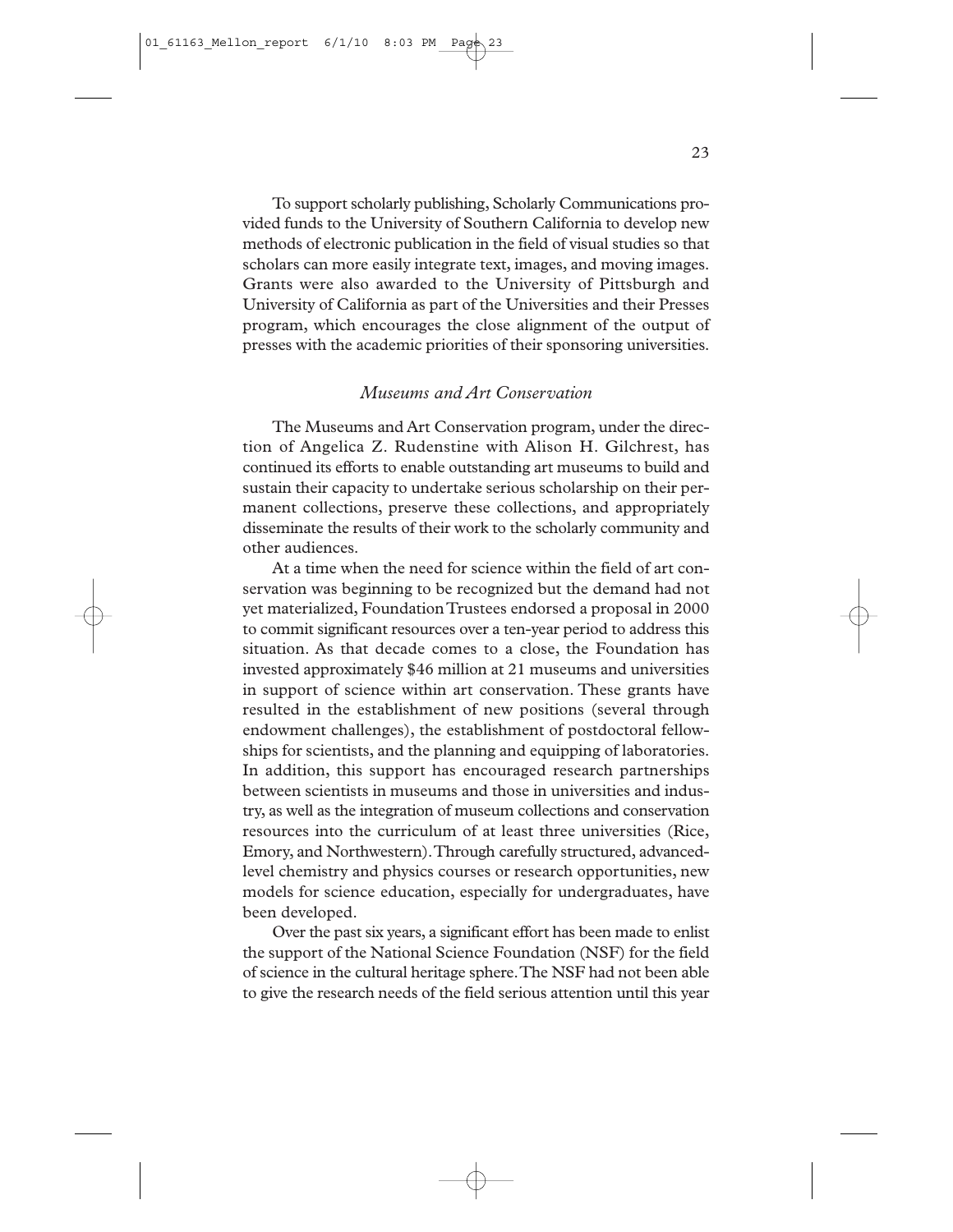when the leadership of its division of chemistry invited the Foundation to co-sponsor a workshop intended to generate NSF interest in launching a broad plan of support for the field. The goals of the workshop were to explore the basic scientific questions relating to cultural heritage materials, define priorities for research, and enhance cross-disciplinary collaborations among scientists in cultural heritage institutions and their peers in academic, national, and industrial laboratories. In the wake of this very successful workshop attended by 42 scientists, NSF has posted a call for proposals, perhaps representing a turning point in funding sources for this scientific field. Meanwhile, the Foundation continues to recognize that postdoctoral fellowships for scientists in exceptional museum environments are essential elements in the strengthening of the pipeline of scientists: such fellowships at the British Museum have recently been extended for the next 16 years, and two senior scientific positions have been endowed at the Harvard Art Museum and the Walters Art Museum.

A continuing effort during the past year to strengthen the scholarly capacity of major art museums has resulted in the establishment of midlevel curatorships at the Minneapolis Institute of Arts and the Cleveland Museum of Art, as well as senior curatorial or conservation positions at Cleveland, the Phillips Collection, and the Frick Collection. At the Museum of Modern Art (MoMA), a new focus on scholarly research and publication of the permanent collections stimulated the award of a four-year grant in support of an interdisciplinary study and in-depth analysis of a major portion of the museum's photograph collection (the Thomas Walther Collection). The thorough documentation of these holdings and the eventual comprehensive publication of the results are seen by the museum as models for comparable study and dissemination of other areas of MoMA's collections.This will contribute to the shaping of MoMA's scholarly agenda for the future.

Following the initiation of a second cycle of grants under the College and University Art Museum program in 2008, an experimental model was launched by the Yale University Art Gallery in which it would lend important examples from its unusually comprehensive collections to help sister institutions in the liberal arts community strengthen their curricular offerings.Yale identified six institutions (Bowdoin, Dartmouth, Mount Holyoke, Oberlin, Smith, and Williams) that have significant art collections but lack the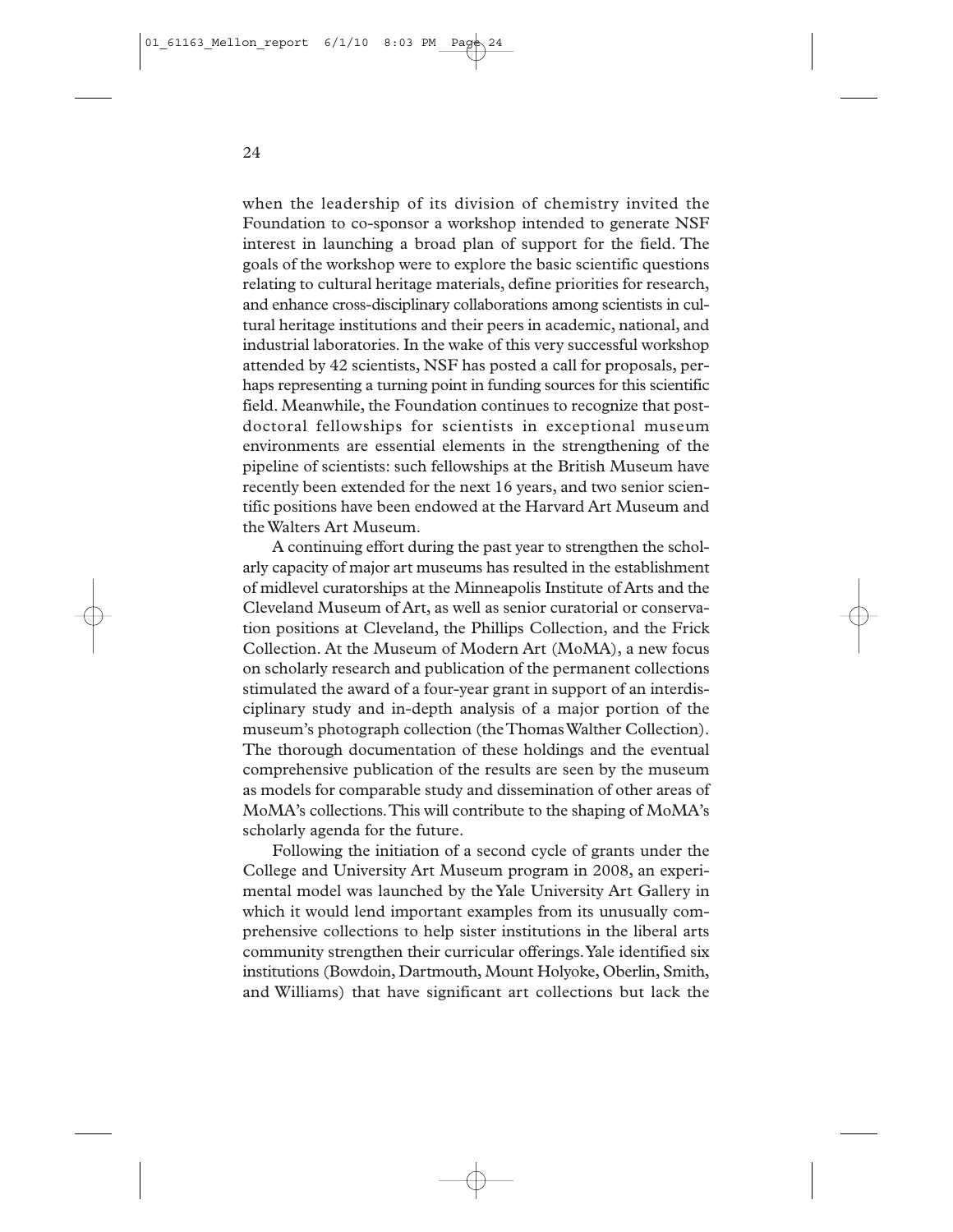Gallery's encyclopedic range. In partnership with faculty and curators from the colleges, Yale colleagues selected works that would particularly enrich the academic potential of the more limited holdings of the liberal arts college museums, enhancing what the faculty could accomplish in teaching with original works of art.

Lastly, at a time when many Foundation endowments at museums and training institutions had lost their historic dollar value, and when income to support the core scholarly activities was therefore unavailable, 13 grants totaling approximately \$3.7 million were made to institutions that faced critical challenges in their effort to maintain essential curatorial, conservation, and training activities.

#### *Performing Arts*

The Foundation's Performing Arts program, led by Susan Feder and Diane Ragsdale, works with leading orchestras, opera and single choreographer dance companies, regional and New Yorkbased theaters and playwriting centers, presenting organizations, and the service organizations that assist these institutions. Several regranting programs, administered by partner institutions, extend Foundation support more widely. While the economic downturn weighed heavily on grantmaking considerations in 2009, the program's objectives remained stable. Grants to enable strong institutions to further their artistic and organizational development were made in the following broad categories: the creation and presentation of ambitious or rarely done artistic work; strengthening infrastructure to support the development and production of new works by artist-led companies; initiatives aimed at helping organizations adapt their practices, structures, or programming to a changing environment; documentation and preservation; legacy planning; international exchange activities; technological innovations that have the capacity to serve the broader field; and professional development and leadership training for administrators and artists.

In 2009, US orchestras confronted significant financial challenges deriving largely from their high fixed costs as well as broad systemic challenges that preceded the 2008 downturn. The longstanding national trend of declining attendance has forced orchestra leaders to ask whether they are producing too many musical events and providing sufficient civic and cultural value for their communities. Accordingly, the Performing Arts program supported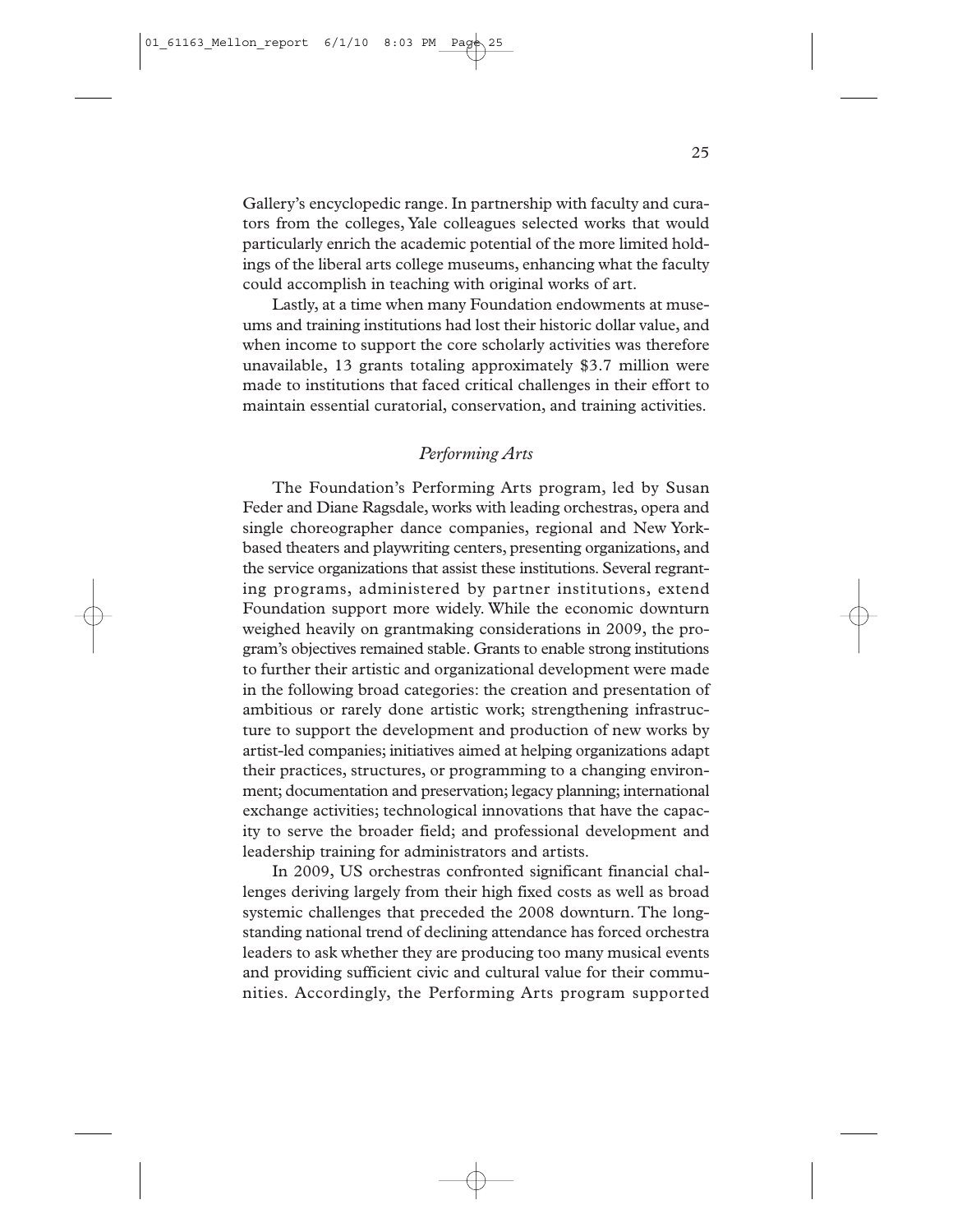orchestras testing new models of programming, technology, management, and community engagement that are designed to address long-term issues of sustainability and also serve as models to help other orchestras adapt to changed circumstances. Grants were made to support Hispanic programming and marketing initiatives at the Los Angeles Philharmonic, ambitious multimedia projects at the Chicago Symphony and San Francisco Symphony, experimental concert formats at the New World Symphony, and the formation of amateur adult ensembles to be coached by San Francisco and Baltimore Symphony musicians.

Opera companies face many of the same challenges as orchestras do. However, because most have short mainstage seasons and opportunities to co-produce or adjust the number, length, and size of their productions, they have somewhat more flexibility in controlling expenses, despite the enormous costs of producing opera. Finding support to present new productions remains a pressing need; even more money is required for the performance of new operas or the revival of those rarely heard (including commission fees, workshops, extra rehearsals, and additional marketing).Although the Foundation's grants are not sufficient to cover such incremental expenses in full, program staff continued to focus on this area in order to encourage the revitalization of the art form at a particularly challenging moment and help companies leverage other support. Grants also went to exemplary organizations that have a deep and longstanding commitment to the presentation of new and unusual repertoire, and those at the forefront of creating collaborative partnerships to strengthen the development and dissemination of these works.

In response to the particular financial challenges of presenting large-scale classical music events on campuses, the Foundation made an initial grant to a consortium of three university presenters: University Musical Society (University of Michigan), Krannert Center (University of Illinois), and Cal Performances (University of California, Berkeley).This grant is designed to support their individual presenting activities, encourage greater student and faculty participation, and enable a joint commission and collaborative work.

The Foundation's multiyear inquiry into new play development and production continued to inform grantmaking efforts. As in 2008, when the Foundation began making larger grants to a smaller number of theaters—distinguished by their sustained commitment to artists, distinctive artistic vision, and history of producing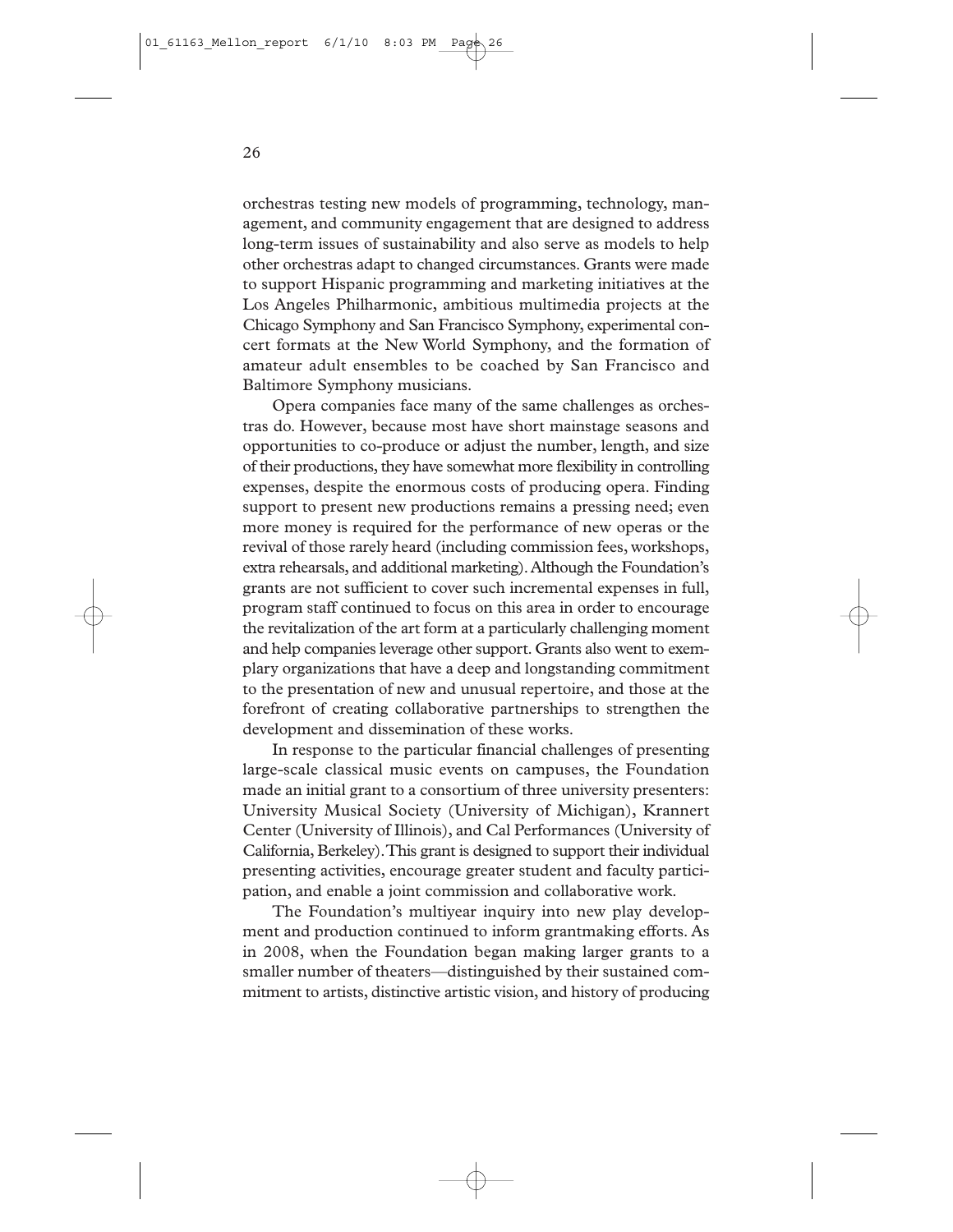new or artistically ambitious works—grants went to the American Repertory Theatre, Washington Drama Society (Arena Stage), Center Theatre Group of Los Angeles, and the English Stage Company (Royal Court Theatre, in recognition of its longstanding support of American playwrights) among others. Recognizing that many now successful midcareer playwrights were first produced at small theaters dedicated to new work and early-career writers (whereas most funding for new work has traditionally gone to large resident theaters), the Foundation awarded support to a cohort of eight New York City-based theaters with budgets under \$750,000. Their artistic directors are widely recognized as leading professionals who have collectively nurtured the careers of many of the most talented writers and artists currently active in the field.The multiyear grants are intended to help them continue to take artistic risks, support playwrights and other artists, and produce high-quality, ambitious new works during the current economic downturn.

Last year, the Foundation moved its support for the creation and touring of dance to the National Dance Project, a peer-reviewed program managed by the New England Foundation for the Arts. Pursuant to that shift, grants in 2009 provided direct support to single choreographer companies to assist with a variety of initiatives: planning or capacity building that would enable companies to investigate or implement new financial strategies, operating structures, or partnerships aimed at making them stronger; ambitious revivals or reconstructions of work; or documentation and preservation of the legacy of their founders. A noteworthy example was the grant to the Cunningham Dance Foundation to support the legacy plan it developed with Merce Cunningham prior to his death in 2009. The plan covers documentation, preservation and licensing efforts, a farewell tour, and the closing of the company. Additionally, following a multiyear analysis of the finances of the dance program's grantees, the Foundation awarded several grants to establish or strengthen cash reserves. Finally, in response to ongoing concerns that artist-led performance companies (particularly dance companies) lack adequate resources to develop and produce their work, the Foundation awarded grants to the National Performance Network and the Alliance of Artist Communities to encourage and support the expansion and coordination of resources that presenters and others could make available for residencies of performing artists, and to the Joyce Theater Foundation to operate a fully outfitted dance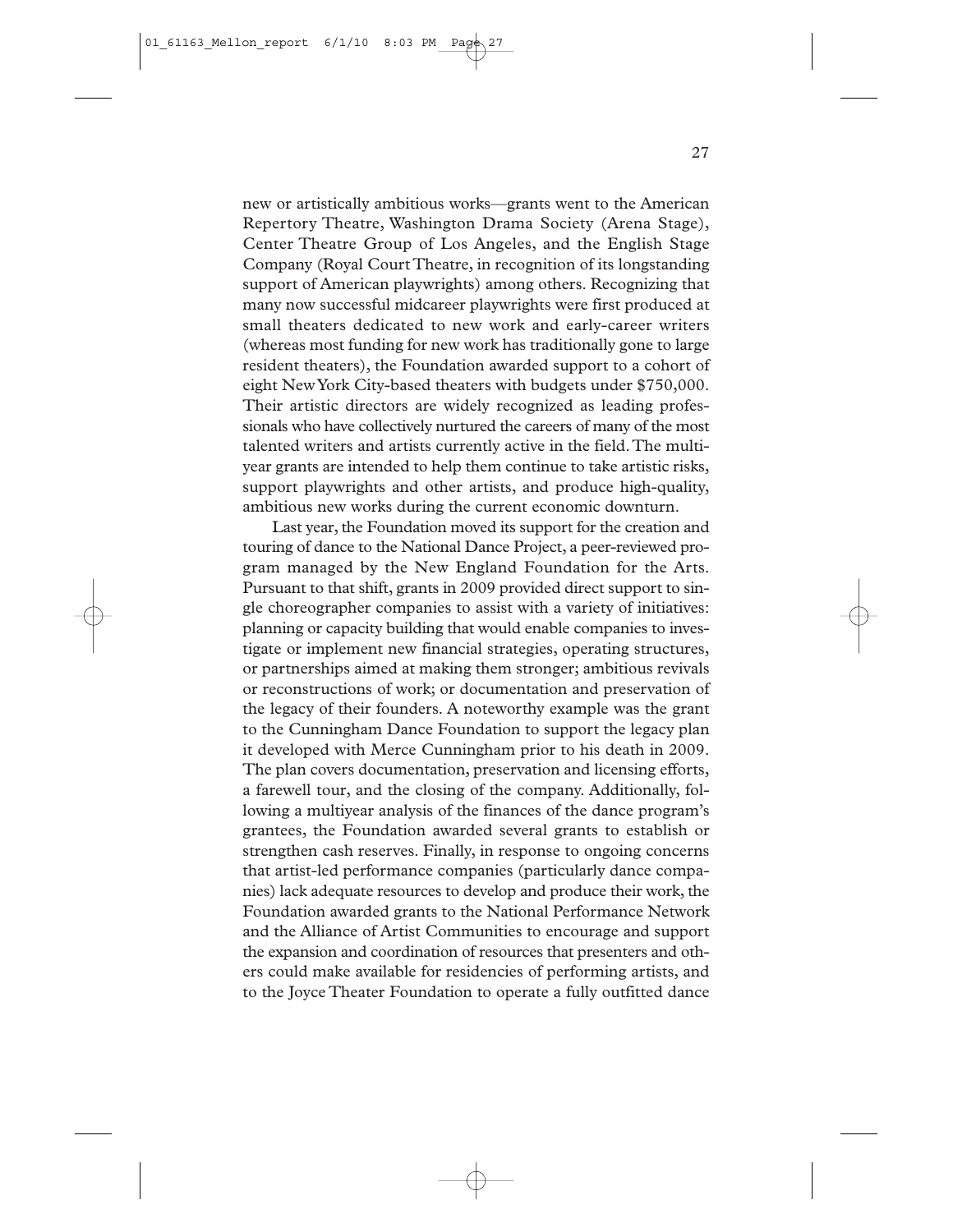facility that will provide critically needed subsidized rehearsal space in Manhattan.

In response to the economic crisis, the Foundation provided a program-related investment to the Nonprofit Finance Fund to establish a zero-interest loan pool for its New York-based small and midsized performing arts grantees.The 18-month program provides both bridge funds to cover delayed payments from specific contracted and contributed sources and assistance in dealing with the unexpected loss of funding.

Program staff also worked closely with the Research in Information Technology program in the Foundation's ongoing effort to enhance the efficiency and operating strategies of performing arts organizations. Grants were made to Fractured Atlas Productions for the development of an open source ticketing software application, as well as for the planning phase of a broad-based initiative, "Project Audience," aimed at helping arts organizations develop collaborative strategies for promoting participation in the arts in their communities.

#### *Conservation and the Environment*

The Foundation's Conservation and the Environment program, directed by William Robertson IV with Doreen N.Tinajero, continued efforts begun in 2003 to help a consortium of over 153 herbaria from more than 57 countries to develop a coordinated database of high-quality digital images (600dpi) of plant Type specimens (the original specimens used to identify species).These Type images are augmented by reference works, photographs, and botanical art. The participating herbaria are contributing images for all of the Types they hold and their estimates indicate that the total will be in excess of 2 million, with approximately 1.4 million already submitted.The database is available online at JSTOR (http://plants.jstor.org). Staff welcome communications from any institutions holding Type specimens that have yet to be included in the database.

The Conservation and Environment Program is closing when the Plants Initiative is completed, as the Foundation hones its focus on its core areas of interest in the humanities and arts, as presented in the other program areas. Proposals will continue to be accepted through 2013 in the Plants Initiative and to conclude extant research programs within Research Bridges to South Africa.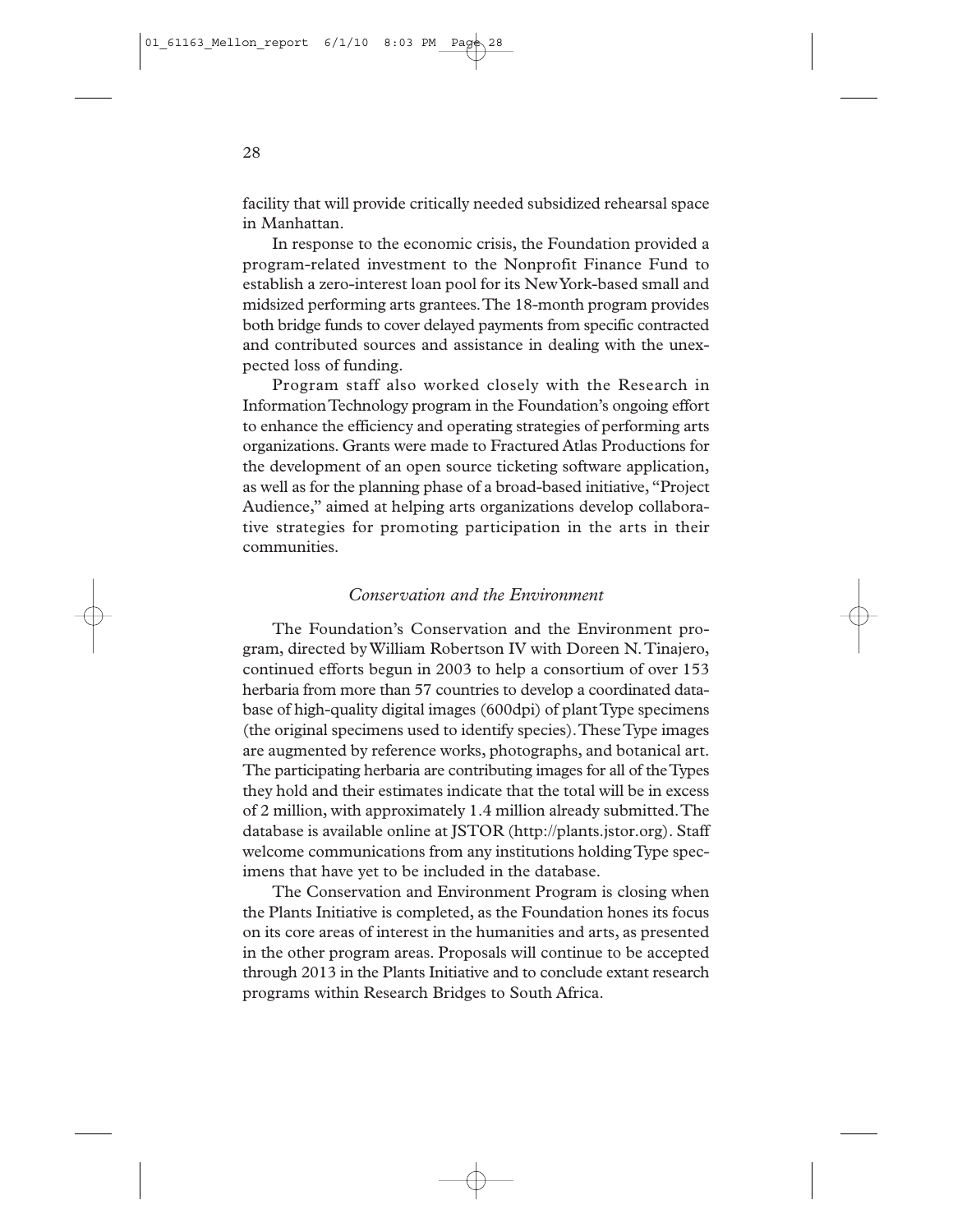#### *Research in Information Technology*

The Research in Information Technology (RIT) program was led in 2009 by Ira Fuchs and Christopher Mackie. Highlights of the year's grantmaking included a number of awards to support projects to develop sustainable open source software and standards which meet the technological needs of researchers and libraries.

Electronic scholarly resources, such as the medieval manuscript projects supported by Scholarly Communications, are greatly enhanced when scholars are able to annotate texts, images, and audiovisual clips electronically. Many different methods of and systems for digital annotation are now available. However, existing tools do not make it easy for individual scholars either to keep their own annotations together or to share their annotations with other scholars. In addition, different tools and standards must be used for annotation of different types of media, making research using multimedia sources cumbersome.To address these problems, the RIT program funded the OpenAnnotation project led by University of Illinois at Urbana-Champaign (UIUC) to develop a set of interoperability standards and an annotation standard to support more effective interactions between annotation tools and digital collections.1 The annotation standard will encompass all types of media and allow for annotation of content located on a local computer or remote server.The project will include pilot implementations of the annotation standard using JSTOR's collections and Zotero, the Web-based research tool, as the annotation client.

Although the OpenAnnotation project serves a direct and obvious need on the part of scholars, much of the technological infrastructure required for humanistic scholarship is invisible from scholars and students. For example, the basic library services needed by the academic community—online library catalogs, the ability to request online an interlibrary loan, and even librarians' acquisition of books and journals—rely on a core Integrated Library Systems (ILS). Most ILS applications were developed decades ago, and have been expanded on an *ad hoc* basis to facilitate the acquisition of electronic library materials and the integration of the ILS with other computer systems within the library and in other units across cam-

<sup>&</sup>lt;sup>1</sup> Other project partners are University of Maryland, University of Queensland, Los Alamos National Laboratory, Ithaka Harbors, Inc, and George Mason University.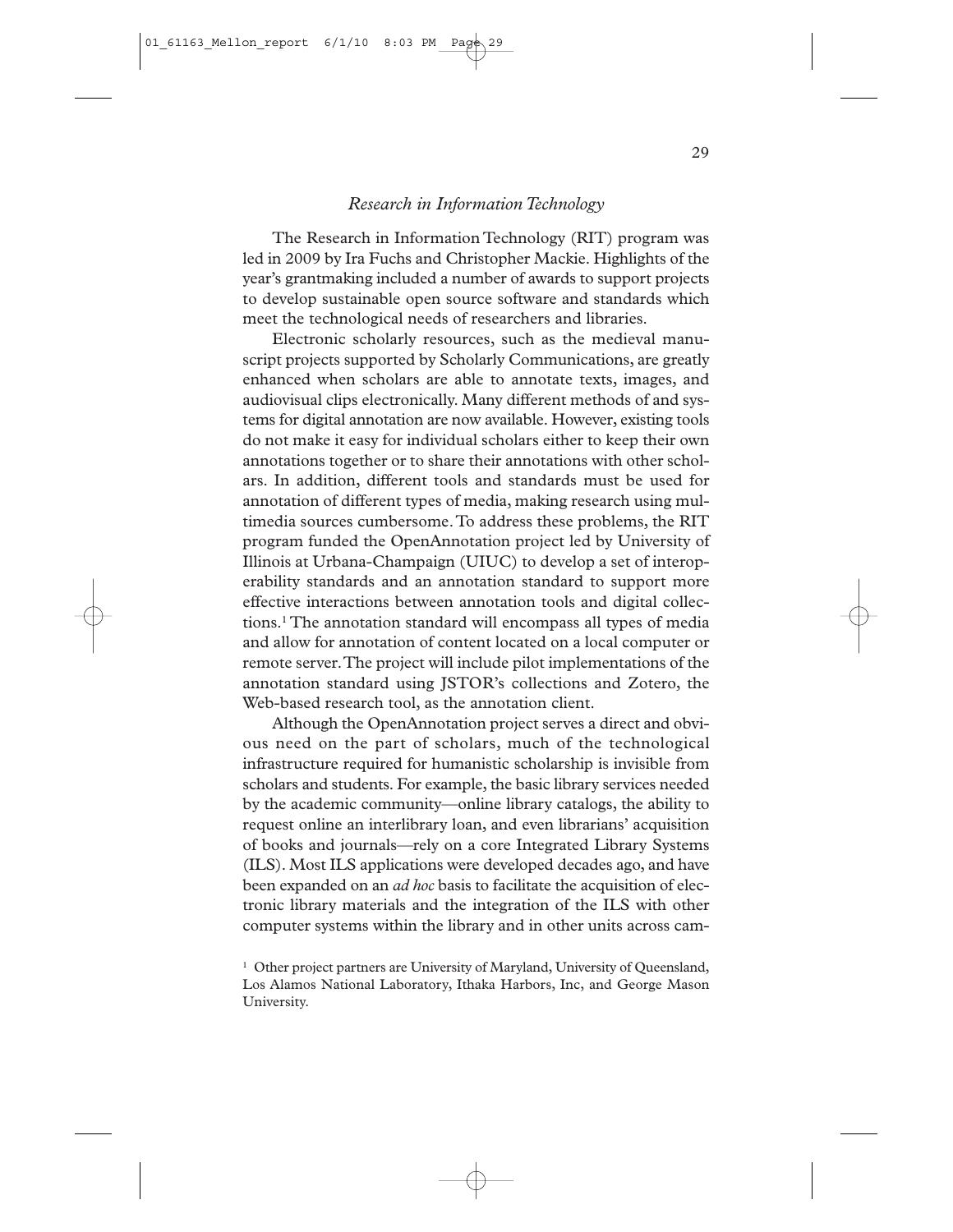puses. In 2008, a Foundation-funded planning process, led by Duke University, sought to define the requirements of a 21st-century open source ILS.With the planning phase successfully completed in 2009, a group of universities, led by Indiana University, received funds to develop such a system, named Kuali Open Library Environment, which would be developed, maintained, and governed by project partners under the umbrella of the Kuali Foundation.2

#### *Special International Emphases: South Africa*

The South Africa program seeks to strengthen the country's democracy through its specific intervention of supporting the humanities in higher education. Under the guidance of Stuart Saunders, the Foundation subsidizes the programs that key South African universities have developed in order to train the next generation of scholars and teachers. In addition, it supports programs that encourage innovative research and teaching in order to increase knowledge production and make it widely available to the scholarly community.

The Foundation continues its active program of fellowships in the humanities. In 2009, fellowships for students pursuing honors degrees (the honors year precedes entry into masters programs) in the humanities at the University of Cape Town were instituted.These fellowships are designed to encourage qualified students who possess their first degrees to undertake further study and thus to create an essential pipeline for future masters and doctoral students. A grant to the University of the Western Cape also combined support for honors and masters students. At the University of the Witwatersrand, financial assistance for masters and doctoral students has been funneled through the postgraduate mentoring program. In addition to recurring fellowship funds, students gain valuable academic mentoring and advice on professional development.The aim is to increase the likelihood that they will pursue an academic career.

<sup>2</sup> The project partners, in addition to Indiana, are Lehigh University, the Universities of Chicago, Maryland, Michigan, and Pennsylvania, the Florida Consortium, and the Triangle Research Libraries Network.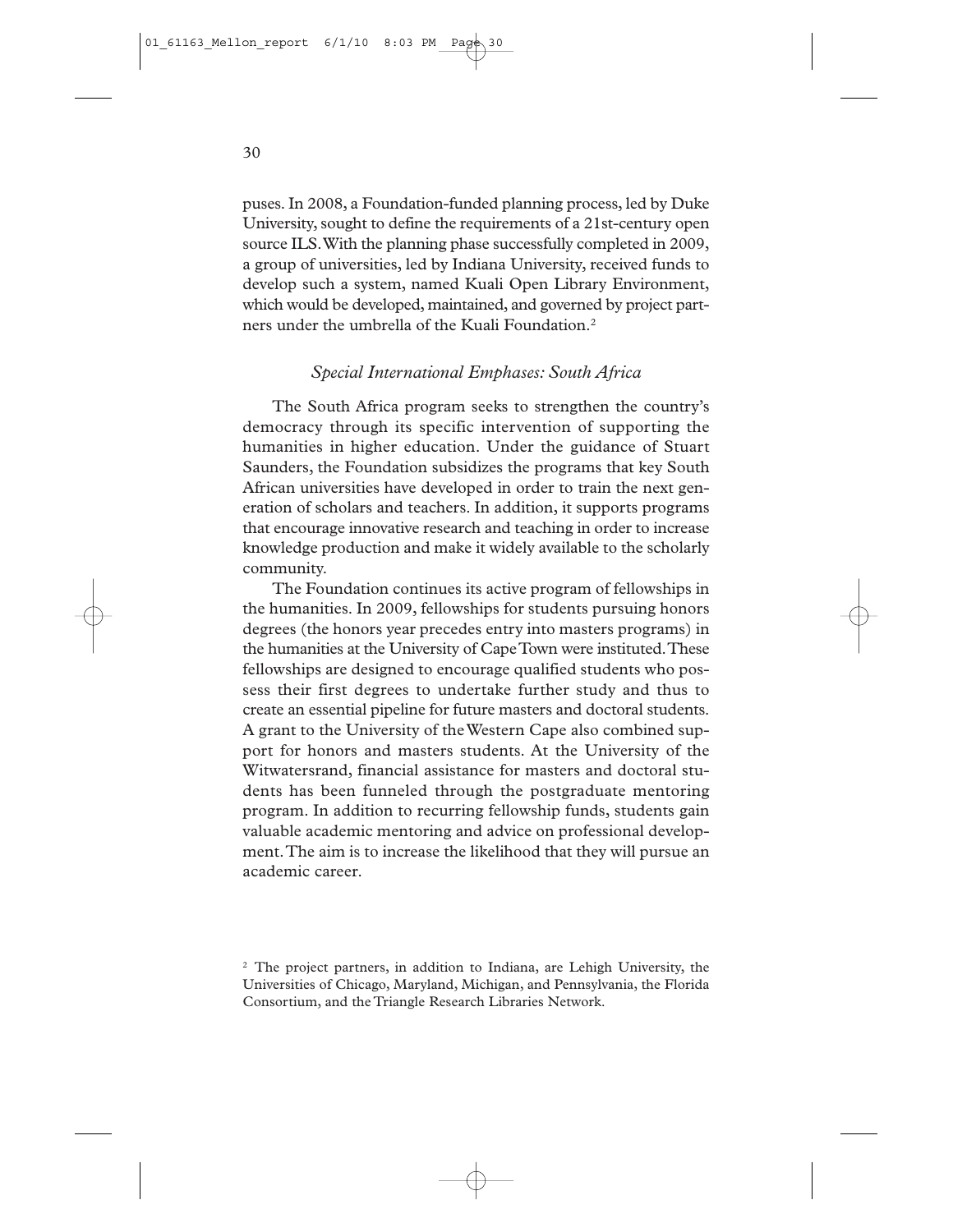The program also supports scholarly research in university research centers. A grant to the University of Cape Town helped establish its humanities center and a grant to the University of the Witwatersrand established a Chair of Indian Studies at the Centre for Indian Studies in Africa.While different in scope, these centers seek to: 1) contribute to the production of the next generation of humanities scholars through doctoral and postdoctoral support and enrichment; 2) promote intellectual linkages between scholars in the region, the nation, and the world; 3) create lively hubs of scholarly exchange and collaboration between university departments; and 4) invigorate the national public debate in support of democratic values.

In an effort to make primary source materials more available to the scholarly community, funds were given to the University of Cape Town for the continued conservation, documentation, and interpretation of archival materials related to the San people of Southern Africa.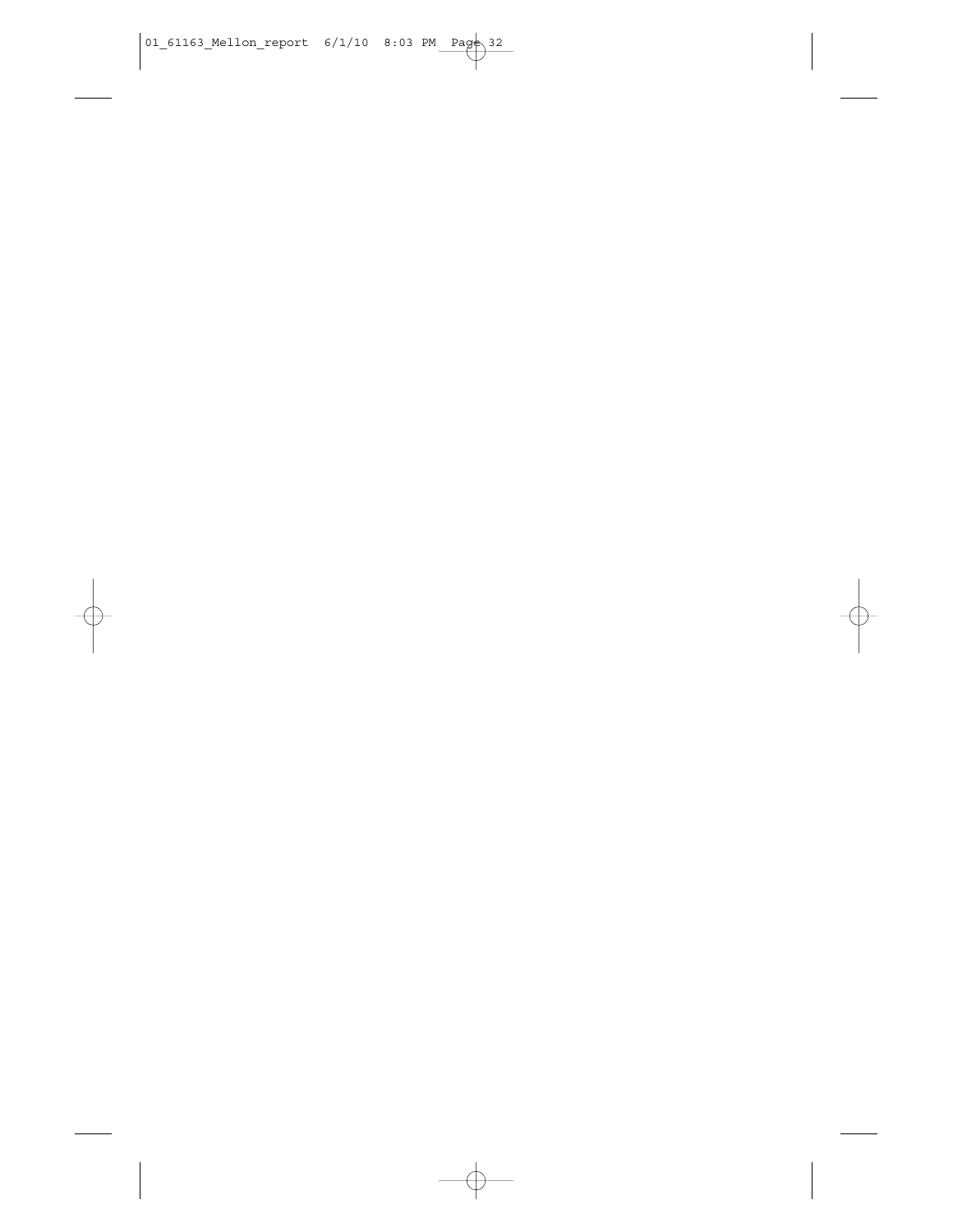## The Andrew W. Mellon Foundation

### *Summary of Grants and Contributions, 2009*

The following table includes program-related investments, which are classified as other assets in the Foundation's Balance Sheets in the accompanying financial statements.

|                                    | Payable and<br>Committed at<br>Dec. 31, 2008 | 2009<br><b>Grants and Commitments</b> |               | Payable and<br>Committed at |
|------------------------------------|----------------------------------------------|---------------------------------------|---------------|-----------------------------|
|                                    |                                              | Appropriated                          | Paid          | Dec. 31, 2009               |
| Conservation and the               |                                              |                                       |               |                             |
| Environment $\dots\dots\dots$      | \$4,837,133                                  | \$11,217,200                          | \$13,554,348  | \$2,499,985                 |
| Museums and Art                    |                                              |                                       |               |                             |
| Conservation                       | 19,827,618                                   | 17,890,560                            | 19,002,909    | 18,715,269                  |
| Performing Arts                    | 10,853,750                                   | 28,173,697                            | 29,126,197    | 9,901,250                   |
| Higher Education and               |                                              |                                       |               |                             |
| Scholarship                        | 61,477,881                                   | 122,163,500                           | 127,962,041   | 55,679,340                  |
| Libraries and Scholarly            |                                              |                                       |               |                             |
| Communication                      | 9,863,478                                    | 18,688,000                            | 24,675,650    | 3,875,828                   |
| Other                              | 484,330                                      | 500,000                               | 984,330       |                             |
| Program-Related                    |                                              |                                       |               |                             |
| Investments                        |                                              | 1,265,000                             | 1,265,000     |                             |
| Program grants and                 |                                              |                                       |               |                             |
| $commitments - totals $            | 107,344,190                                  | 199,897,957                           | 216,570,475   | 90,671,672                  |
| Contributions and                  |                                              |                                       |               |                             |
| matching gifts $\dots \dots \dots$ |                                              | 856,760                               | 856,760       |                             |
|                                    | \$107,344,190                                | \$200,754,717                         | \$217,427,235 | \$90,671,672                |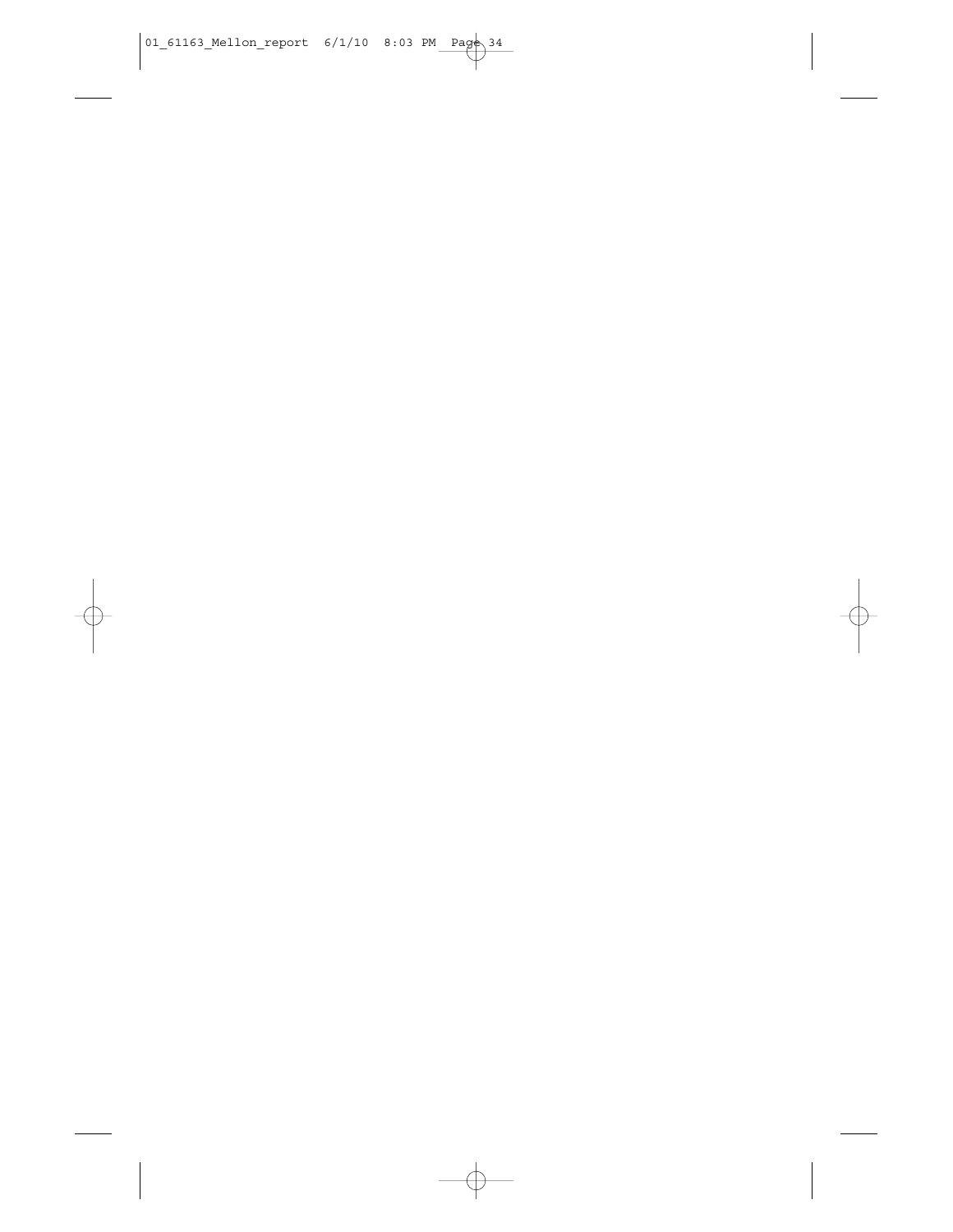# The Andrew W. Mellon Foundation

## *Classification of Grants*

| <b>CONSERVATION AND</b><br>THE ENVIRONMENT                                                                                                          | Appropriated |
|-----------------------------------------------------------------------------------------------------------------------------------------------------|--------------|
| Academy of Natural Sciences of Philadelphia,<br>Philadelphia, Pennsylvania:                                                                         |              |
| To support the development of a coordinated digital<br>database of images and information on plants of<br>Africa, Latin America, and other areas \$ | 93,000       |
| Arizona State University,<br>Tempe, Arizona:                                                                                                        |              |
| To support a program of ecological research and                                                                                                     | 299,000      |
| To support the development of a coordinated digital<br>database of images and information on plants of<br>Africa, Latin America, and other areas    | 8,000        |
| Association Tela Botanica,<br>Montpellier, France:                                                                                                  |              |
| To continue the development of a coordinated<br>digital database of images and information on plants<br>of Africa, Latin America, and other areas   | 213,000      |
| Botanische Staatssammlung München,<br>Munich, Germany:                                                                                              |              |
| To support the development of a coordinated digital<br>database of images and information on plants of<br>Africa, Latin America, and other areas    | 275,000      |
| Brooklyn Botanic Garden Corporation,<br>Brooklyn, New York:                                                                                         |              |
| To support the development of a coordinated digital<br>database of images and information on plants of<br>Africa, Latin America, and other areas    | 22,000       |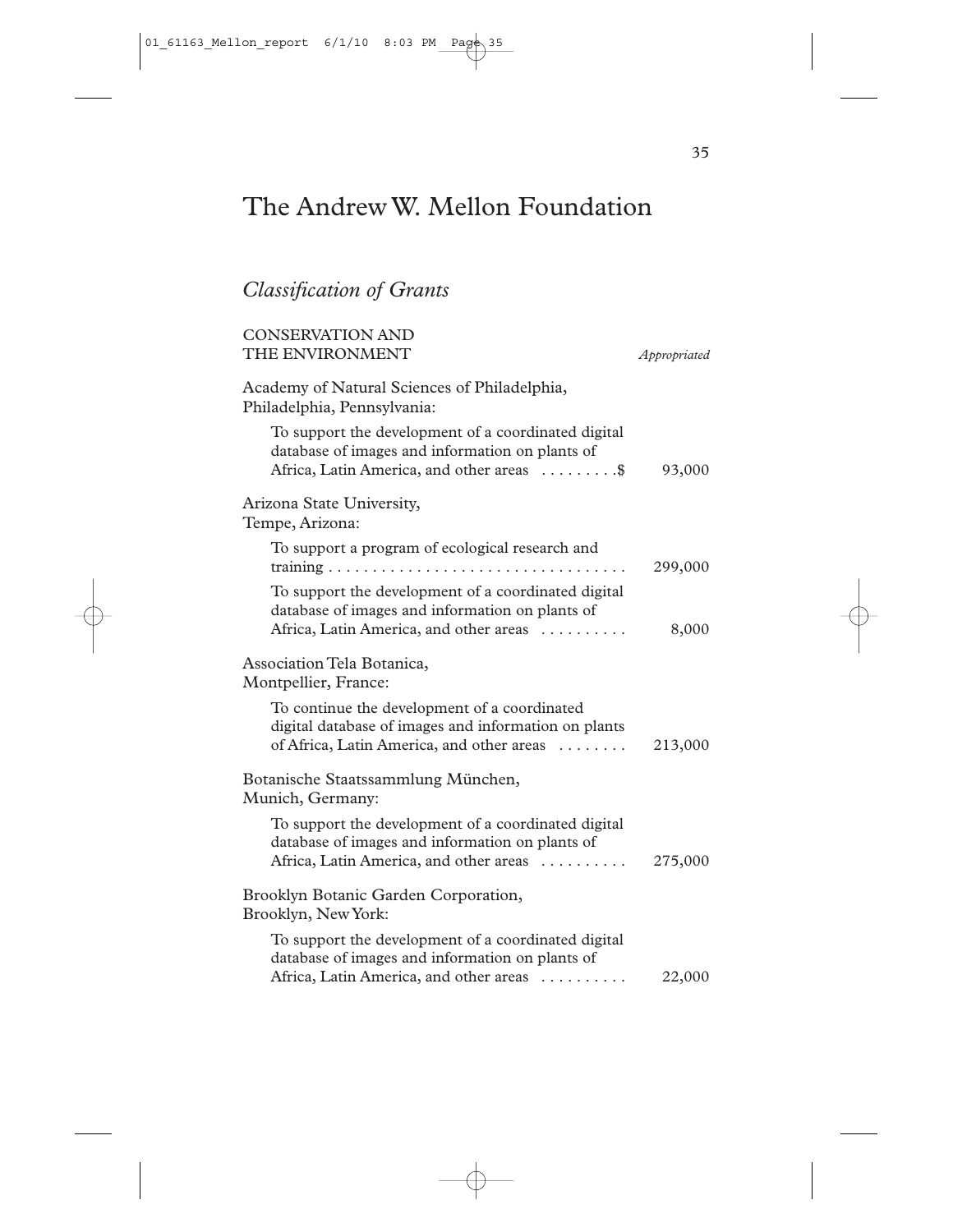| <b>CONSERVATION AND</b><br>THE ENVIRONMENT                                                                                                       |              |
|--------------------------------------------------------------------------------------------------------------------------------------------------|--------------|
| (continued)                                                                                                                                      | Appropriated |
| Carnegie Institution of Washington,<br>Washington, DC:                                                                                           |              |
| To support programs of ecological research and                                                                                                   | 537,000      |
| Conservatoire et Jardin Botaniques,<br>Geneva, Switzerland:                                                                                      |              |
| To support the development of a coordinated digital<br>database of images and information on plants of<br>Africa, Latin America, and other areas | 480,000      |
| Corporación para el Desarrollo de las Ciencias<br>Vegetales en América Latina,<br>Santiago, Chile:                                               |              |
| To support the Latin American Plants Sciences<br>Network (RedLatinoamericana de Botánica)                                                        | 85,000       |
| Fairchild Tropical Botanic Garden,<br>Coral Gables, Florida:                                                                                     |              |
| To support the development of a coordinated digital<br>database of images and information on plants of<br>Africa, Latin America, and other areas | 47,000       |
| Field Museum of Natural History,<br>Chicago, Illinois:                                                                                           |              |
| To support the development of a coordinated digital<br>database of images and information on plants of<br>Africa, Latin America, and other areas | 33,000       |
| Free University of Berlin,<br>Berlin, Germany:                                                                                                   |              |
| To support the development of a coordinated digital<br>database of images and information on plants of<br>Africa, Latin America, and other areas | 189,000      |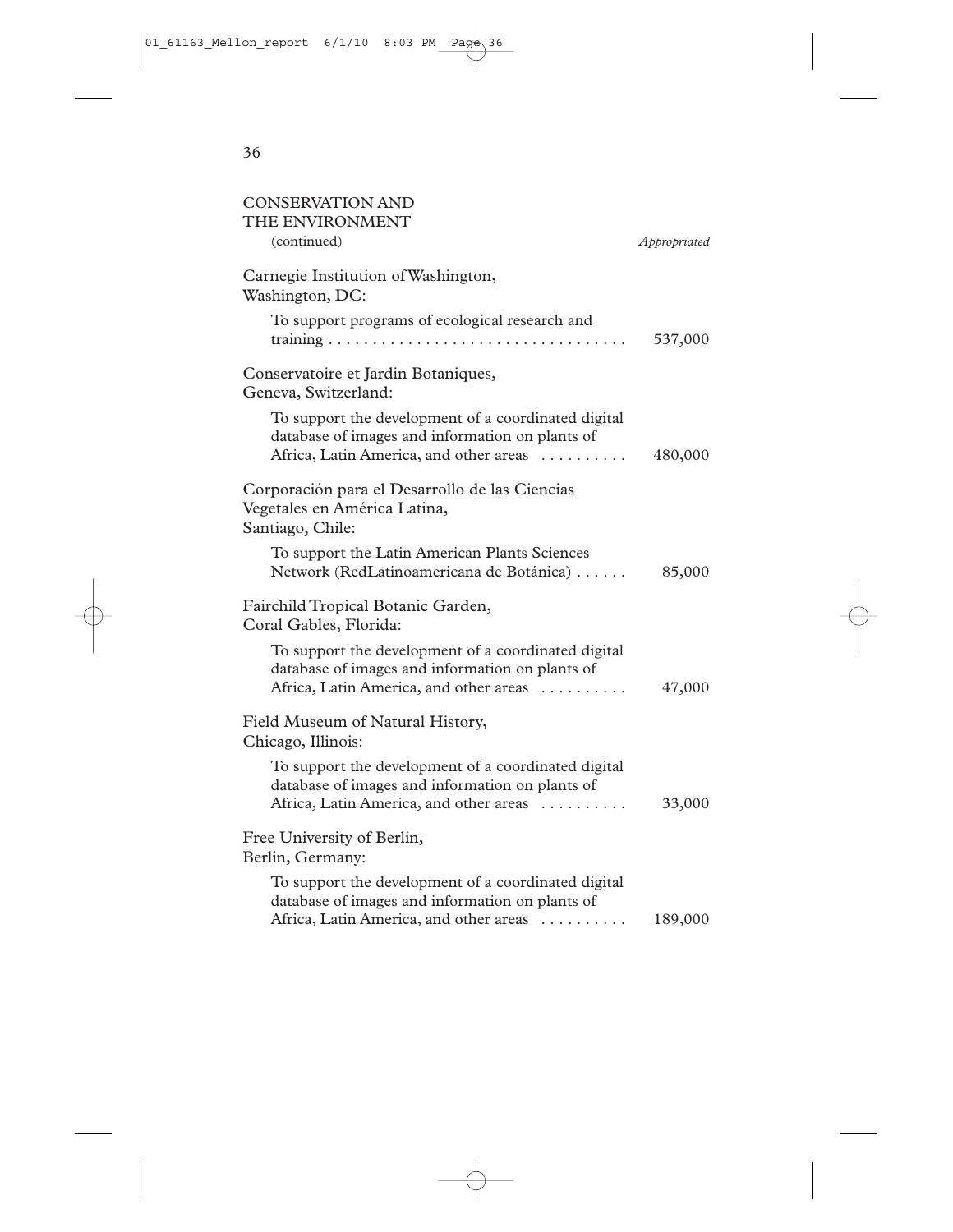| <b>CONSERVATION AND</b><br>THE ENVIRONMENT                                                                                                                  |              |
|-------------------------------------------------------------------------------------------------------------------------------------------------------------|--------------|
| (continued)                                                                                                                                                 | Appropriated |
| Friedrich-Schiller-Universität Jena,<br>Jena, Germany:                                                                                                      |              |
| To support the development of a coordinated digital<br>database of images and information on plants of<br>Africa, Latin America, and other areas            | 180,000      |
| Fundación Jardín Botánico Joaquín Antonia Uribe,<br>Medellin, Colombia:                                                                                     |              |
| To support the development of a coordinated digital<br>database of images and information on plants of<br>Africa, Latin America, and other areas            | 11,000       |
| Georg-August-Universität Göttingen,<br>Göttingen, Germany:                                                                                                  |              |
| To continue the development of a coordinated<br>digital database of images and information on plants<br>of Africa, Latin America, and other areas           | 83,000       |
| Harvard University,<br>Cambridge, Massachusetts:                                                                                                            |              |
| To continue the development of a coordinated<br>digital database of images and information on plants<br>of Africa, Latin America, and other areas           | 172,000      |
| Institut Botanic de Barcelona - Institut de Cultura de<br>Barcelona,<br>Barcelona, Spain:                                                                   |              |
| To continue the development of a coordinated<br>digital database of images and information on plants<br>of Africa, Latin America, and other areas           | 43,000       |
| Instituto de Botanica Darwinion,<br>Buenos Aires, Argentina:                                                                                                |              |
| To continue the development of a coordinated<br>digital database of images and information on plants<br>of Africa, Latin America, and other areas<br>$\sim$ | 44,000       |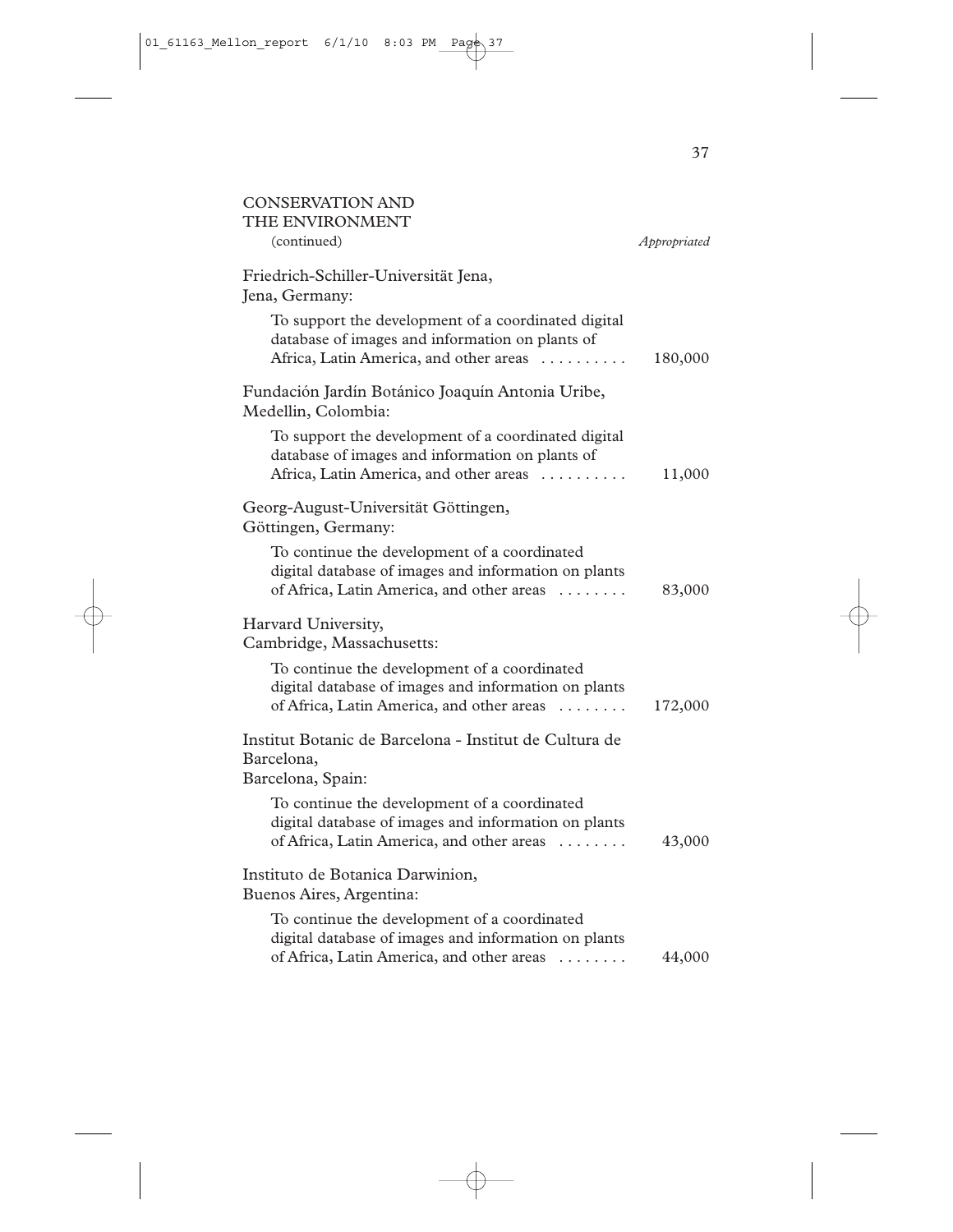| <b>CONSERVATION AND</b><br>THE ENVIRONMENT                                                                                                        |              |
|---------------------------------------------------------------------------------------------------------------------------------------------------|--------------|
| (continued)                                                                                                                                       | Appropriated |
| Instituto de Ecología A.C.,<br>Xalapa, Veracruz, Mexico:                                                                                          |              |
| To support the development of a coordinated digital<br>database of images and information on plants of<br>Africa, Latin America, and other areas  | 13,000       |
| Instituto de Pesquisas Jardim Botânico<br>do Rio de Janeiro,<br>Rio de Janeiro, Brazil:                                                           |              |
| To continue the development of a coordinated<br>digital database of images and information on plants<br>of Africa, Latin America, and other areas | 63,000       |
| Instituto Nacional de Biodiversidad,<br>Santo Domingo, Heredia, Costa Rica:                                                                       |              |
| To support the development of a coordinated digital<br>database of images and information on plants of<br>Africa, Latin America, and other areas  | 28,000       |
| Legal Personality of the National Botanic<br>Garden of Belgium,<br>Meise, Belgium:                                                                |              |
| To support the development of a coordinated digital<br>database of images and information on plants of<br>Africa, Latin America, and other areas  | 213,000      |
| Lunds Universitet,<br>Lund, Sweden:                                                                                                               |              |
| To support the development of a coordinated digital<br>database of images and information on plants of<br>Africa, Latin America, and other areas  | 72,000       |
| Missouri Botanical Garden,<br>St. Louis, Missouri:                                                                                                |              |
| To continue the development of a coordinated<br>digital databaseof images and information on plants<br>of Africa, Latin America, and other areas  | 178,000      |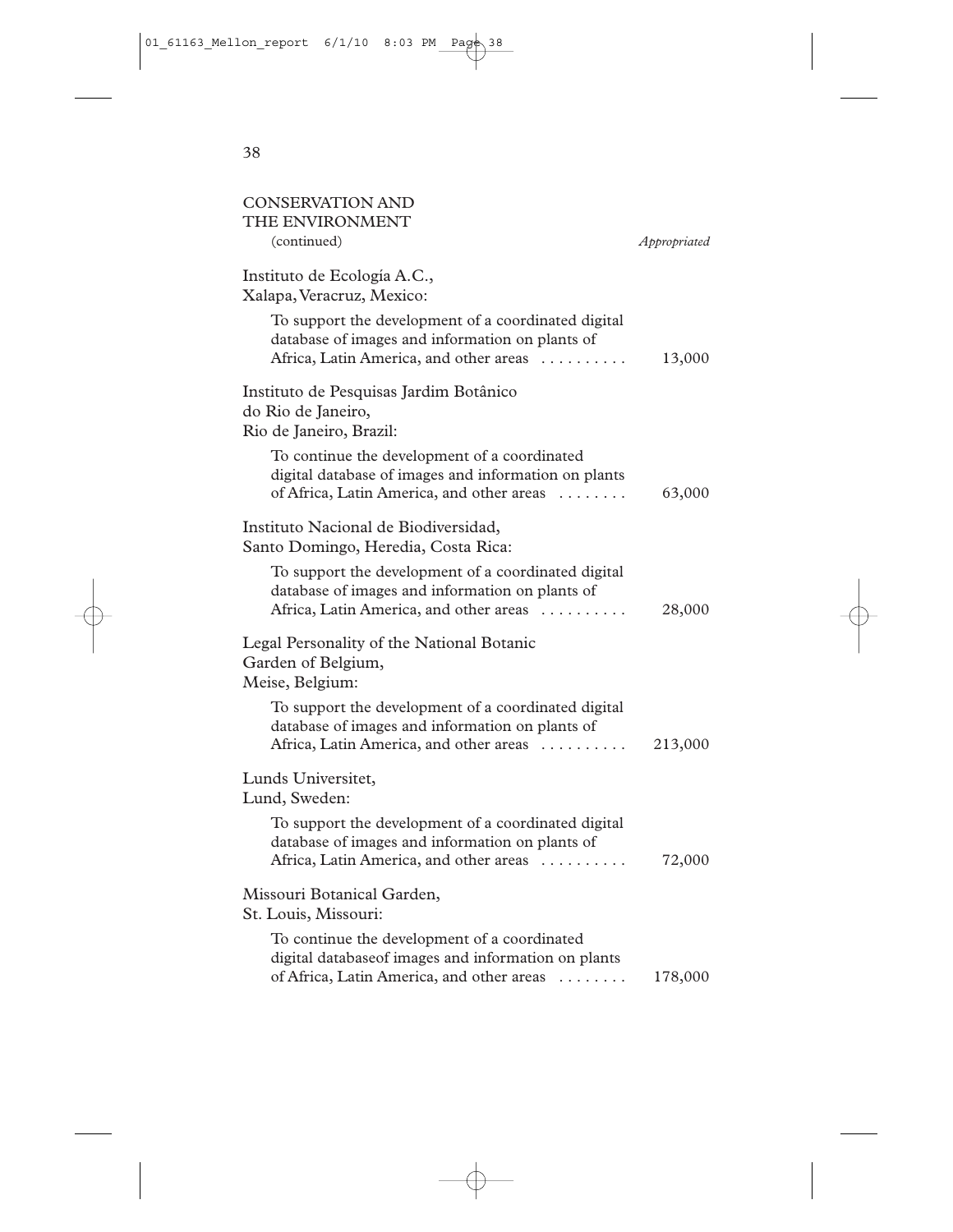| <b>CONSERVATION AND</b><br>THE ENVIRONMENT                                                                                                                  |              |
|-------------------------------------------------------------------------------------------------------------------------------------------------------------|--------------|
| (continued)                                                                                                                                                 | Appropriated |
| Museo di Storia Naturale,<br>Florence, Italy:                                                                                                               |              |
| To continue the development of a coordinated<br>digital database of images and information on plants<br>of Africa, Latin America, and other areas           | 27,000       |
| Muséum national d'Histoire naturelle,<br>Paris, France:                                                                                                     |              |
| To support the development of a coordinated digital<br>database of images and information on plants of<br>Africa, Latin America, and other areas            | 555,000      |
| To support the development of a coordinated digital<br>database of images and information on plants of<br>Africa, Latin America, and other areas            | 178,000      |
| The Natural History Museum,<br>London, United Kingdom:                                                                                                      |              |
| To continue the development of a coordinated<br>digital database of images and information on plants<br>of Africa, Latin America, and other areas           | 395,000      |
| To support the development of a coordinated digital<br>database of images and information on plants of<br>Africa, Latin America, and other areas            | 127,000      |
| To support an international informatics meeting                                                                                                             | 20,000       |
| Naturhistorisches Museum Wien,<br>Vienna, Austria:                                                                                                          |              |
| To support the development of a coordinated digital<br>database of images and information on plants of<br>Africa, Latin America, and other areas            | 547,000      |
| New York Botanical Garden,<br>Bronx, New York:                                                                                                              |              |
| To support science and library programs                                                                                                                     | 500,000      |
| To continue the development of a coordinated<br>digital database of images and information on plants<br>of Africa, Latin America, and other areas<br>$\sim$ | 379,000      |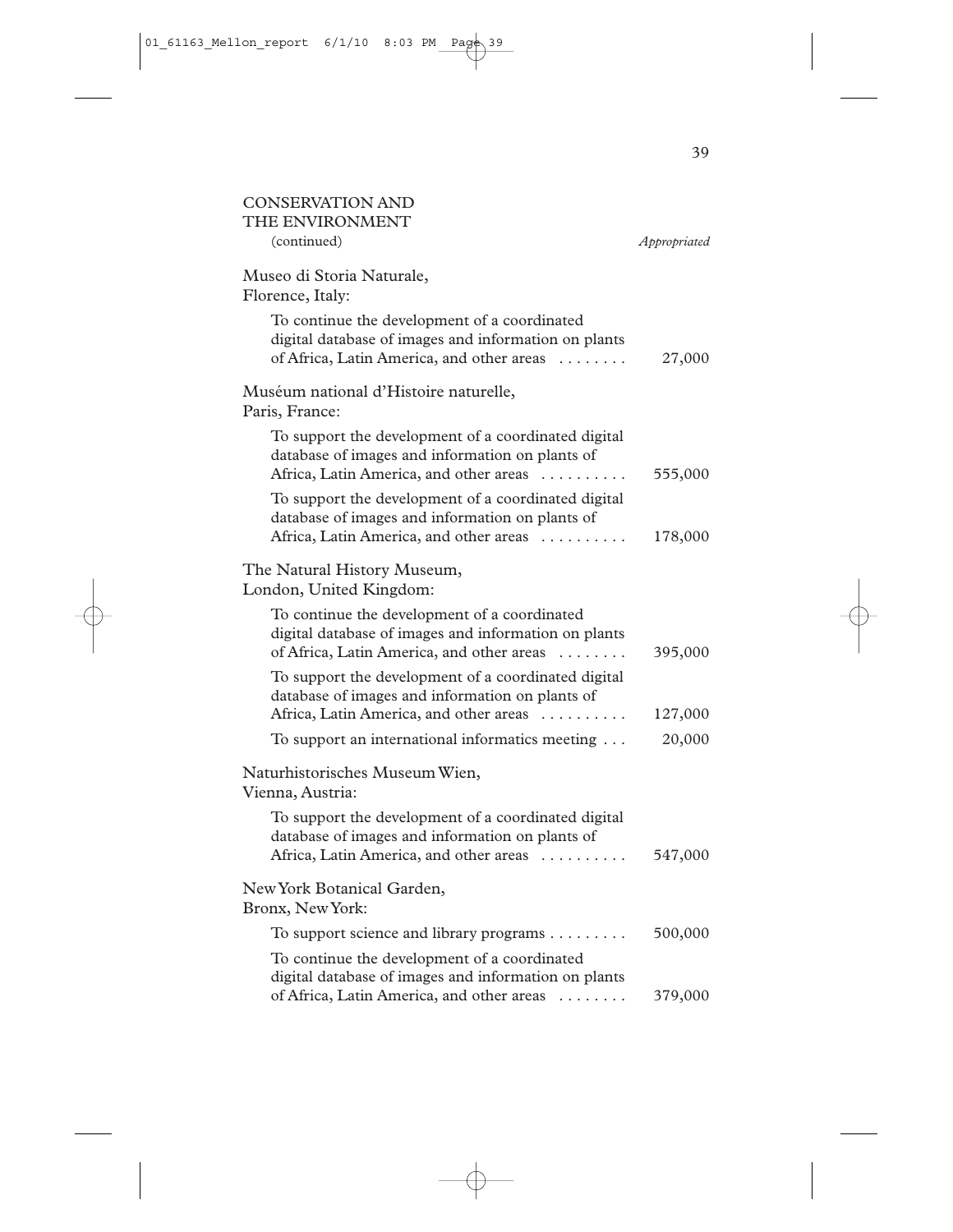## CONSERVATION AND

| THE ENVIRONMENT                                                                                                                                   |              |
|---------------------------------------------------------------------------------------------------------------------------------------------------|--------------|
| (continued)                                                                                                                                       | Appropriated |
| To continue the development of a coordinated<br>digital database of images and information on plants<br>of Africa, Latin America, and other areas | 250,000      |
| Rancho Santa Ana Botanic Garden,<br>Claremont, California:                                                                                        |              |
| To support the development of a coordinated digital<br>database of images and information on plants of<br>Africa, Latin America, and other areas  | 8,000        |
| Real Jardín Botánico de Madrid,<br>Madrid, Spain:                                                                                                 |              |
| To support the development of a coordinated digital<br>database of images and information on plants of<br>Africa, Latin America, and other areas  | 162,000      |
| Rhodes University,<br>Grahamstown, South Africa:                                                                                                  |              |
| To support programs of ecological research and                                                                                                    | 200,000      |
| The Royal Botanic Garden Edinburgh,<br>Edinburgh, United Kingdom:                                                                                 |              |
| To support the development of a coordinated digital<br>database of images and information on plants of<br>Africa, Latin America, and other areas  | 218,000      |
| To support the development of a coordinated digital<br>database of images and information on plants of<br>Africa, Latin America, and other areas  | 25,200       |
| Royal Botanic Gardens, Kew,<br>Richmond, United Kingdom:                                                                                          |              |
| To continue the development of a coordinated<br>digital database of images and information on plants<br>of Africa, Latin America, and other areas | 659,000      |
| To continue the development of a coordinated<br>digital database of images and information on plants<br>of Africa, Latin America, and other areas | 203,000      |
| .                                                                                                                                                 |              |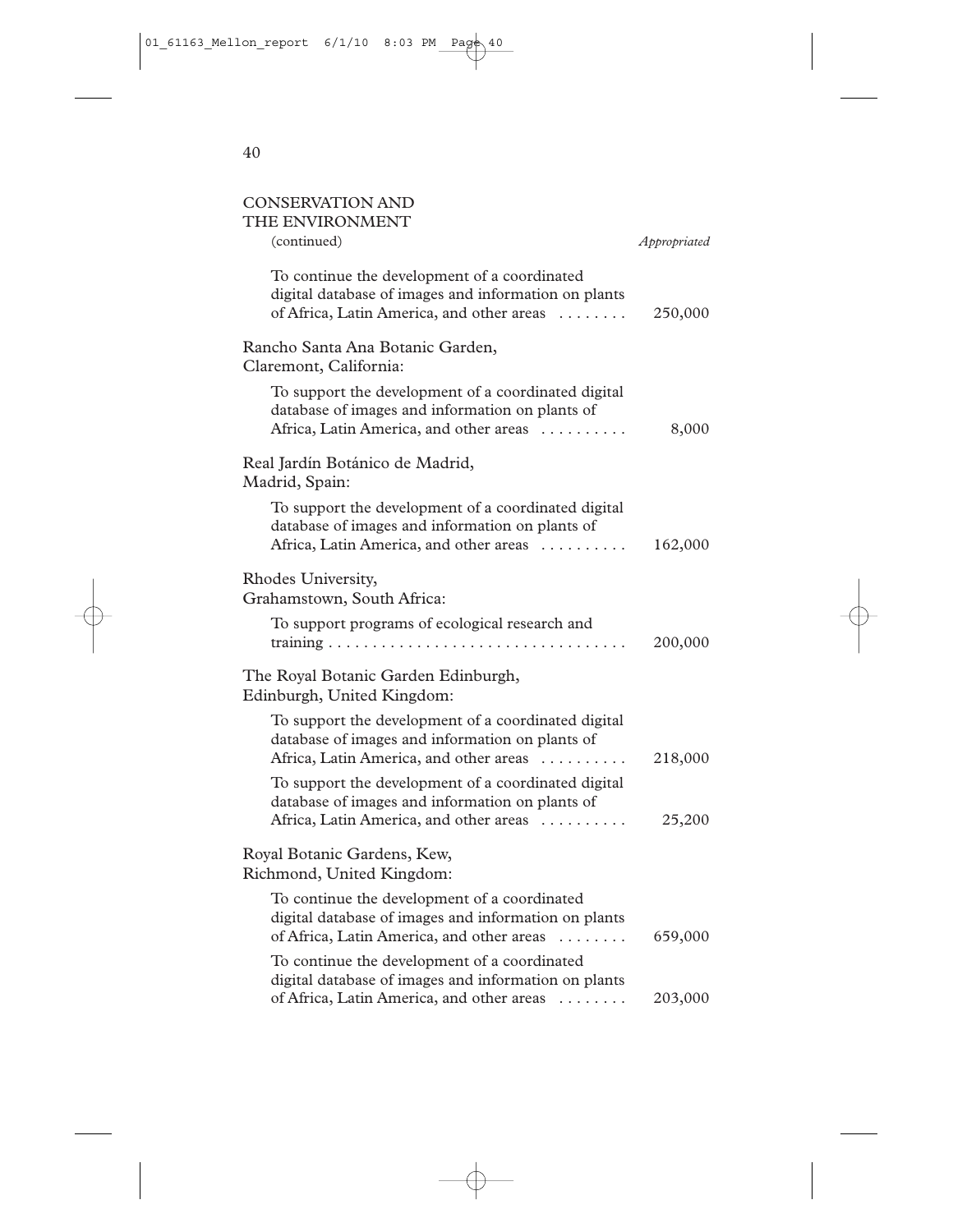## CONSERVATION AND THE ENVIRONMENT

| I HE ENVIRONMEN I<br>(continued)                                                                                                                  | Appropriated |
|---------------------------------------------------------------------------------------------------------------------------------------------------|--------------|
| To continue the development of a coordinated<br>digital database of images and information on plants<br>of Africa, Latin America, and other areas | 200,000      |
| To support a scientific conference                                                                                                                | 10,000       |
| Smithsonian Institution,<br>Washington, DC:                                                                                                       |              |
| To support the development of a coordinated digital<br>database of images and information on plants of<br>Africa, Latin America, and other areas  | 463,000      |
| To support the development of a coordinated digital<br>database of images and information on plants of<br>Africa, Latin America, and other areas  | 380,000      |
| South African National Biodiversity Institute,<br>Pretoria, South Africa:                                                                         |              |
| To support the development of a coordinated digital<br>database of images and information on plants of<br>Africa, Latin America, and other areas  | 436,000      |
| To continue the development of a coordinated<br>digital database of images and information on plants<br>of Africa, Latin America, and other areas | 60,000       |
| South African National Parks,<br>Pretoria, South Africa:                                                                                          |              |
| To support programs of ecological research and                                                                                                    | 380,000      |
| Universidad de la República,<br>Montevideo, Uruguay:                                                                                              |              |
| To support the development of a coordinated digital<br>database of images and information on plants of<br>Africa, Latin America, and other areas  | 7,000        |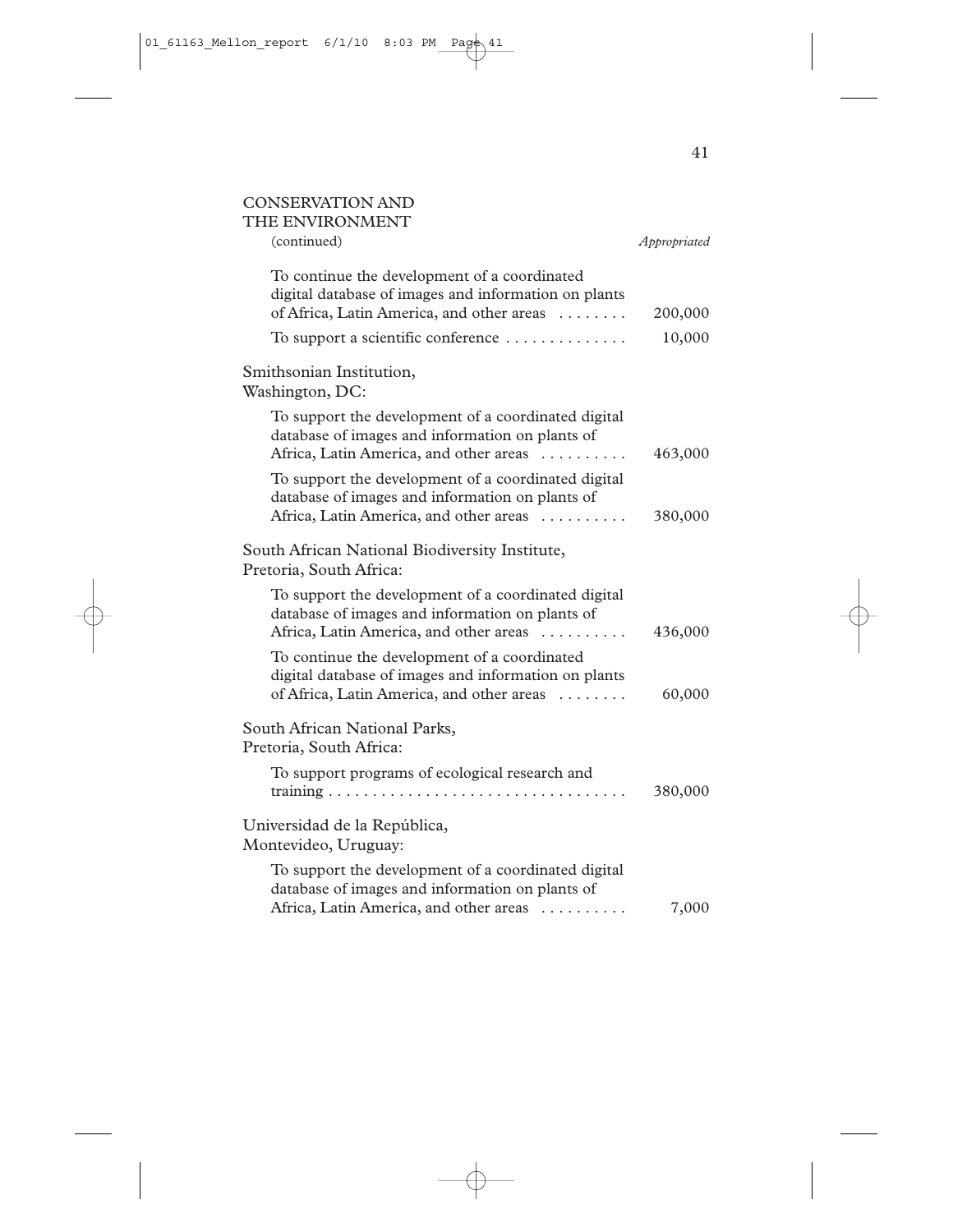| <b>CONSERVATION AND</b><br>THE ENVIRONMENT                                                                                                       |              |
|--------------------------------------------------------------------------------------------------------------------------------------------------|--------------|
| (continued)                                                                                                                                      | Appropriated |
| Universidad Nacional de La Plata,<br>Buenos Aires, Argentina:                                                                                    |              |
| To support the development of a coordinated digital<br>database of images and information on plants of<br>Africa, Latin America, and other areas | 20,000       |
| Universidad Nacional Mayor de San Marcos,<br>Lima, Peru:                                                                                         |              |
| To support efforts in the digitizing of Latin<br>American Types, data sharing, and capacity                                                      | 30,000       |
| Universidade de Lisboa,<br>Lisbon, Portugal:                                                                                                     |              |
| To support the development of a coordinated digital<br>database of images and information on plants of<br>Africa, Latin America, and other areas | 32,000       |
| Universidade Federal de Minas Gerais,<br>Minas Gerais, Brazil:                                                                                   |              |
| To support the development of a coordinated digital<br>database of images and information on plants of<br>Africa, Latin America, and other areas | 19,000       |
| University of British Columbia,<br>Vancouver, British Columbia, Canada:                                                                          |              |
| To support the development of a coordinated digital<br>database of images and information on plants of<br>Africa, Latin America, and other areas | 10,000       |
| University of California at Davis,<br>Davis, California:                                                                                         |              |
| To support a program of ecological research and<br>training incollaboration with Kruger National Park<br>in South Africa                         | 239,000      |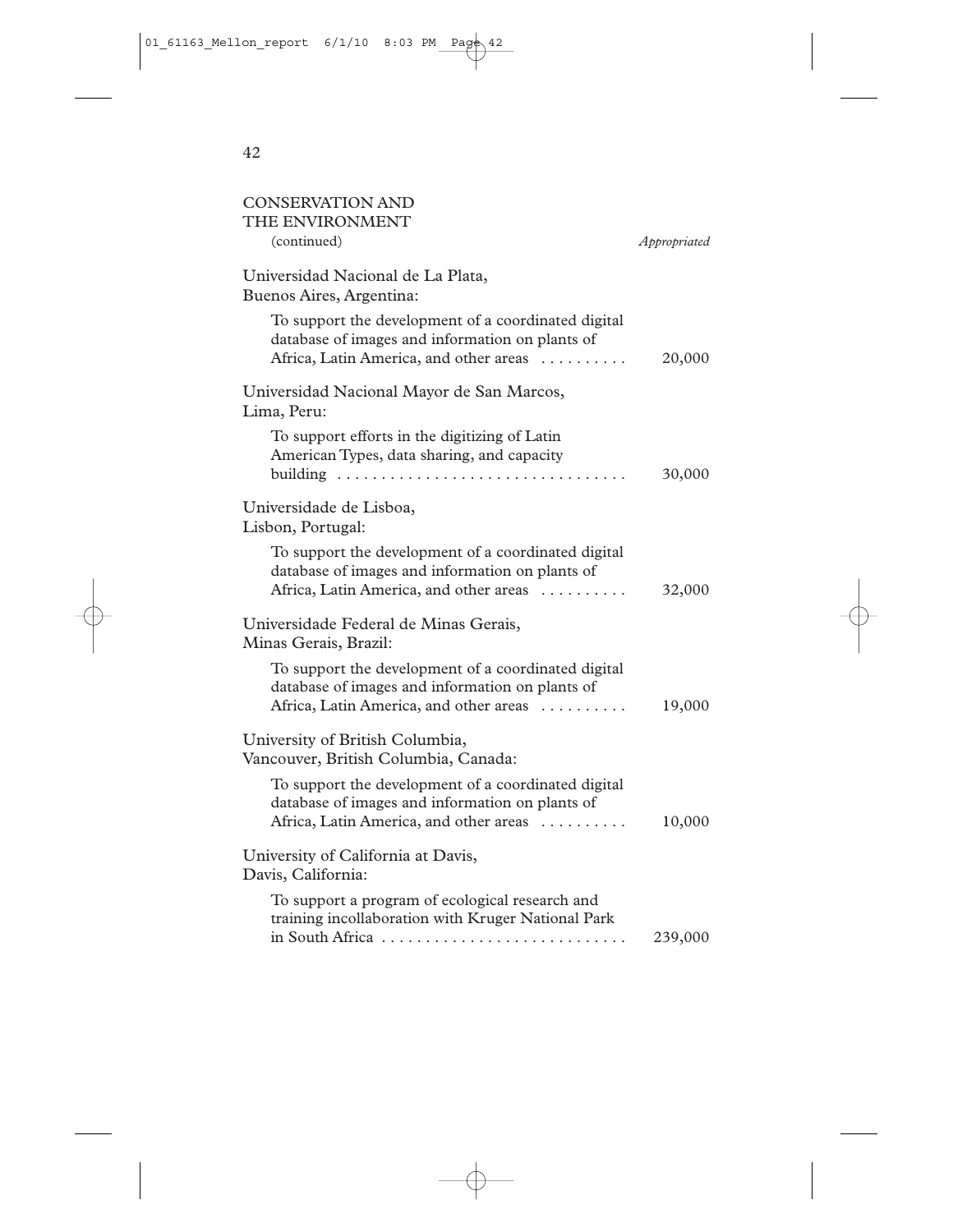| <b>CONSERVATION AND</b><br>THE ENVIRONMENT                                                                                                       |              |
|--------------------------------------------------------------------------------------------------------------------------------------------------|--------------|
| (continued)                                                                                                                                      | Appropriated |
| University of Cape Town,<br>Cape Town, South Africa:                                                                                             |              |
| To support programs of ecological research and                                                                                                   | 220,000      |
| University of Florida at Gainesville,<br>Gainesville, Florida:                                                                                   |              |
| To support a program of ecological research and                                                                                                  | 300,000      |
| University of Helsinki,<br>Helsinki, Finland:                                                                                                    |              |
| To support the development of a coordinated digital<br>database of images and information on plants of<br>Africa, Latin America, and other areas | 64,000       |
| University of Illinois at Urbana-Champaign,<br>Champaign, Illinois:                                                                              |              |
| To support the development of a coordinated digital<br>database of images and information on plants of<br>Africa, Latin America, and other areas | 80,000       |
| University of the Witwatersrand,<br>Johannesburg, South Africa:                                                                                  |              |
| To support programs of ecological research and                                                                                                   | 296,000      |
| University of Wyoming,<br>Laramie, Wyoming:                                                                                                      |              |
| To support the development of a coordinated digital<br>database of images and information on plants of<br>Africa, Latin America, and other areas | 36,000       |
|                                                                                                                                                  |              |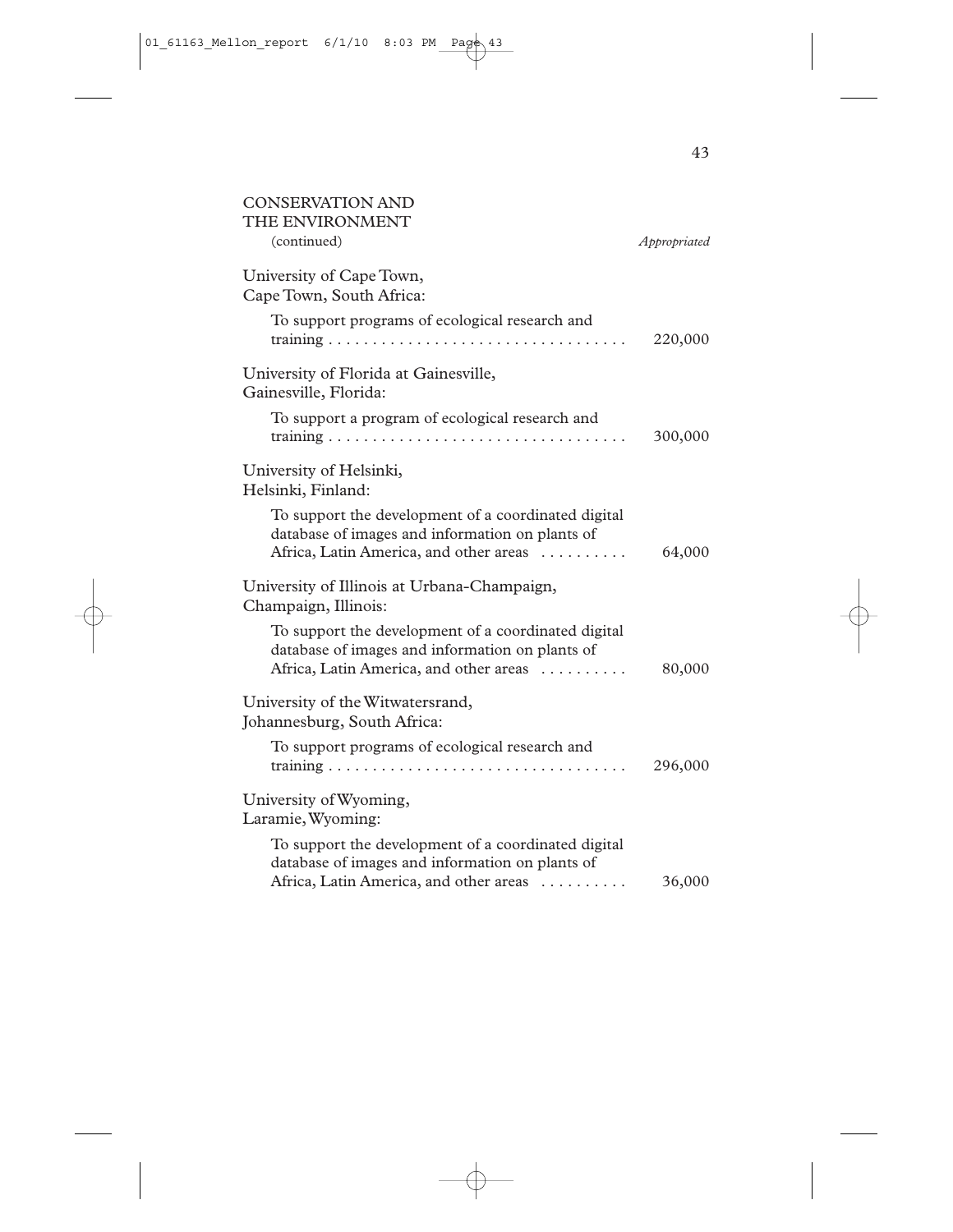| CONSERVATION AND                                                                                       |              |
|--------------------------------------------------------------------------------------------------------|--------------|
| THE ENVIRONMENT                                                                                        |              |
| (continued)                                                                                            | Appropriated |
| Wageningen University, Department of Plant Sciences,<br>Wageningen, The Netherlands:                   |              |
| To support the development of a coordinated digital<br>database of images and information on plants of |              |
| Africa, Latin America, and other areas                                                                 | 101,000      |
| Total—Conservation and the Environment                                                                 | \$11,217,200 |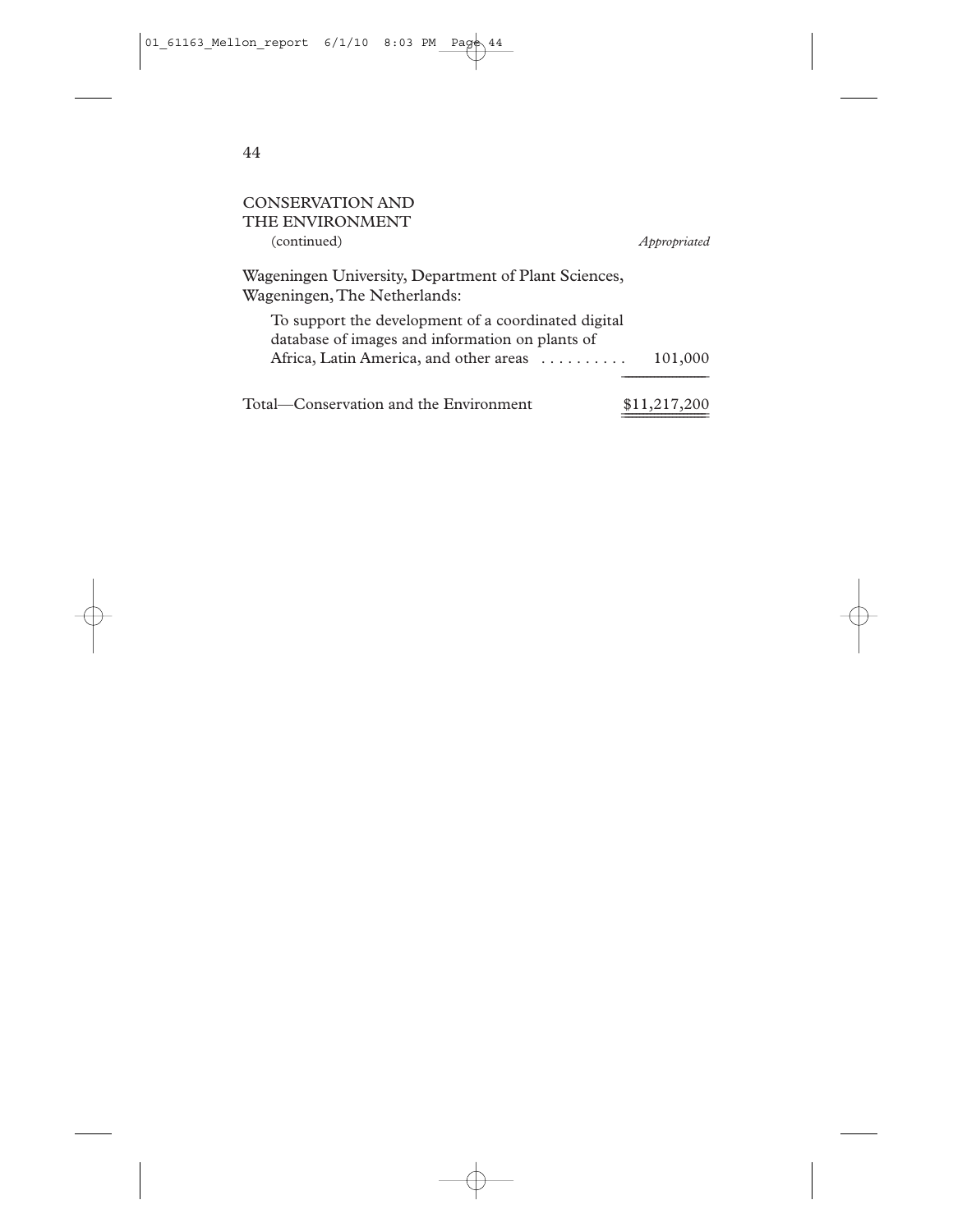| MUSEUMS AND<br>ART CONSERVATION                                                                                                                                                                     | Appropriated |
|-----------------------------------------------------------------------------------------------------------------------------------------------------------------------------------------------------|--------------|
| The British Museum,<br>London, United Kingdom:                                                                                                                                                      |              |
| To support a program of postdoctoral science                                                                                                                                                        |              |
| Brooklyn Institute of Arts and Sciences,<br>Brooklyn, New York:                                                                                                                                     |              |
| To sustain Mellon curatorial positions at a time<br>when their endowment principals have fallen below<br>their historic dollar value                                                                | 400,000      |
| Cleveland Museum of Art,<br>Cleveland, Ohio:                                                                                                                                                        |              |
| To create and endow two midlevel curatorial<br>positions and to support a senior curatorship of                                                                                                     |              |
| Dartmouth College,<br>Hanover, New Hampshire:                                                                                                                                                       |              |
| To establish an endowment to strengthen the<br>curricular role of the museum's collections and<br>programs $\ldots \ldots \ldots \ldots \ldots \ldots \ldots \ldots \ldots \ldots \ldots 1,250,000$ |              |
| Emory University,<br>Atlanta, Georgia:                                                                                                                                                              |              |
| To support the development of curricula to<br>strengthen the academic role of the museum's<br>collections and programs                                                                              | 500,000      |
| Frick Collection,<br>New York, New York:                                                                                                                                                            |              |
| To establish an endowment for the position of chief                                                                                                                                                 | 1,000,000    |
| Harvard University,<br>Cambridge, Massachusetts:                                                                                                                                                    |              |
| To endow the position of senior organic scientist at<br>the Straws Center for Conservation at the Harvard                                                                                           | 1,000,000    |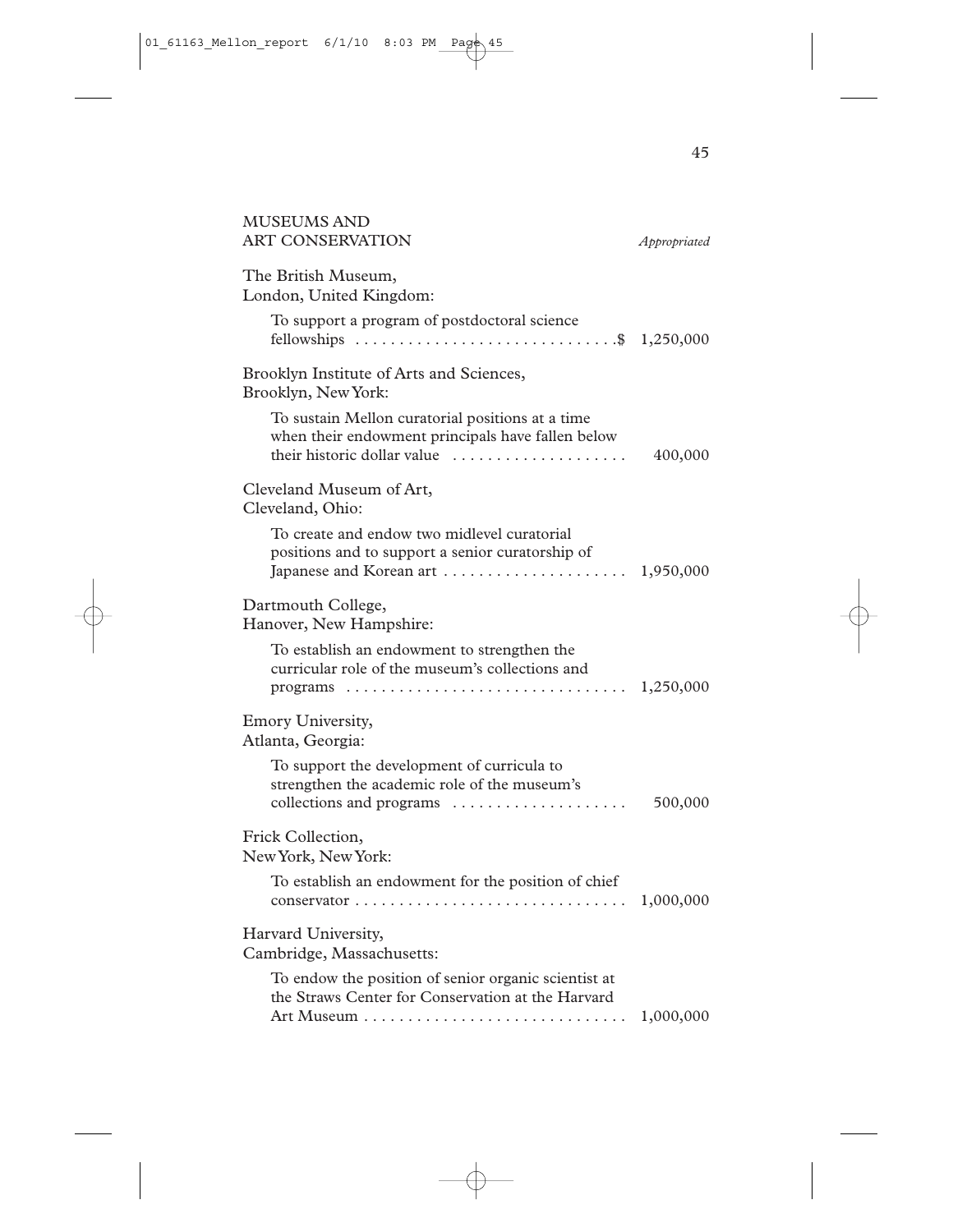| <b>MUSEUMS AND</b><br><b>ART CONSERVATION</b><br>(continued)                                                                                                                                | Appropriated |
|---------------------------------------------------------------------------------------------------------------------------------------------------------------------------------------------|--------------|
| Institute of Museum and Library Services,<br>Washington, DC:                                                                                                                                |              |
| To support the final meeting in the multiyear<br>initiative of the Institute of Museum and Library<br>Services to establish goals and identify resources for<br>collections care            | 10,000       |
| Isabella Stewart Gardner Museum, Inc.,<br>Boston, Massachusetts:                                                                                                                            |              |
| To support curatorial research while endowment<br>funds for a program of scholarly exhibitions are<br>being raised $\ldots \ldots \ldots \ldots \ldots \ldots \ldots \ldots$                | 170,000      |
| Menil Foundation, Inc.,<br>Houston, Texas:                                                                                                                                                  |              |
| To create an archive of filmed artist interviews and<br>to facilitate access to this material                                                                                               | 195,000      |
| Metropolitan Museum of Art,<br>New York, New York:                                                                                                                                          |              |
| To support the preparation of contributions to the<br>Rembrandt Database located at the Rijksbureau<br>voor Kunsthistorische Documentatie and<br>Mauritshuis                                | 43,560       |
| Minneapolis Society of Fine Arts,<br>Minneapolis, Minnesota:                                                                                                                                |              |
| To endow two midlevel (assistant or associate)<br>curatorships and to support these positions while<br>matching funds are being raised  1,750,000                                           |              |
| Museum of Modern Art,<br>New York, New York:                                                                                                                                                |              |
| To support the initiation of a program of research<br>and scholarly publication of the museum's<br>permanent collection $\ldots \ldots \ldots \ldots \ldots \ldots \ldots \ldots 1,475,000$ |              |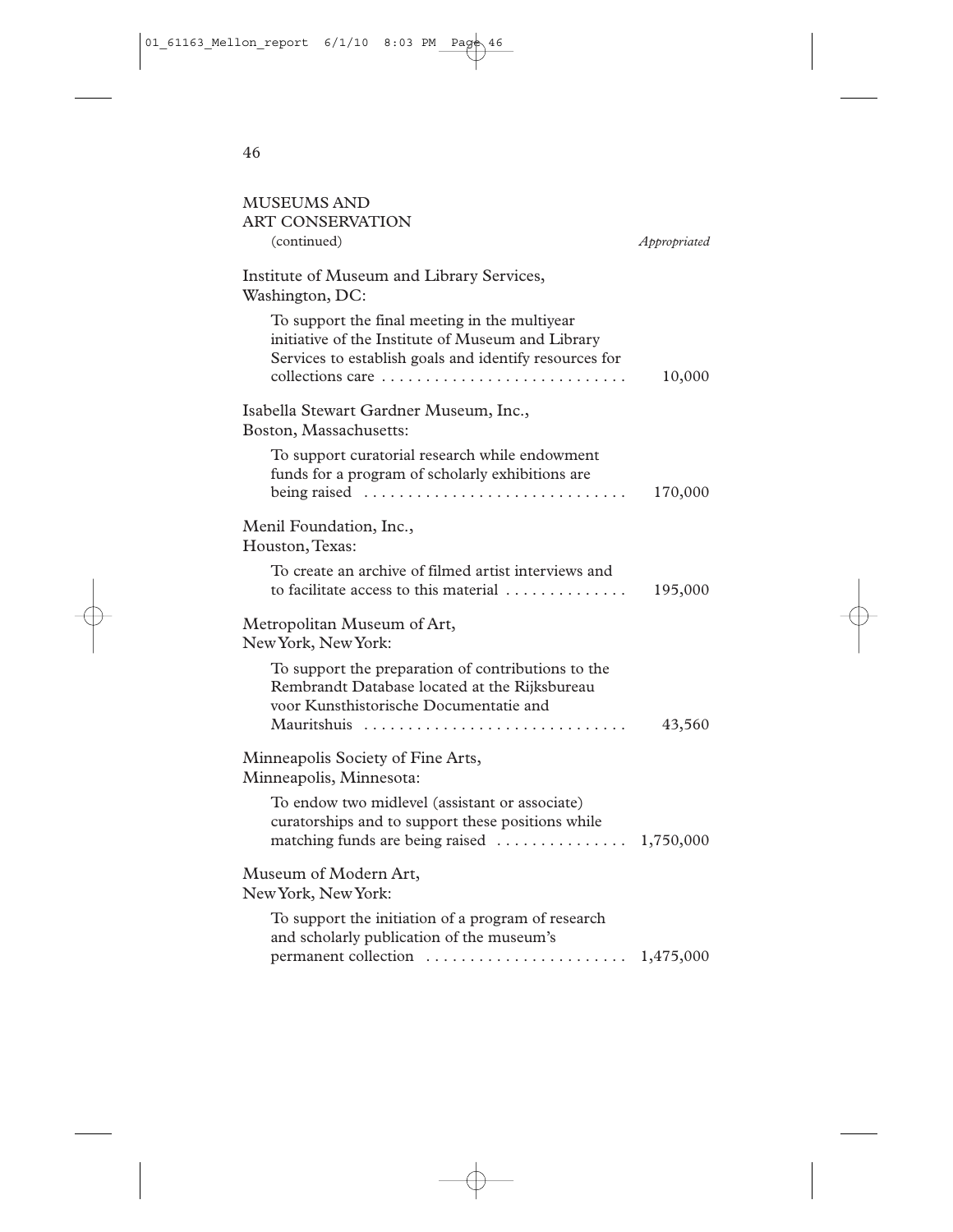| <b>MUSEUMS AND</b><br><b>ART CONSERVATION</b>                                                                                                                                                   |              |
|-------------------------------------------------------------------------------------------------------------------------------------------------------------------------------------------------|--------------|
| (continued)                                                                                                                                                                                     | Appropriated |
| National Gallery of Art,<br>Washington, DC:                                                                                                                                                     |              |
| To sustain the program of scholarly publications at<br>the Center for Advanced Study in the Visual Arts at<br>a time when the endowment principal has fallen<br>below its historic dollar value | 750,000      |
| Nelson Gallery Foundation,<br>Kansas City, Missouri:                                                                                                                                            |              |
| To support a pilot program of collaborative projects<br>to be undertaken by the Nelson-Atkins Museum of<br>Art with outside scientists                                                          | 110,000      |
| New York Public Library,<br>New York, New York:                                                                                                                                                 |              |
| To support a comprehensive survey of the library's<br>photograph holdings and their condition                                                                                                   | 50,000       |
| New York University,<br>New York, New York:                                                                                                                                                     |              |
| To sustain conservation student support at the<br>Institute of Fine Arts at a time when the endowment<br>principal has fallen below its historic dollar value                                   | 350,000      |
| To support advanced teaching residencies in                                                                                                                                                     | 191,000      |
| To support a summer training program in surveying<br>historic collections                                                                                                                       | 50,000       |
| North Carolina Museum of Art Foundation, Inc.,<br>Raleigh, North Carolina:                                                                                                                      |              |
| To sustain the Mellon research program at a time<br>when the endowment principal has fallen below its                                                                                           |              |
| historic dollar value                                                                                                                                                                           | 178,000      |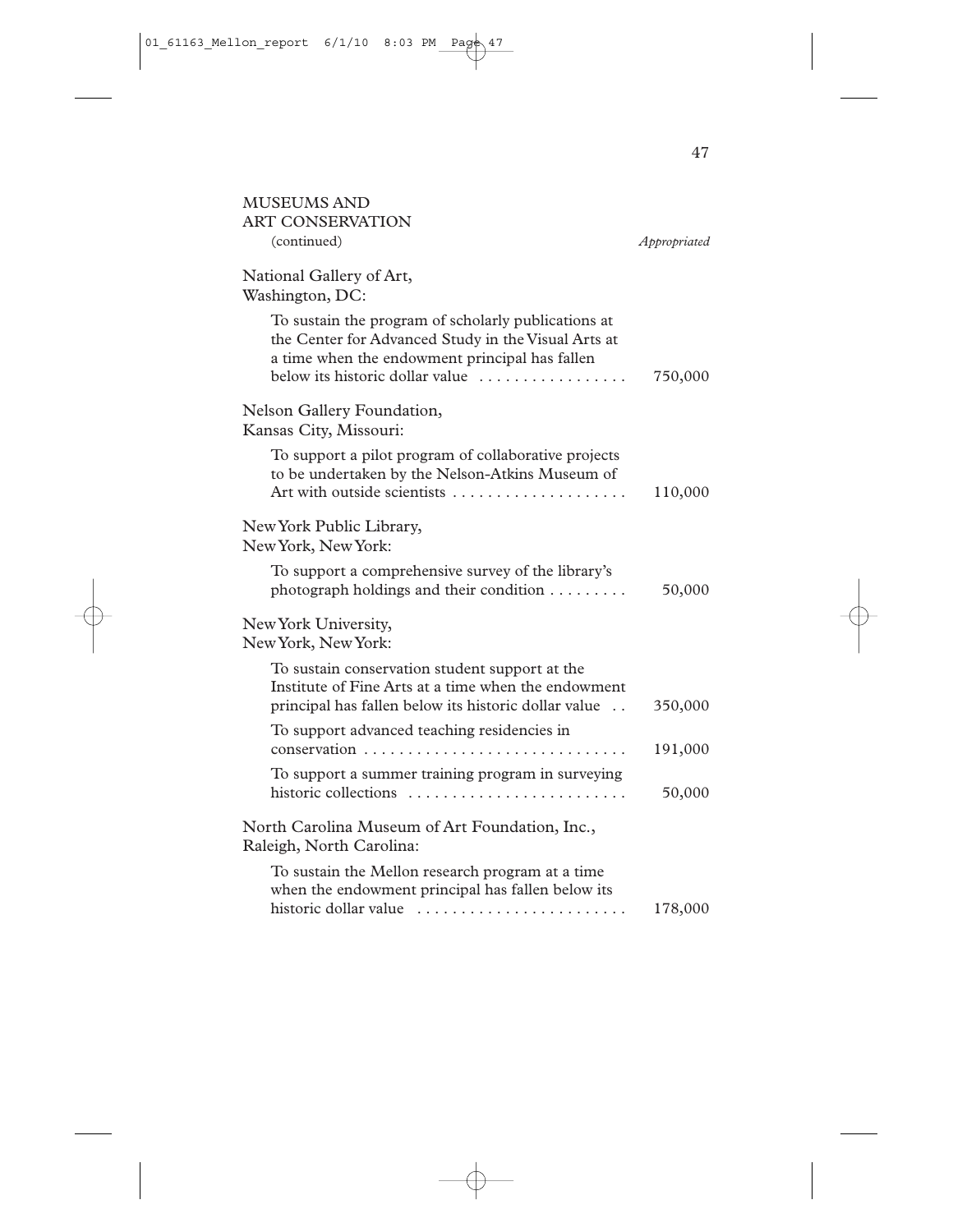| MUSEUMS AND<br><b>ART CONSERVATION</b>                                                                                                                                                     |              |
|--------------------------------------------------------------------------------------------------------------------------------------------------------------------------------------------|--------------|
| (continued)                                                                                                                                                                                | Appropriated |
| Northwestern University,<br>Evanston, Illinois:                                                                                                                                            |              |
| To support a workshop entitled "Chemistry and<br>Material Science of Cultural Heritage: Components,<br>Structures, and Processes," jointly sponsored by the<br>National Science Foundation | 34,500       |
| Philadelphia Museum of Art,<br>Philadelphia, Pennsylvania:                                                                                                                                 |              |
| To sustain Mellon curatorial, conservation, and<br>science positions at a time when their endowment<br>principals have fallen below their historic dollar                                  | 300,000      |
| The Phillips Collection,<br>Washington, DC:                                                                                                                                                |              |
| To support the position of senior curator $\dots \dots$                                                                                                                                    | 750,000      |
| Seattle Art Museum,<br>Seattle, Washington:                                                                                                                                                |              |
| To sustain the conservation department at a time<br>when its Mellon endowment principal has fallen<br>below its historic dollar value                                                      | 500,000      |
| Smithsonian Institution,<br>Washington, DC:                                                                                                                                                |              |
| To support the position of conservator of<br>decorative arts at the Cooper-Hewitt National<br>Design Museum while endowment funds are being                                                | 260,000      |
| Stiftung museum kunst palast,<br>Düsseldorf, Germany:                                                                                                                                      |              |
| To support a pilot project for conservation<br>documentation in digital form                                                                                                               | 260,000      |
| To supplement for the previous grant to the museum<br>in light of currency discrepancies                                                                                                   | 15,000       |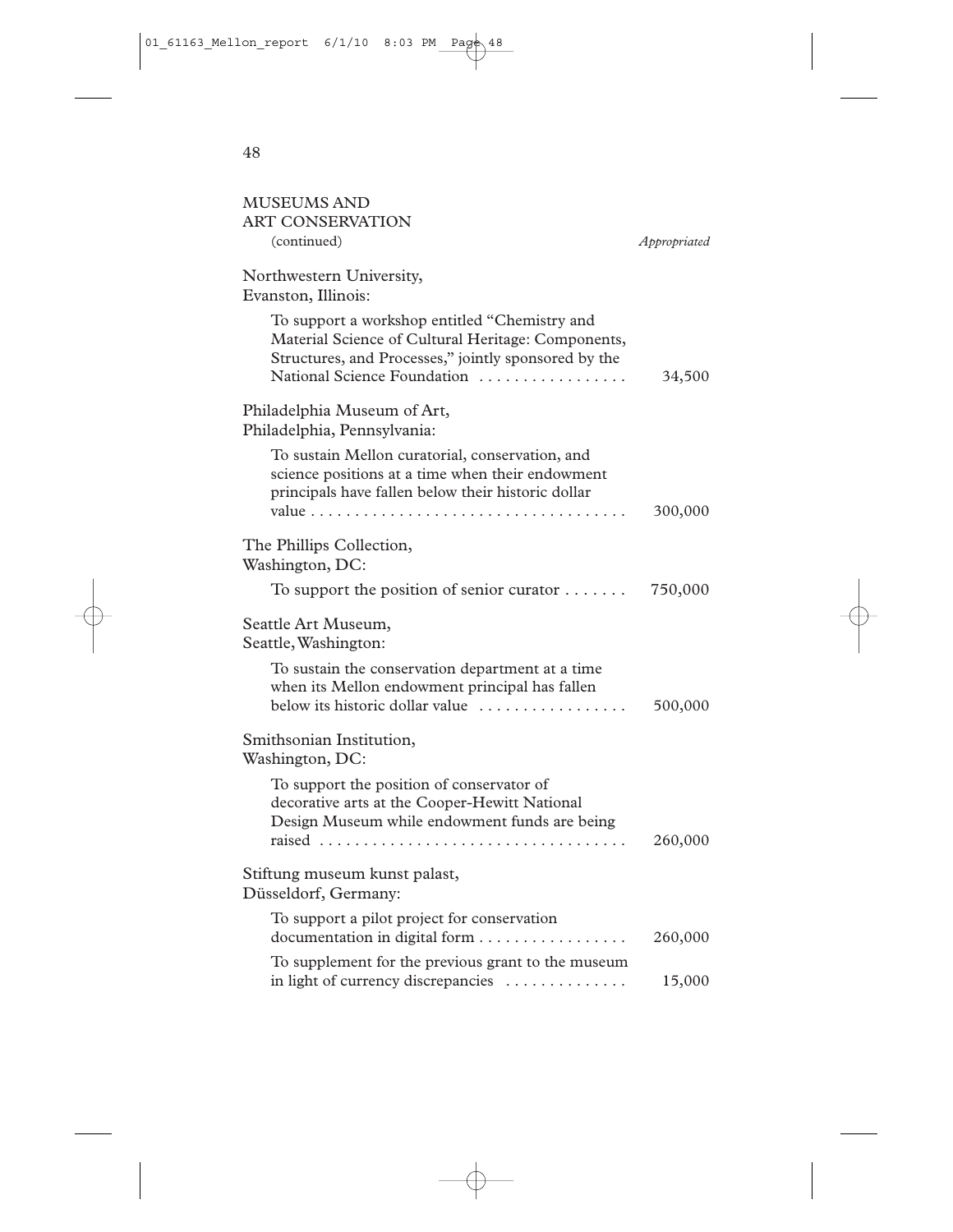| <b>MUSEUMS AND</b><br><b>ART CONSERVATION</b>                                                                                                           |              |
|---------------------------------------------------------------------------------------------------------------------------------------------------------|--------------|
| (continued)                                                                                                                                             | Appropriated |
| University of Delaware,<br>Newark, Delaware:                                                                                                            |              |
| To support advanced teaching residencies in                                                                                                             | 174,000      |
| Wadsworth Atheneum Museum of Art,<br>Hartford, Connecticut:                                                                                             |              |
| To sustain the position of curator of European art<br>at a time when the endowment principal has fallen<br>below its historic dollar value              | 250,000      |
| Walters Art Gallery Endowment Foundation, Inc.,<br>Baltimore, Maryland:                                                                                 |              |
| To establish a permanent endowment for the<br>position of senior scientist                                                                              | 1,500,000    |
| To sustain Mellon curatorial positions at a time<br>when their endowment principals have fallen below<br>their historic dollar value                    | 260,000      |
| Worcester Art Museum,<br>Worcester, Massachusetts:                                                                                                      |              |
| To sustain the Mellon fellowship program at a time<br>when the endowment principal has fallen below its<br>historic dollar value                        | 100,000      |
| Yale University,<br>New Haven, Connecticut:                                                                                                             |              |
| To support the implementation of an experimental<br>program in which works of art from Yale's collections<br>would be loaned to six college art museums | 750,000      |
| To support a comprehensive survey of Yale's                                                                                                             | 64,500       |
| Total-Museums and Art Conservation                                                                                                                      | \$17,890,560 |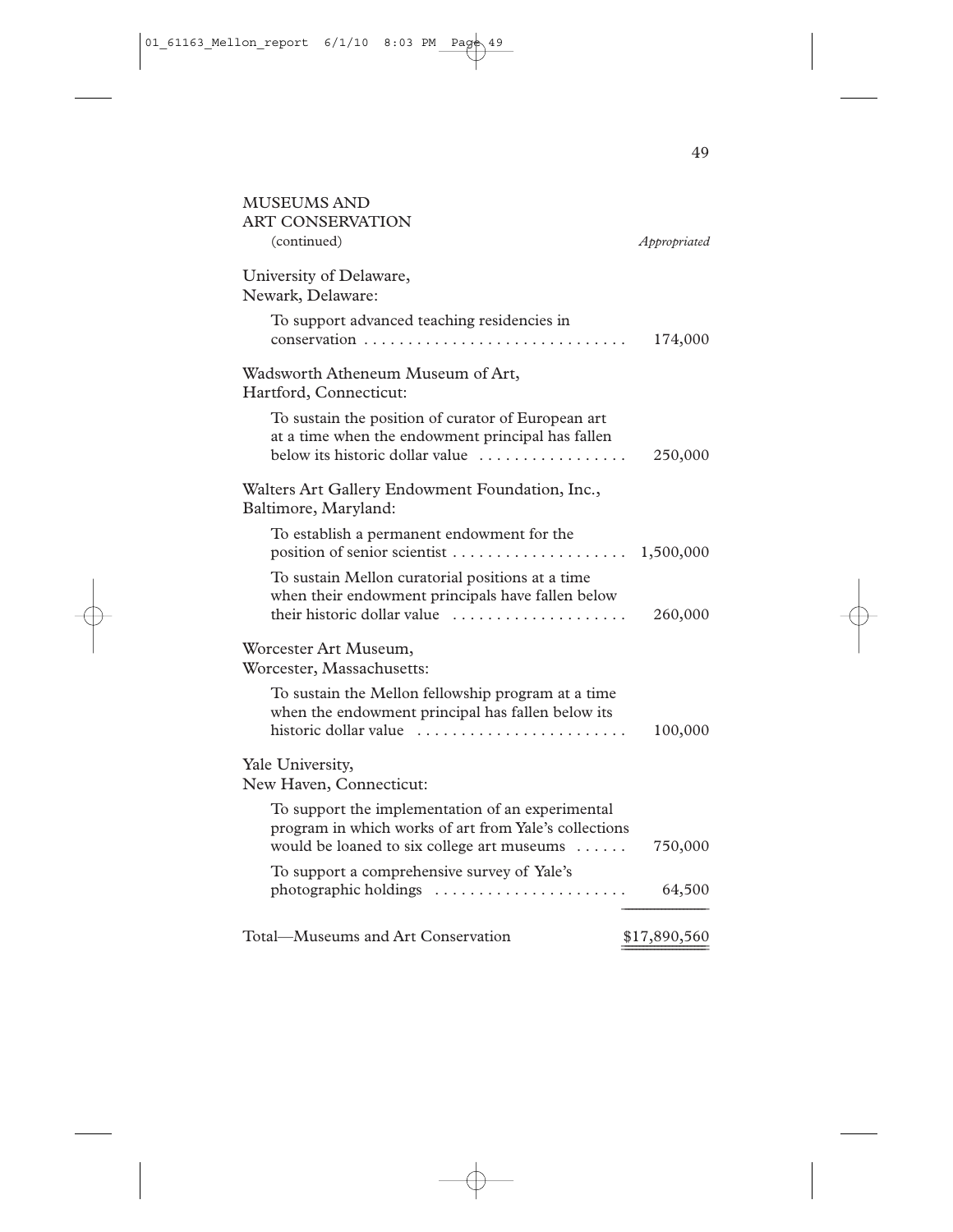| PERFORMING ARTS                                                                                                                                           | Appropriated |
|-----------------------------------------------------------------------------------------------------------------------------------------------------------|--------------|
| Alliance of Artists Communities,<br>Providence, Rhode Island:                                                                                             |              |
| To support efforts to increase and improve<br>residency opportunities for performing artists \$                                                           | 85,000       |
| American Conservatory Theatre Foundation,<br>San Francisco, California:                                                                                   |              |
| To support the development of The Tosca Project                                                                                                           | 50,000       |
| American Repertory Theatre Company, Inc.,<br>Cambridge, Massachusetts:                                                                                    |              |
| To support new artistic initiatives, including Club<br>Zero Arrow, Destination: Boston and ART in the<br>World, and organizational development  1,000,000 |              |
| American Symphony Orchestra League,<br>New York, New York:                                                                                                |              |
| To support professional development offerings and<br>core programs $\ldots \ldots \ldots \ldots \ldots \ldots \ldots \ldots \ldots \ldots 1,500,000$      |              |
| To support a convening of field leaders $\dots\dots\dots$                                                                                                 | 10,000       |
| Anna Deavere Smith Works, Inc.,<br>New York, New York:                                                                                                    |              |
| To support a pilot residency program for artists at<br>New York University                                                                                | 100,000      |
| Association of Performing Arts Presenters Inc.,<br>Washington, DC:                                                                                        |              |
| To support the Under the Radar Festival and<br>Symposium                                                                                                  | 250,000      |
| To support the Cultural Exchange Fund                                                                                                                     | 200,000      |
| Ballet Theatre Foundation, Inc.,<br>New York, New York:                                                                                                   |              |
| To support the National Residency Program                                                                                                                 | 225,000      |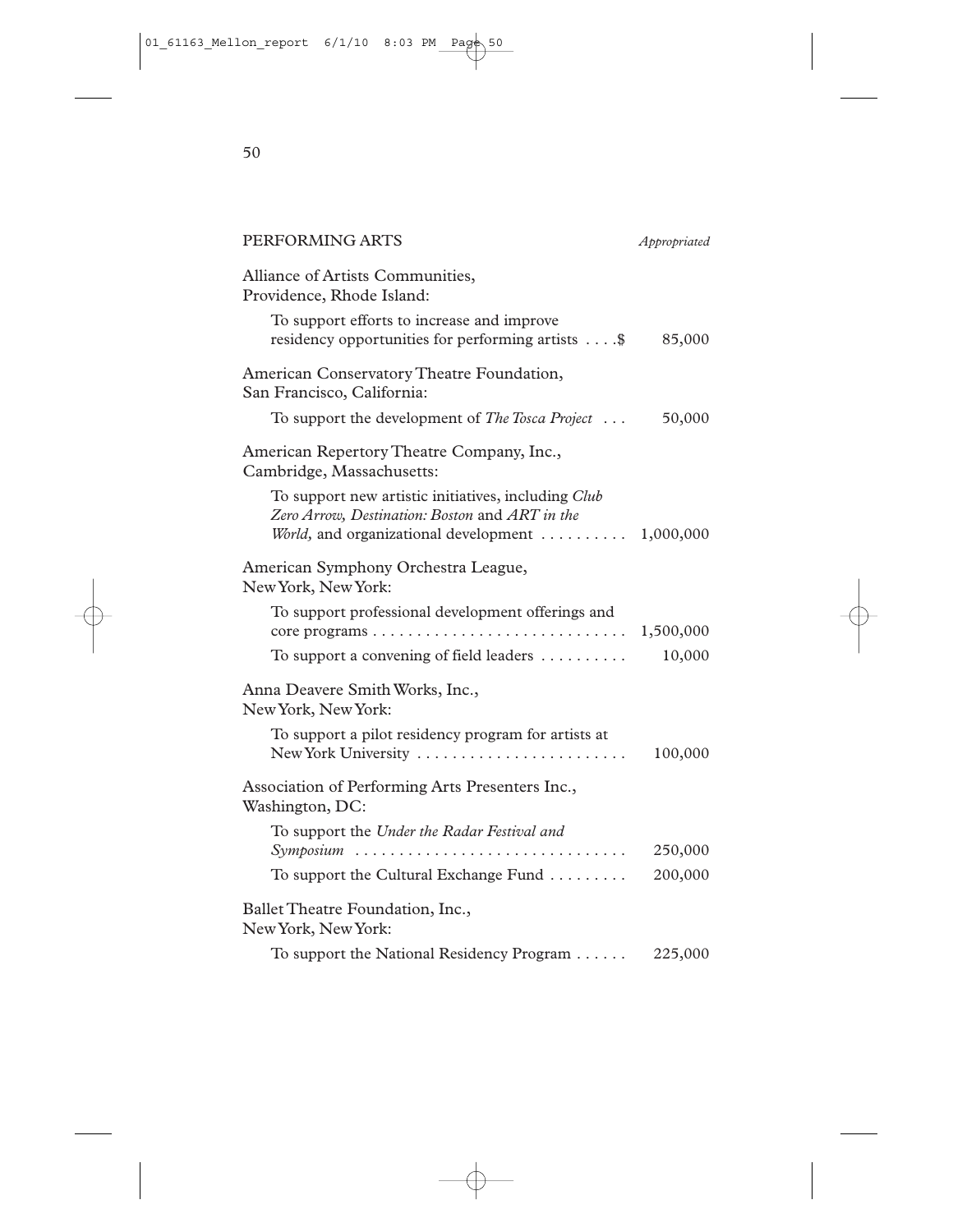| PERFORMING ARTS<br>(continued)                                                                                                                            | Appropriated |
|-----------------------------------------------------------------------------------------------------------------------------------------------------------|--------------|
| Baltimore Symphony Orchestra, Inc.,<br>Baltimore, Maryland:                                                                                               |              |
| To support the Summer Academy                                                                                                                             | 950,000      |
| The Carnegie Hall Corporation,<br>New York, New York:                                                                                                     |              |
| To support a feasibility study for a national youth<br>orchestra in partnership with the Yale School of                                                   | 50,000       |
| Center Theatre Group of Los Angeles,<br>Los Angeles, California:                                                                                          |              |
| To support a commissioning and development<br>program focused on non-text-based work  1,000,000                                                           |              |
| Chicago Opera Theater,<br>Chicago, Illinois:                                                                                                              |              |
| To support productions of six contemporary and                                                                                                            | 500,000      |
| Chicago Symphony Orchestra,<br>Chicago, Illinois:                                                                                                         |              |
| To support the artistic initiative Beyond the Score                                                                                                       | 900,000      |
| Clubbed Thumb, Inc.,<br>New York, New York:                                                                                                               |              |
| To support an artistic director discretionary fund                                                                                                        | 90,000       |
| Corporate Council for the Arts,<br>Seattle, Washington:                                                                                                   |              |
| To support planning related to the development of<br>Project Audience, a collaborative, community-based<br>technology to support audience engagement with |              |
| arts and culture                                                                                                                                          | 68,000       |
| To support expenses for a convening related to<br>Project Audience                                                                                        | 14,484       |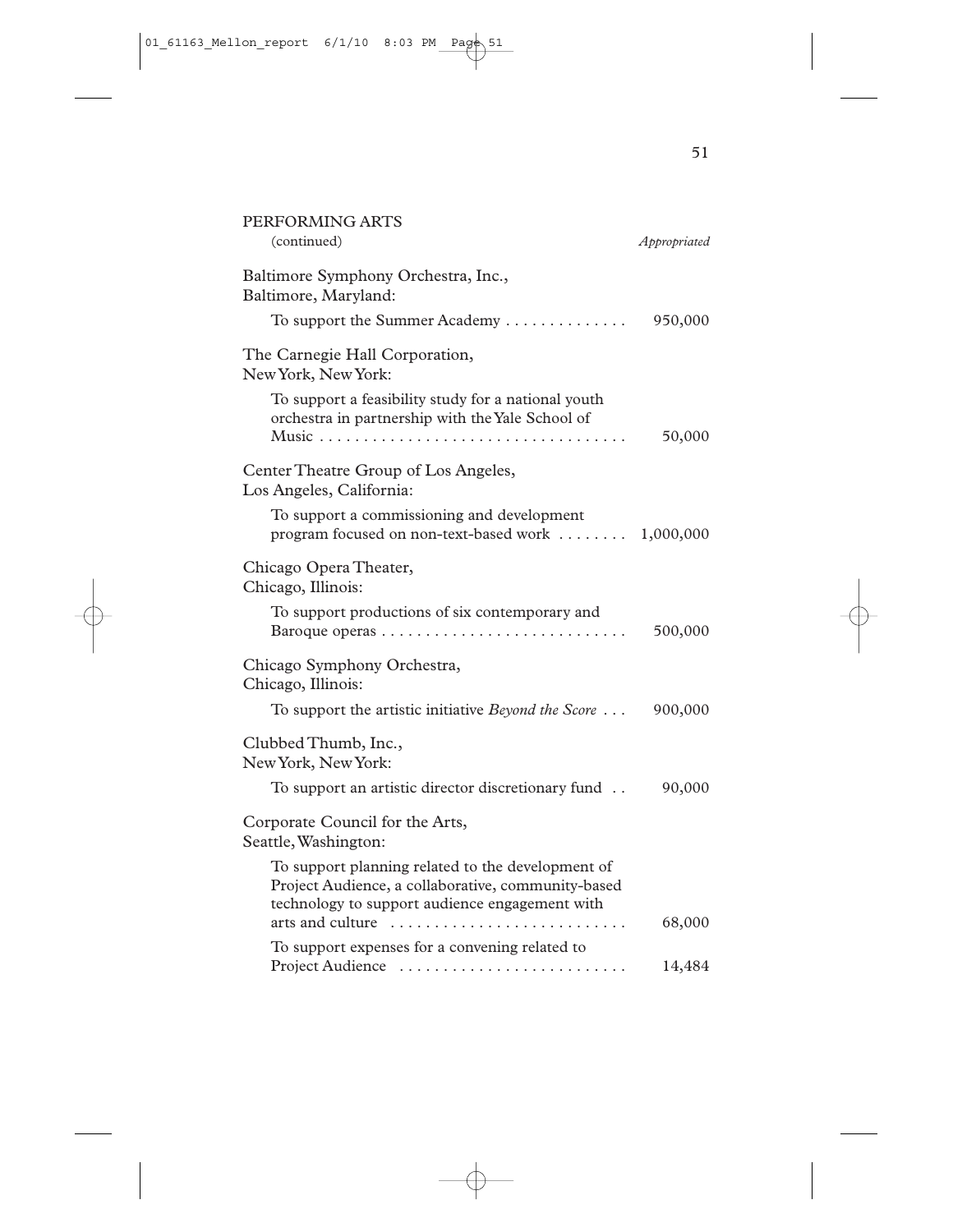| PERFORMING ARTS<br>(continued)                                                                                                                                                                           | Appropriated |
|----------------------------------------------------------------------------------------------------------------------------------------------------------------------------------------------------------|--------------|
|                                                                                                                                                                                                          |              |
| Cunningham Dance Foundation, Inc.,<br>New York, New York:                                                                                                                                                |              |
| To support the Living Legacy Plan $\dots\dots\dots\dots$                                                                                                                                                 | 1,000,000    |
| To support Mondays with Merce                                                                                                                                                                            | 100,000      |
| Dance Heritage Coalition, Inc.,<br>Washington, DC:                                                                                                                                                       |              |
| To support the preliminary assessment of the<br>archives of a cohort of single choreographer                                                                                                             | 10,125       |
| Danspace Project, Inc.,<br>New York, New York:                                                                                                                                                           |              |
| To support facilitation and meeting costs related to<br>an assessment of the programs and services among<br>the three dance-related organizations, and a<br>convening with leaders in the New York dance | 6,588        |
| Discalced, Inc.,<br>Brooklyn, New York:                                                                                                                                                                  |              |
| To support a cash reserve fund and initiatives aimed<br>at strengthening programs and finances                                                                                                           | 720,000      |
| English Stage Company, Ltd.,<br>London, United Kingdom:                                                                                                                                                  |              |
| To support the development and production of new<br>plays by American writers                                                                                                                            | 400,000      |
| Festival of North American Orchestras, Inc.,<br>New York, New York:                                                                                                                                      |              |
| To support the Spring for Music festival $\ldots \ldots \ldots \ldots 1,000,000$                                                                                                                         |              |
| Florida State University Foundation, Inc.,<br>Tallahassee, Florida:                                                                                                                                      |              |
| To support a national choreographic research<br>conference at the Maggie Allesee National Center<br>for Choreography                                                                                     | 50,000       |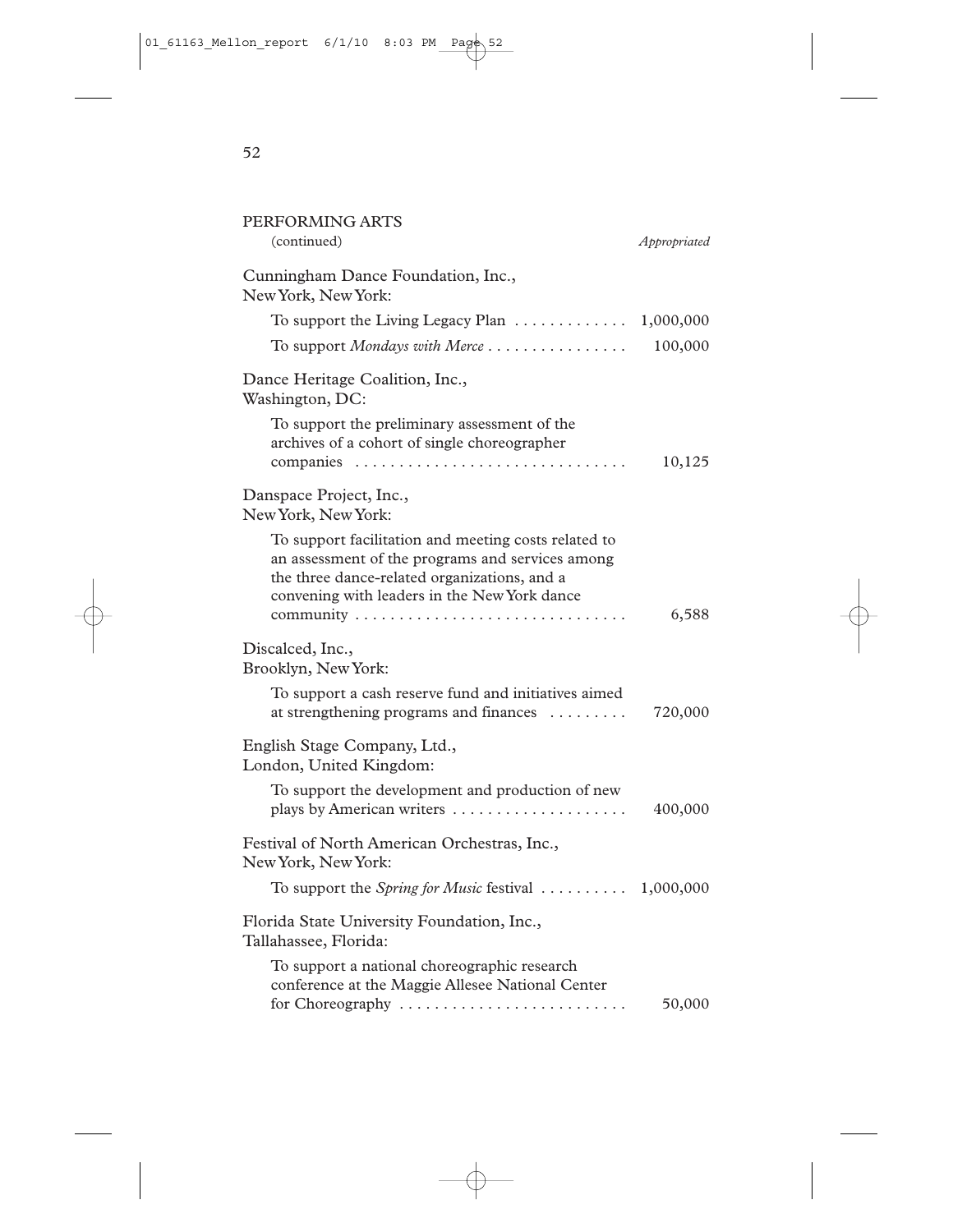| PERFORMING ARTS<br>(continued)                                                                                                                                                                                     | Appropriated |
|--------------------------------------------------------------------------------------------------------------------------------------------------------------------------------------------------------------------|--------------|
| The Foundry Theatre, Inc.,<br>New York, New York:                                                                                                                                                                  |              |
| To support an artistic director discretionary fund                                                                                                                                                                 | 165,000      |
| Fractured Atlas Productions, Inc.,<br>New York, New York:                                                                                                                                                          |              |
| To support the development and deployment of a<br>new open source ticketing software application for<br>the performing arts community $\dots \dots \dots \dots$<br>To enable NYC Performing Arts Spaces to conduct | 350,000      |
| a study assessing rehearsal space needs and<br>availability for single choreographer dance<br>companies in New York City                                                                                           | 41,500       |
| Glimmerglass Opera, Inc.,<br>Cooperstown, New York:                                                                                                                                                                |              |
| To support artistic initiatives and the production of<br>new America operas                                                                                                                                        | 500,000      |
| Hartford Stage Company,<br>Hartford, Connecticut:                                                                                                                                                                  |              |
| To support Horton Foote's Orphans' Home Cycle                                                                                                                                                                      | 500,000      |
| Huntington Theatre Company, Inc.,<br>Boston, Massachusetts:                                                                                                                                                        |              |
| To support the development of Chay Yew's The Long                                                                                                                                                                  | 50,000       |
| Inta, Inc.,<br>New York, New York:                                                                                                                                                                                 |              |
| To support Eiko and Koma's Retrospective Project                                                                                                                                                                   | 225,000      |
| Jazz at Lincoln Center, Inc.,<br>New York, New York:                                                                                                                                                               |              |
| To support artistic initiatives                                                                                                                                                                                    | 1,000,000    |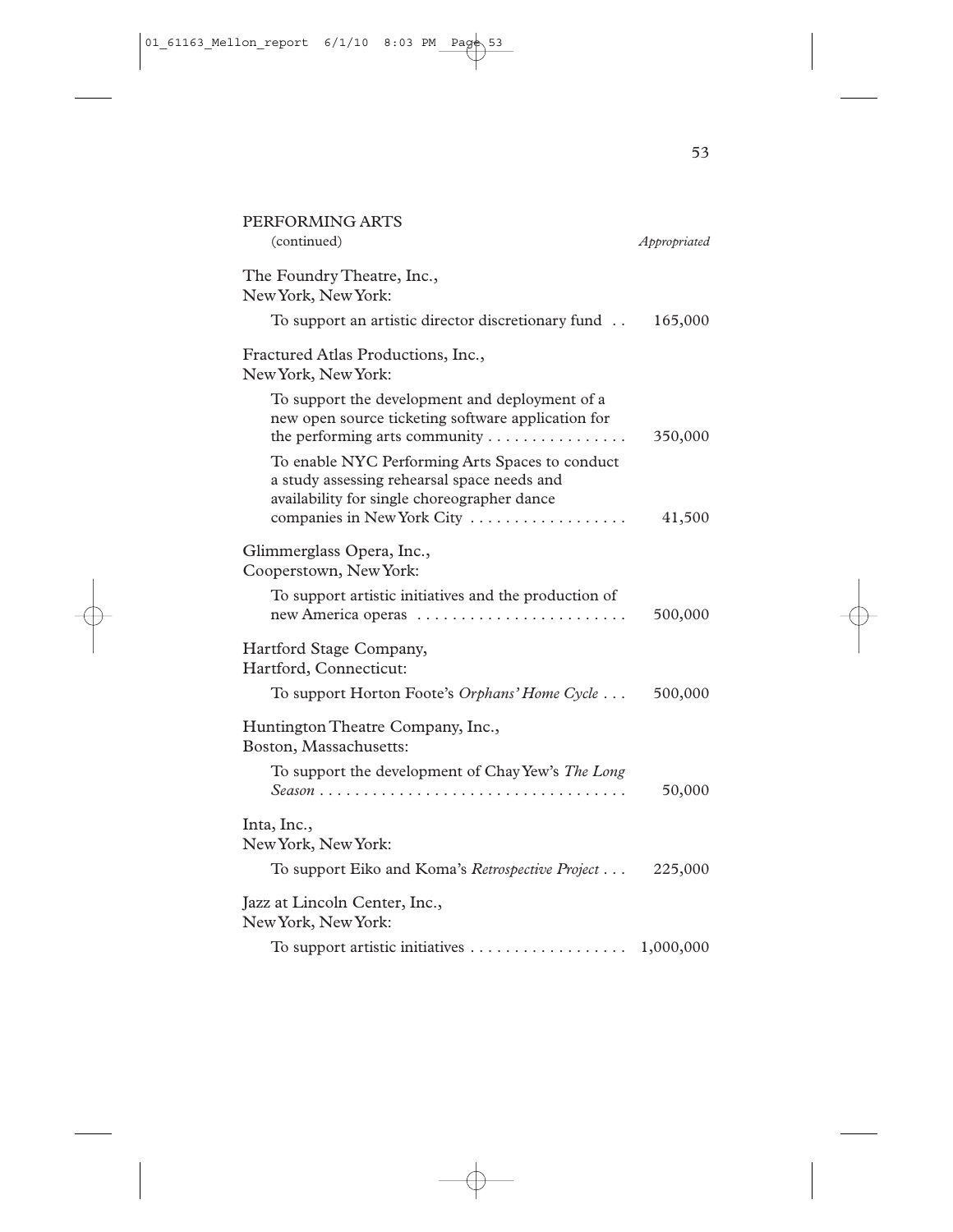| PERFORMING ARTS<br>(continued)                                                                          | Appropriated |
|---------------------------------------------------------------------------------------------------------|--------------|
| Joyce Theater Foundation, Inc.,<br>New York, New York:                                                  |              |
| To support subsidies for nonprofit rentals and<br>operations at the organization's 38th Street space    | 400,000      |
| To support the take-over of the lease on a space<br>outfitted with 11 dance studios, and the purchase   | 100,000      |
| Los Angeles Philharmonic Association,<br>Los Angeles, California:                                       |              |
| To support artistic and marketing initiatives to                                                        | 900,000      |
| Margaret Jenkins Dance Studio, Inc.,<br>San Francisco, California:                                      |              |
| To establish a cash reserve fund and to support the<br>Choreographers in Mentorship Exchange program    | 405,000      |
| Martha Graham Center of Contemporary Dance, Inc.,<br>New York, New York:                                |              |
| To support the reconstruction of the 1938 dance<br>American Document                                    | 110,000      |
| To support salary costs for a development<br>professional and an administrative support<br>professional | 100,000      |
| Ma-Yi Filipino Theatre Ensemble, Inc.,<br>New York, New York:                                           |              |
| To establish a cash reserve fund and support an<br>artistic discretionary fund                          | 165,000      |
| Memphis Orchestral Society Inc.,<br>Memphis, Tennessee:                                                 |              |
| To support planning for a musician-led concert                                                          | 40,000       |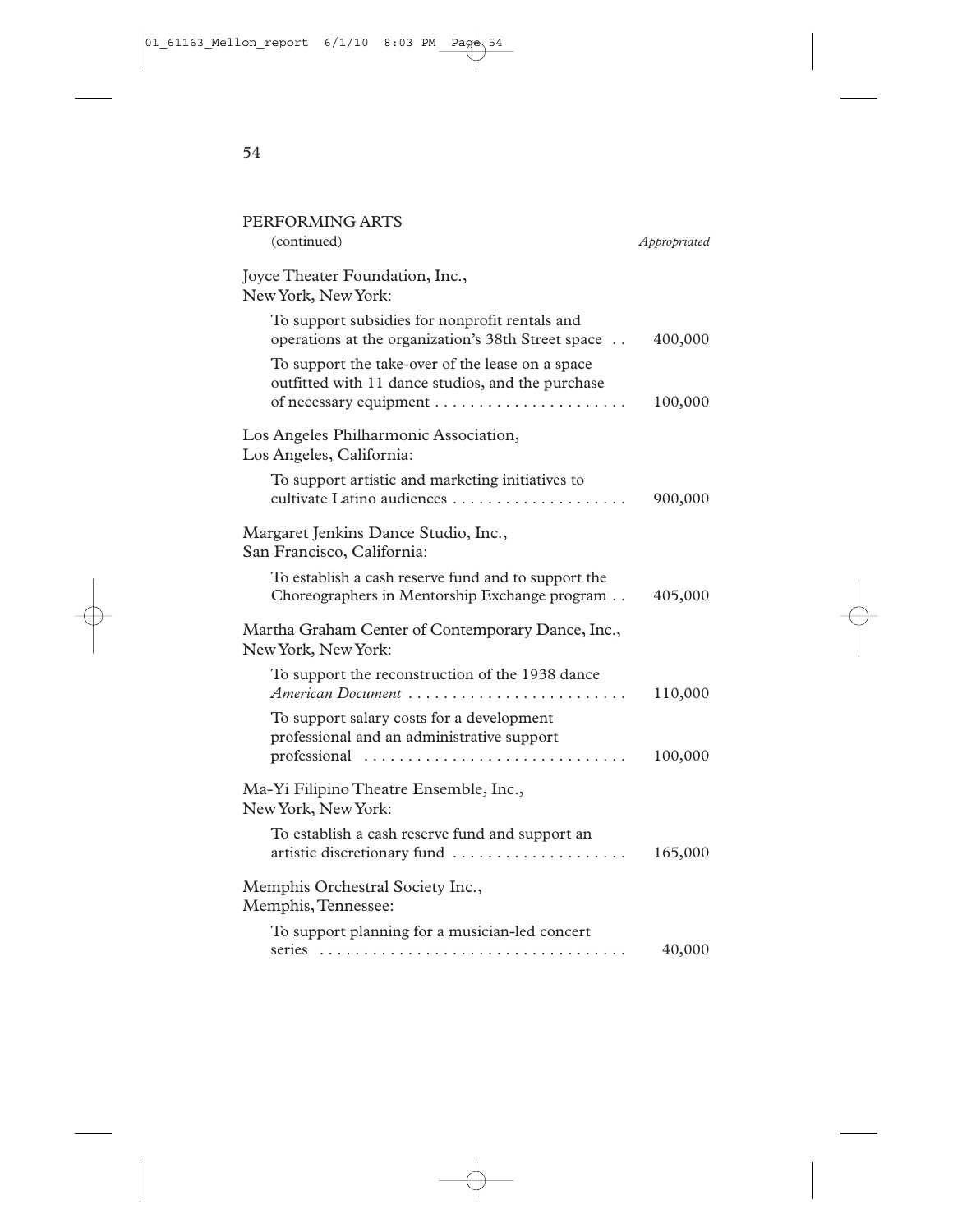| PERFORMING ARTS<br>(continued)                                                                                                        | Appropriated |
|---------------------------------------------------------------------------------------------------------------------------------------|--------------|
| Minnesota Orchestral Association,<br>Minneapolis, Minnesota:                                                                          |              |
| To support planning for a series of week-long<br>residency programs in small Minnesota                                                | 15,000       |
| Musical Arts Association,<br>Cleveland, Ohio:                                                                                         |              |
| To support artistic and marketing initiatives related<br>to a diversification strategy                                                | 800,000      |
| National Arts Strategies, Inc.,<br>Washington, DC:                                                                                    |              |
| To support an executive education program for                                                                                         |              |
| National Performance Network, Inc.,<br>New Orleans, Louisiana:                                                                        |              |
| To support the Forth Subsidy Fund $\dots\dots\dots\dots$                                                                              | 100,000      |
| New World Symphony, Inc.,<br>Miami Beach, Florida:                                                                                    |              |
| To support artistic initiatives related to new concert                                                                                | 500,000      |
| New York Foundation for the Arts, Inc.,<br>Brooklyn, New York:                                                                        |              |
| To support the New York Theater Program                                                                                               | 27,000       |
| Nonprofit Finance Fund,<br>New York, New York:                                                                                        |              |
| To support financial analyses and consultations<br>with the companies participating in Mellon's single<br>choreographer dance program | 135,000      |
| To support costs associated with administering a                                                                                      |              |
| loan program                                                                                                                          | 105,000      |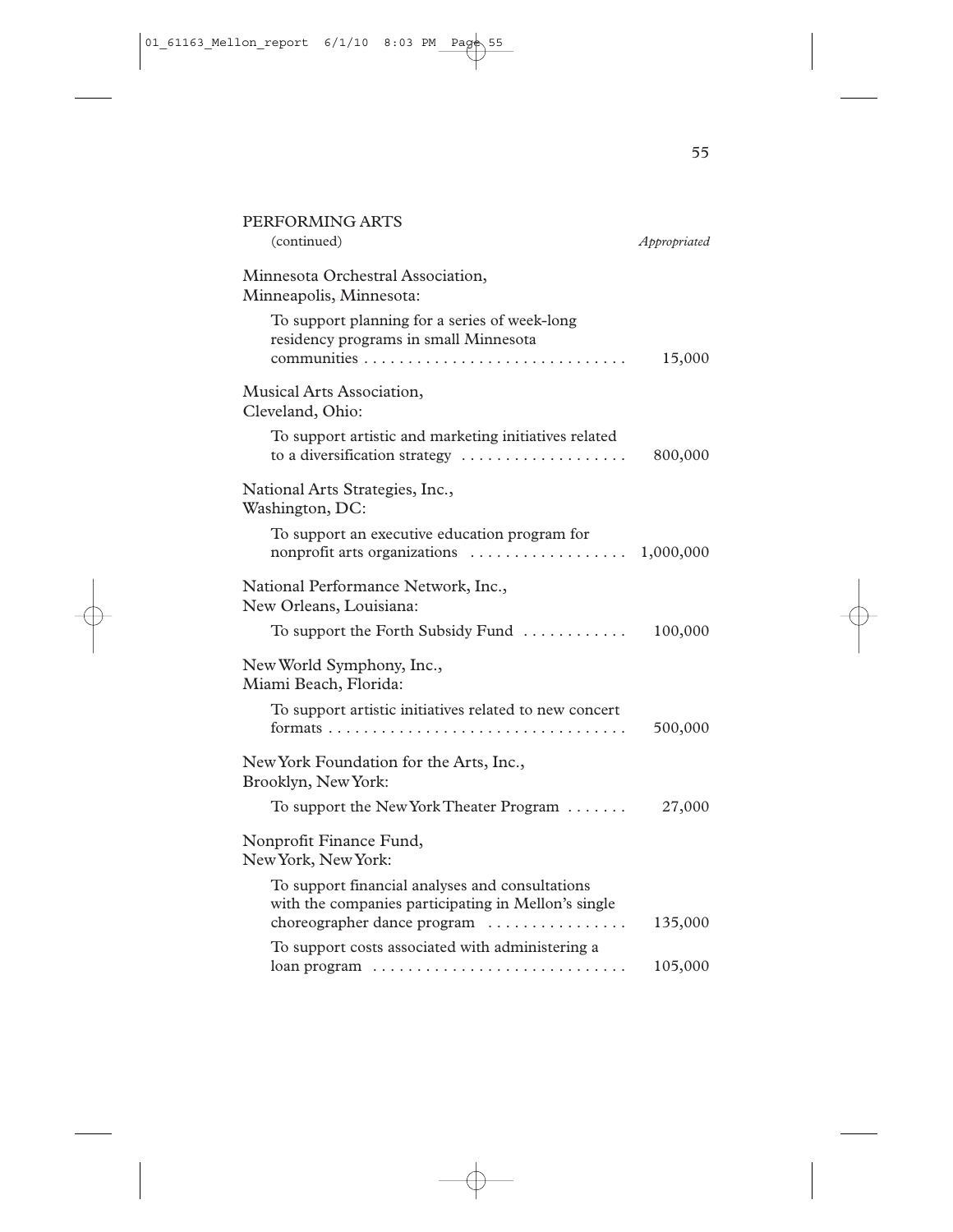| PERFORMING ARTS                                                                                                                  |              |
|----------------------------------------------------------------------------------------------------------------------------------|--------------|
| (continued)                                                                                                                      | Appropriated |
| Opera America, Inc.,<br>New York, New York:                                                                                      |              |
| To support professional development programs<br>and customization and implementation of the<br>Cultural Data Project in New York | 770,000      |
| Opera Theatre of Saint Louis,<br>St. Louis, Missouri:                                                                            |              |
| To support productions of new America operas 1,000,000                                                                           |              |
| Orpheus Chamber Orchestra, Inc.,<br>New York, New York:                                                                          |              |
| To support planning for the expansion of the<br>Orpheus Institute                                                                | 45,000       |
| Paul Taylor Dance Foundation, Inc.,<br>New York, New York:                                                                       |              |
| To support the continuation of work on the                                                                                       | 50,000       |
| Pick Up Performance Company, Inc.,<br>New York, New York:                                                                        |              |
| To support capacity building and the revival of an                                                                               | 200,000      |
| Play Production Company, Inc.,<br>New York, New York:                                                                            |              |
| To establish a cash reserve fund and support an<br>artistic director discretionary fund                                          | 135,000      |
| Rattlestick Productions, Inc.,<br>New York, New York:                                                                            |              |
| To support an artistic director discretionary fund                                                                               | 165,000      |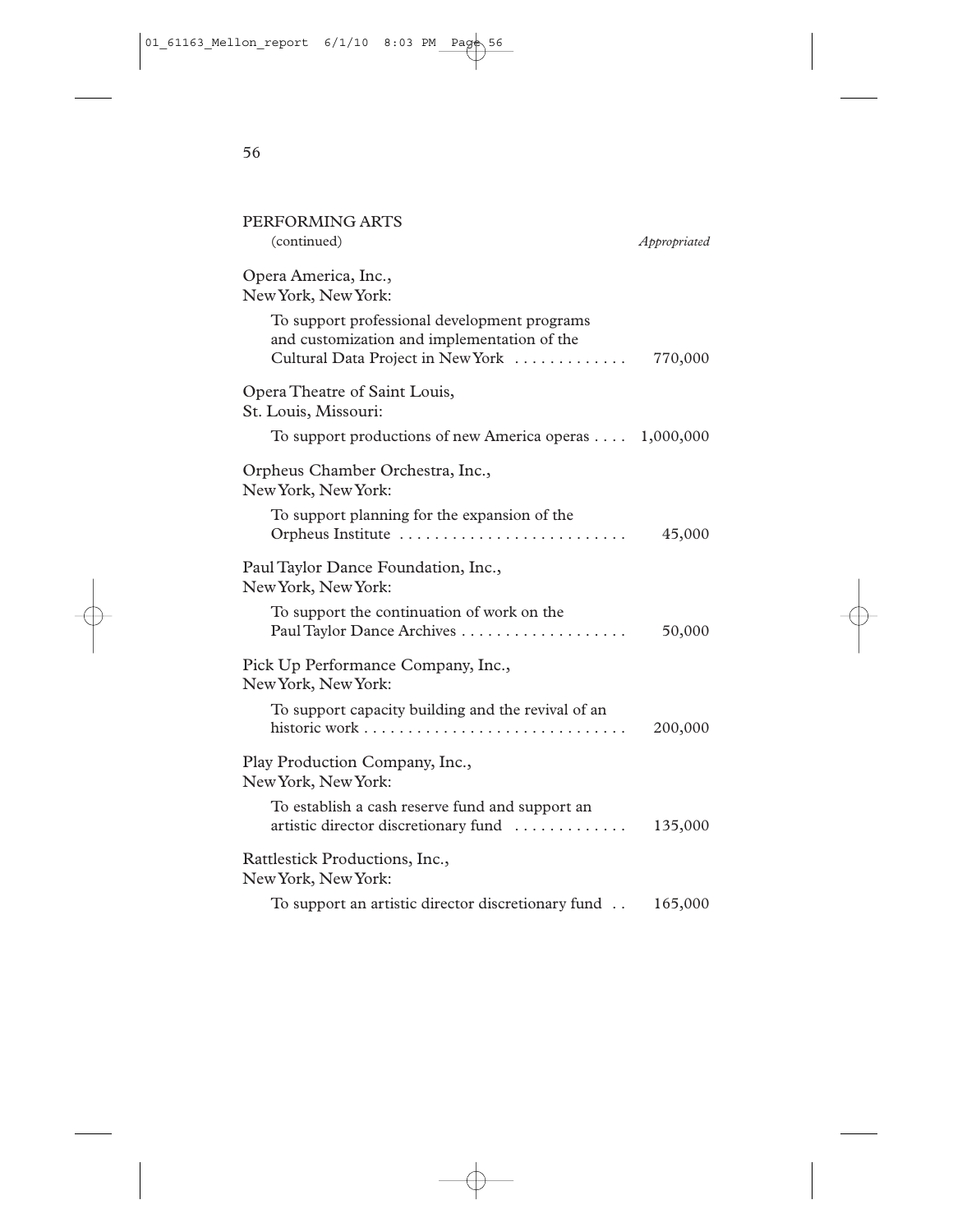| PERFORMING ARTS<br>(continued)                                                                                                        | Appropriated |
|---------------------------------------------------------------------------------------------------------------------------------------|--------------|
| Ringside, Inc.,<br>Brooklyn, New York:                                                                                                |              |
| To establish a cash reserve fund and support new<br>strategic initiatives and organizational capacity                                 | 325,000      |
| San Francisco Symphony,<br>San Francisco, California:                                                                                 |              |
| To support three initiatives: Keeping Score, an<br>Internet radio station, an adult amateur orchestra,<br>and chamber music activites | 800,000      |
| The Santa Fe Opera,<br>Santa Fe, New Mexico:                                                                                          |              |
| To support technology and marketing assessments                                                                                       | 875,000      |
| Seattle Opera,<br>Seattle, Washington:                                                                                                |              |
| To support a fund to help underwrite two<br>subsequent productions of Daron Hagen's Amelia                                            | 500,000      |
| Seventh Regiment Armory Conservancy, Inc.,<br>New York, New York:                                                                     |              |
| To support the development of the Armory's                                                                                            | 200,000      |
| Shen Wei Dance Arts, Inc.,<br>New York, New York:                                                                                     |              |
| To support salary costs for a full-time development                                                                                   | 50,000       |
| Soho Repertory Theatre, Inc.,<br>New York, New York:                                                                                  |              |
| To establish a cash reserve fund and support an<br>artistic director discretionary fund                                               | 200,000      |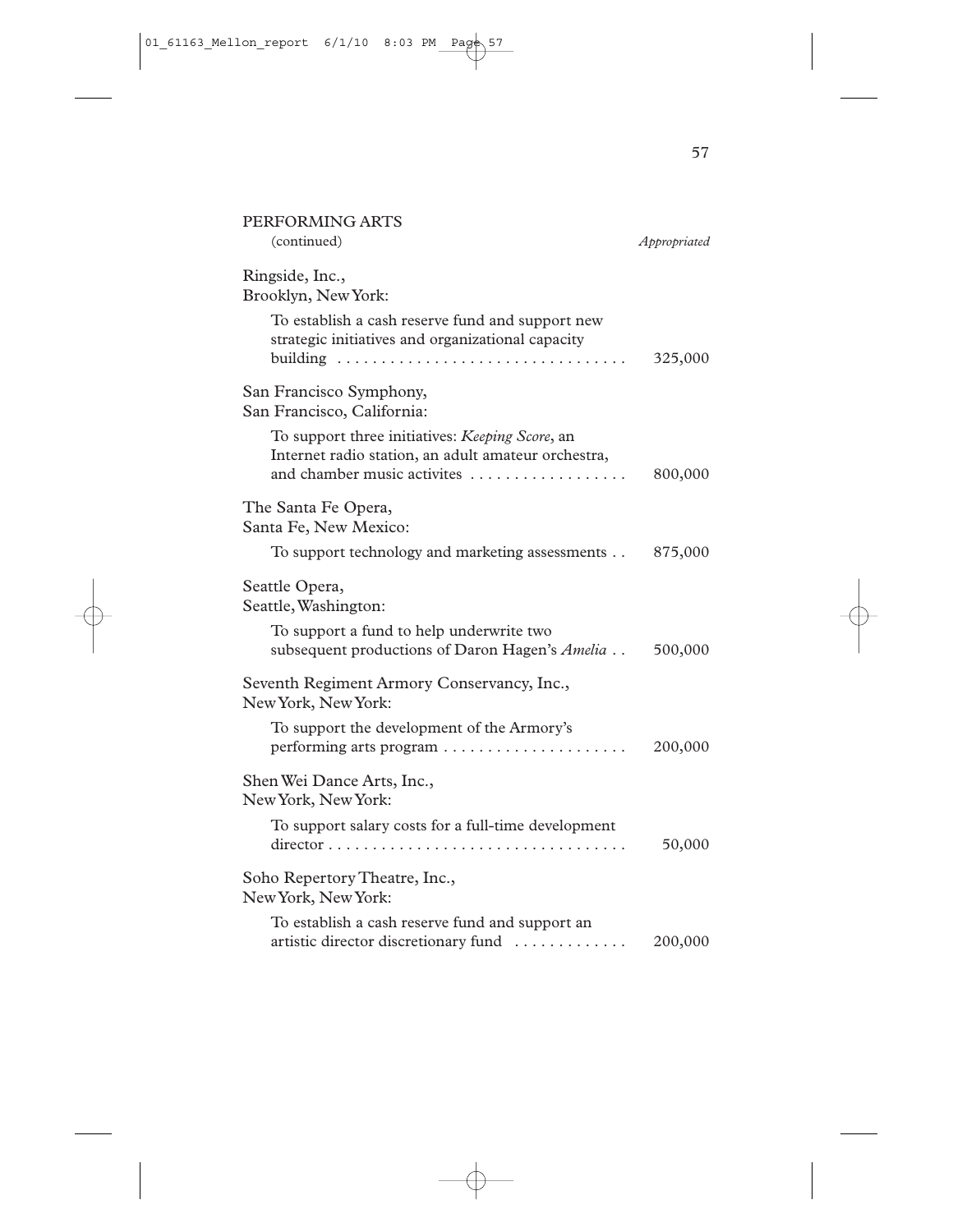| PERFORMING ARTS                                                                                          |              |
|----------------------------------------------------------------------------------------------------------|--------------|
| (continued)                                                                                              | Appropriated |
| Sphinx Organization, Inc.,<br>Detroit, Michigan:                                                         |              |
| To support the 2009 Sphinx Chamber<br>Orchestra Tour                                                     | 25,000       |
| St. Ann Center for Restoration and the Arts, Inc.,<br>Brooklyn, New York:                                |              |
| To support new works by New York artists                                                                 | 50,000       |
| Stephen Petronio Dance Company, Inc.,<br>New York, New York:                                             |              |
|                                                                                                          | 150,000      |
| Theater Labrador, Inc.,<br>New York, New York:                                                           |              |
| To support an artistic director discretionary fund                                                       | 90,000       |
| Theatre and Arts Foundation of San Diego County,<br>La Jolla, California:                                |              |
| To support the development of a new, large-scale<br>music-theater piece exploring the life of John Birch | 50,000       |
| Theatre Communications Group, Inc.,<br>New York, New York:                                               |              |
| To support the <i>New Generations</i> program $\dots \dots \dots 1,000,000$                              |              |
| Theatre Development Fund, Inc.,<br>New York, New York:                                                   |              |
| To support field meetings and the dissemination of<br>findings from a research study in nine US cities   | 21,000       |
| 13 Playwrights, Inc.,<br>Brooklyn, New York:                                                             |              |
| To support artistic initiatives                                                                          | 90,000       |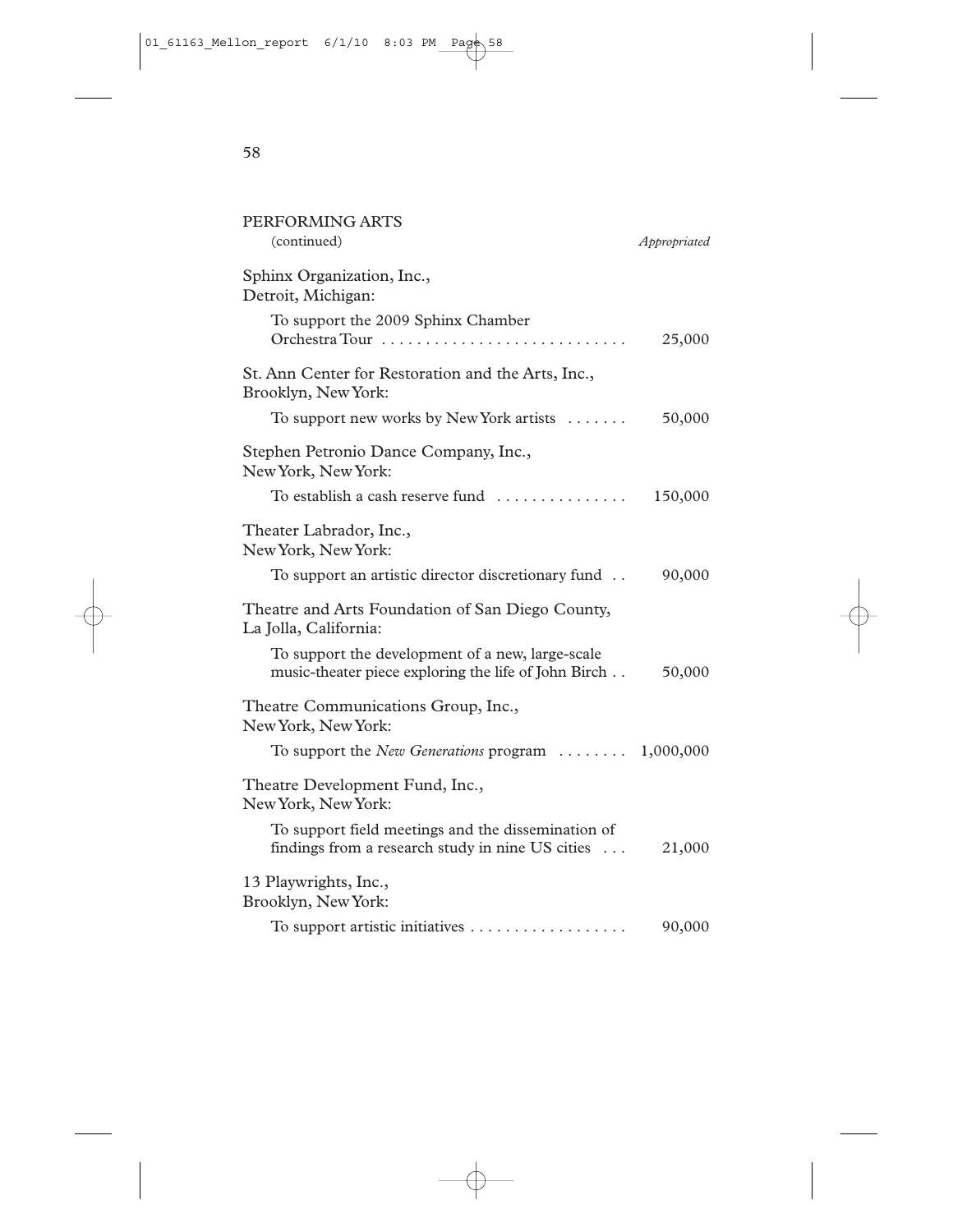| PERFORMING ARTS<br>(continued)                                                                                                                                                                         | Appropriated |
|--------------------------------------------------------------------------------------------------------------------------------------------------------------------------------------------------------|--------------|
| University Musical Society,<br>Ann Arbor, Michigan:                                                                                                                                                    |              |
| To support classical music presentations, as well as<br>commissioning and associated residency activities in<br>collaboration with Cal Performances and the<br>Krannert Center for the Performing Arts | 700,000      |
| University of California at Berkeley,<br>Berkeley, California:                                                                                                                                         |              |
| To support classical music presentations at Cal<br>Performances and collaborative work with the<br>University Musical Society and the Krannert<br>Center for the Performing Arts                       | 600,000      |
| University of Illinois at Urbana-Champaign,<br>Champaign, Illinois:                                                                                                                                    |              |
| To support classical music presentations at the<br>Krannert Center for the Performing Arts and<br>collaborative work with the University Musical<br>Society and Cal Performances                       | 600,000      |
| University of Southern California,<br>Los Angeles, California:                                                                                                                                         |              |
| To support a national summit at the Annenberg<br>School for Communication that will identify and<br>produce new models for arts journalism                                                             | 20,000       |
| Washington Drama Society, Inc.,<br>Washington, DC:                                                                                                                                                     |              |
| To support the American Voices New Play Institute 1,100,000                                                                                                                                            |              |
| Wesleyan University,<br>Middletown, Connecticut:                                                                                                                                                       |              |
| To support arts components of the Creative<br>Campus Initiative administered by Wesleyan's<br>Center for the Arts                                                                                      | 50,000       |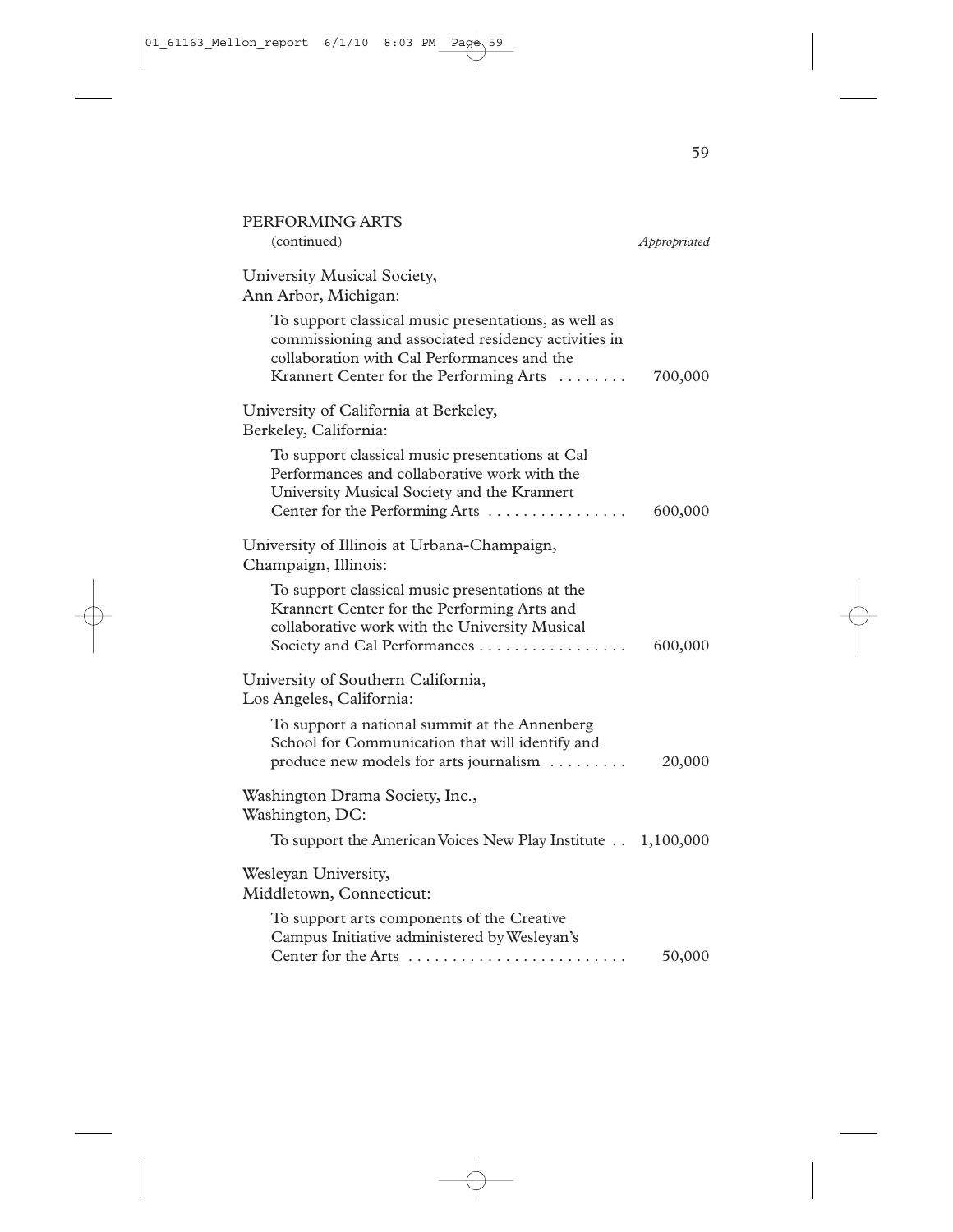| PERFORMING ARTS<br>(continued)                     | Appropriated |
|----------------------------------------------------|--------------|
| Woolly Mammoth Theatre Company,<br>Washington, DC: |              |
| To support artistic initiatives and organizational | 300,000      |
| Total—Performing Arts                              | \$28,173,697 |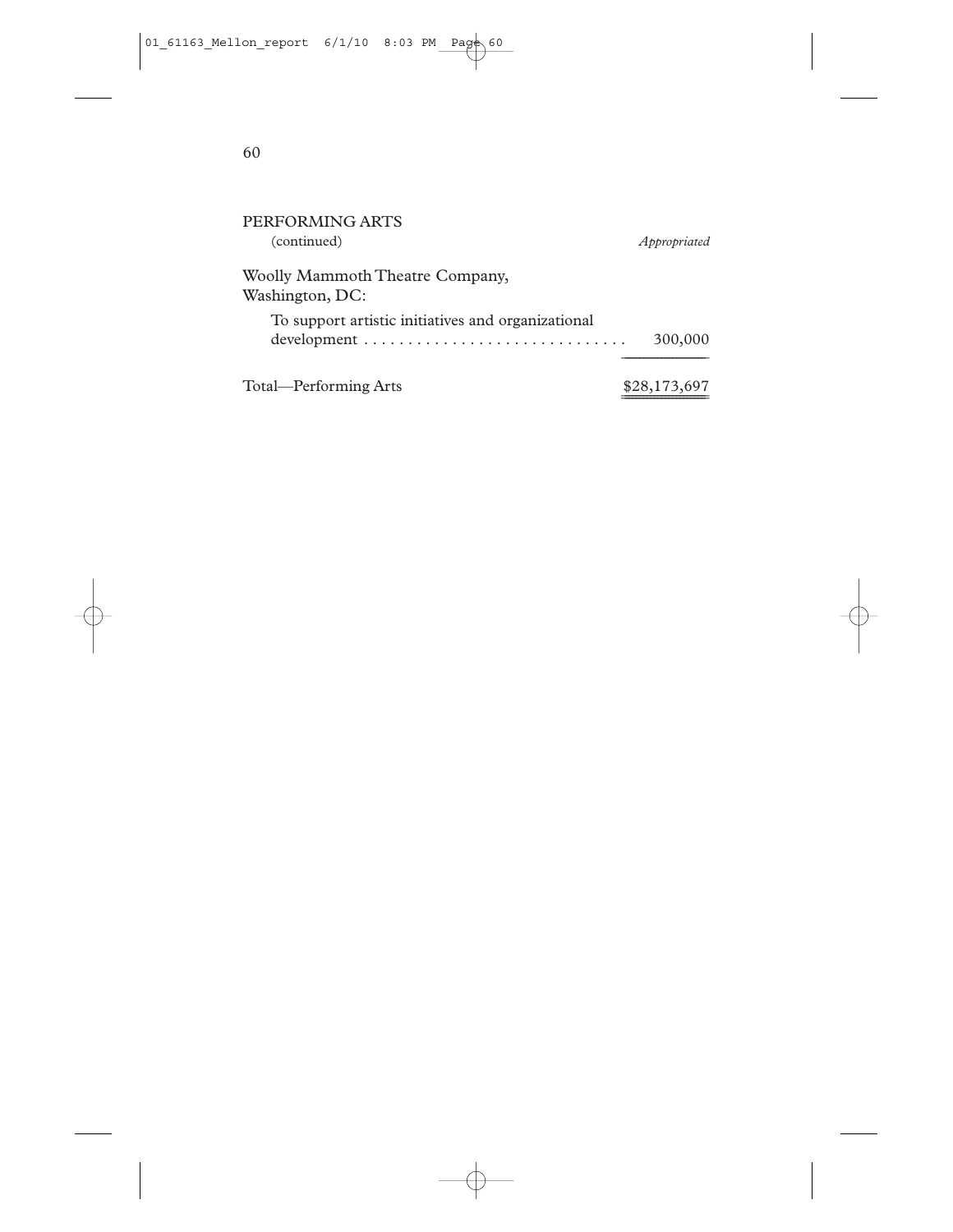| <b>HIGHER EDUCATION</b><br>AND SCHOLARSHIP                                                                                                                                                                       | Appropriated |
|------------------------------------------------------------------------------------------------------------------------------------------------------------------------------------------------------------------|--------------|
| Allegheny College,<br>Meadville, Pennsylvania:                                                                                                                                                                   |              |
| To support substantial curricular revision and<br>enhancement in Middle Eastern and North                                                                                                                        | 400,000      |
| To support presidential initiatives                                                                                                                                                                              | 100,000      |
| American Council of Learned Societies,<br>New York, New York:                                                                                                                                                    |              |
| To support dissertation completion fellowships for<br>graduate students in the humanities and social<br>sciences, and portable early career fellowships for<br>recent PhD recipients in these fields  10,623,000 |              |
| To support New Faculty Fellowships for recent PhD<br>recipients in the humanities                                                                                                                                | 4,792,000    |
| American Indian College Fund,<br>Denver, Colorado:                                                                                                                                                               |              |
| To support the continuation of the Mellon Faculty<br>Career Enhancement Fellowship Program for tribal<br>college faculty                                                                                         | 450,000      |
| American Musicological Society Inc.,<br>Brunswick, Maine:                                                                                                                                                        |              |
| To support publication of first books by junior<br>scholars in musicology                                                                                                                                        | 200,000      |
| American Philosophical Society,<br>Philadelphia, Pennsylvania:                                                                                                                                                   |              |
| To support small research grants for junior scholars                                                                                                                                                             | 250,000      |
| American University - Central Asia,<br>Bishkek, Kyrgyz Republic:                                                                                                                                                 |              |
| To support faculty development to stabilize the new<br>curriculum in the humanities                                                                                                                              | 100,000      |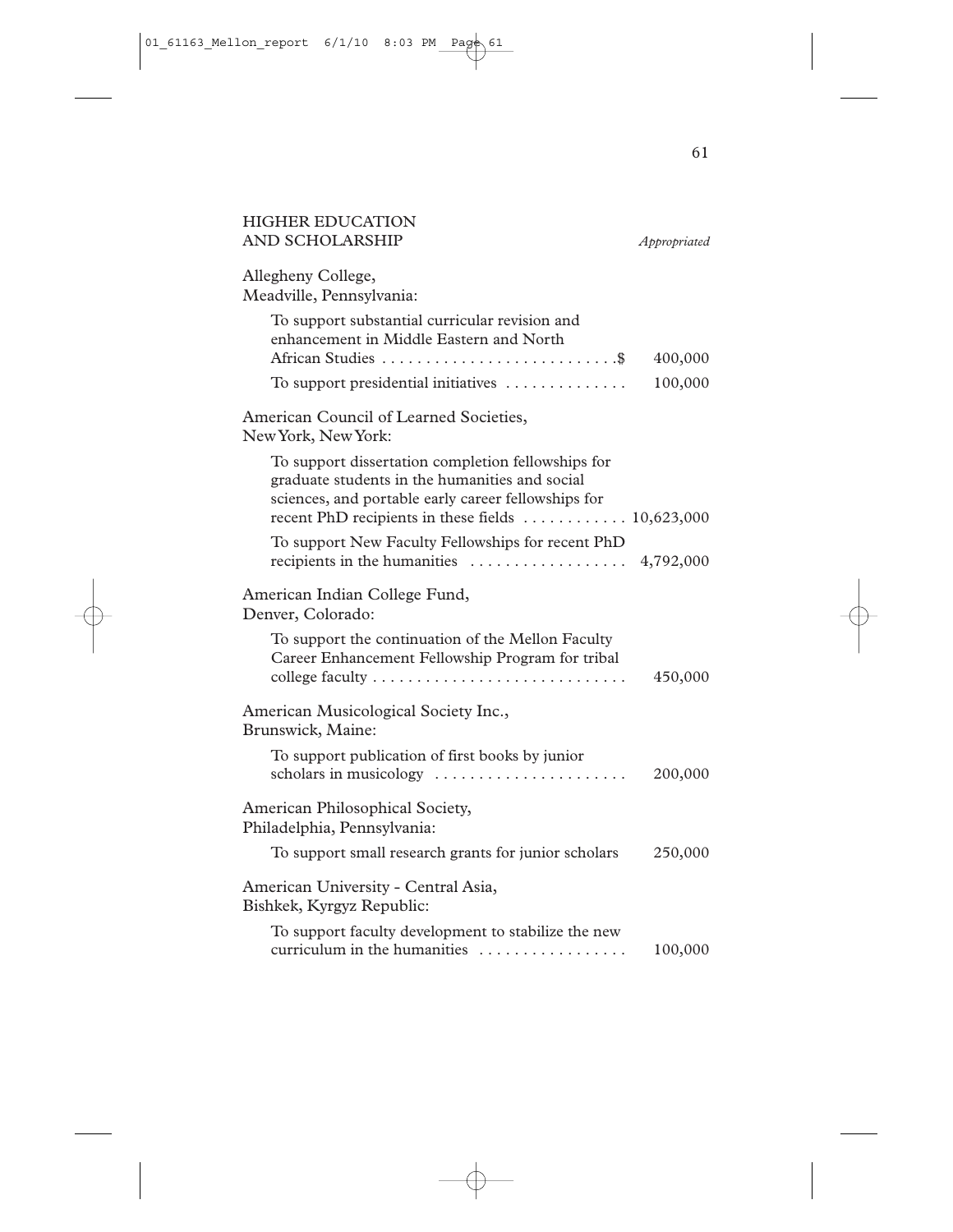| <b>HIGHER EDUCATION</b><br><b>AND SCHOLARSHIP</b>                                                                                                                         |              |
|---------------------------------------------------------------------------------------------------------------------------------------------------------------------------|--------------|
| (continued)                                                                                                                                                               | Appropriated |
| American University of Beirut,<br>New York, New York:                                                                                                                     |              |
| To support a Writing Across the Curriculum                                                                                                                                | 400,000      |
| To support presidential initiatives                                                                                                                                       | 100,000      |
| American University of Paris, Inc.,<br>Paris, France:                                                                                                                     |              |
| To support the work and development of the<br>American International Consortium of Libraries<br>$(AMICAL) \ldots \ldots \ldots \ldots \ldots \ldots \ldots \ldots \ldots$ | 740,000      |
| To support presidential initiatives                                                                                                                                       | 100,000      |
| Antioch University,<br>Yellow Springs, Ohio:<br>To support the development of a plan to reopen<br>the college in 2011                                                     | 50,000       |
| Appalachian College Association,<br>Berea, Kentucky:                                                                                                                      |              |
| To support expansion of the William G. Bowen<br>Central Library of Appalachia's collections                                                                               | 300,000      |
| To support an initiative that will enhance<br>opportunities for study away from campus                                                                                    | 300,000      |
| To support technology initiatives and expansion of<br>the William G. Bowen Central Library shared                                                                         |              |
| online catalog                                                                                                                                                            | 280,000      |
| To support presidential initiatives                                                                                                                                       | 100,000      |
| To support planning for a consortium-wide<br>foreign-language teaching and learning initiative                                                                            | 100,000      |
| Associated Colleges of the South, Inc.,<br>Atlanta, Georgia:                                                                                                              |              |
| To support ongoing programs                                                                                                                                               | 200,000      |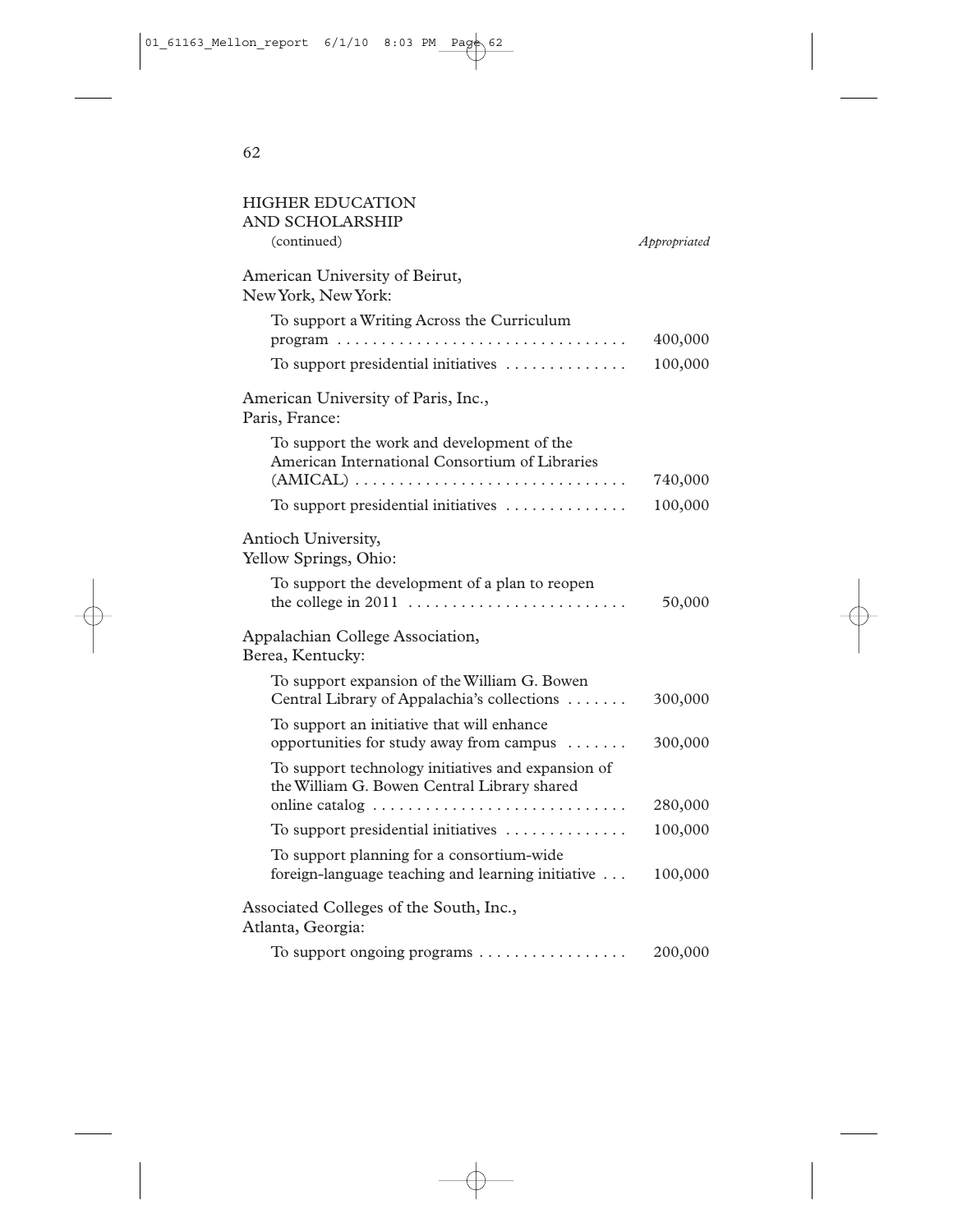| <b>HIGHER EDUCATION</b><br><b>AND SCHOLARSHIP</b>                                                                           |              |
|-----------------------------------------------------------------------------------------------------------------------------|--------------|
| (continued)                                                                                                                 | Appropriated |
| Austin College,<br>Sherman, Texas:<br>To support a course partnership program $\dots\dots$                                  | 500,000      |
| Barnard College,<br>New York, New York:                                                                                     |              |
| To support an environmental studies program $\dots$                                                                         | 450,000      |
| To support the renewal of the Mellon Mays<br>Undergraduate Fellowship program                                               | 151,300      |
| To support presidential initiatives                                                                                         | 100,000      |
| To support a pilot program to bring undergraduate<br>classes into museums to learn from actual objects<br>and installations | 50,000       |
| Bates College,<br>Lewiston, Maine:                                                                                          |              |
| To support faculty career enhancement initiatives                                                                           | 300,000      |
| Bennett College,<br>Greensboro, North Carolina:                                                                             |              |
| To support student retention $\dots\dots\dots\dots\dots$                                                                    | 46,000       |
| Bennington College,<br>Bennington, Vermont:                                                                                 |              |
| To support an environmental studies program $\dots$                                                                         | 324,000      |
| Berea College,<br>Berea, Kentucky:                                                                                          |              |
| To support a faculty bridge program and curriculum<br>development in the humanities and humanistic                          | 412,000      |
| Boston University,<br>Boston, Massachusetts:                                                                                |              |
| To support a Sawyer Seminar on the Comparative<br>Study of Cultures, entitled "Energy Transitions and<br>Society"           | 150,000      |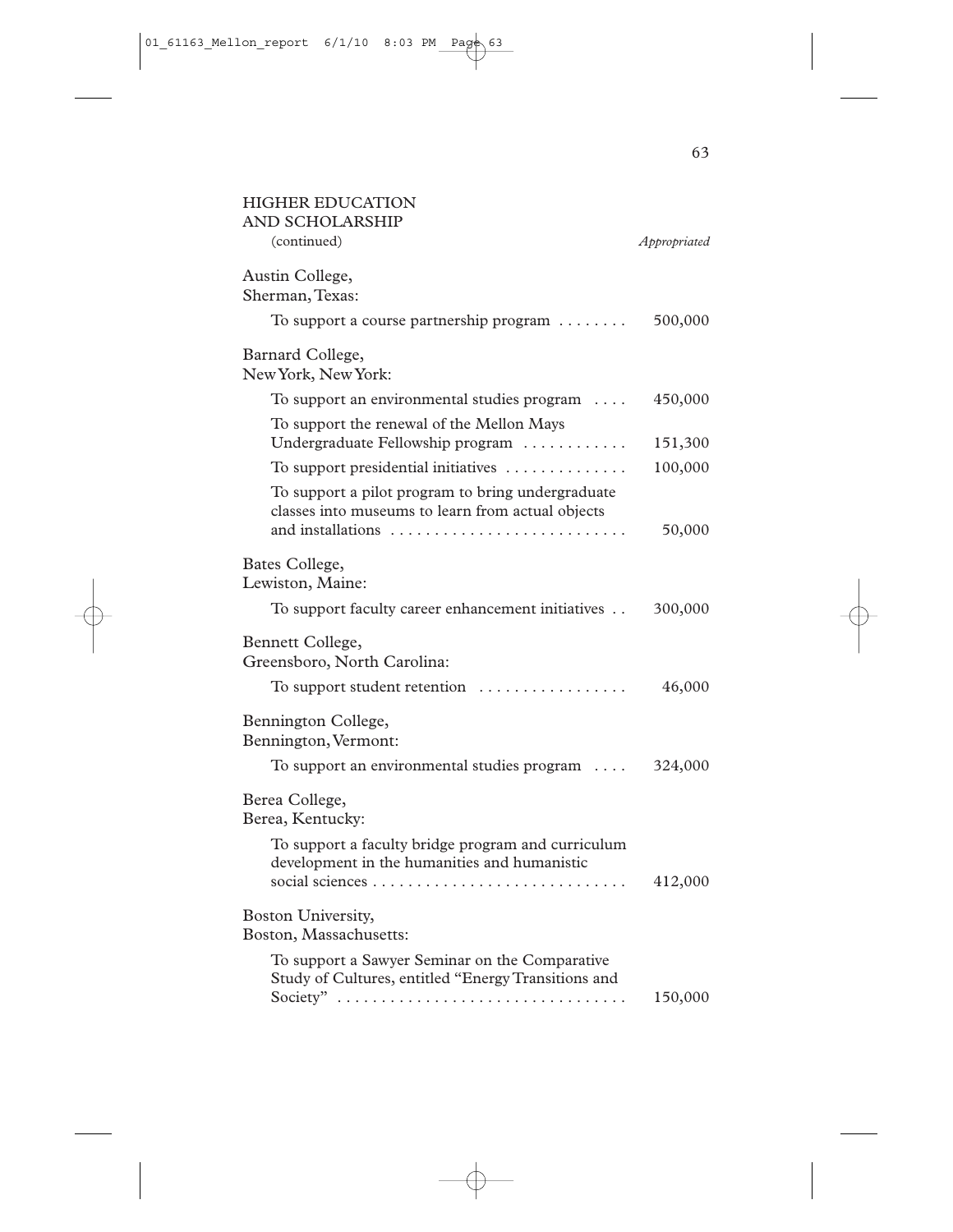| <b>HIGHER EDUCATION</b><br><b>AND SCHOLARSHIP</b>                                               |              |
|-------------------------------------------------------------------------------------------------|--------------|
| (continued)                                                                                     | Appropriated |
| Bowdoin College,<br>Brunswick, Maine:                                                           |              |
| To support the renewal of the Mellon Mays<br>Undergraduate Fellowship program                   | 334,000      |
| To support a President's Arts and Lecture Fund                                                  | 150,000      |
| Brooklyn College,<br>Brooklyn, New York:                                                        |              |
| To support the renewal of the Mellon Mays<br>Undergraduate Fellowship program                   | 248,000      |
| Brown University,<br>Providence, Rhode Island:                                                  |              |
| To support postdoctoral fellowships in the<br>humanities and humanistic social sciences         | 1,246,000    |
| To support the renewal of the Mellon Mays<br>Undergraduate Fellowship program                   | 248,000      |
| To support an Emeritus Fellowship                                                               | 40,000       |
| Bryn Mawr College,<br>Bryn Mawr, Pennsylvania:                                                  |              |
| To support teaching and learning initiatives                                                    | 735,000      |
| To support the renewal of the Mellon Mays<br>Undergraduate Fellowship program                   | 359,000      |
| To support presidential initiatives                                                             | 100,000      |
| To support comprehensive administrative and<br>operational collaboration with Haverford College | 50,000       |
| California Institute of Technology,<br>Pasadena, California:                                    |              |
| To support the renewal of the Mellon Mays<br>Undergraduate Fellowship program                   | 122,000      |
| Canadian Centre for Architecture,<br>Montreal, Canada:                                          |              |
| To support visiting fellowships for senior scholars                                             | 308,000      |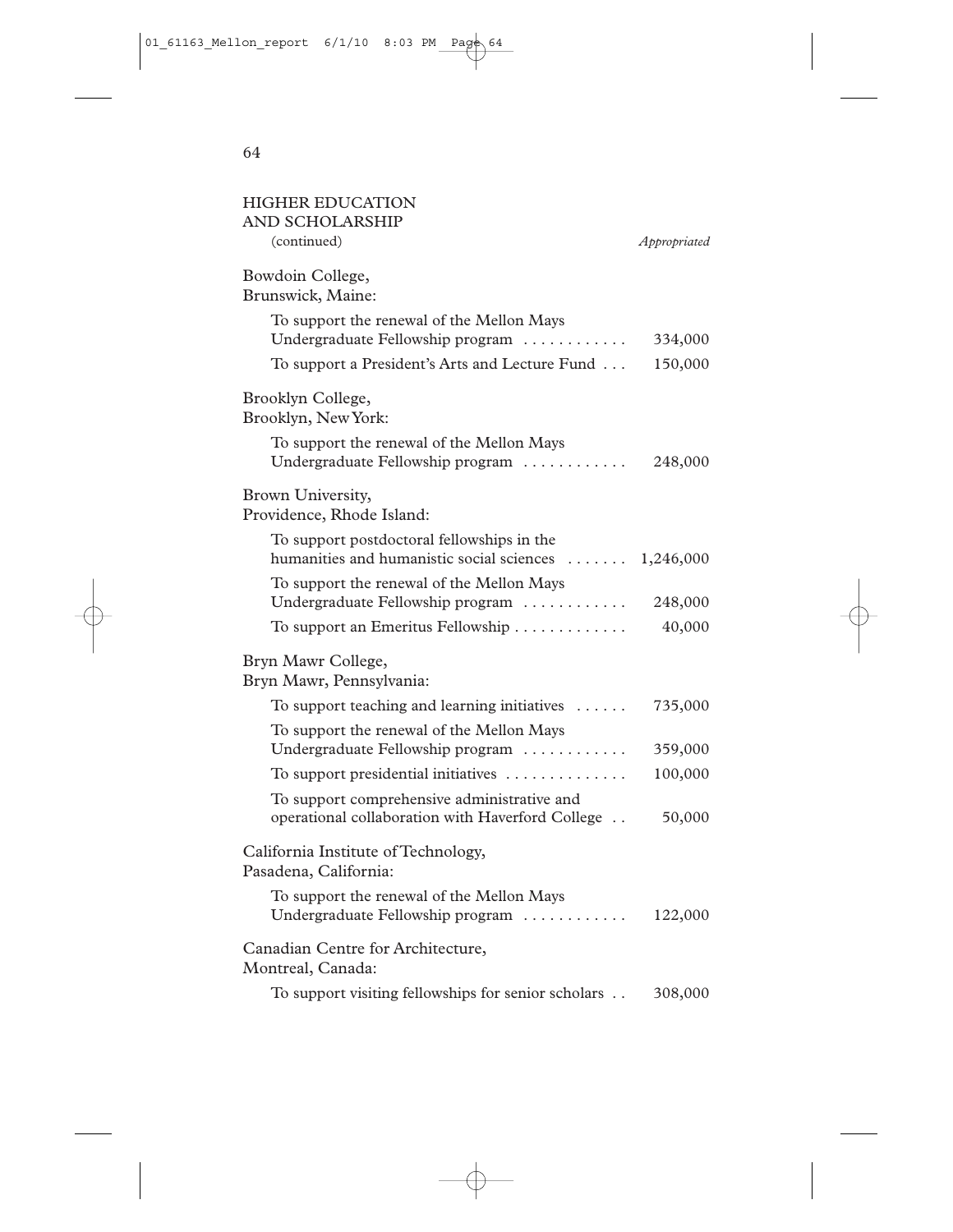| <b>HIGHER EDUCATION</b><br><b>AND SCHOLARSHIP</b>                                                                                          |              |
|--------------------------------------------------------------------------------------------------------------------------------------------|--------------|
| (continued)                                                                                                                                | Appropriated |
| Carleton College,<br>Northfield, Minnesota:                                                                                                |              |
| To support the teaching of visual analysis,<br>interpretation, and communication skills across<br>the curriculum                           | 770,000      |
| To support the renewal of the Mellon Mays<br>Undergraduate Fellowship program                                                              | 269,400      |
| Carnegie Mellon University,<br>Pittsburgh, Pennsylvania:                                                                                   |              |
| To support postdoctoral fellowships in the<br>humanities and humanistic social sciences                                                    | 1,124,000    |
| To support a summer program for undergraduate<br>students at Historically Black Colleges and                                               | 206,000      |
| To support ongoing scholarly activities by a former<br>New Directions Fellowship recipient                                                 | 50,000       |
| Centre College,<br>Danville, Kentucky:                                                                                                     |              |
| To support faculty and curriculum development                                                                                              | 452,000      |
| City College of New York,<br>New York, New York:                                                                                           |              |
| To support the renewal of the Mellon Mays<br>Undergraduate Fellowship program                                                              | 370,000      |
| Claremont McKenna College,<br>Claremont, California:                                                                                       |              |
| To support an Arabic language program                                                                                                      | 295,000      |
| Claremont University Consortium,<br>Claremont, California:                                                                                 |              |
| To support an intercollegiate environmental<br>analysis program $\ldots \ldots \ldots \ldots \ldots \ldots \ldots \ldots \ldots 1,500,000$ |              |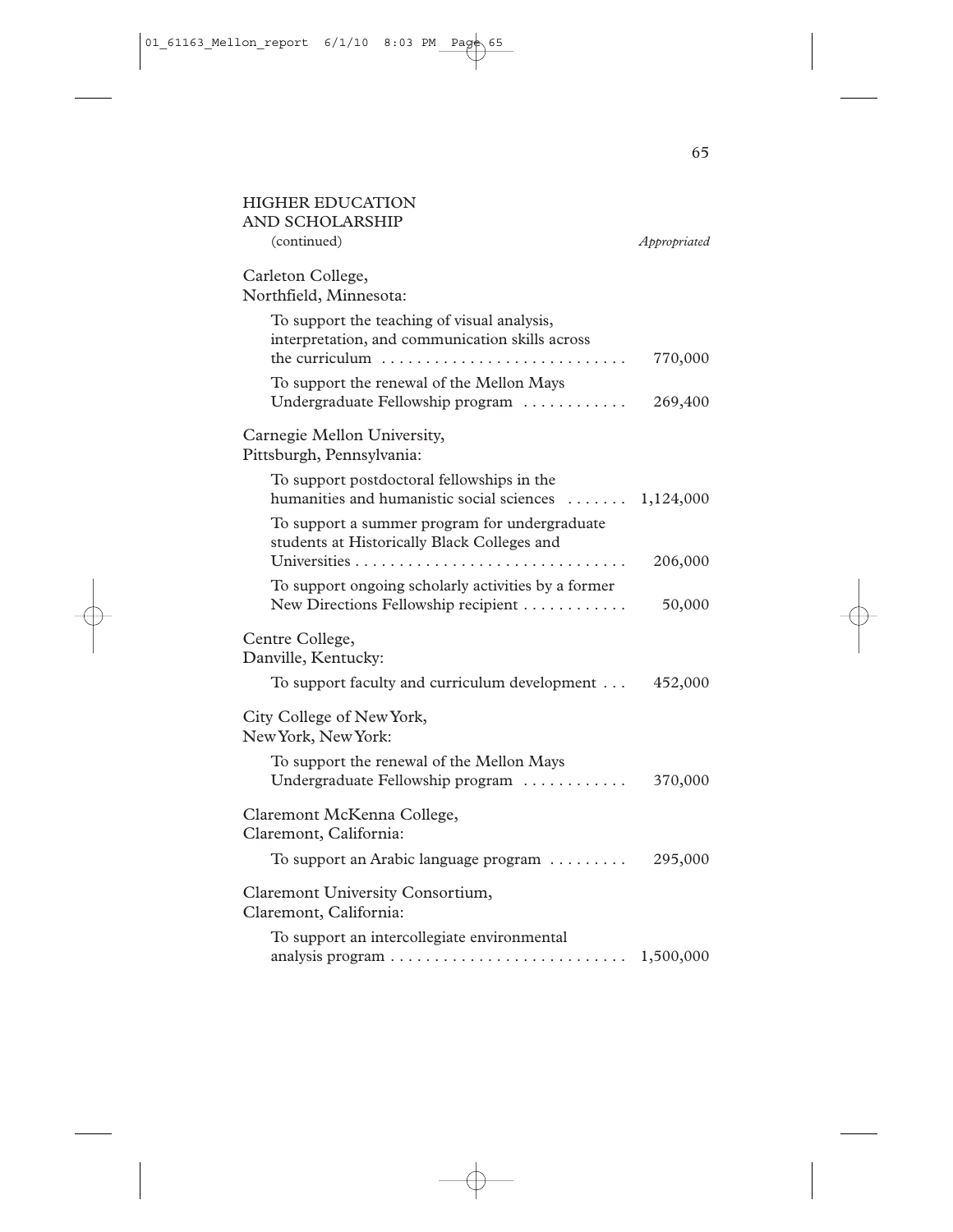| <b>HIGHER EDUCATION</b><br><b>AND SCHOLARSHIP</b><br>(continued)                                                                                                          | Appropriated |
|---------------------------------------------------------------------------------------------------------------------------------------------------------------------------|--------------|
| College of William and Mary,<br>Williamsburg, Virginia:                                                                                                                   |              |
| To support presidential initiatives                                                                                                                                       | 100,000      |
| Colorado College,<br>Colorado Springs, Colorado:                                                                                                                          |              |
| To support a pilot program in Mediterranean<br>languages and cultures to serve as a model for<br>incorporating modern languages more fully into<br>the broader curriculum | 414,000      |
| Columbia University,<br>New York, New York:                                                                                                                               |              |
| To support a Distinguished Achievement Award 1,500,000                                                                                                                    |              |
| To support a program to train graduate students in<br>the humanities and social sciences in research<br>methods ordinarily not included in their disciplinary             | 547,000      |
| To support the renewal of the Mellon Mays<br>Undergraduate Fellowship program                                                                                             | 255,400      |
| To support a dissertation seminar in the<br>humanities                                                                                                                    | 133,000      |
| To support a graduate colloquium on the history<br>and structure of American higher education                                                                             | 42,000       |
| To support an Emeritus Fellowship                                                                                                                                         | 40,000       |
| To support an Emeritus Fellowship                                                                                                                                         | 18,000       |
| Connecticut College,<br>New London, Connecticut:                                                                                                                          |              |
| To support an initiative to expand and enhance<br>the teaching of foreign languages across the                                                                            | 375,000      |
| Cornell College,<br>Mount Vernon, Iowa:                                                                                                                                   |              |
| To support an environmental studies program                                                                                                                               | 316,000      |
|                                                                                                                                                                           |              |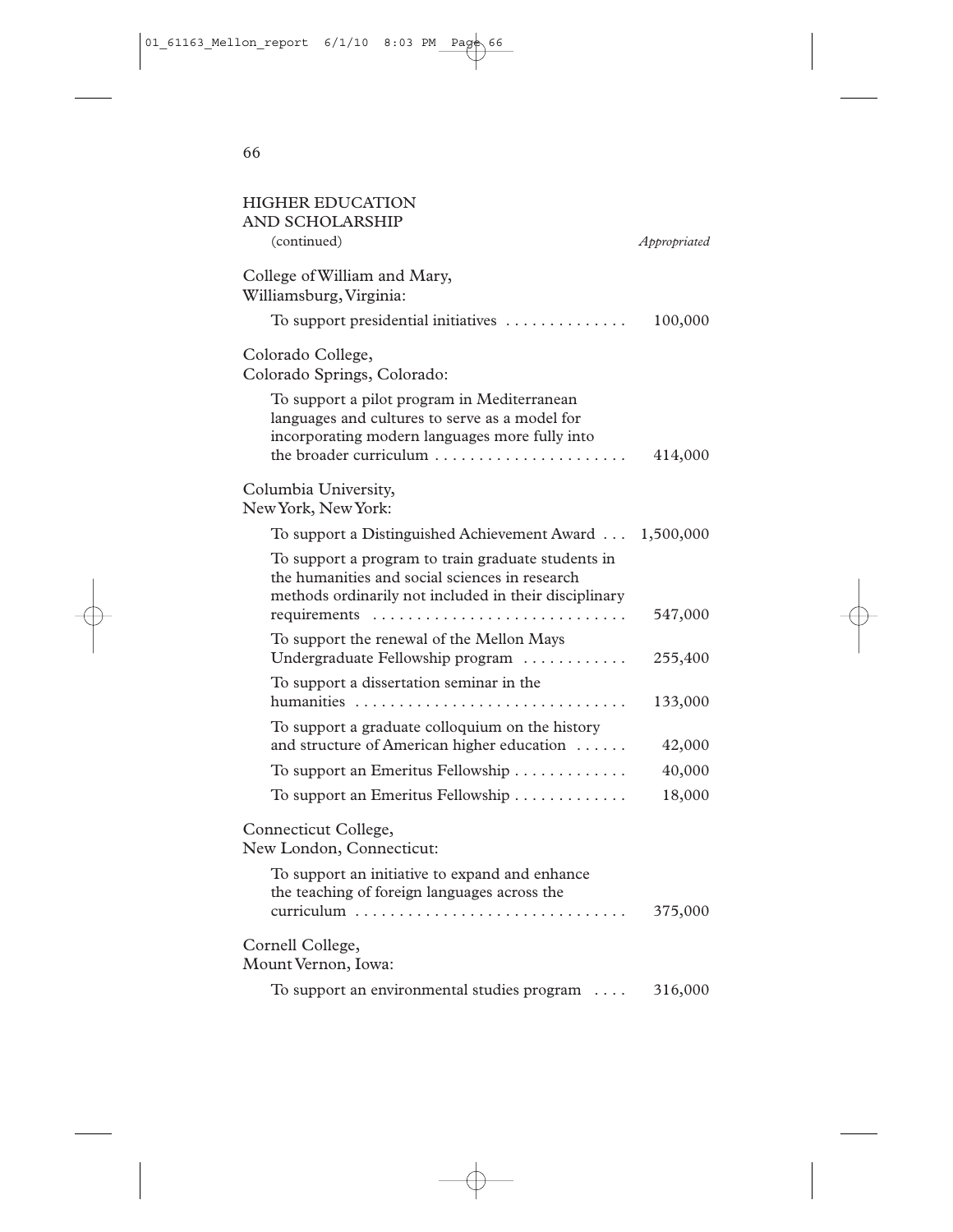| <b>HIGHER EDUCATION</b><br>AND SCHOLARSHIP                                                                                           |              |
|--------------------------------------------------------------------------------------------------------------------------------------|--------------|
| (continued)                                                                                                                          | Appropriated |
| Cornell University,<br>Ithaca, New York:                                                                                             |              |
| To support research and training in the economics                                                                                    | 699,000      |
| To support the renewal of the Mellon Mays<br>Undergraduate Fellowship program                                                        | 397,000      |
| To support digital imaging training and<br>sustainability planning for librarians at Historically<br>Black Colleges and Universities | 375,000      |
| To support a New Directions Fellowship                                                                                               | 274,000      |
| To support an Emeritus Fellowship                                                                                                    | 48,000       |
| To support an Emeritus Fellowship                                                                                                    | 55,000       |
| To support ongoing scholarly activities by a former<br>New Directions Fellowship recipient                                           | 45,000       |
| To support ongoing scholarly activities by a former<br>New Directions Fellowhip recipient                                            | 50,000       |
| Council for European Studies,<br>New York, New York:                                                                                 |              |
| To support summer pre-dissertation fellowships for<br>graduate students in the humanities and humanistic                             | 400,000      |
| Council of Independent Colleges,<br>Washington, DC:                                                                                  |              |
| To support information fluency workshops in core<br>disciplines of the humanities                                                    | 577,000      |
| Dartmouth College,<br>Hanover, New Hampshire:                                                                                        |              |
| To support the renewal of the Mellon Mays<br>Undergraduate Fellowship program                                                        | 324,000      |
| To support a New Directions Fellowship                                                                                               | 224,000      |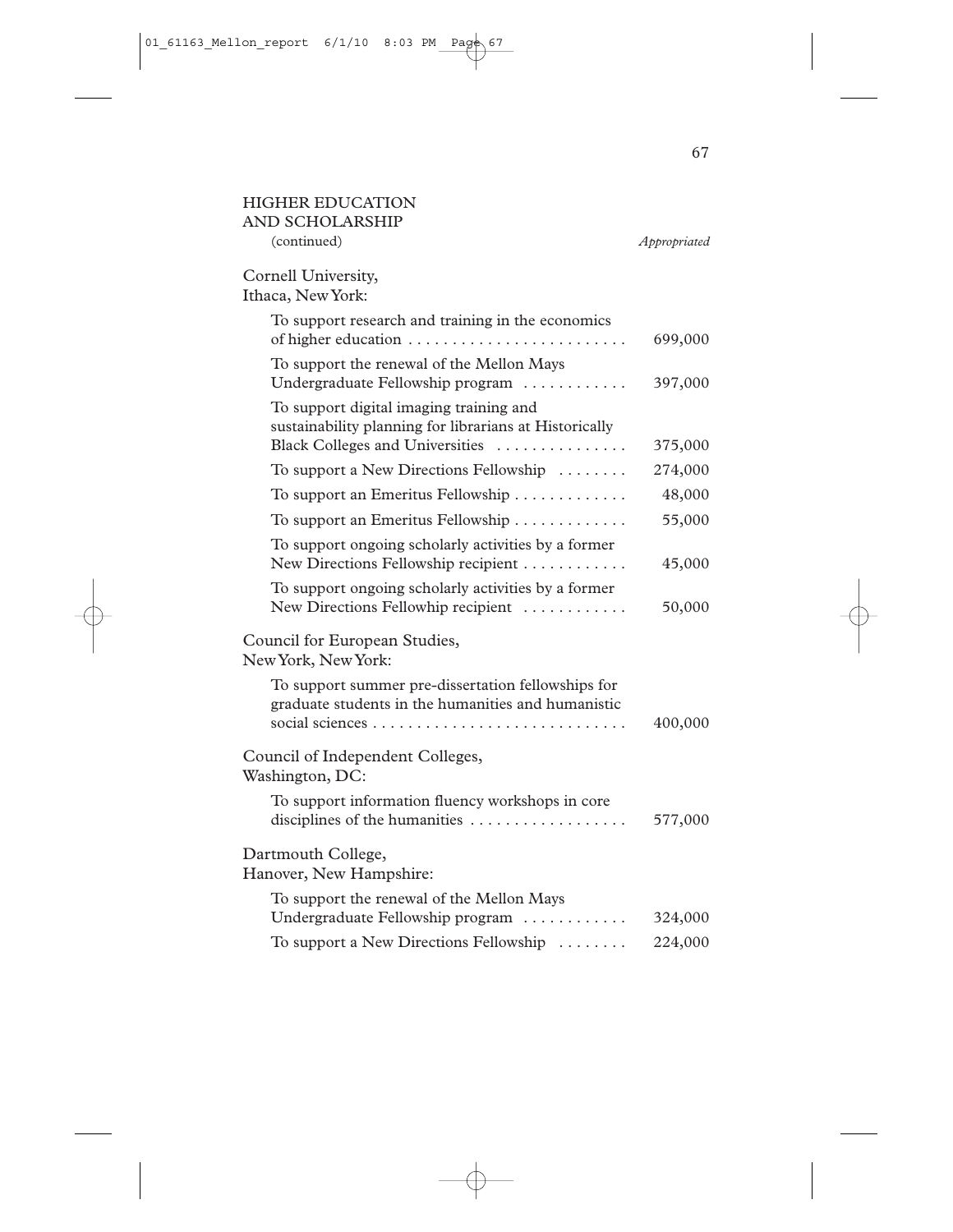| <b>HIGHER EDUCATION</b><br>AND SCHOLARSHIP                                                            |              |
|-------------------------------------------------------------------------------------------------------|--------------|
| (continued)                                                                                           | Appropriated |
| Denison University,<br>Granville, Ohio:                                                               |              |
| To support an increase in the number of<br>tenure-track faculty positions                             | 788,000      |
| To support reconfiguration of the honors program<br>and to establish a multicultural student services |              |
|                                                                                                       | 250,000      |
| DePauw University,<br>Greencastle, Indiana:                                                           |              |
| To support an environmental studies program                                                           | 595,000      |
| To support presidential initiatives                                                                   | 100,000      |
| Dickinson College,<br>Carlisle, Pennsylvania:                                                         |              |
| To support an Africana studies program                                                                | 250,000      |
| Duke University,<br>Durham, North Carolina:                                                           |              |
| To support the renewal of the Mellon Mays<br>Undergraduate Fellowship program                         | 286,000      |
| To support an Emeritus Fellowship                                                                     | 55,000       |
| To support planning for international training<br>programs for graduate students in the humanities    | 50,000       |
| Emory University,<br>Atlanta, Georgia:                                                                |              |
| To support faculty and programmatic renewal in the                                                    | 2,390,000    |
| To support the renewal of the Mellon Mays<br>Undergraduate Fellowship program                         | 83,200       |
| To support an Emeritus Fellowship                                                                     | 37,000       |
| To support the symposium, "A Keeping of the<br>Records: The Art and Life of Alice Walker"             | 10,000       |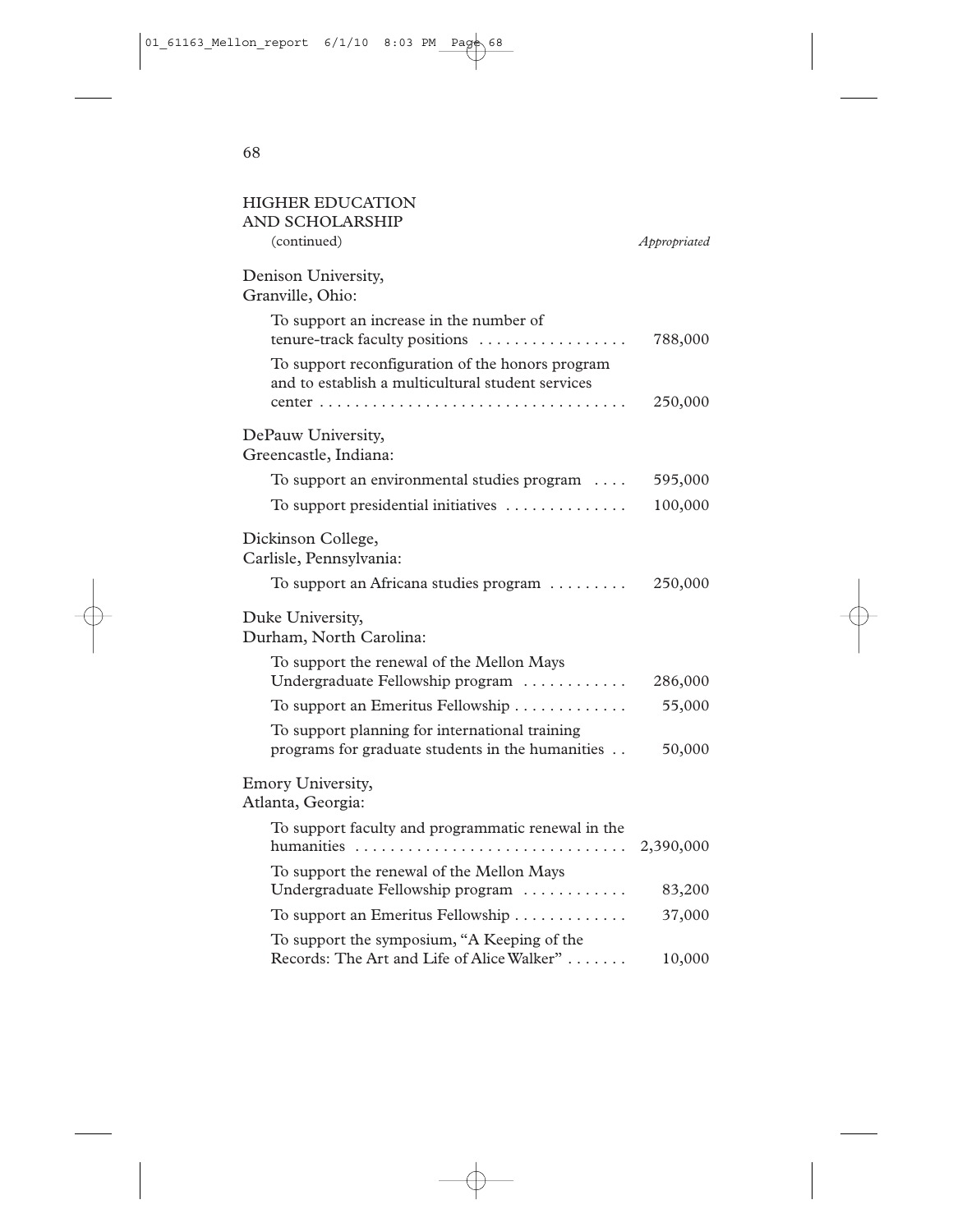| <b>HIGHER EDUCATION</b><br><b>AND SCHOLARSHIP</b>                                                                                                      |              |
|--------------------------------------------------------------------------------------------------------------------------------------------------------|--------------|
| (continued)                                                                                                                                            | Appropriated |
| Fisk University,<br>Nashville, Tennessee:                                                                                                              |              |
| To support curriculum realignment                                                                                                                      | 500,000      |
| To support an academic bridge program                                                                                                                  | 42,000       |
| Five Colleges Incorporated,<br>Amherst, Massachusetts:                                                                                                 |              |
| To support strategic academic and administrative                                                                                                       | 45,000       |
| The Five Colleges of Ohio,<br>Gambier, Ohio:                                                                                                           |              |
| To support the integration of digital resources into<br>the curricula of liberal arts colleges                                                         | 600,000      |
| Goucher College,<br>Baltimore, Maryland:                                                                                                               |              |
| To support an environmental studies program $\dots$                                                                                                    | 448,000      |
| Graduate School and University Center,<br>City University of New York,<br>New York, New York:                                                          |              |
| To support activities associated with academic<br>renewal and innovation in the humanities and                                                         |              |
| To support initiatives aimed at strengthening the<br>role that the Center for the Humanities plays in<br>the instructional and scholarly activities of |              |
| the university                                                                                                                                         | 491,000      |
| To support an Emeritus Fellowship                                                                                                                      | 55,000       |
| To support an Emeritus Fellowship                                                                                                                      | 31,000       |
| Great Lakes Colleges Association, Inc.,<br>Ann Arbor, Michigan:                                                                                        |              |
| To support ongoing programs                                                                                                                            | 200,000      |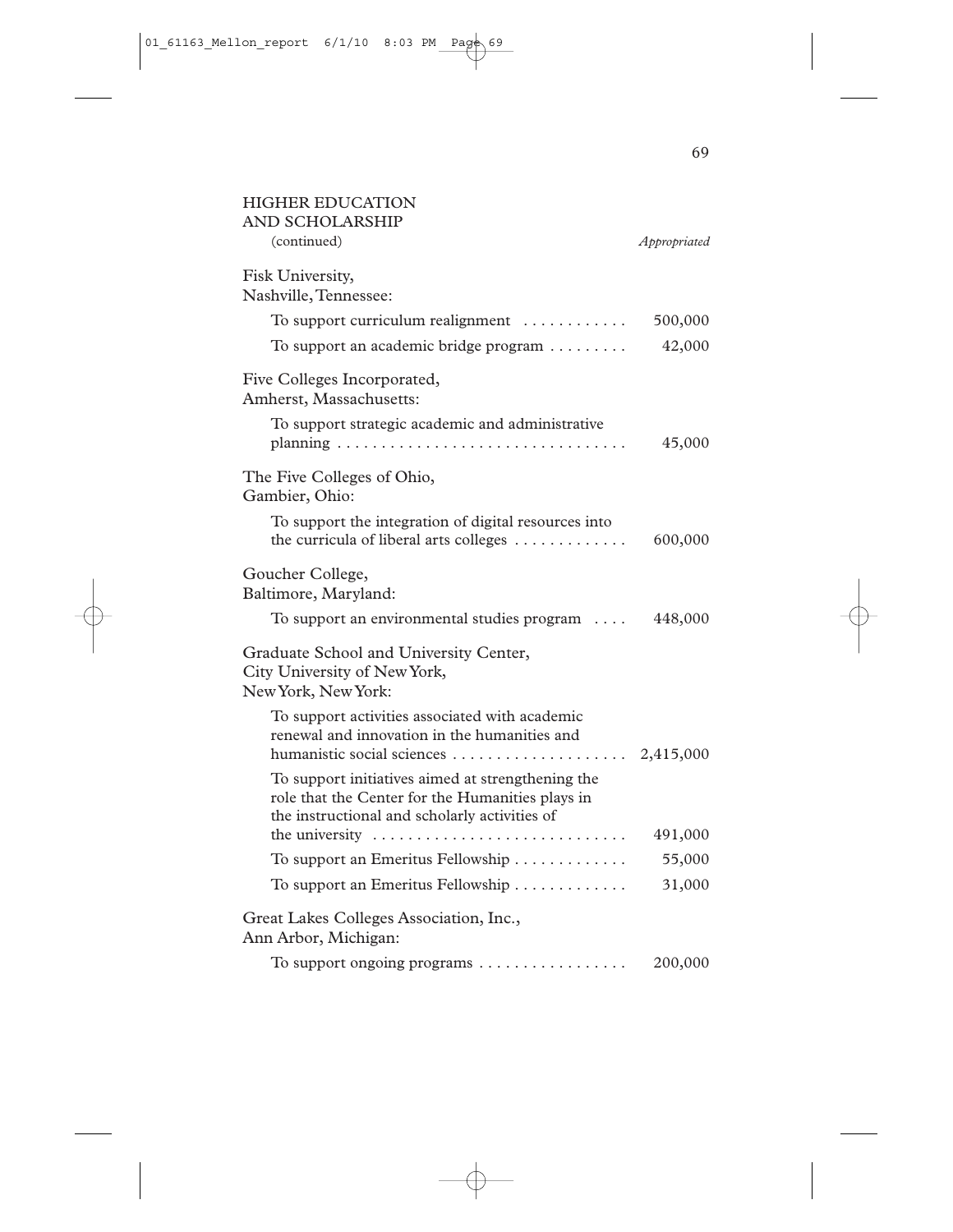| <b>HIGHER EDUCATION</b><br><b>AND SCHOLARSHIP</b>                                                                                                                                                    |              |
|------------------------------------------------------------------------------------------------------------------------------------------------------------------------------------------------------|--------------|
| (continued)                                                                                                                                                                                          | Appropriated |
| Grinnell College,<br>Grinnell, Iowa:                                                                                                                                                                 |              |
| To support planning for the humanities and social<br>studies divisions                                                                                                                               | 250,000      |
| Hamilton College,<br>Clinton, New York:                                                                                                                                                              |              |
| To support planning for the collaborative work of<br>the "New York Six" consortium, comprised of<br>Hamilton, Hobart and William Smith, Skidmore<br>and Union Colleges, and Colgate and St. Lawrence |              |
|                                                                                                                                                                                                      | 100,000      |
| To support an open curriculum program                                                                                                                                                                | 100,000      |
| Hartwick College,<br>Oneonta, New York:                                                                                                                                                              |              |
| To support presidential initiatives $\dots\dots\dots\dots\dots$                                                                                                                                      | 50,000       |
| Harvard University,<br>Cambridge, Massachusetts:                                                                                                                                                     |              |
| To support initiatives aimed at strengthening the<br>role the Humanities Center plays in the instructional<br>and scholarly activities of the university                                             | 406,000      |
| To support the International Seminar on the<br>History of the Atlantic World, 1500-1825                                                                                                              | 290,000      |
| To support the renewal of the Mellon Mays<br>Undergraduate Fellowship program                                                                                                                        | 190,000      |
| To support editorial costs for the expanded online<br>edition of the African American National                                                                                                       | 100,000      |
| Harvey Mudd College,<br>Claremont, California:                                                                                                                                                       |              |
| To support reform of the core curriculum                                                                                                                                                             | 419,000      |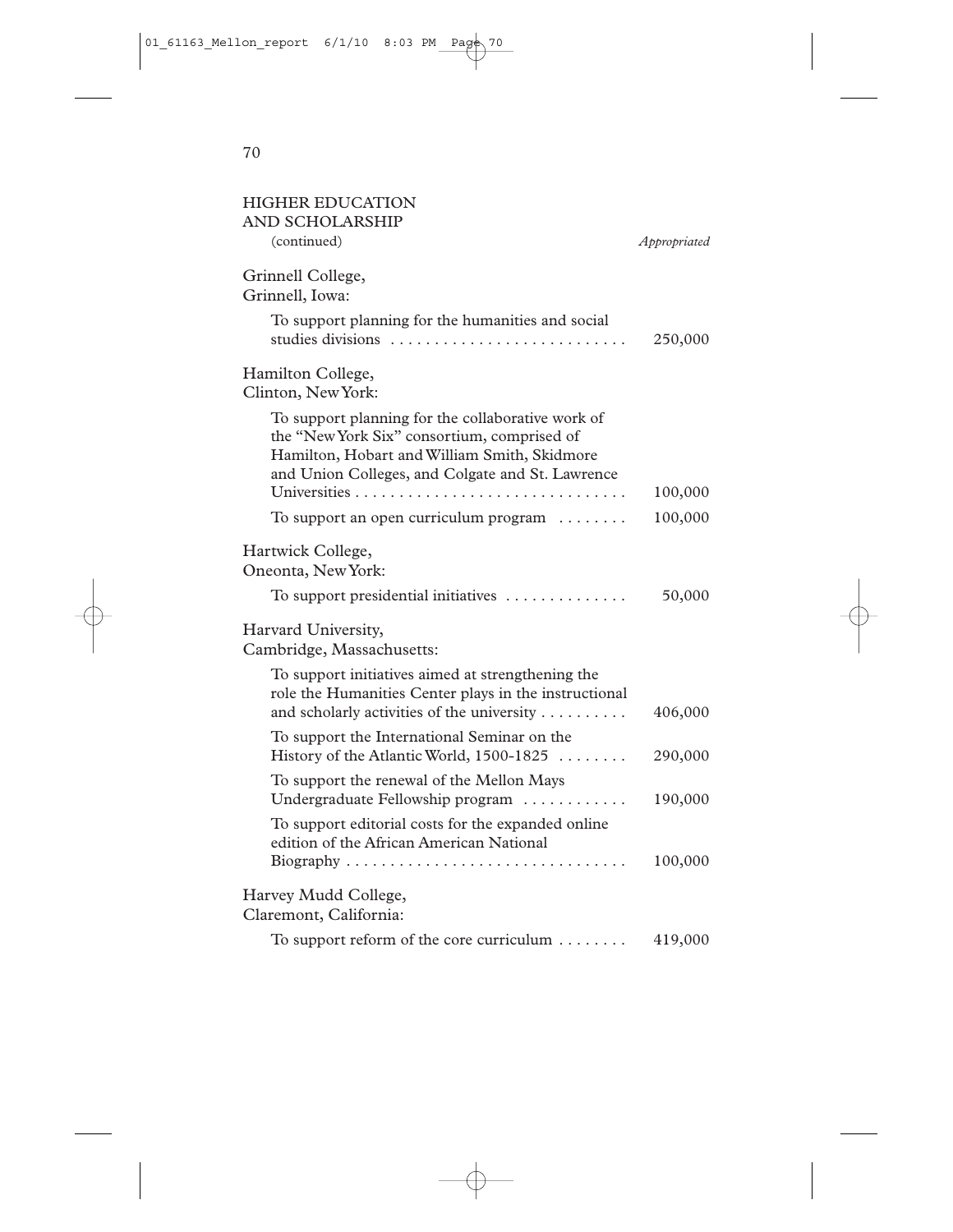| <b>HIGHER EDUCATION</b><br>AND SCHOLARSHIP                                                                                                   |              |
|----------------------------------------------------------------------------------------------------------------------------------------------|--------------|
| (continued)                                                                                                                                  | Appropriated |
| Haverford College,<br>Haverford, Pennsylvania:                                                                                               |              |
| To support the renewal of the Mellon Mays<br>UndergraduateFellowship program                                                                 | 332,000      |
| To support the integration of the arts more broadly<br>within the liberal arts curriculum $\dots\dots\dots\dots$                             | 87,700       |
| Heritage University,<br>Toppenish, Washington:                                                                                               |              |
| To support the renewal of the Mellon Mays<br>Undergraduate Fellowship program                                                                | 362,000      |
| Hope College,<br>Holland, Michigan:                                                                                                          |              |
| To support a program of undergraduate research,<br>mentoring, and technological innovation in the                                            | 200,000      |
| Hunter College,<br>New York, New York:                                                                                                       |              |
| To support the renewal of the Mellon Mays<br>Undergraduate Fellowship program                                                                | 184,000      |
| Illinois College,<br>Jacksonville, Illinois:                                                                                                 |              |
| To support library services and programs                                                                                                     | 100,000      |
| Indiana University,<br>Bloomington, Indiana:                                                                                                 |              |
| To support the development of version 1.0 of the<br>Kuali Open Library Environment, a shared<br>technology services environment for research |              |
| and academic libraries<br>In collaboration with Kent State University Press                                                                  | 2,380,000    |
| and Temple University Press, to support publication<br>of first monographs in ethnomusicology                                                | 877,000      |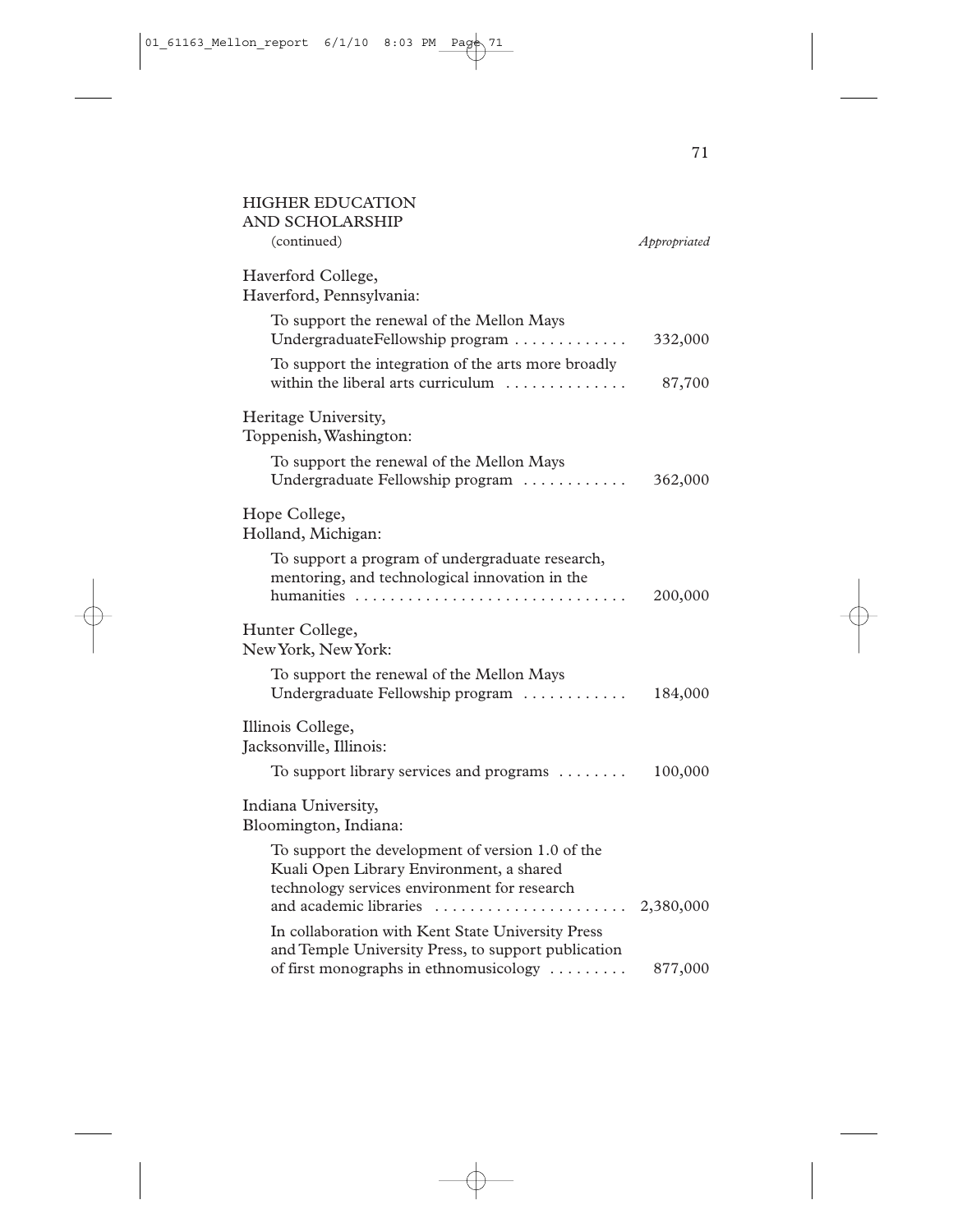| <b>HIGHER EDUCATION</b>                                                                                                                              |              |
|------------------------------------------------------------------------------------------------------------------------------------------------------|--------------|
| <b>AND SCHOLARSHIP</b><br>(continued)                                                                                                                | Appropriated |
| To support a Sawyer Seminar on the Comparative<br>Study of Cultures, entitled "Rupture and Flow:<br>The Circulation of Technoscientific Facts        |              |
| and Objects"                                                                                                                                         | 144,000      |
| Johns Hopkins University,<br>Baltimore, Maryland:                                                                                                    |              |
| To support an Emeritus Fellowship                                                                                                                    | 40,000       |
| Johnson C. Smith University,<br>Charlotte, North Carolina:                                                                                           |              |
| To support a new visual and performing                                                                                                               | 294,000      |
| To support the planning of a new arts curriculum                                                                                                     | 38,000       |
| Kenyon College,<br>Gambier, Ohio:                                                                                                                    |              |
| To support planning by the Five Colleges of Ohio<br>for the integration of digital collections into<br>information literacy programs and college and |              |
|                                                                                                                                                      | 20,000       |
| Knox College,<br>Galesburg, Illinois:                                                                                                                |              |
| To support faculty career enhancement                                                                                                                | 400,000      |
| Lake Forest College,<br>Lake Forest, Illinois:                                                                                                       |              |
| To support a study abroad program                                                                                                                    | 150,000      |

Lehigh University, Bethlehem, Pennsylvania:

To support a global Islamic studies program . . . . . . 1,400,000 Lewis and Clark College, Portland, Oregon:

To support midcareer faculty development . . . . . . . 800,000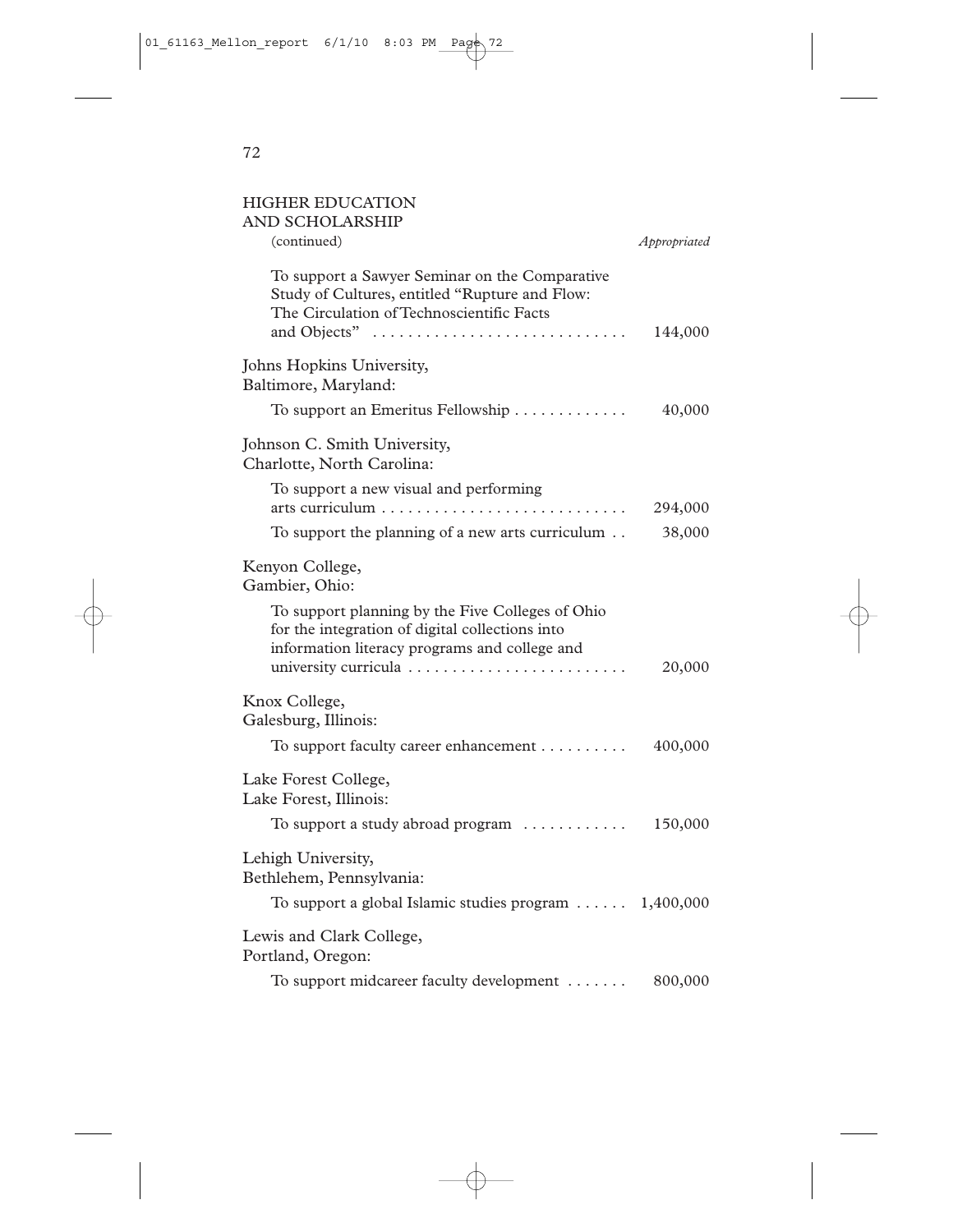| <b>HIGHER EDUCATION</b><br>AND SCHOLARSHIP                                                                                                        |                   |
|---------------------------------------------------------------------------------------------------------------------------------------------------|-------------------|
| (continued)                                                                                                                                       | Appropriated      |
| Literary Classics of the United States, Inc.,<br>New York, New York:                                                                              |                   |
| To support research, editorial, and related costs for<br>publishing projects consistent with the core mission<br>of the Library of America series | 553,000           |
| Macalester College,<br>St. Paul, Minnesota:                                                                                                       |                   |
| To support the renewal of the Mellon Mays<br>Undergraduate Fellowship program                                                                     | 373,000           |
| Massachusetts Institute of Technology,<br>Cambridge, Massachusetts:                                                                               |                   |
| To support a Sawyer Seminar on the Comparative<br>Study of Cultures, entitled "Sensing the Unseen"                                                | 145,000           |
| To support implementation of the Consortium on<br>Financing Higher Education (COFHE) Campus<br>Performance Panel                                  | 25,000            |
| Middlebury College,<br>Middlebury, Vermont:                                                                                                       |                   |
| To support undergraduate research abroad and<br>senior work at the college                                                                        | 700,000           |
| Morehouse College,<br>Atlanta, Georgia:                                                                                                           |                   |
| To support a global education office and<br>associated programs                                                                                   | 500,000           |
| Mount Holyoke College,<br>South Hadley, Massachusetts:                                                                                            |                   |
| To support bridge faculty appointments in the<br>humanities and humanistic social sciences in                                                     |                   |
| anticipation of upcoming retirements<br>To support an Emeritus Fellowship                                                                         | 750,000<br>36,000 |
|                                                                                                                                                   |                   |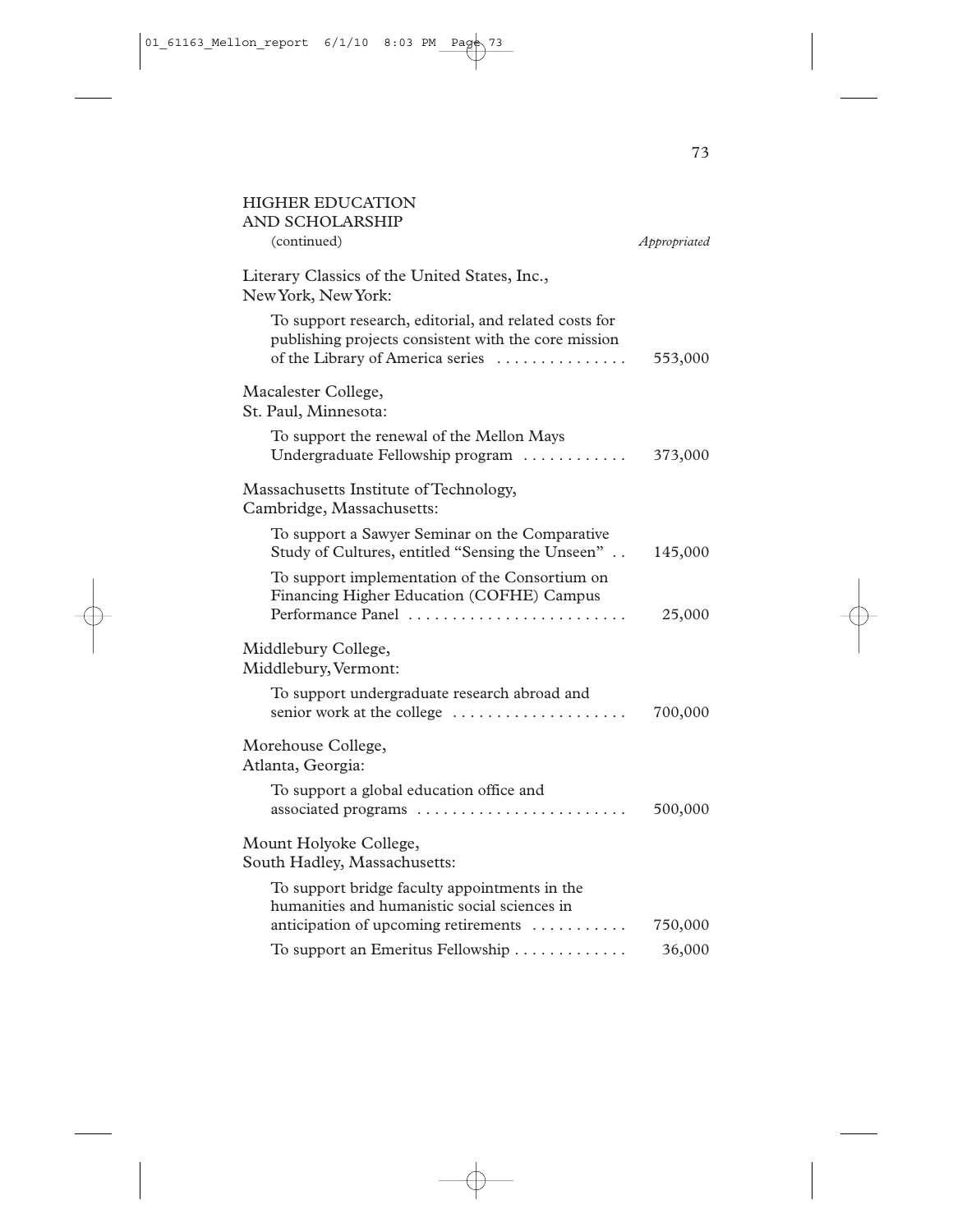| <b>HIGHER EDUCATION</b><br><b>AND SCHOLARSHIP</b><br>(continued)                                                                                                             | Appropriated |
|------------------------------------------------------------------------------------------------------------------------------------------------------------------------------|--------------|
| National History Center, Inc.,<br>Washington, DC:                                                                                                                            |              |
| To support a seminar on the history of<br>decolonization $\ldots \ldots \ldots \ldots \ldots \ldots \ldots \ldots \ldots 1,457,000$                                          |              |
| National Humanities Center,<br>Research Triangle Park, North Carolina:                                                                                                       |              |
| To support a conference for former participants<br>in the Summer Institutes for Literary Studies<br>$program \ldots \ldots \ldots \ldots \ldots \ldots \ldots \ldots \ldots$ | 50,000       |
| New Africa Theatre Association,<br>Cape Town, South Africa:                                                                                                                  |              |
| To support participation of students from<br>disadvantaged backgrounds in the New Africa<br>Theatre Academy                                                                  | 45,000       |
| The New School,<br>New York, New York:                                                                                                                                       |              |
| To support faculty recruitment and retention<br>initiatives and postdoctoral fellowships at The New<br>School for Social Research                                            | 500,000      |
| To support four faculty positions in the humanities<br>and arts at Eugene Lang College                                                                                       | 265,000      |
| New-York Historical Society,<br>New York, New York:                                                                                                                          |              |
| To support residential fellowships for scholars $\dots$ .                                                                                                                    | 484,000      |
| Northwestern University,<br>Evanston, Illinois:                                                                                                                              |              |
| To support a Distinguished Achievement Award  1,500,000                                                                                                                      |              |
| To support a New Directions Fellowship $\dots\dots$                                                                                                                          | 156,000      |
| Oberlin College,<br>Oberlin, Ohio:                                                                                                                                           |              |
| To support the renewal of the Mellon Mays<br>Undergraduate Fellowship program                                                                                                | 269,000      |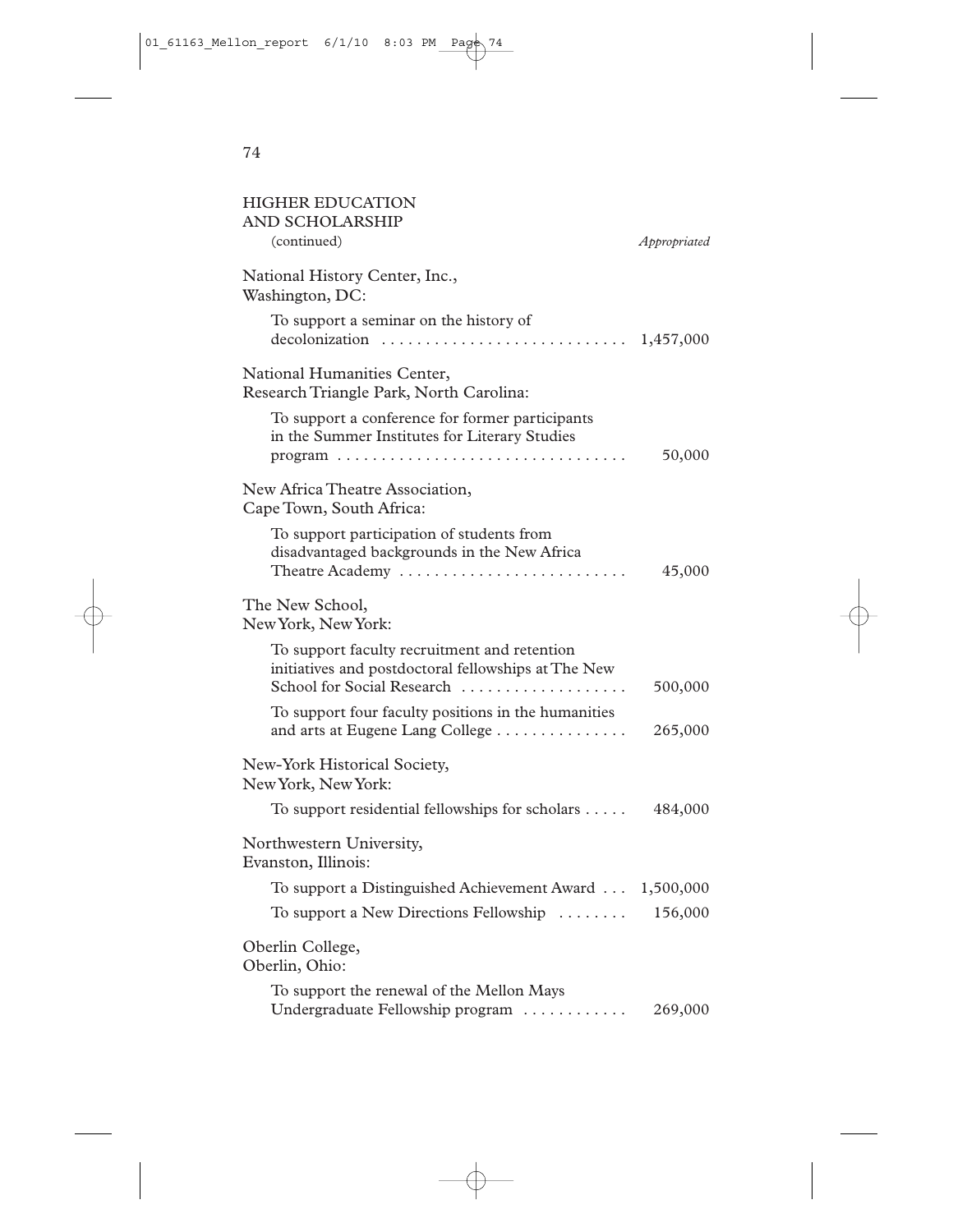## HIGHER EDUCATION

| AND SCHOLARSHIP                                                                                                                                                        |                    |
|------------------------------------------------------------------------------------------------------------------------------------------------------------------------|--------------------|
| (continued)                                                                                                                                                            | Appropriated       |
| To support the American Democracy project                                                                                                                              | 100,000            |
| To support an Emeritus Fellowship                                                                                                                                      | 25,000             |
| To support an Emeritus Fellowship                                                                                                                                      | 12,000             |
| Organization for Tropical Studies, Inc.,<br>Durham, North Carolina:                                                                                                    |                    |
| To support student diversity and enhance the<br>involvement of liberal arts colleges in the<br>organization's undergraduate semester abroad<br>program in South Africa | 300,000            |
| Pitzer College,<br>Claremont, California:                                                                                                                              |                    |
| To support program development for the Center<br>for the Study of Global Communities                                                                                   | 600,000            |
| Pontifical Institute of Mediaeval Studies,<br>Toronto, Canada:                                                                                                         |                    |
| To support postdoctoral fellowships                                                                                                                                    | 300,000            |
| Princeton University,<br>Princeton, New Jersey:                                                                                                                        |                    |
| To support the renewal of the Mellon Mays<br>Undergraduate Fellowship program                                                                                          | 447,000            |
| To support ongoing data management by the<br>Survey Research Center for the Foundation's                                                                               |                    |
| Graduate Education Initiative                                                                                                                                          | 329,000<br>283,000 |
| To support a New Directions Fellowship                                                                                                                                 |                    |
| To support ongoing scholarly activities by a former<br>New Directions Fellowship recipient                                                                             | 50,000             |
| To support an Emeritus Fellowship                                                                                                                                      | 52,000             |
| To support an Emeritus Fellowship                                                                                                                                      | 45,000             |
| Queens College,<br>Flushing, New York:                                                                                                                                 |                    |
| To support the renewal of the Mellon Mays<br>Undergraduate Fellowship program                                                                                          | 327,600            |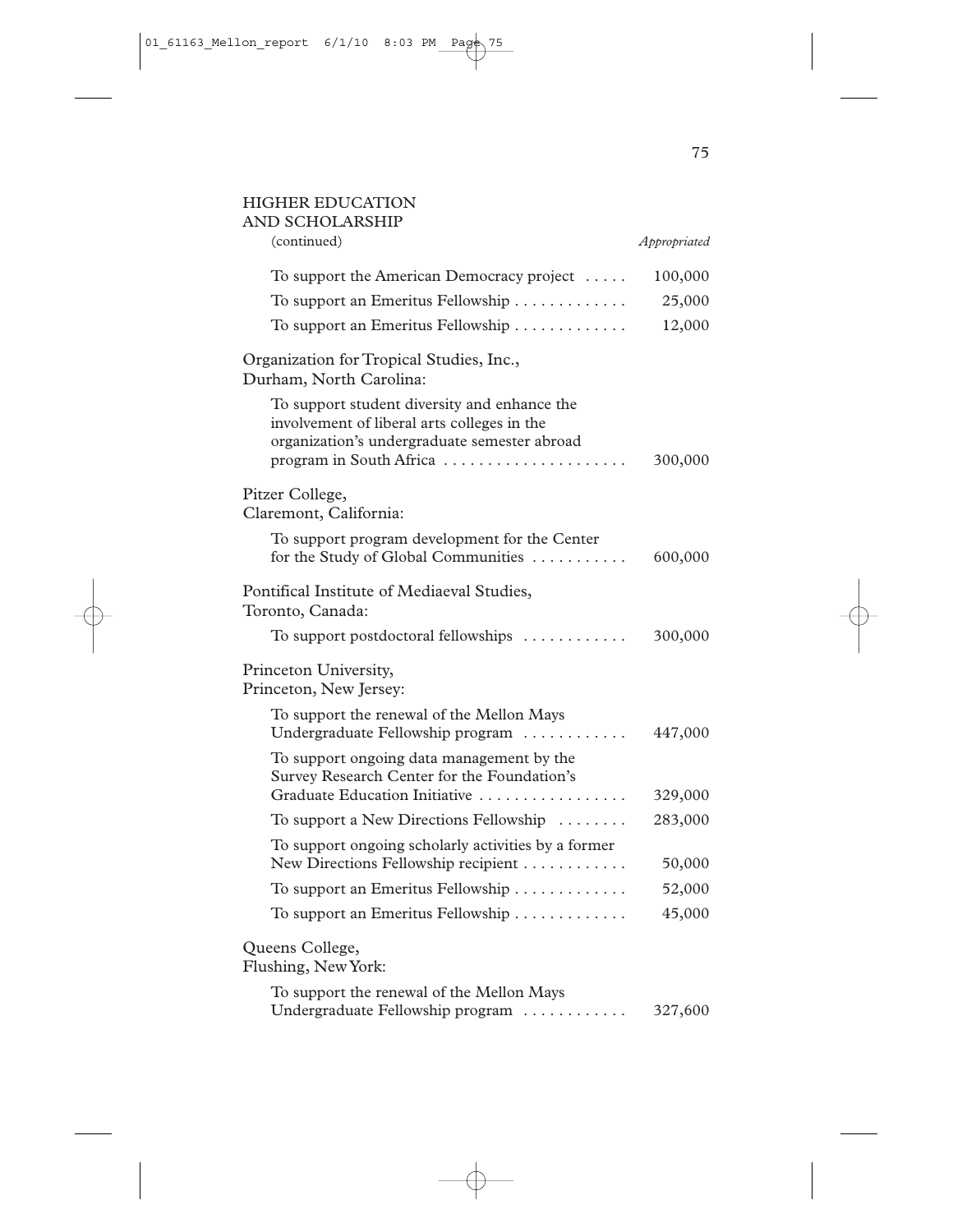| <b>HIGHER EDUCATION</b><br>AND SCHOLARSHIP<br>(continued)                                                                                              | Appropriated |
|--------------------------------------------------------------------------------------------------------------------------------------------------------|--------------|
| Randolph College,<br>Lynchburg, Virginia:                                                                                                              |              |
| To support the integration of experiential learning<br>across the curriculum                                                                           | 50,000       |
| Randolph-Macon College,<br>Ashland, Virginia:                                                                                                          |              |
| To support the operational costs of the First-Year                                                                                                     | 50,000       |
| Reed College,<br>Portland, Oregon:                                                                                                                     |              |
| To support an environmental studies program                                                                                                            | 844,000      |
| Rice University,<br>Houston, Texas:                                                                                                                    |              |
| To support the renewal of the Mellon Mays<br>Undergraduate Fellowship program                                                                          | 327,000      |
| Ripon College,<br>Ripon, Wisconsin:                                                                                                                    |              |
| To support, in collaboration with Lawrence<br>University, the development of cooperative models<br>for curricular enhancement and faculty scholarship. | 100,000      |
| Robert W. Woodruff Library of the<br>Atlanta University Center, Inc.,<br>Atlanta, Georgia:                                                             |              |
| To develop a campus-integrated center for<br>technology and teaching for the Atlanta University                                                        | 150,000      |
| Rutgers University Foundation,<br>New Brunswick, New Jersey:                                                                                           |              |
| To support research, instructional, and related<br>activities in the field of British studies                                                          | 407,000      |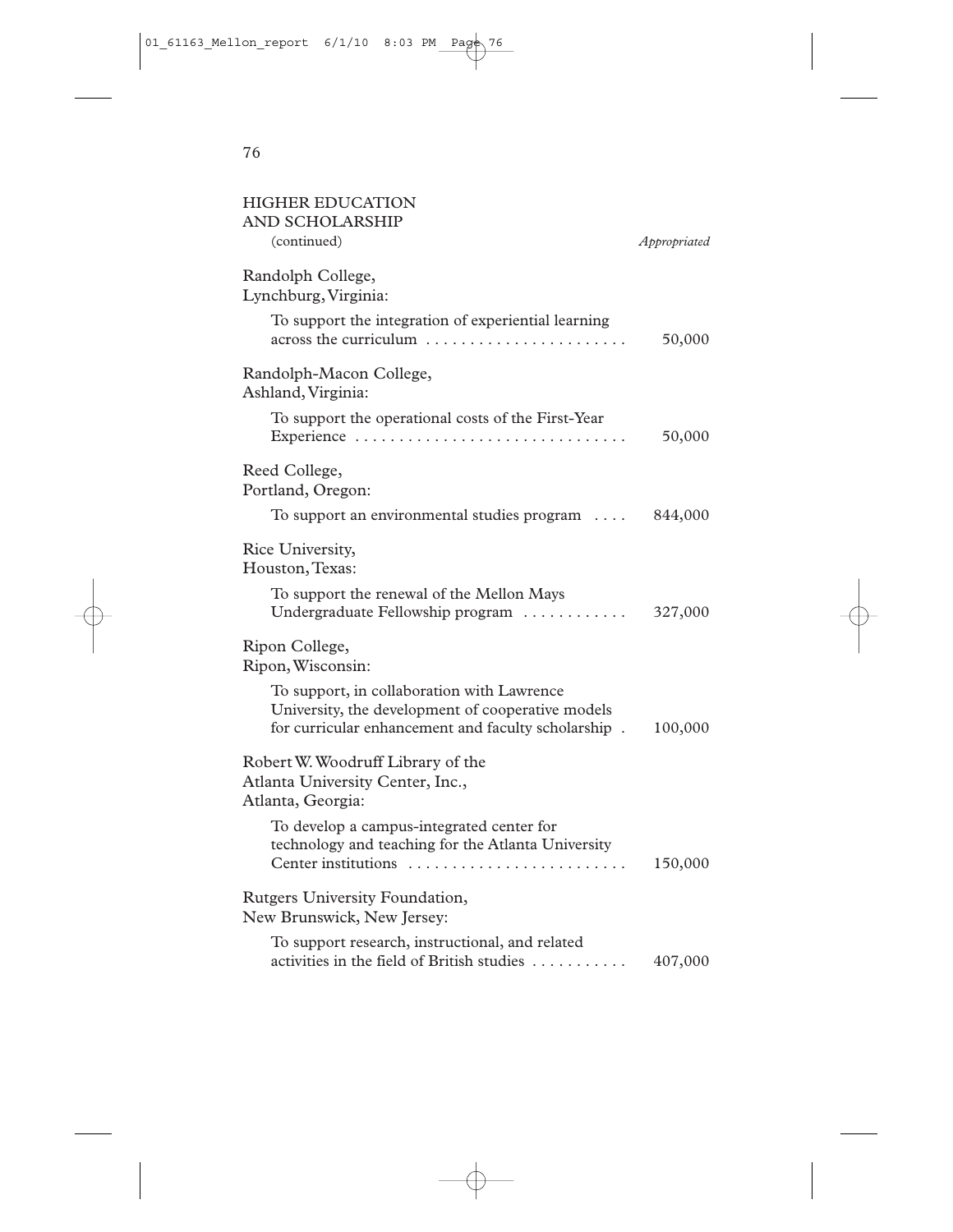| <b>HIGHER EDUCATION</b><br>AND SCHOLARSHIP                                                                                                                              |              |
|-------------------------------------------------------------------------------------------------------------------------------------------------------------------------|--------------|
| (continued)                                                                                                                                                             | Appropriated |
| Salzburg Global Seminar,<br>Middlebury, Vermont:                                                                                                                        |              |
| To support renewal and enhancement of the<br>Mellon Fellow Community Initiative for Historically<br>Black Colleges and Universities and Appalachian                     | 500,000      |
| To support planning for a Global Education<br>Consortium                                                                                                                | 50,000       |
| Skidmore College,<br>Saratoga Springs, New York:                                                                                                                        |              |
| To support faculty bridge appointments in<br>anticipation of retirements                                                                                                | 750,000      |
| Smith College,<br>Northampton, Massachusetts:                                                                                                                           |              |
| To support the renewal of the Mellon Mays<br>Undergraduate Fellowship program                                                                                           | 203,000      |
| To support an Emeritus Fellowship                                                                                                                                       | 13,000       |
| To support efforts to increase participation of<br>students from underrepresented and disadvantaged<br>backgrounds in the Summer Institute in Art and<br>Museum Studies | 9,600        |
| Social Science Research Council,<br>Brooklyn, New York:                                                                                                                 |              |
| To renew support for the Predoctoral Grants<br>Program for Mellon Mays graduate students 1,000,000                                                                      |              |
| Southern Africa Legal Services Foundation, Inc.,<br>Washington, DC:                                                                                                     |              |
| To support an oral history project on the Legal<br>Resource Centre                                                                                                      | 60,000       |
| Southwestern University,<br>Georgetown, Texas:                                                                                                                          |              |
| To support an environmental studies program                                                                                                                             | 750,000      |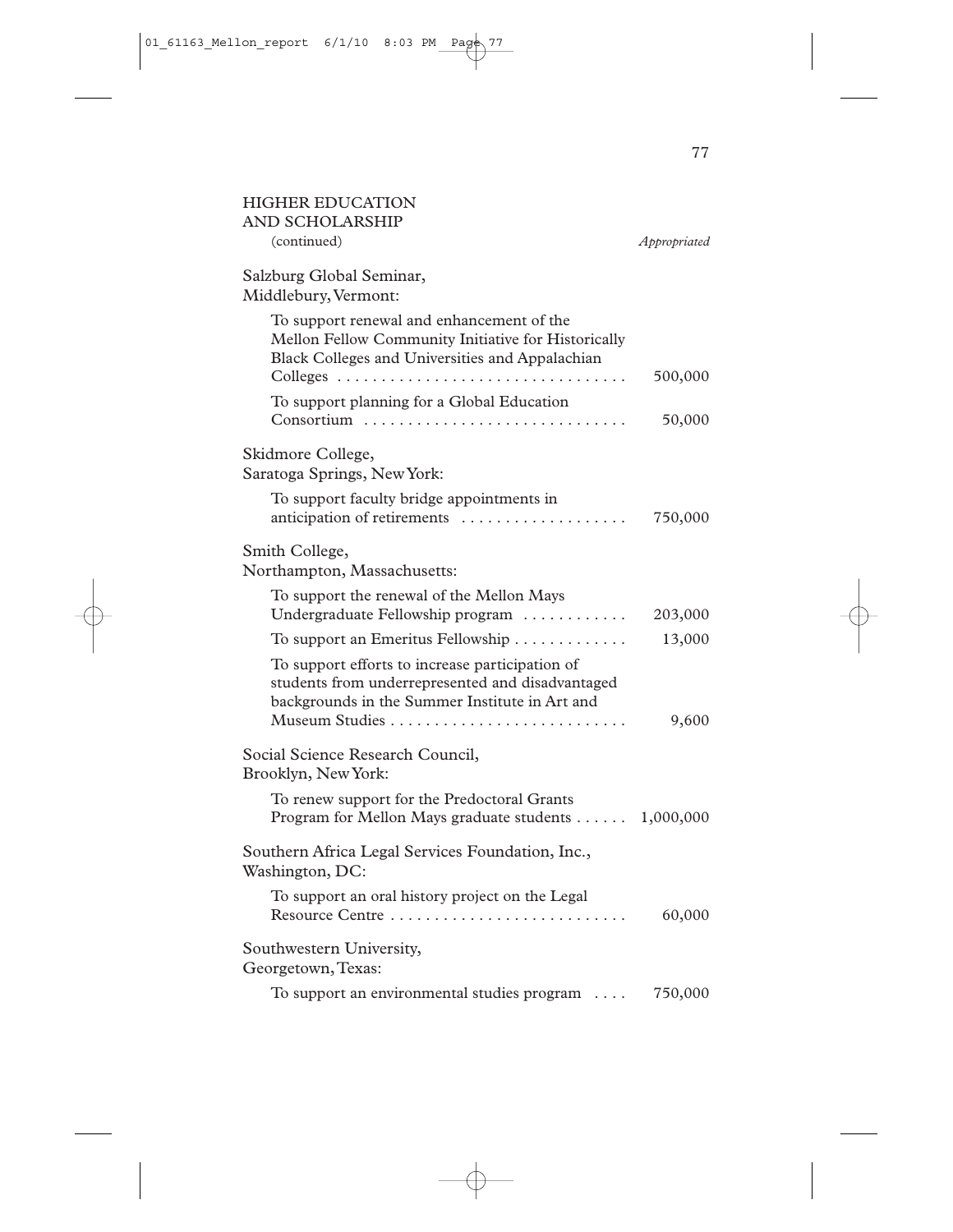#### HIGHER EDUCATION AND SCHOLARS

| AND SCHOLARSHIP<br>(continued)                                                                                                                                                         | Appropriated |
|----------------------------------------------------------------------------------------------------------------------------------------------------------------------------------------|--------------|
| To support a collaborative program that would<br>provide research and leadership opportunities for                                                                                     |              |
| undergraduate students                                                                                                                                                                 | 100,000      |
| To support the transition of the National Institute<br>for Technology and Liberal Education                                                                                            | 96,700       |
| Spelman College,<br>Atlanta, Georgia:                                                                                                                                                  |              |
| To support general operations $\dots\dots\dots\dots\dots\dots$                                                                                                                         | 500,000      |
| St. John's College,<br>Santa Fe, New Mexico:                                                                                                                                           |              |
| To support initiatives to strengthen admissions                                                                                                                                        | 645,000      |
| To support a comprehensive review of admissions<br>strategies and policies                                                                                                             | 25,000       |
| St. Lawrence University,<br>Canton, New York:                                                                                                                                          |              |
| To support an environmental studies program                                                                                                                                            | 800,000      |
| Stanford University,<br>Stanford, California:                                                                                                                                          |              |
| To support fellowships for humanists at the Center<br>for Advanced Study in the Behavioral Sciences                                                                                    | 770,000      |
| To support the renewal of the Mellon Mays<br>Undergraduate Fellowship program                                                                                                          | 183,000      |
| To support a Sawyer Seminar on the Comparative<br>Study of Cultures, entitled "Gender Bias in the<br>Past and Future of Asia"                                                          | 150,000      |
| Stichting Solidarity Fund for<br>Historians-Amsterdam 2010,<br>Amsterdam, The Netherlands:                                                                                             |              |
| To support programs to increase the number of<br>historians from developing countries who participate<br>in the 2010 congress of the International Committee<br>of Historical Sciences | 200,000      |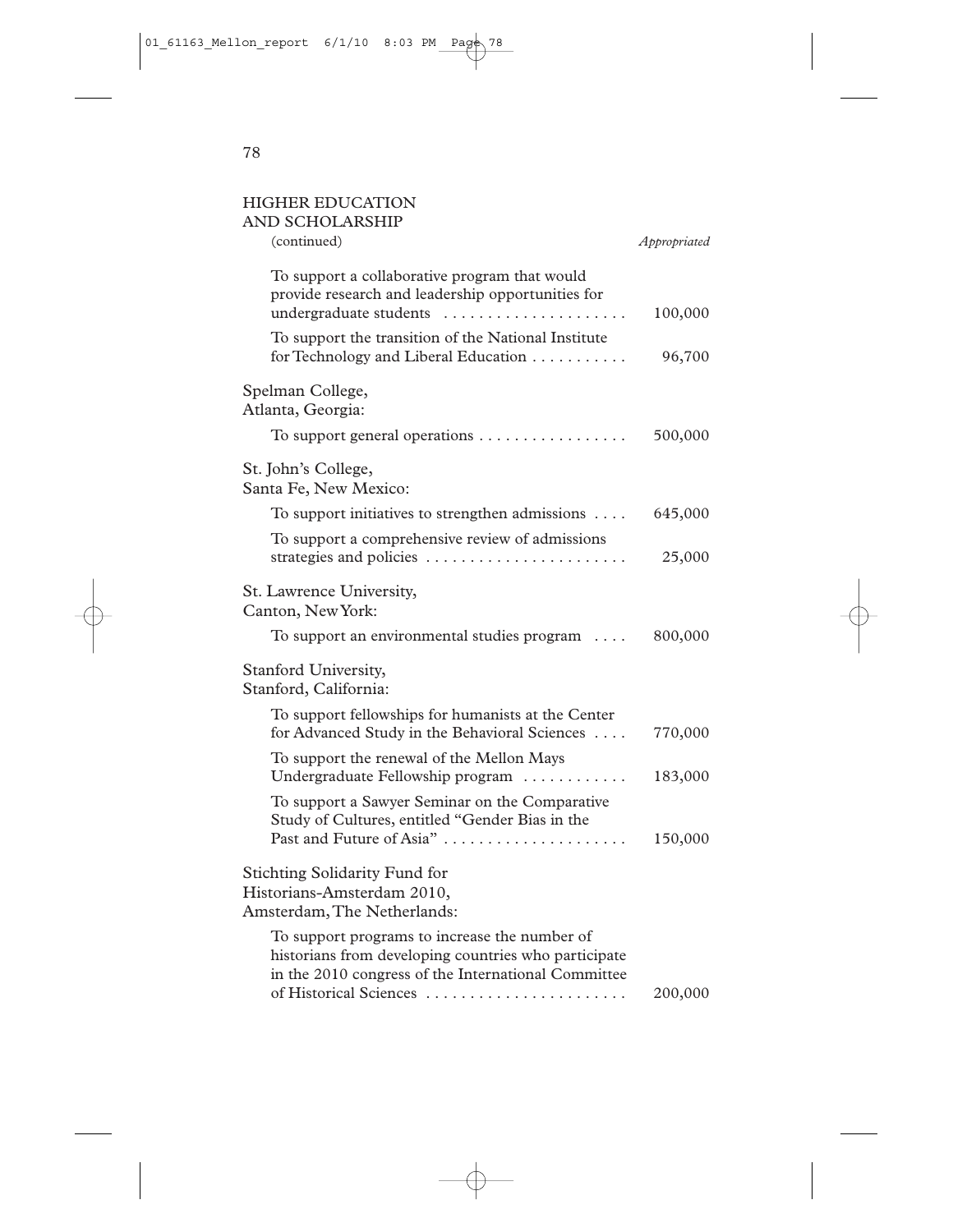| <b>HIGHER EDUCATION</b><br>AND SCHOLARSHIP                                                                                                                                                      |              |
|-------------------------------------------------------------------------------------------------------------------------------------------------------------------------------------------------|--------------|
| (continued)                                                                                                                                                                                     | Appropriated |
| Swarthmore College,<br>Swarthmore, Pennsylvania:                                                                                                                                                |              |
| To support the renewal of the Mellon Mays<br>Undergraduate Fellowship program                                                                                                                   | 211,000      |
| Trinity University,<br>San Antonio, Texas:                                                                                                                                                      |              |
| To support bridge funding for faculty in the                                                                                                                                                    | 830,000      |
| Union College,<br>Schenectady, New York:                                                                                                                                                        |              |
| To support an environmental studies program                                                                                                                                                     | 600,000      |
| United Negro College Fund, Inc.,<br>Fairfax, Virginia:                                                                                                                                          |              |
| To support the renewal of the Mellon Mays<br>Undergraduate Fellowship program                                                                                                                   | 3,032,000    |
| To support student retention $\dots\dots\dots\dots\dots$                                                                                                                                        | 500,000      |
| To bridge a shortfall in funds for the Mellon Mays<br>Undergraduate Fellowship program                                                                                                          | 300,000      |
| University of California at Berkeley,<br>Berkeley, California:                                                                                                                                  |              |
| To support a Distinguished Achievement Award 1,500,000                                                                                                                                          |              |
| To support the production of "OpenCast," an open<br>source software suite supporting the institutional<br>capture, processing, and dissemination of audio<br>and video recordings as "podcasts" | 750,000      |
| To support initiatives aimed at strengthening the role<br>that the Doreen B. Townsend Center for the<br>Humanities plays in the instructional and scholarly<br>activities of the university     | 382,000      |
| To support training in preparation for development<br>of "OpenCast" software                                                                                                                    | 25,000       |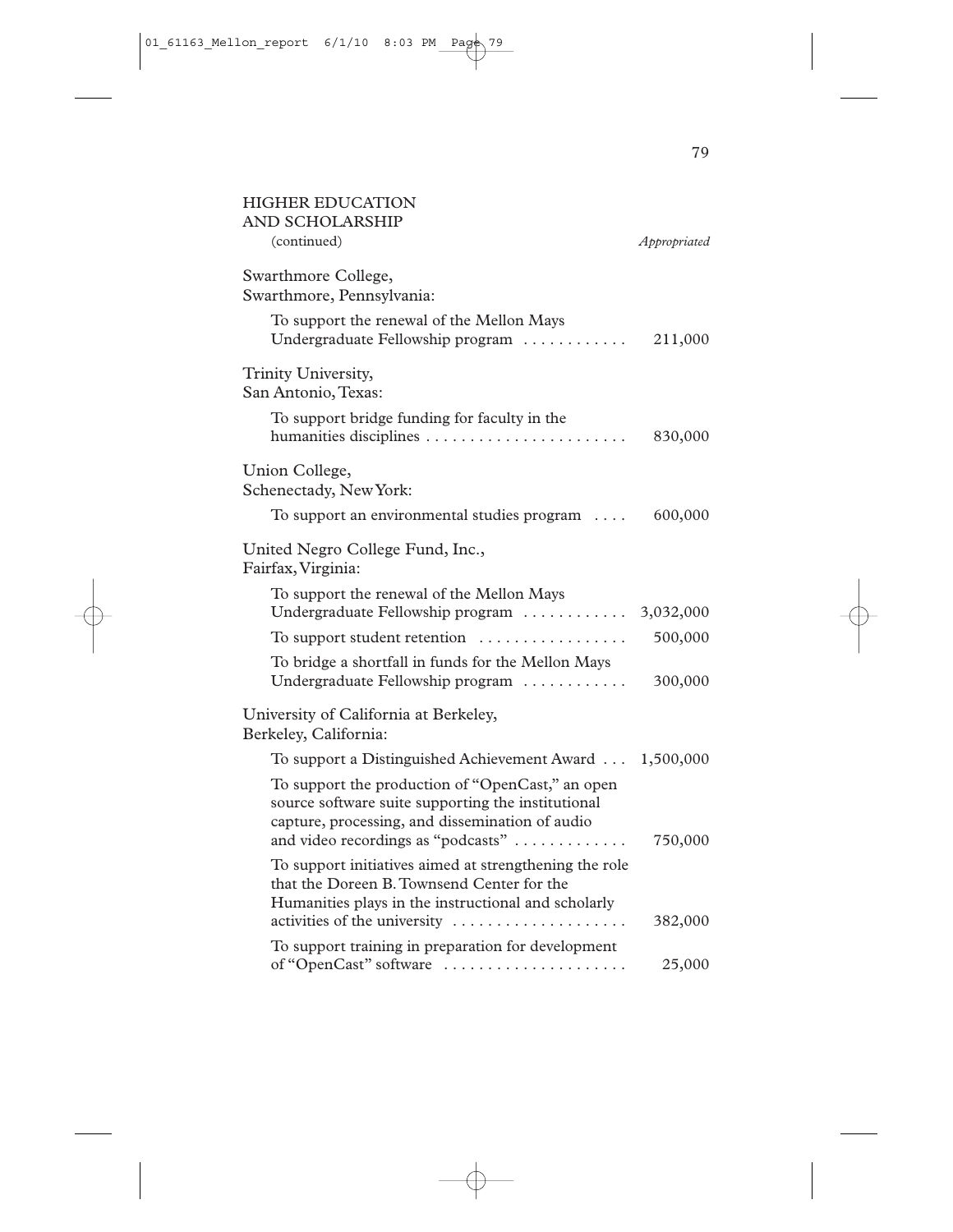| <b>HIGHER EDUCATION</b><br>AND SCHOLARSHIP<br>(continued)                                                                                  | Appropriated |
|--------------------------------------------------------------------------------------------------------------------------------------------|--------------|
| University of California at Los Angeles,<br>Los Angeles, California:                                                                       |              |
| To support a New Directions Fellowship                                                                                                     | 217,000      |
| University of Cambridge,<br>Cambridge, United Kingdom:                                                                                     |              |
| To support a program of scholarly activities on<br>"Exchanges of Economic, Legal, and Political                                            |              |
|                                                                                                                                            | 662,000      |
| University of Cape Town,<br>Cape Town, South Africa:                                                                                       |              |
| To support the creation of a humanities institute                                                                                          | 1,300,000    |
| To support honors students in the faculty of<br>humanities                                                                                 | 700,000      |
| To support the renewal of the Mellon Mays<br>Undergraduate Fellowship program                                                              | 458,000      |
| To support the continued conservation,<br>documentation, and interpretation of archival<br>materials related to the San people of Southern | 300,000      |
| To support the curriculum assessment project of the<br>Academic Development Research Project                                               | 50,000       |
| University of Chicago,<br>Chicago, Illinois:                                                                                               |              |
| To support a Distinguished Achievement Award                                                                                               | 1,500,000    |
| To support the renewal of the Mellon Mays<br>Undergraduate Fellowship program                                                              | 495,000      |
| To support the Midwest Faculty Seminar                                                                                                     | 415,000      |
| To support a New Directions Fellowship                                                                                                     | 255,000      |
| To support an Emeritus Fellowship                                                                                                          | 51,000       |
| To support an Emeritus Fellowship                                                                                                          | 43,000       |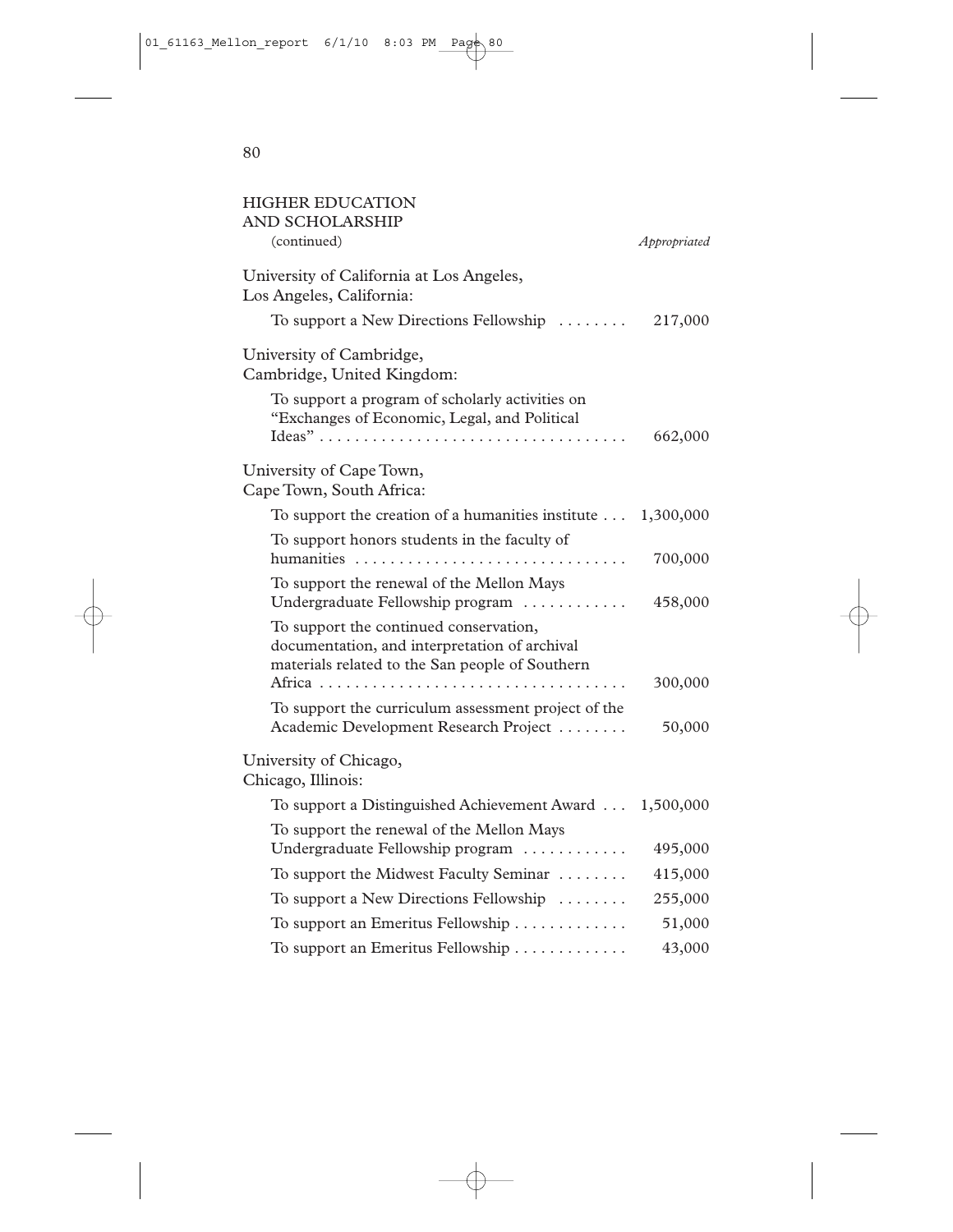| <b>HIGHER EDUCATION</b><br>AND SCHOLARSHIP                                                                                                                                 |              |
|----------------------------------------------------------------------------------------------------------------------------------------------------------------------------|--------------|
| (continued)                                                                                                                                                                | Appropriated |
| University of Edinburgh,<br>Edinburgh, United Kingdom:                                                                                                                     |              |
| To support a Sawyer Seminar on the Comparative<br>Study of Cultures, entitled "Embodied Values:<br>Bringing the Senses back to the Environment"                            | 150,000      |
| University of Georgia,<br>Athens, Georgia:                                                                                                                                 |              |
| To support, in collaboration with New York<br>University Press and Northern Illinois University<br>Press, the publication of first monographs on Early<br>American regions | 648,000      |
| University of Illinois at Urbana-Champaign,<br>Champaign, Illinois:                                                                                                        |              |
| To support postdoctoral fellowships in the<br>humanities and humanistic social sciences<br>$\mathbf{r}$                                                                    | 1,250,000    |
| To support the production of a set of standards for<br>the annotation of electronic resources                                                                              | 362,000      |
| To support an Emeritus Fellowship                                                                                                                                          | 52,000       |
| University of Michigan,<br>Ann Arbor, Michigan:                                                                                                                            |              |
| To support a faculty and postdoctoral exchange<br>program with Oberlin and Kalamazoo Colleges  1,248,000                                                                   |              |
| To support two additional postdoctoral positions<br>under the exchange program with Oberlin and<br>Kalamazoo Colleges                                                      | 100,000      |
| To support a Sawyer Seminar on the Comparative<br>Study of Cultures, entitled "Ethnicity in African<br>Societies: Historical Comparative and Contemporary                  |              |
| Investigations"                                                                                                                                                            | 150,000      |
| To support ongoing scholarly activities by a former<br>New Directions Fellowship recipient                                                                                 | 50,000       |
| To support an Emeritus Fellowship                                                                                                                                          | 44,000       |
| To support an Emeritus Fellowship                                                                                                                                          | 29,000       |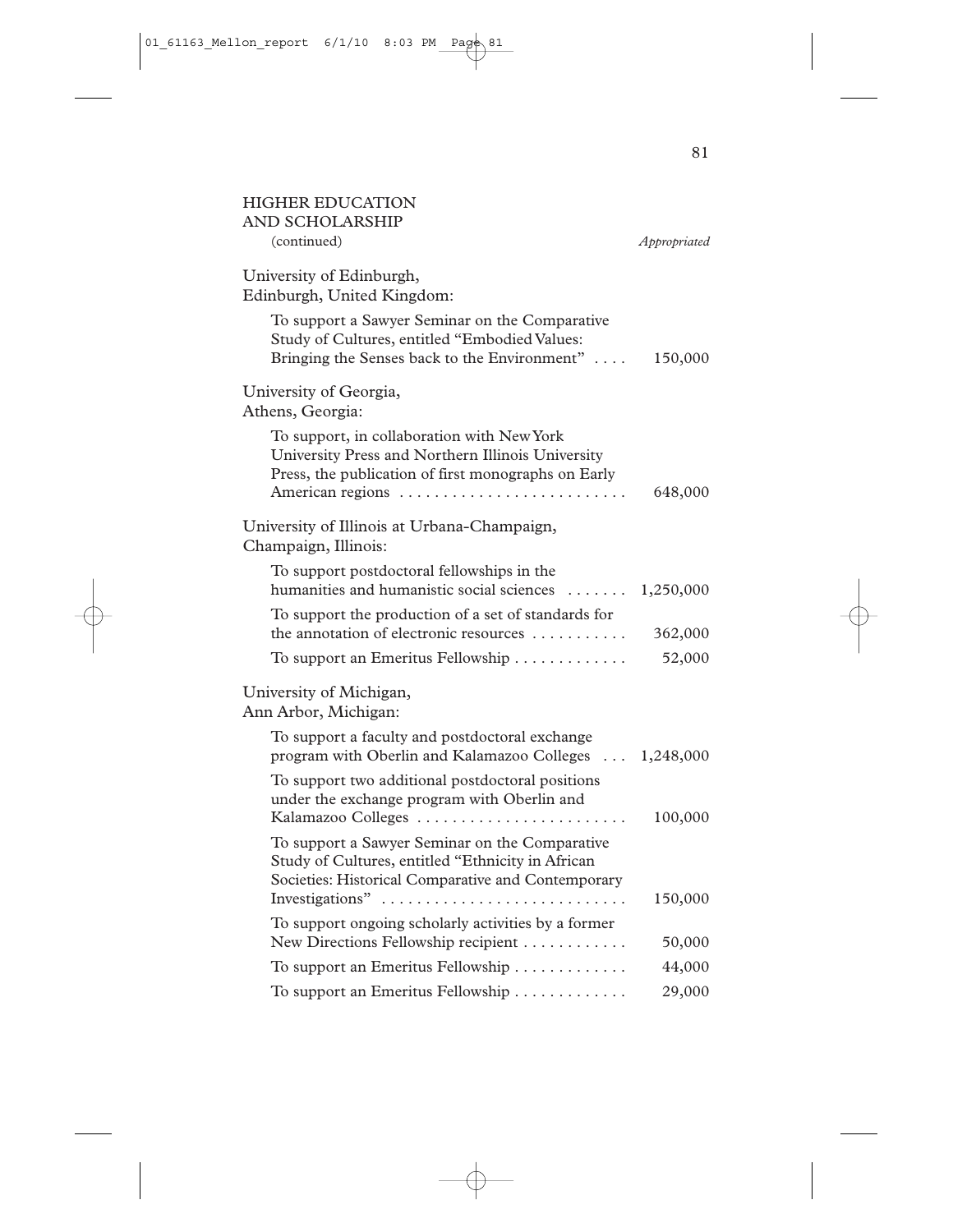| <b>HIGHER EDUCATION</b><br>AND SCHOLARSHIP<br>(continued)                                    | Appropriated |
|----------------------------------------------------------------------------------------------|--------------|
| University of Minnesota at Twin Cities,                                                      |              |
| Minneapolis, Minnesota:                                                                      |              |
| To support a New Directions Fellowship                                                       | 207,000      |
| To support a dissertation seminar in the                                                     | 143,000      |
| University of North Carolina at Chapel Hill,<br>Chapel Hill, North Carolina:                 |              |
| To support doctoral students in the humanities $\dots$                                       | 4,500,000    |
| To support an Emeritus Fellowship                                                            | 36,000       |
| University of Notre Dame,<br>Notre Dame, Indiana:                                            |              |
| To support research workshops for graduate<br>students and faculty members in the humanities | 100,000      |
| University of Pennsylvania,<br>Philadelphia, Pennsylvania:                                   |              |
| To support the renewal of the Mellon Mays<br>Undergraduate Fellowship program                | 190,800      |
| To support an Emeritus Fellowship                                                            | 52,000       |
| To support ongoing scholarly activities by a former<br>New Directions Fellowship recipient   | 50,000       |
| University of Puget Sound,<br>Tacoma, Washington:                                            |              |
| To support curricular planning in the humanities                                             | 41,000       |
| University of Richmond,<br>Richmond, Virginia:                                               |              |
| To support the Tocqueville Seminar program $\dots$                                           | 968,000      |
| University of Southern California,<br>Los Angeles, California:                               |              |
| To support the USC-Huntington Early Modern<br>Studies Institute                              | 883,000      |
| To support a New Directions Fellowship                                                       | 305,000      |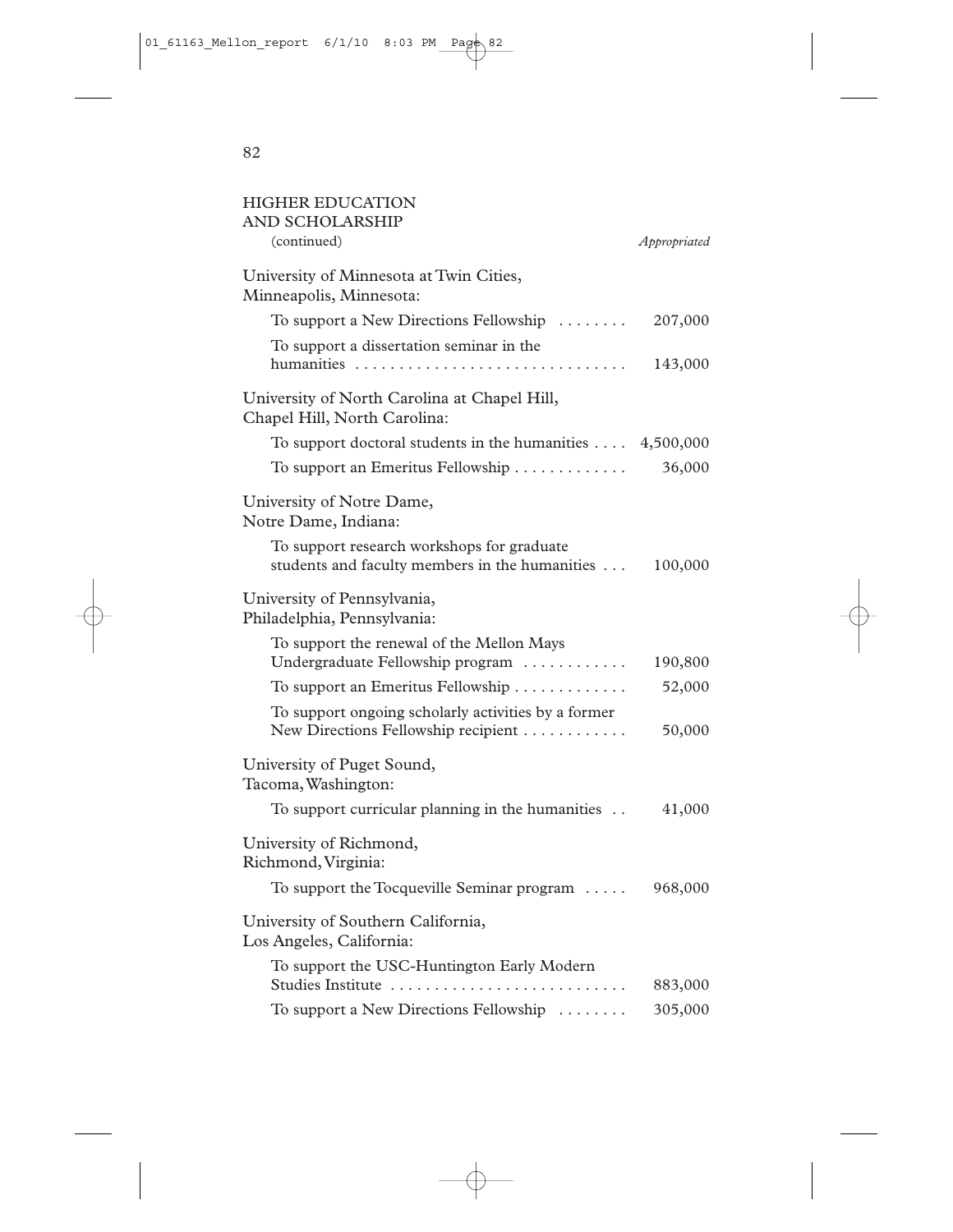#### HIGHER EDUCATION AND SCHOLARSHIP

| (continued)                                                                                                                                                                                        | Appropriated |
|----------------------------------------------------------------------------------------------------------------------------------------------------------------------------------------------------|--------------|
| To support the renewal of the Mellon Mays<br>Undergraduate Fellowship program                                                                                                                      | 280,800      |
| University of the Western Cape,<br>Bellville, South Africa:                                                                                                                                        |              |
| To support honors and masters fellowships in the                                                                                                                                                   | 700,000      |
| University of the Witwatersrand,<br>Johannesburg, South Africa:                                                                                                                                    |              |
| To support the postgraduate mentoring program                                                                                                                                                      | 1,000,000    |
| To support the Chair of Indian Studies for the<br>Centre for Indian Studies in Africa                                                                                                              | 1,000,000    |
| To support a Sawyer Seminar on the Comparative<br>Study of Cultures, entitled "Property, Race and<br>Poverty: Paradoxes of the Law and the Possibility<br>of Justice in Contemporary South Africa" | 150,000      |
| To support the restructuring and integration of the<br>International Human Rights Exchange into the<br>university's curriculum                                                                     | 50,000       |
| University of Toronto,<br>Toronto, Canada:                                                                                                                                                         |              |
| To support the production of "Fluid Engage," an<br>open source software suite for delivering museum<br>content online to visitors using mobile devices                                             | 1,260,000    |
| To support editorial and research costs associated<br>with the preparation of the Greater London volumes<br>of the Records of Early English Drama                                                  | 500,000      |
| To support editorial costs of the Dictionary of Old<br>$English$                                                                                                                                   | 200,000      |
| University of Warwick,<br>Coventry, United Kingdom:                                                                                                                                                |              |
| To support a collaborative program between the<br>university and the Newberry Library on<br>"Renaissance and Early Modern Communities in<br>a Transatlantic Perspective"                           | 421,000      |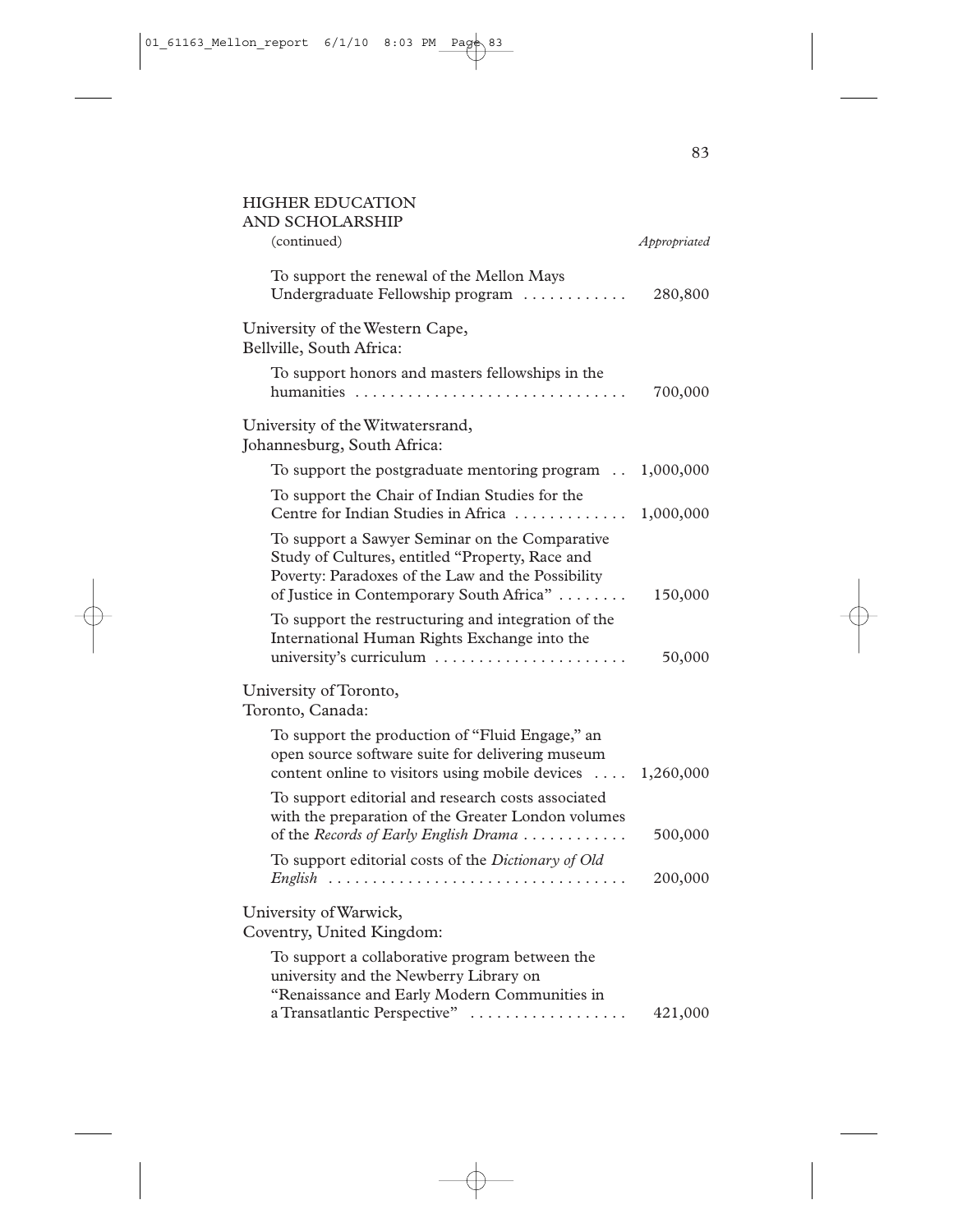| <b>HIGHER EDUCATION</b><br>AND SCHOLARSHIP                                                                                                                                                                                                                     |              |
|----------------------------------------------------------------------------------------------------------------------------------------------------------------------------------------------------------------------------------------------------------------|--------------|
| (continued)                                                                                                                                                                                                                                                    | Appropriated |
| University of Washington,<br>Seattle, Washington:                                                                                                                                                                                                              |              |
| To support a New Directions Fellowship                                                                                                                                                                                                                         | 249,000      |
| To support an Emeritus Fellowship                                                                                                                                                                                                                              | 42,000       |
| University of Wisconsin at Madison,<br>Madison, Wisconsin:                                                                                                                                                                                                     |              |
| To establish new faculty lines in the humanities $\ldots$ 2,500,000                                                                                                                                                                                            |              |
| To support postdoctoral fellowships in the<br>humanities and humanistic social sciences  1,807,000                                                                                                                                                             |              |
| To support a Sawyer Seminar on the Comparative<br>Study of Cultures, entitled "Vulnerability and<br>Resilience: Rethinking Human Rights for the                                                                                                                | 150,000      |
| To support research workshops in the humanities                                                                                                                                                                                                                | 125,000      |
| University Press of Colorado,<br>Boulder, Colorado:                                                                                                                                                                                                            |              |
| To support, in collaboration with Texas A & M<br>University Press, University of Alabama Press,<br>University of Arizona Press, University of Florida<br>Press, and University of Utah Press, the publication<br>of first monographs on the archaeology of the |              |
| Americas                                                                                                                                                                                                                                                       | 282,000      |
| Ursinus College,<br>Collegeville, Pennsylvania:                                                                                                                                                                                                                |              |
| To support faculty development initiatives                                                                                                                                                                                                                     | 279,000      |
| Vassar College,<br>Poughkeepsie, New York:                                                                                                                                                                                                                     |              |
| To support postdoctoral fellowships to facilitate<br>faculty retirement transitions<br>.                                                                                                                                                                       | 850,000      |
| To support artistic residencies and cross-disciplinary                                                                                                                                                                                                         | 50,000       |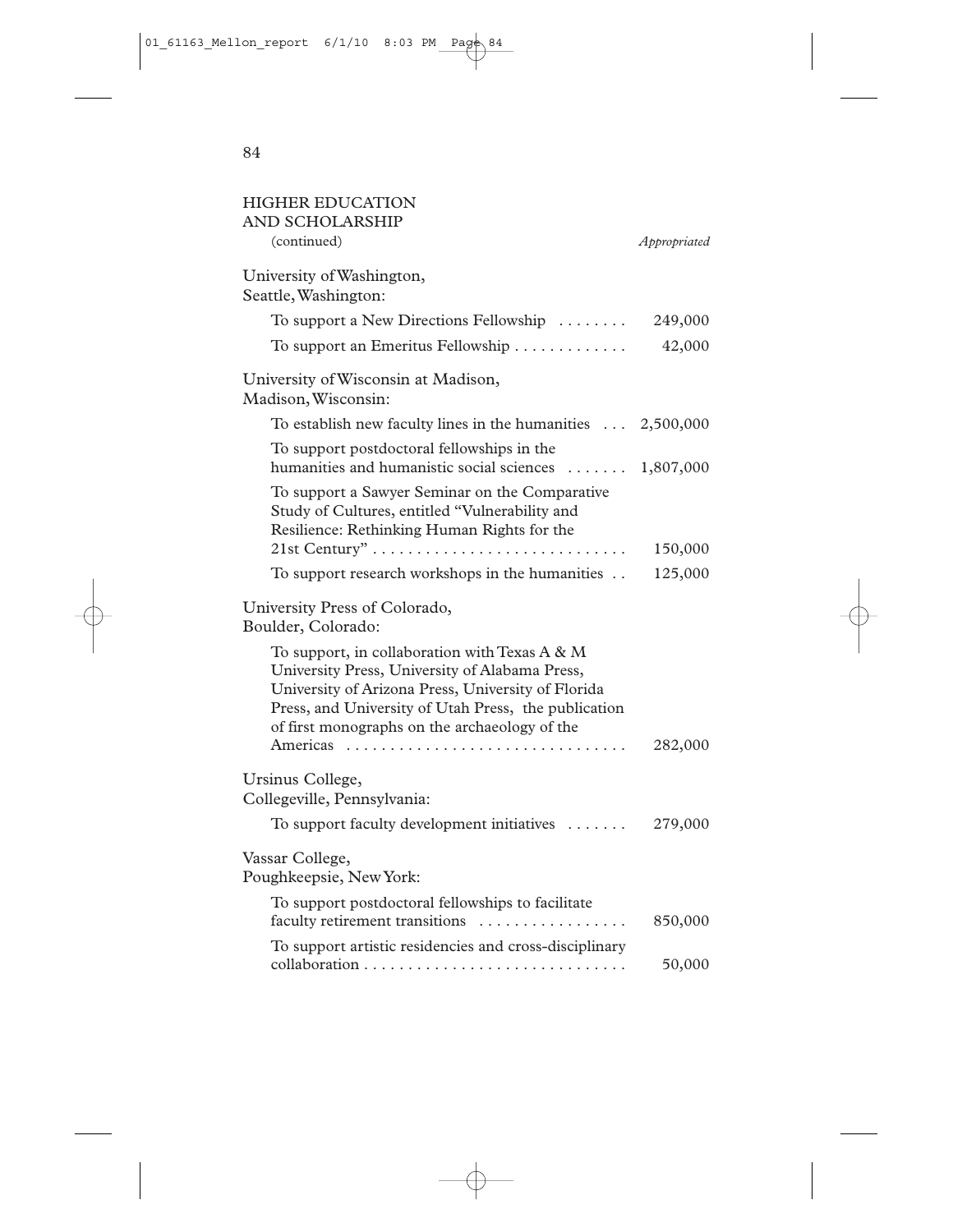| <b>HIGHER EDUCATION</b><br>AND SCHOLARSHIP                                                                                            |              |
|---------------------------------------------------------------------------------------------------------------------------------------|--------------|
| (continued)                                                                                                                           | Appropriated |
| Washington and Lee University,<br>Lexington, Virginia:                                                                                |              |
| To support the spring term initiative $\dots\dots\dots\dots$                                                                          | 650,000      |
| Washington University in St. Louis,<br>St. Louis, Missouri:                                                                           |              |
| To support the renewal of the Mellon Mays<br>Undergraduate Fellowship program                                                         | 350,000      |
| To support a Sawyer Seminar on the Comparative<br>Study of Cultures, entitled "Japan Embodied: New<br>Approaches to Japanese Studies" | 150,000      |
| To support the production of a documentary film<br>project about the life and achievements of<br>Dr. Benjamin E. Mays                 | 100,000      |
| Wellesley College,<br>Wellesley, Massachusetts:                                                                                       |              |
| To support the renewal of the Mellon Mays<br>Undergraduate Fellowship program                                                         | 407,000      |
| Wesleyan University,<br>Middletown, Connecticut:                                                                                      |              |
| To support the renewal of the Mellon Mays<br>Undergraduate Fellowship program                                                         | 189,000      |
| To support a John E. Sawyer Seminar for Liberal<br>Arts Colleges, entitled "War"                                                      | 142,000      |
| Williams College,<br>Williamstown, Massachusetts:                                                                                     |              |
| To support the renewal of the Mellon Mays<br>Undergraduate Fellowship program                                                         | 447,000      |
| Wittenberg University,<br>Springfield, Ohio:                                                                                          |              |
| To integrate the use of foreign languages in teaching<br>science and mathematics                                                      | 30,000       |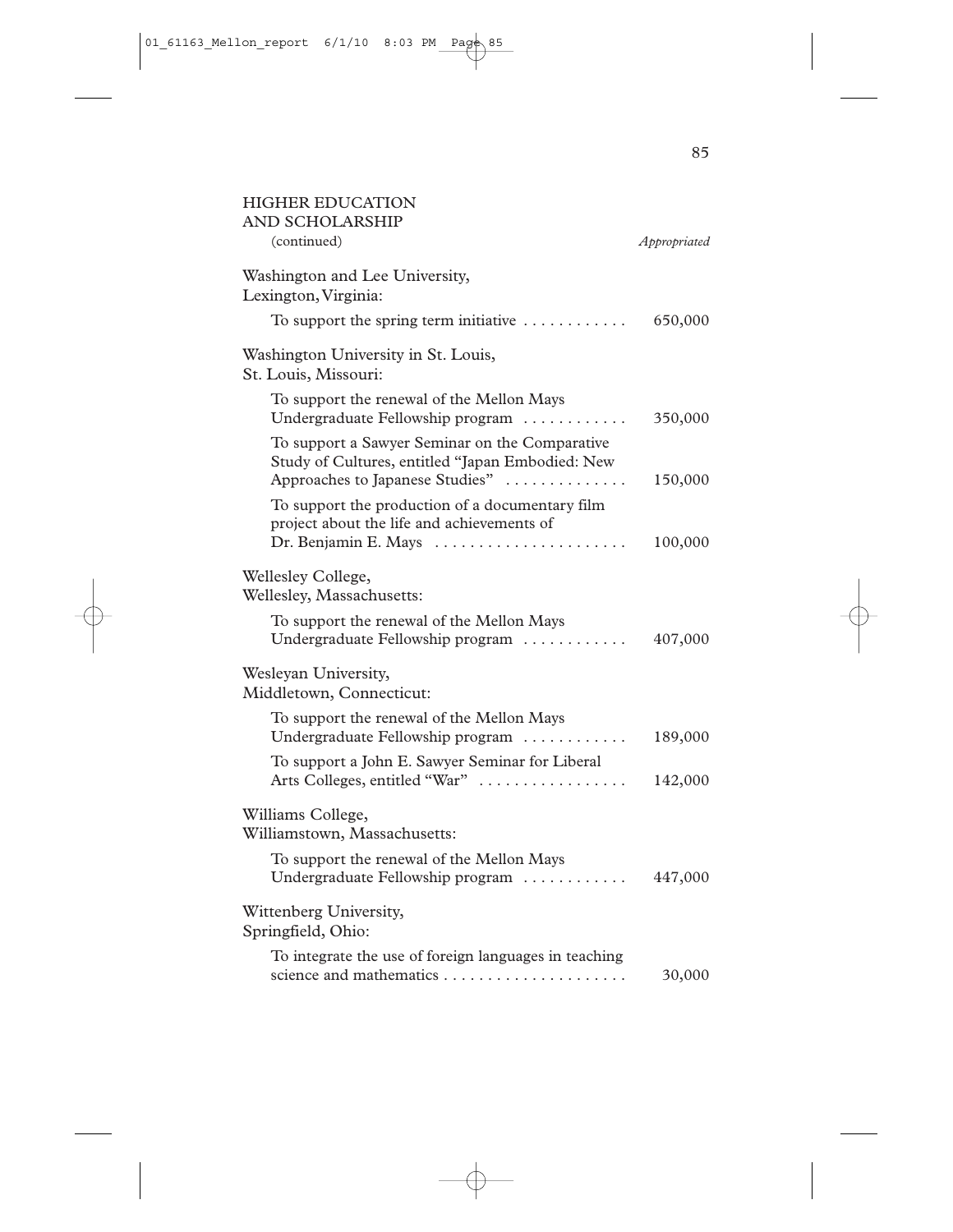| <b>AND SCHOLARSHIP</b><br>(continued)                                                       | Appropriated  |
|---------------------------------------------------------------------------------------------|---------------|
|                                                                                             |               |
|                                                                                             |               |
| Woodrow Wilson National Fellowship Foundation,<br>Princeton, New Jersey:                    |               |
| To renew support for the Junior Faculty Career<br>Enhancement Fellowship program  2,700,000 |               |
| To renew support for the dissertation program, and<br>the travel and research program       | 800,000       |
| Xavier University of Louisiana,                                                             |               |
| New Orleans, Louisiana:                                                                     |               |
| To support undergraduate research                                                           | 375,000       |
| Yale University,<br>New Haven, Connecticut:                                                 |               |
| To support the renewal of the Mellon Mays                                                   |               |
| Undergraduate Fellowship program $\ldots \ldots \ldots$                                     | 417,000       |
| To support a New Directions Fellowship $\dots\dots$                                         | 276,000       |
| Total—Higher Education and Scholarship                                                      | \$122,163,500 |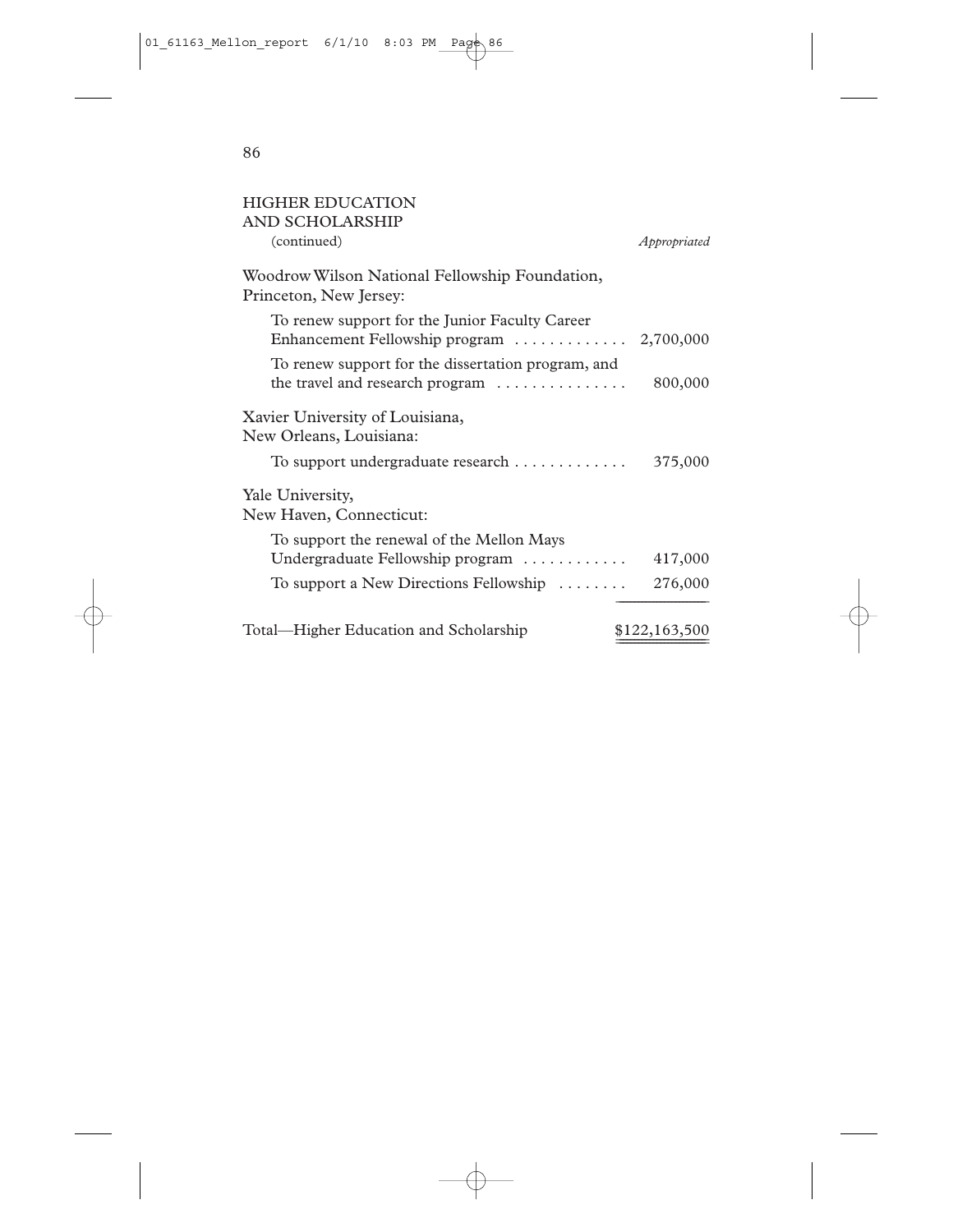| <b>LIBRARIES AND SCHOLARLY</b><br><b>COMMUNICATION</b>                                                                                           | Appropriated |
|--------------------------------------------------------------------------------------------------------------------------------------------------|--------------|
| American Antiquarian Society,<br>Worcester, Massachusetts:                                                                                       |              |
| To support staff training and development                                                                                                        | 50,000       |
| American Philological Association, Inc.,<br>Philadelphia, Pennsylvania:                                                                          |              |
| To support a workshop for planning the future of<br>the association's scholarly publications                                                     | 25,000       |
| American Symphony Orchestra League,<br>New York, New York:                                                                                       |              |
| To support initiatives to assess and preserve the                                                                                                | 51,000       |
| Amherst College,<br>Amherst, Massachusetts:                                                                                                      |              |
| To support staff training and development initiatives<br>at Folger Shakespeare Library                                                           | 44,000       |
| Baltimore Symphony Orchestra, Inc.,<br>Baltimore, Maryland:                                                                                      |              |
| To support initiatives to assess and preserve the<br>orchestra's archival collections                                                            | 77,000       |
| Boston University,<br>Boston, Massachusetts:                                                                                                     |              |
| To support the further development of an online,<br>multilingual, bibliographic database of resources in<br>East Asian archaeology               | 600,000      |
| To support supplementary software development<br>and documentation for the collaborative cataloging<br>of the Martin Luther King, Jr. collection | 32,100       |
| Brown University,<br>Providence, Rhode Island:                                                                                                   |              |
| To support staff training and development initiatives<br>at John Carter Brown Library                                                            | 50,000       |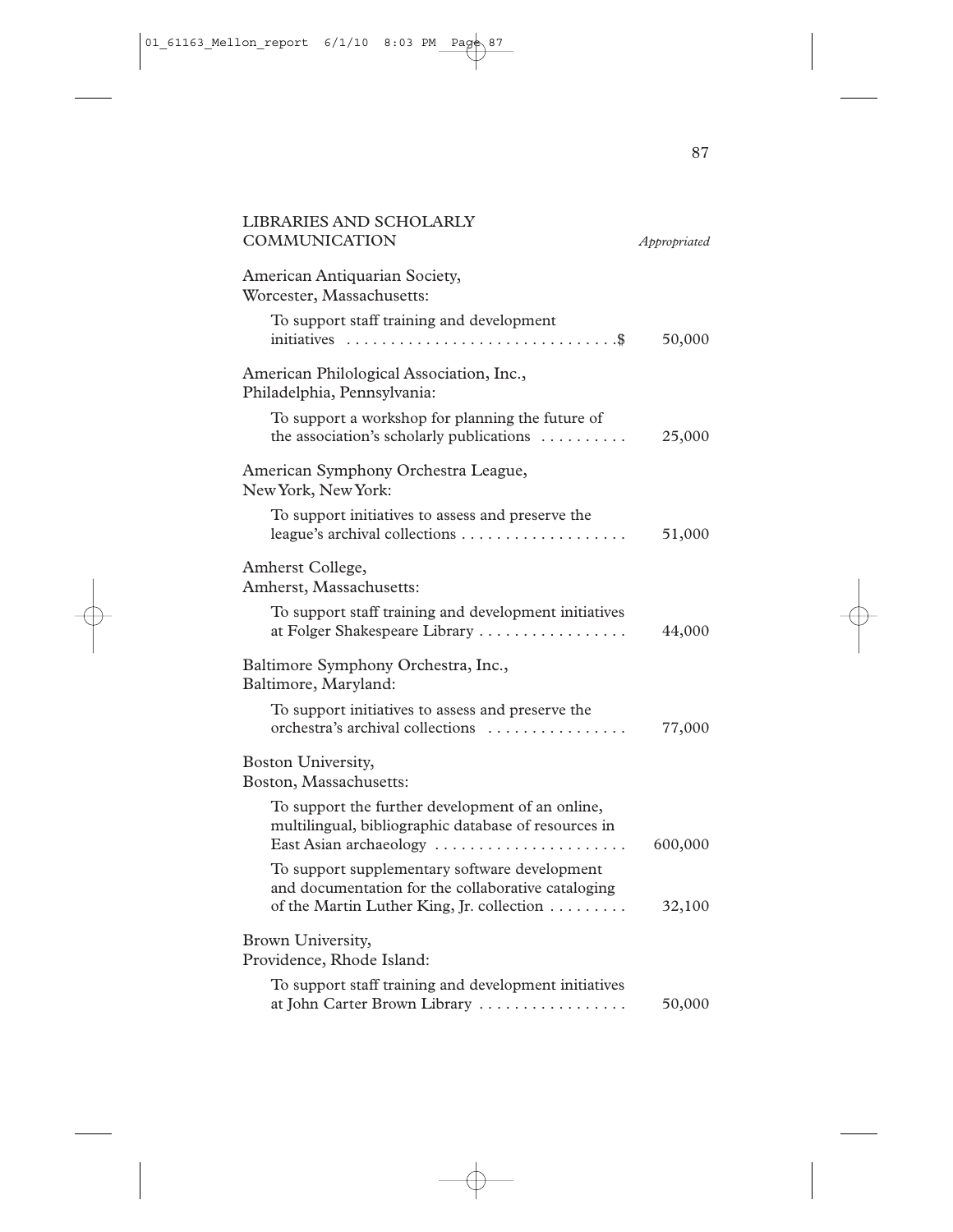| LIBRARIES AND SCHOLARLY<br>COMMUNICATION                                                                                                          |              |
|---------------------------------------------------------------------------------------------------------------------------------------------------|--------------|
| (continued)                                                                                                                                       | Appropriated |
| Columbia University,<br>New York, New York:                                                                                                       |              |
| To support the development of library processes for<br>the systematic collection and preservation of Web<br>content<br>$\cdots$                   | 716,000      |
| To support a partnership with Cornell University<br>libraries to share resources, collections, services,<br>and expertise                         | 385,000      |
| Council on Library and Information Resources,<br>Washington, DC:                                                                                  |              |
| To support the second year of a grantmaking<br>program to catalog special collections in US libraries                                             | 4,303,000    |
| To support general operations                                                                                                                     | 1,400,000    |
| To support an evaluation of combining large-scale<br>virtual and print repositories as surrogates for<br>research library collections             | 32,000       |
| To support a study of the potential uses in<br>humanistic scholarship of declassified analytical<br>tools developed by the intelligence community | 28,000       |
| Detroit Symphony Orchestra, Inc.,<br>Detroit, Michigan:                                                                                           |              |
| To improve access to the orchestra's archives and<br>performance records                                                                          | 70,000       |
| Emory University,<br>Atlanta, Georgia:                                                                                                            |              |
| To support initiatives to restructure library<br>operations and develop essential infrastructure for                                              | 53,000       |
| Henry E. Huntington Library & Art Gallery,<br>San Marino, California:                                                                             |              |
| To support staff training and development<br>initiatives at the library                                                                           | 46,000       |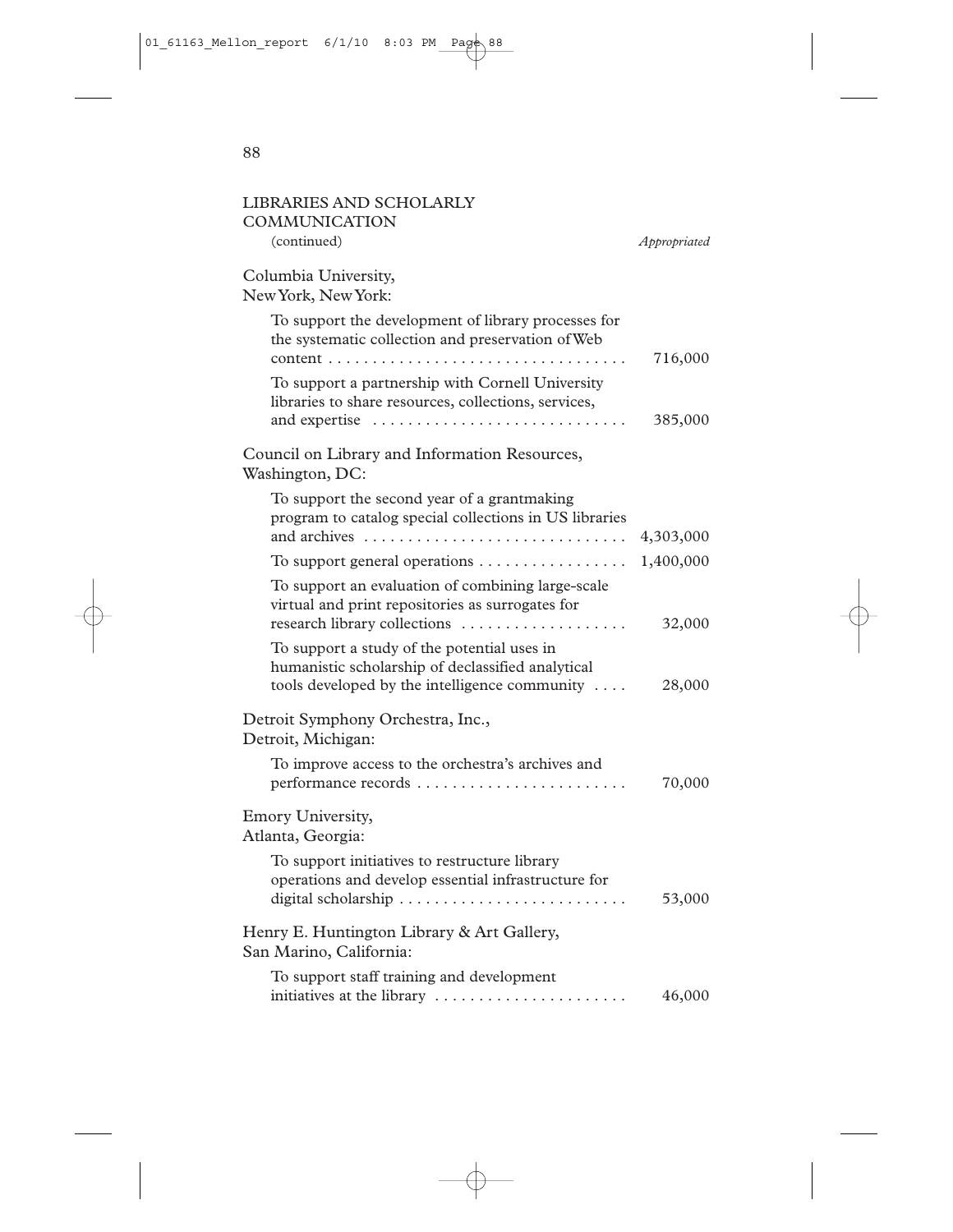| LIBRARIES AND SCHOLARLY<br><b>COMMUNICATION</b><br>(continued)                                                             | Appropriated |
|----------------------------------------------------------------------------------------------------------------------------|--------------|
| Historical Society of Pennsylvania,<br>Philadelphia, Pennsylvania:                                                         |              |
| To support staff training and development<br>initiatives                                                                   | 50,000       |
| Houston Symphony Society,<br>Houston, Texas:                                                                               |              |
| To support initiatives to assess and preserve the<br>symphony's archives                                                   | 71,000       |
| Kronos Performing Arts Association,<br>San Francisco, California:                                                          |              |
| To support initiatives to improve access to and<br>preservation of the Kronos Quartet's archive                            | 100,000      |
| The Library Company of Philadelphia,<br>Philadelphia, Pennsylvania:                                                        |              |
| To support staff training and development<br>initiatives                                                                   | 50,000       |
| Lyrasis,<br>Atlanta, Georgia:                                                                                              |              |
| To support the development of a business plan for<br>services to support open source software<br>applications in libraries | 192,000      |
| Martin Luther King, Jr. Center for<br>Nonviolent Social Change, Inc.,<br>Atlanta, Georgia:                                 |              |
| To support planning for participation in a<br>collaborative project to catalog the papers of                               | 40,000       |
| The Medici Archive Project, Inc.,<br>New York, New York:                                                                   |              |
| To support planning for the redesign of the online<br>catalog of the Medici archives                                       | 50,000       |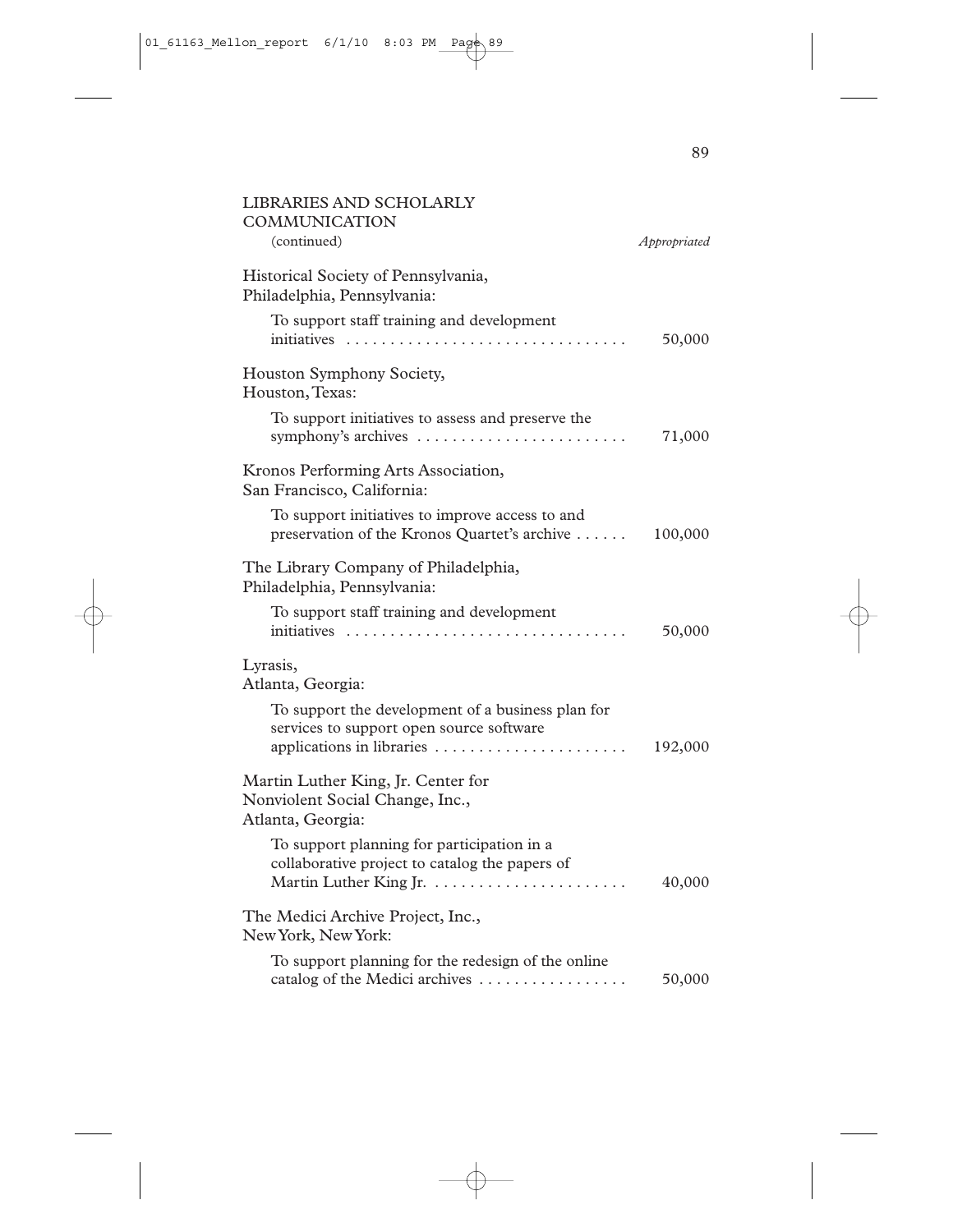| <b>COMMUNICATION</b><br>(continued)                                                                                                                                        | Appropriated |
|----------------------------------------------------------------------------------------------------------------------------------------------------------------------------|--------------|
|                                                                                                                                                                            |              |
| National Symphony Orchestra<br>Association of Washington, D.C.,<br>Washington, DC:                                                                                         |              |
| To support initiatives to assess and preserve the<br>orchestra's archival collections                                                                                      | 92,000       |
| New York Public Library,<br>New York, New York:                                                                                                                            |              |
| To provide budgetary relief from "underwater"<br>endowment funds                                                                                                           | 1,000,000    |
| New York University,<br>New York, New York:                                                                                                                                |              |
| To support the planning of a collaborative university<br>press strategy for the delivery and distribution of<br>electronic books                                           | 125,000      |
| To support the conservation of the Sylvester<br>Manor Archive                                                                                                              | 5,000        |
| Newberry Library,<br>Chicago, Illinois:                                                                                                                                    |              |
| To support staff training and development initiatives                                                                                                                      | 50,000       |
| New-York Historical Society,<br>New York, New York:                                                                                                                        |              |
| To support staff training and development                                                                                                                                  | 50,000       |
| Pittsburgh Symphony, Inc.,<br>Pittsburgh, Pennsylvania:                                                                                                                    |              |
| To support initiatives to assess and preserve the<br>orchestra's archival collections                                                                                      | 92,000       |
| Rochester Institute of Technology,<br>Rochester, New York:                                                                                                                 |              |
| To support the development and testing of a system<br>designed to lower the cost and improve the fidelity<br>of color reproduction in art imaging and<br>conservation<br>. | 750,000      |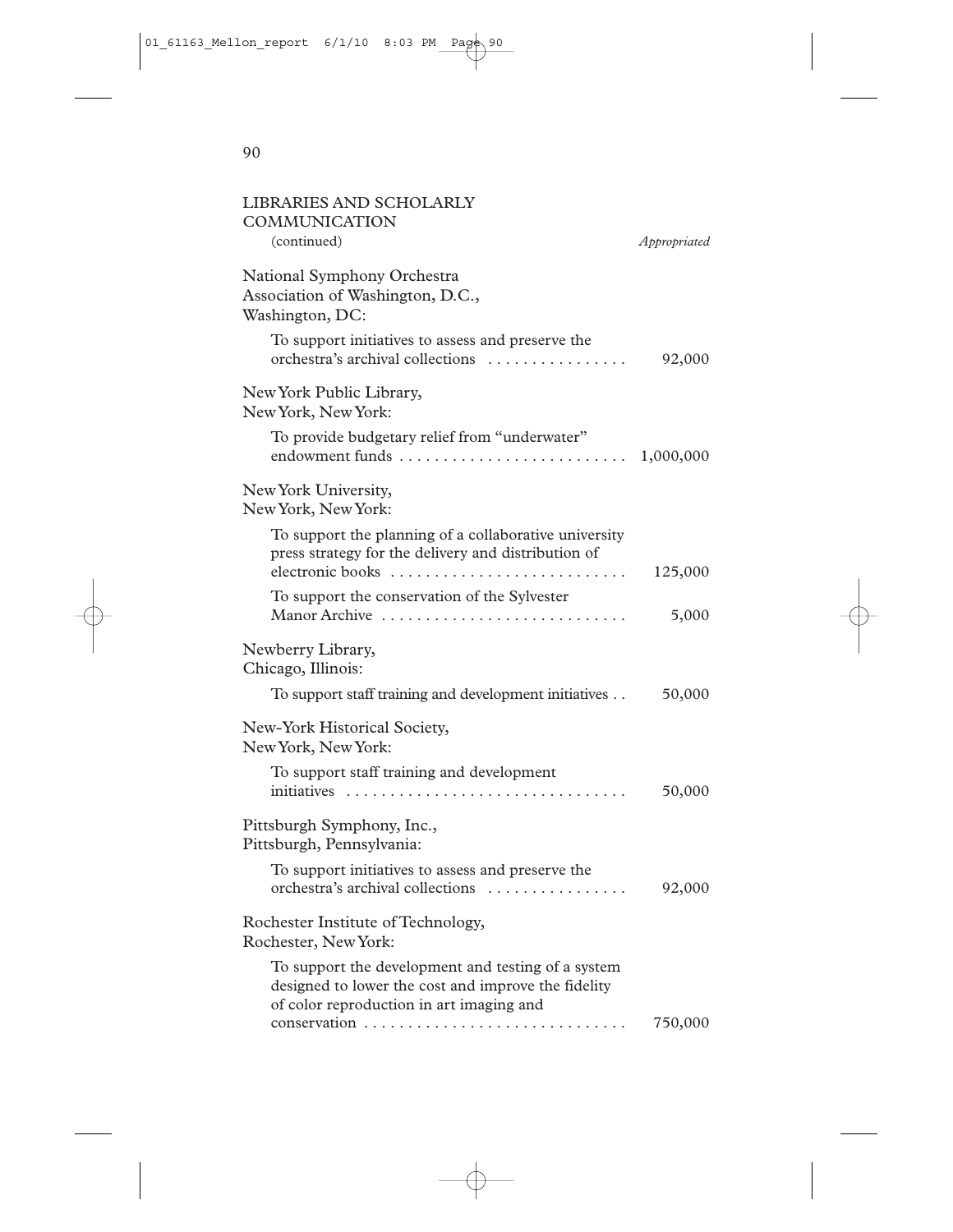| <b>LIBRARIES AND SCHOLARLY</b><br><b>COMMUNICATION</b><br>(continued)                                                                                      | Appropriated |
|------------------------------------------------------------------------------------------------------------------------------------------------------------|--------------|
| To support an evaluation of the precision and<br>accuracy of an imaging system designed to measure<br>how the surfaces of artworks reflect light and color | 50,000       |
| Seattle Symphony Orchestra, Inc.,<br>Seattle, Washington:                                                                                                  |              |
| To support initiatives to assess and preserve the<br>orchestra's archival collections                                                                      | 97,000       |
| St. John's University,<br>Collegeville, Minnesota:                                                                                                         |              |
| To support the cataloging of digitized medieval                                                                                                            | 343,000      |
| Stanford University,<br>Stanford, California:                                                                                                              |              |
| To support the development of library processes<br>for the systematic collection and preservation of<br>Web content                                        | 289,000      |
| Université de Fribourg,<br>Fribourg, Switzerland:                                                                                                          |              |
| To support the digitization of medieval manuscripts                                                                                                        | 594,000      |
| The Regents of the University of California,<br>Oakland, California:                                                                                       |              |
| To support the development of a retrospective print<br>repository service in the western region of the US                                                  | 70,000       |
| University of California at Berkeley,<br>Berkeley, California:                                                                                             |              |
| To support a study and workshop on peer review                                                                                                             | 90,000       |
| To support further documentation and<br>dissemination of a detailed study of scholarly<br>communications practices                                         | 75,000       |
| To support technical enhancements to the<br>PhiloBiblon database of medieval manuscripts and                                                               |              |
|                                                                                                                                                            | 22,000       |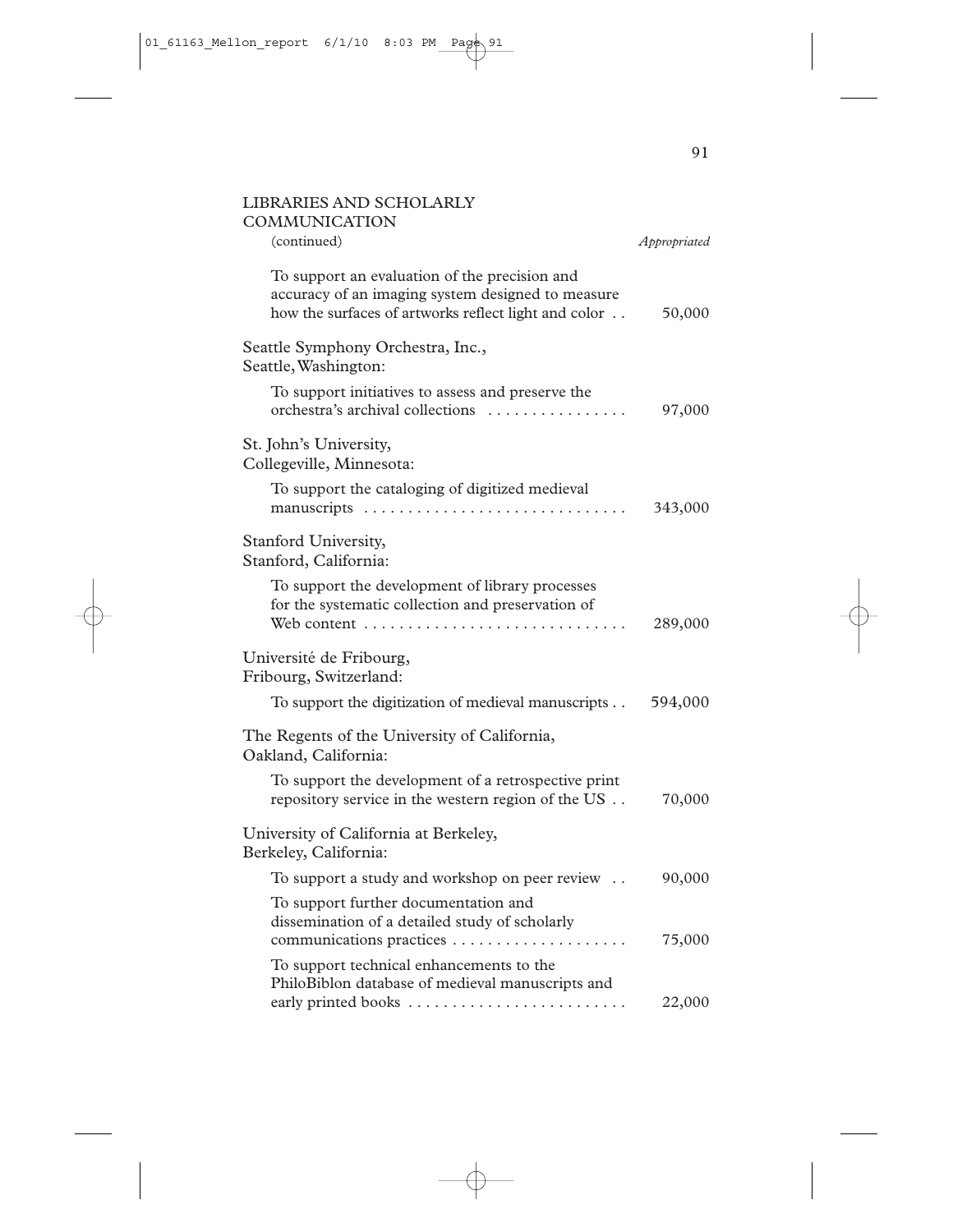| LIBRARIES AND SCHOLARLY<br>COMMUNICATION<br>(continued)                                                                                             | Appropriated |
|-----------------------------------------------------------------------------------------------------------------------------------------------------|--------------|
| University of California at San Diego,<br>La Jolla, California:                                                                                     |              |
| To support the planning and design of a new<br>software tool for the management and description<br>of archives                                      | 539,000      |
| University of California Press Foundation,<br>Berkeley, California:                                                                                 |              |
| To support the creation of a scholarly journal in<br>California studies titled Global California, and an<br>annual conferencein this emerging field | 722,000      |
| University of Cambridge,<br>Cambridge, United Kingdom:                                                                                              |              |
| To support the creation of an online catalog of the<br>library's incunabula collection                                                              | 427,000      |
| University of Leeds,<br>Leeds, United Kingdom:                                                                                                      |              |
| To support the planning of an electronic edition of<br>the works of Ben Jonson                                                                      | 25,000       |
| University of Maryland College Park,<br>College Park, Maryland:                                                                                     |              |
| To support the application of computer forensics in<br>the preservation of born-digital archives in cultural<br>heritage institutions               | 81,000       |
| University of Miami,<br>Coral Gables, Florida:                                                                                                      |              |
| To support the development of a strategic plan for<br>the Cuban Theater Digital Archive                                                             | 48,300       |
| University of Michigan,<br>Ann Arbor, Michigan:                                                                                                     |              |
| To support the implementation and documentation<br>of a prototype system for the archiving of<br>electronic mail                                    | 290,000      |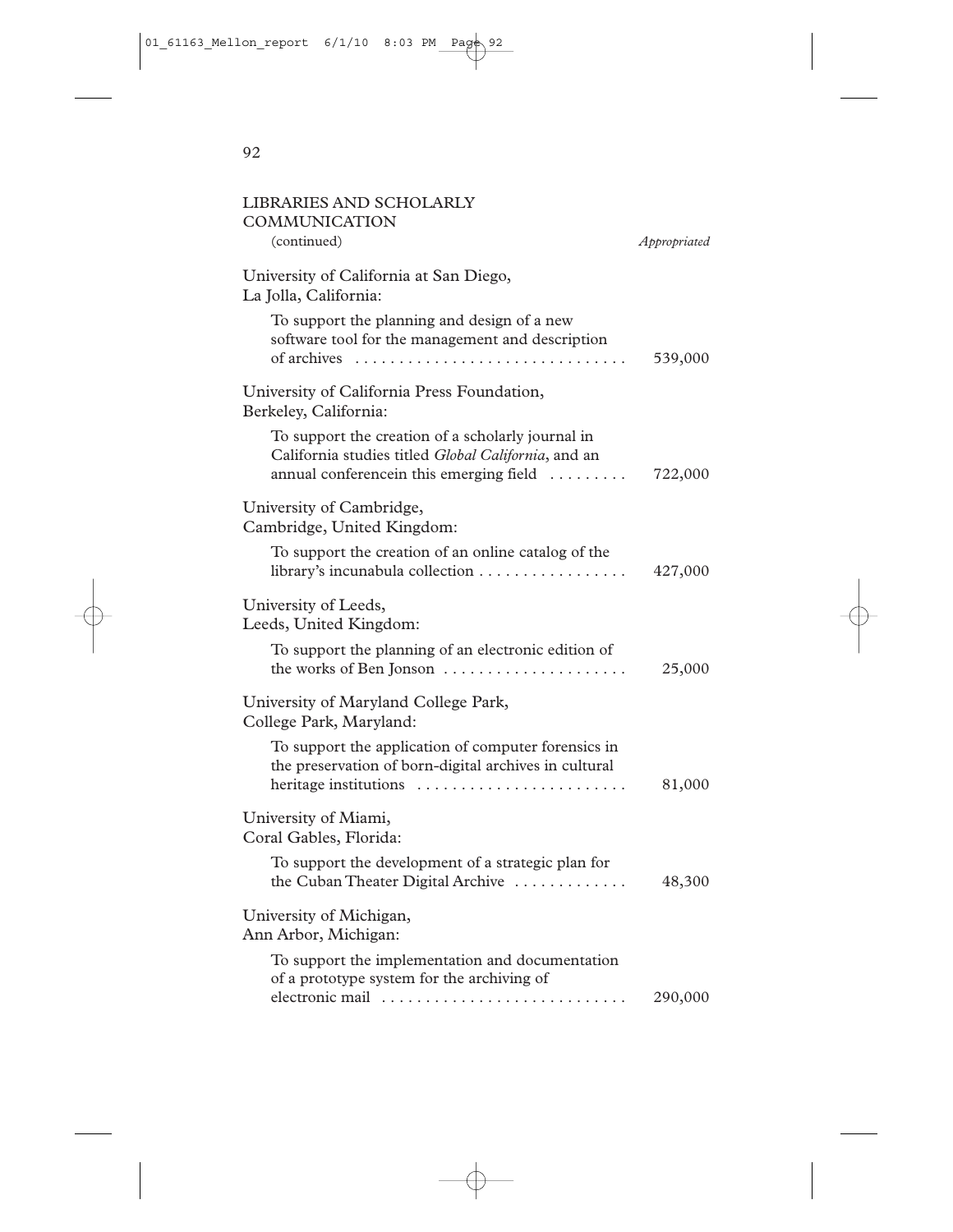| <b>LIBRARIES AND SCHOLARLY</b><br>COMMUNICATION                                                                                                                             |              |
|-----------------------------------------------------------------------------------------------------------------------------------------------------------------------------|--------------|
| (continued)                                                                                                                                                                 | Appropriated |
| To support planning for the development of<br>procedures to validate the quality and usefulness<br>of digital objects in the HathiTrust repository                          | 49,000       |
| University of Minnesota at Twin Cities,<br>Minneapolis, Minnesota:                                                                                                          |              |
| To support the further development of an online<br>bibliographic database and related services for<br>scholars working in the interdisciplinary area of<br>practical ethics | 264,000      |
| University of Oxford,<br>Oxford, United Kingdom:                                                                                                                            |              |
| To support the transition of core funding for the<br>Archive of Performances of Greek and Roman<br>drama from independent to university sources                             | 579,000      |
| University of Pittsburgh,<br>Pittsburgh, Pennsylvania:                                                                                                                      |              |
| To support a publishing initiative on the history<br>of science $\ldots \ldots \ldots \ldots \ldots \ldots \ldots \ldots \ldots \ldots$                                     | 750,000      |
| To support the planning of summer institutes<br>designed to increase diversity in graduate programs<br>at schools of information technology                                 | 100,000      |
| University of Rochester,<br>Rochester, New York:                                                                                                                            |              |
| To support further software development of an<br>open source public access catalog system for<br>research and college libraries                                             | 175,000      |
| University of Southern California,<br>Los Angeles, California:                                                                                                              |              |
| To support a national, interinstitutional alliance to<br>develop new models of multimedia access and<br>publication in the field of visual studies                          | 751,000      |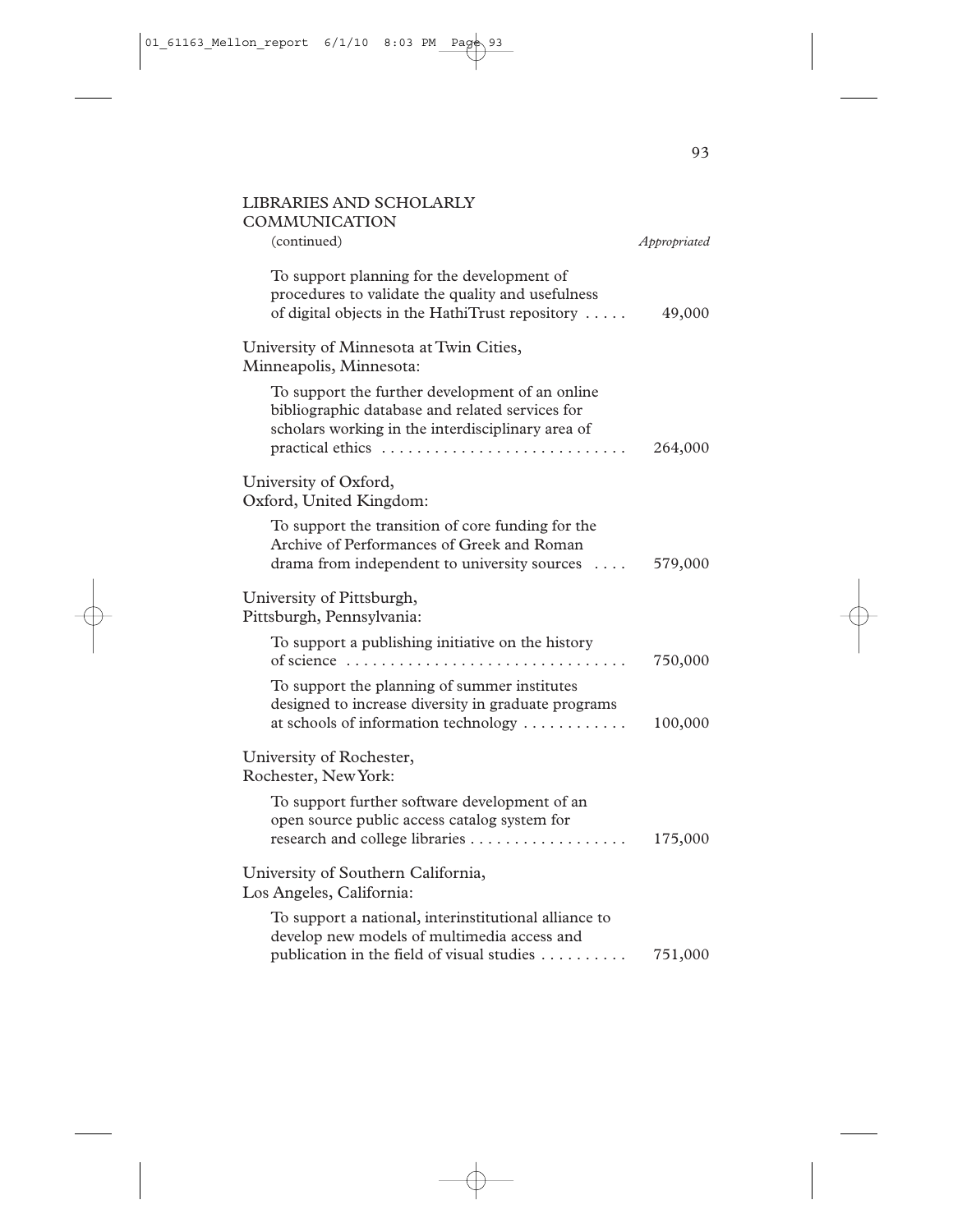| LIBRARIES AND SCHOLARLY<br>COMMUNICATION                                                                                           |              |
|------------------------------------------------------------------------------------------------------------------------------------|--------------|
| (continued)                                                                                                                        | Appropriated |
| University of Texas at Austin,<br>Austin, Texas:                                                                                   |              |
| To support an external assessment of the graduate<br>conservation training program and the development<br>of a plan for its future | 20,600       |
| University of Virginia,<br>Charlottesville, Virginia:                                                                              |              |
| To support the development of a collaborative<br>strategy for the management of born-digital archival<br>and special collections   | 870,000      |
| To support the expansion and enhancement of the<br>Chaco Canyon Archaeological Research Archive                                    | 538,000      |
| To support a workshop on scholarly editing $\dots$ .                                                                               | 90,000       |
| To support the planning and administration of a<br>conference on scholarly editing $\dots \dots \dots \dots$                       | 20,000       |
| The Winthrop Group, Inc.,<br>New York, New York:                                                                                   |              |
| To support phase one of a historical study of the<br>Gutenberg-e publishing project                                                | 40,000       |
| Total-Libraries and Scholarly Communication                                                                                        | \$18,688,000 |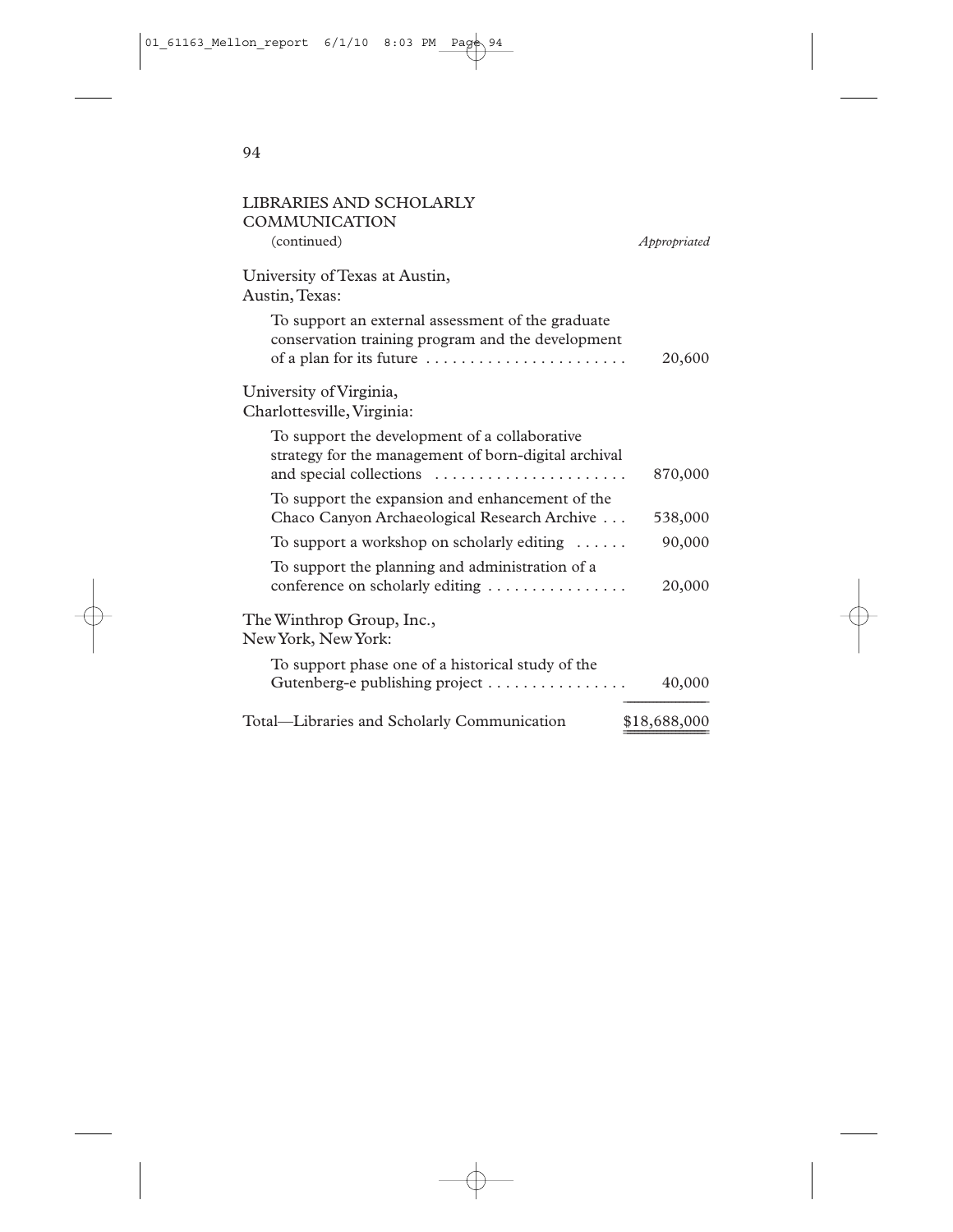| Appropriated                                                                                    |
|-------------------------------------------------------------------------------------------------|
|                                                                                                 |
| To provide general support $\dots \dots \dots \dots \dots$<br>30,000                            |
|                                                                                                 |
| 40,000                                                                                          |
|                                                                                                 |
| To provide general support $\dots \dots \dots \dots \dots \dots$<br>30,000                      |
| To support GuideStar's membership program $\dots$ .<br>25,000                                   |
|                                                                                                 |
| $development \dots \dots \dots \dots \dots \dots \dots \dots \dots \dots \dots \dots$<br>60,000 |
|                                                                                                 |
| To provide general support $\dots\dots\dots\dots\dots\dots\dots$<br>100,000                     |
| \$<br>285,000                                                                                   |
|                                                                                                 |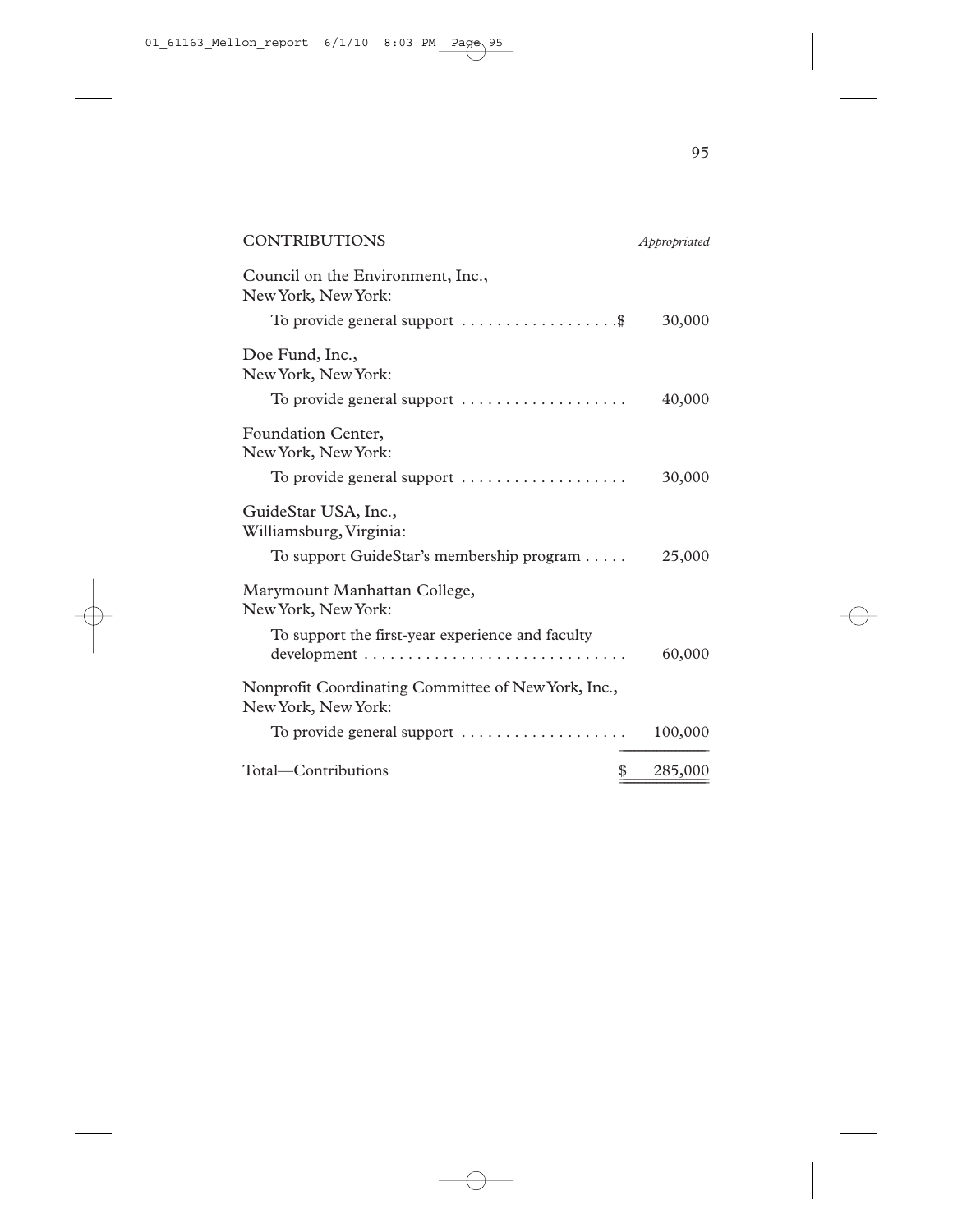| <b>OTHER</b>                                                  | Appropriated |
|---------------------------------------------------------------|--------------|
| Dillard University,<br>New Orleans, Louisiana:                |              |
| To support the university's library $\dots \dots \dots \dots$ | 500,000      |
| Total—Other                                                   | 500,000      |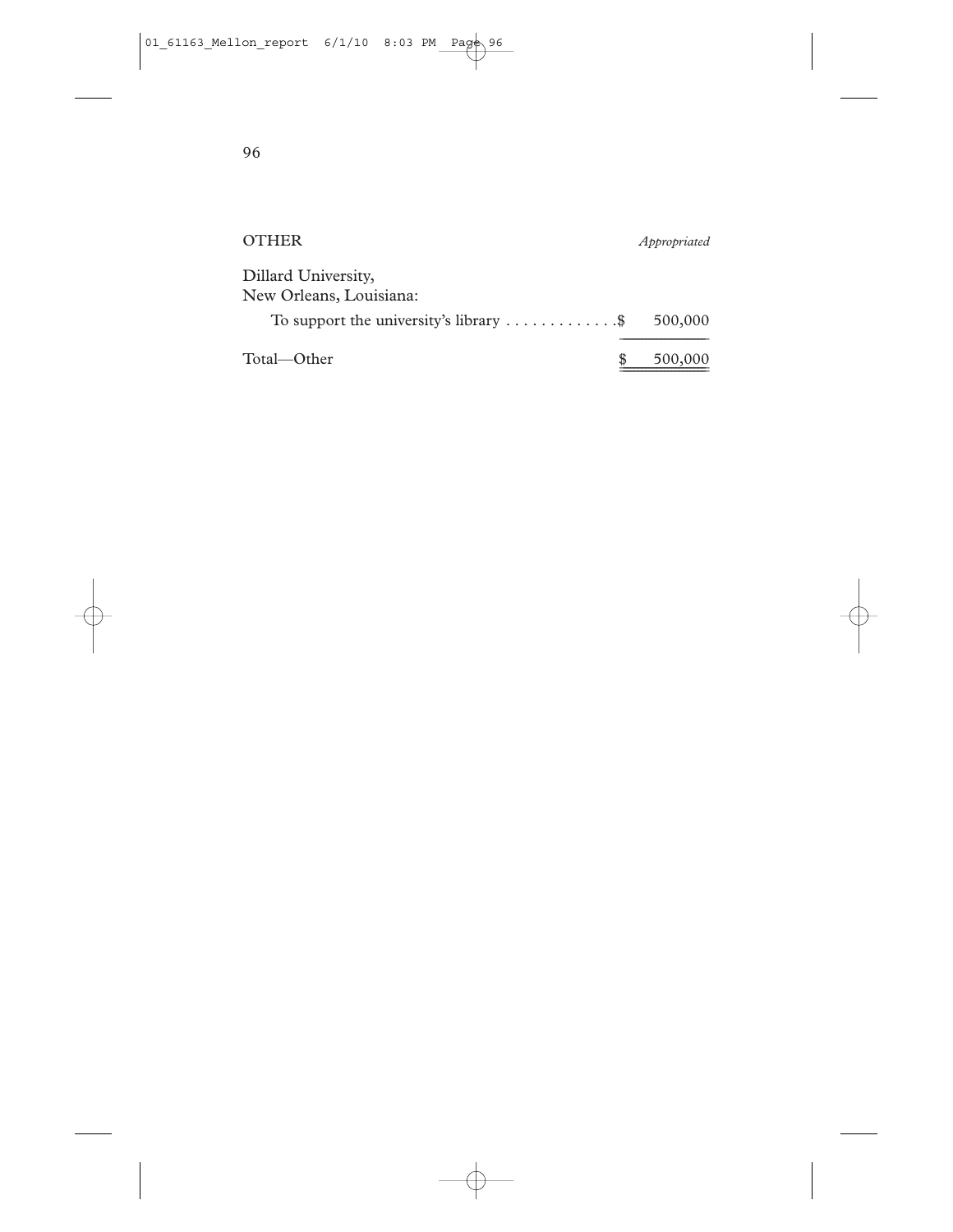| PROGRAM-RELATED                                                                                                                                                            |                 |
|----------------------------------------------------------------------------------------------------------------------------------------------------------------------------|-----------------|
| <b>INVESTMENTS</b>                                                                                                                                                         | Appropriated    |
| Metropolitan Museum of Art,<br>New York, New York:                                                                                                                         |                 |
| To sustain Mellon curatorial positions at a time<br>when the endowment principals have fallen below<br>their historic dollar value $\dots \dots \dots \dots \dots \dots$ . | 265,000         |
| Nonprofit Finance Fund,<br>New York, New York:                                                                                                                             |                 |
| To support a recoverable no-interest loan program<br>for New York-based, Mellon-supported performing                                                                       | 1,000,000       |
| Total—Program-Related Investments                                                                                                                                          | \$<br>1,265,000 |
| <b>Matching Gifts</b>                                                                                                                                                      | \$<br>571,760   |
| <b>Grand Totals</b>                                                                                                                                                        | \$200,754,717   |
|                                                                                                                                                                            |                 |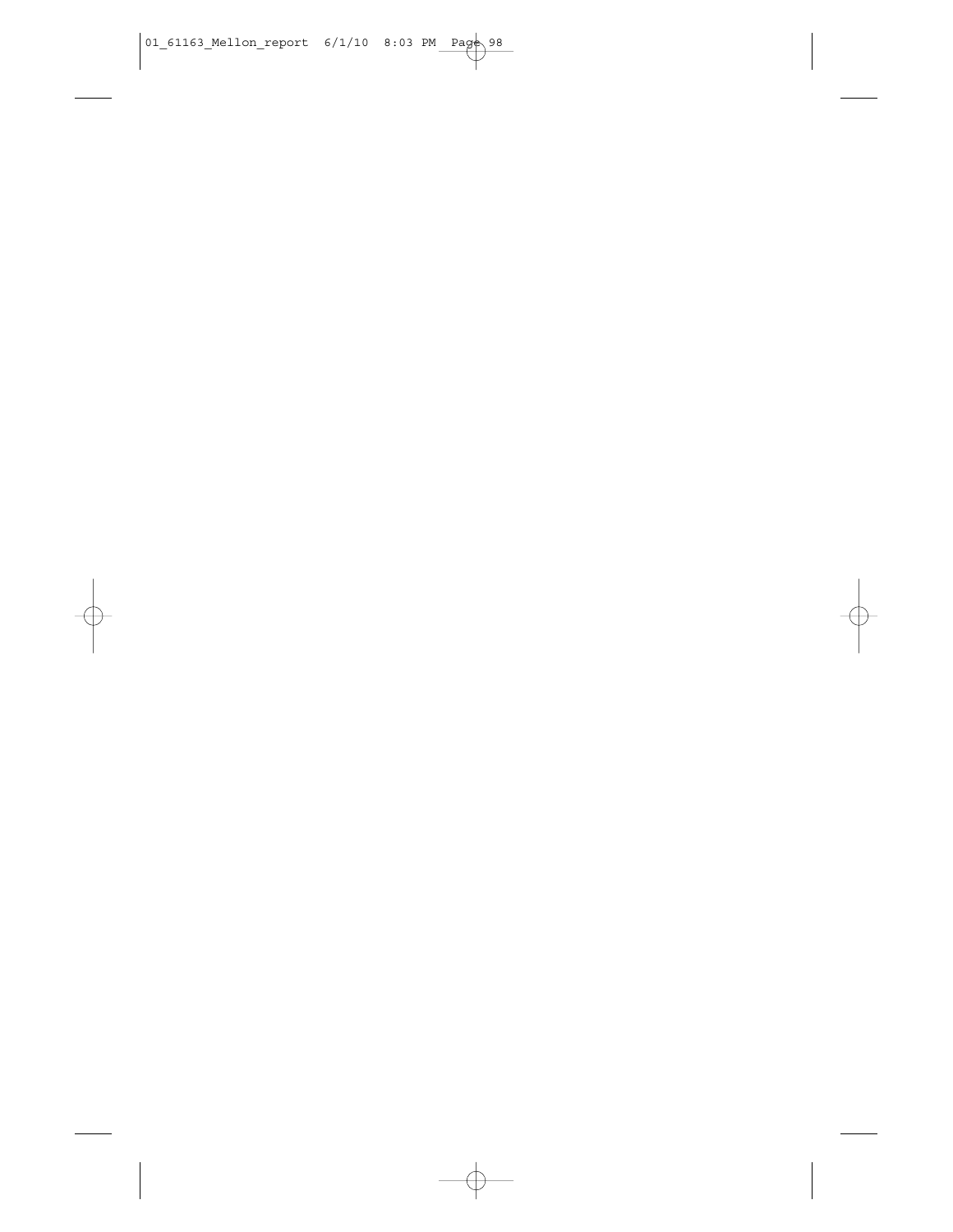*Financial Statements*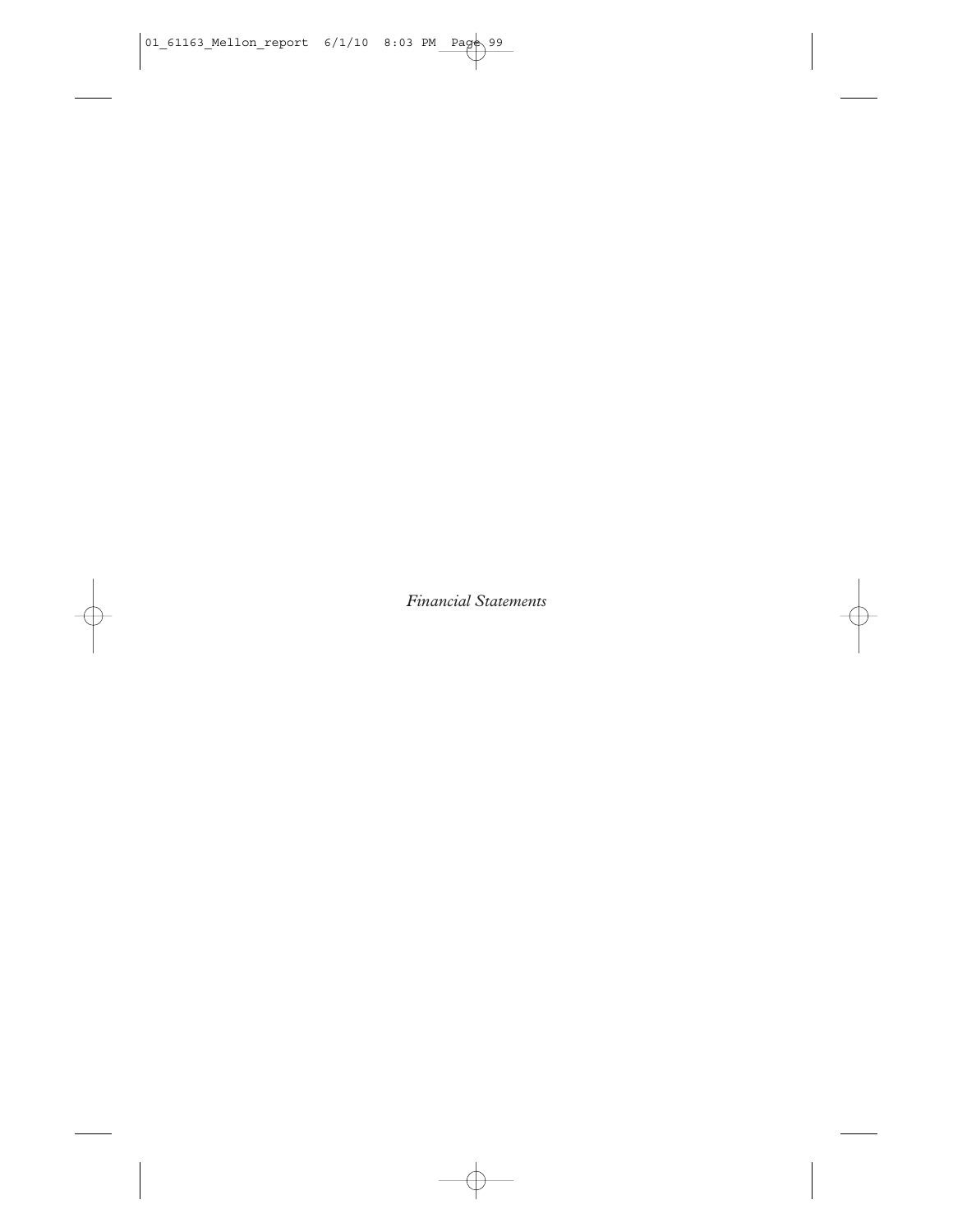100

### REPORT OF INDEPENDENT AUDITORS

To the Board of Trustees of The Andrew W. Mellon Foundation:

In our opinion, the accompanying balance sheets and the related statements of activities and cash flows present fairly, in all material respects, the financial position of The Andrew W. Mellon Foundation (the "Foundation") at December 31, 2009 and 2008, and the changes in its net assets and its cash flows for the years then ended in conformity with accounting principles generally accepted in the United States of America.These financial statements are the responsibility of the Foundation's management. Our responsibility is to express an opinion on these financial statements based on our audits. We conducted our audits of these statements in accordance with auditing standards generally accepted in the United States of America.Those standards require that we plan and perform the audit to obtain reasonable assurance about whether the financial statements are free of material misstatement. An audit includes examining, on a test basis, evidence supporting the amounts and disclosures in the financial statements, assessing the accounting principles used and significant estimates made by management, and evaluating the overall financial statement presentation.We believe that our audits provide a reasonable basis for our opinion.

Pricewaterhouse Coopers LZP

May 26, 2010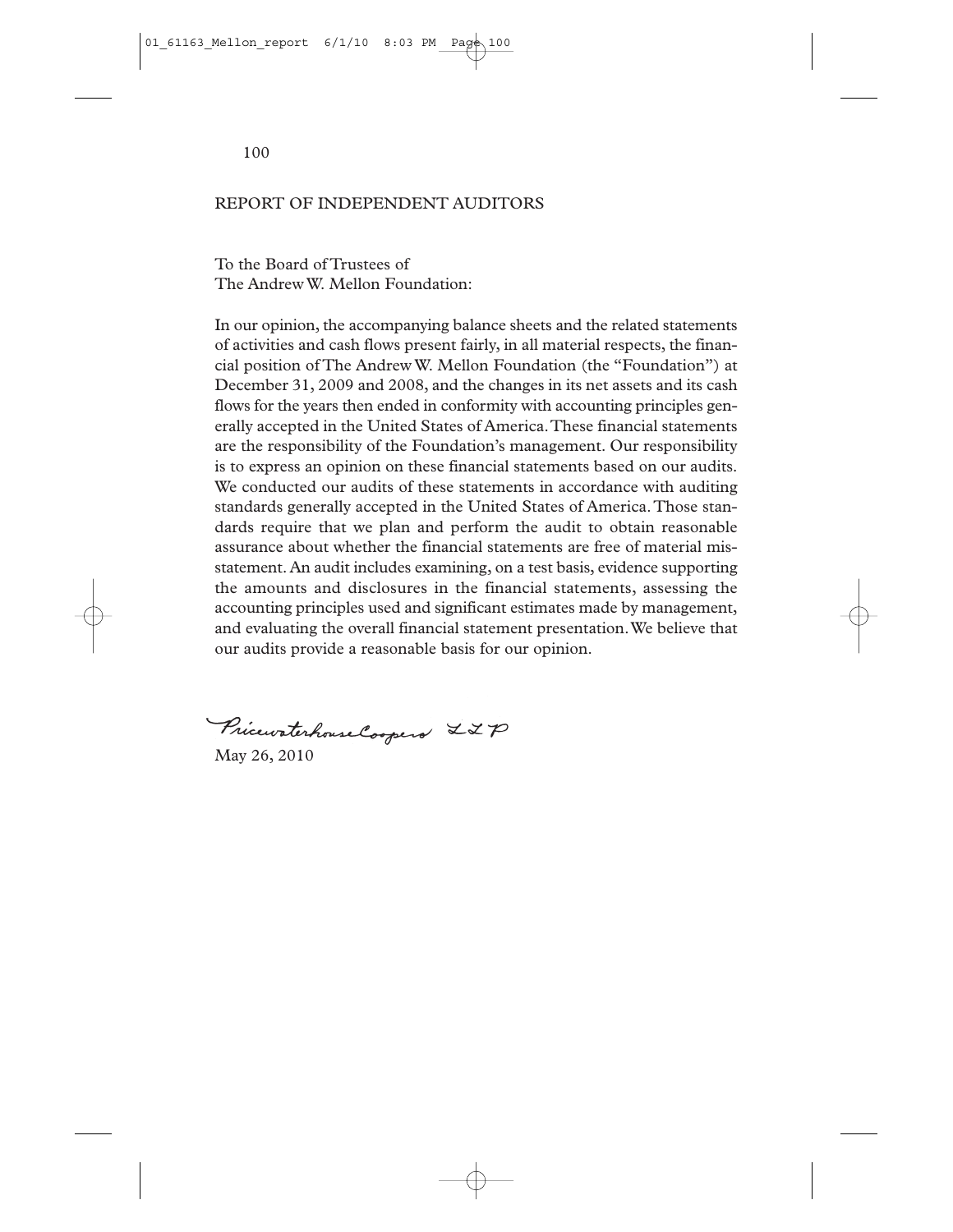# The Andrew W. Mellon Foundation

## *Balance Sheets*

*December 31, 2009 and 2008*

|                                                                               | 2009                      | 2008         |
|-------------------------------------------------------------------------------|---------------------------|--------------|
|                                                                               | (in thousands of dollars) |              |
| <b>ASSETS</b>                                                                 |                           |              |
| Investments                                                                   |                           |              |
|                                                                               | \$1,969,850               | \$1,846,098  |
| Alternative investments                                                       | 3,020,122                 | 2,393,535    |
|                                                                               | 4,989,972                 | 4,239,633    |
| Payable from unsettled securities purchases, net                              | (365)                     | (106, 354)   |
|                                                                               | 4,989,607                 | 4,133,279    |
|                                                                               | 3,526                     | 3,375        |
| Collateral under securities loan agreement                                    |                           | 167,205      |
| Investment and other income receivable                                        | 4,125                     | 5,330        |
|                                                                               | 3,585                     | 978          |
| Taxes receivable                                                              | 3,472                     | 3,544        |
| Property, at cost, less accumulated depreciation                              |                           |              |
| of \$17,554 and \$14,917 at December 31, 2009                                 |                           |              |
| and 2008, respectively $\dots \dots \dots \dots \dots \dots$                  | 47,215                    | 49,852       |
| Total assets $\ldots \ldots \ldots \ldots \ldots \ldots \ldots \ldots \ldots$ | \$5,051,530               | \$4,363,563  |
| <b>LIABILITIES AND NET ASSETS</b>                                             |                           |              |
| Liabilities                                                                   |                           |              |
| Grants payable $\dots\dots\dots\dots\dots\dots\dots\dots\dots\dots$           | 51,106<br>\$              | \$<br>52,693 |
| Accrued expenses, including interest payable                                  | 14,447                    | 4,864        |
| Payable under securities loan agreement                                       |                           | 171,684      |
| Deferred federal excise tax                                                   | 7,300                     |              |
| Long term debt $\dots\dots\dots\dots\dots\dots\dots\dots\dots\dots$           | 274,350                   | 44,350       |
|                                                                               | 347,203                   | 273,591      |
| Net assets (unrestricted)                                                     | 4,704,327                 | 4,089,972    |
| Total liabilities and net assets                                              | \$5,051,530               | \$4,363,563  |

The accompanying notes are an integral part of these financial statements.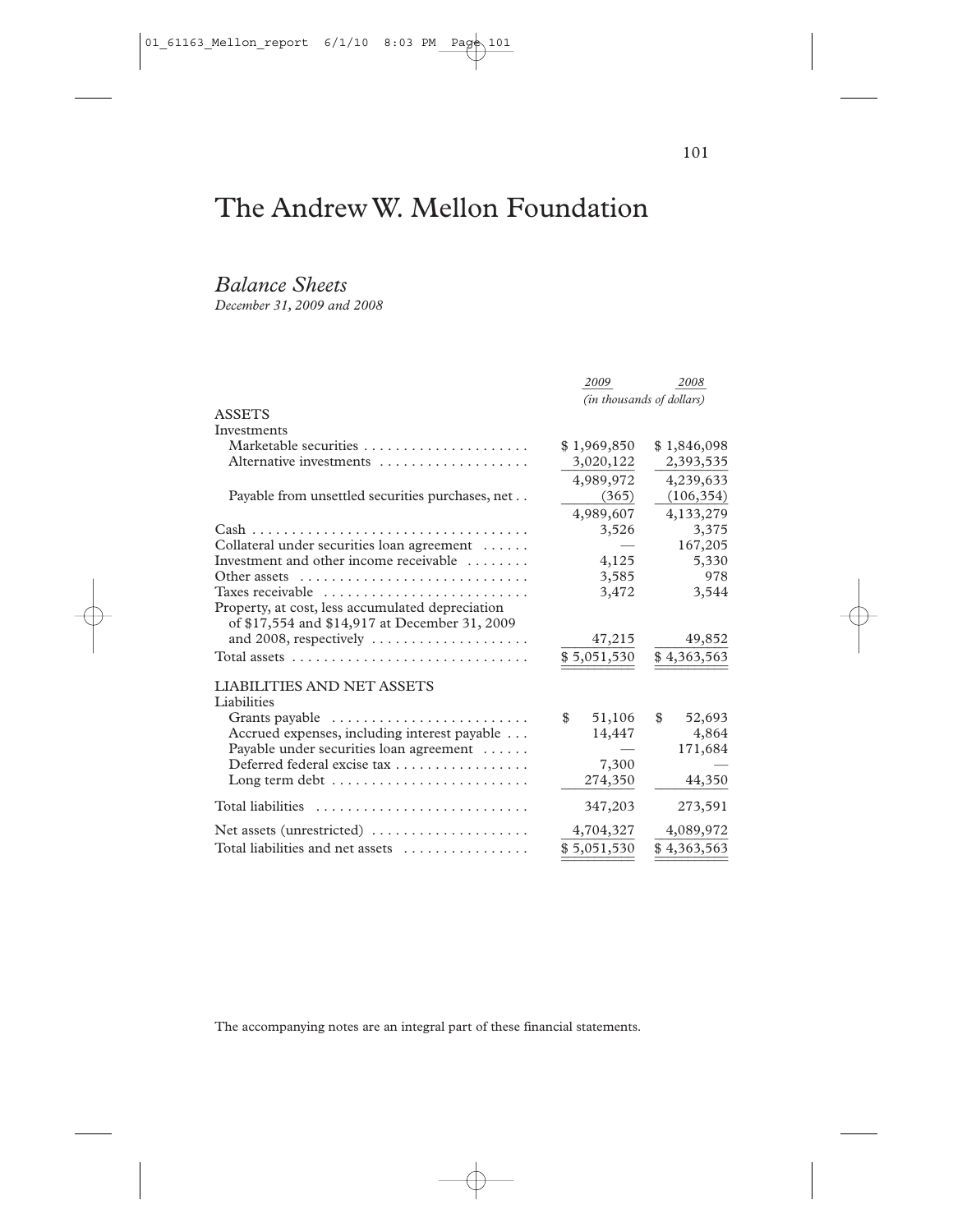# The Andrew W. Mellon Foundation

### *Statements of Activities*

*Years Ended December 31, 2009 and 2008*

|                                                             | 2009                      | 2008            |
|-------------------------------------------------------------|---------------------------|-----------------|
|                                                             | (in thousands of dollars) |                 |
| <b>INVESTMENT RETURN (LOSS)</b>                             |                           |                 |
| Gain (loss) on investments                                  |                           |                 |
|                                                             | \$<br>$(119,200)$ \$      | 148,523         |
|                                                             | 951,338                   | (1,729,036)     |
|                                                             | 19,275                    | 23,678          |
| $Dividends$                                                 | 16,895                    | 29,604          |
| Other income                                                | 194                       | 131             |
|                                                             | 868,502                   | (1,527,100)     |
| Less: Investment management expenses $\dots \dots$          | (11,703)                  | (15, 881)       |
| Net investment return $(\text{loss})$                       | 856,799                   | (1, 542, 981)   |
| <b>EXPENSES</b>                                             |                           |                 |
| Program grants and contributions, net $\dots \dots$         | 214,083                   | 315,337         |
| Grantmaking operations                                      | 15,040                    | 15,098          |
| Direct charitable activities                                | 2,467                     | 2,570           |
| Investment operations $\dots \dots \dots \dots \dots \dots$ | 5,412                     | 5,474           |
|                                                             | 5,184                     | 1,129           |
| Current provision for taxes                                 | 119                       | 2,533           |
|                                                             | 139                       | 160             |
|                                                             | 242,444                   | 342,301         |
| Change in net assets                                        | 614,355                   | (1,885,282)     |
| NET ASSETS (UNRESTRICTED)                                   |                           |                 |
|                                                             | 4,089,972                 | 5,975,254       |
| End of year                                                 | \$4,704,327               | \$<br>4,089,972 |

The accompanying notes are an integral part of these financial statements.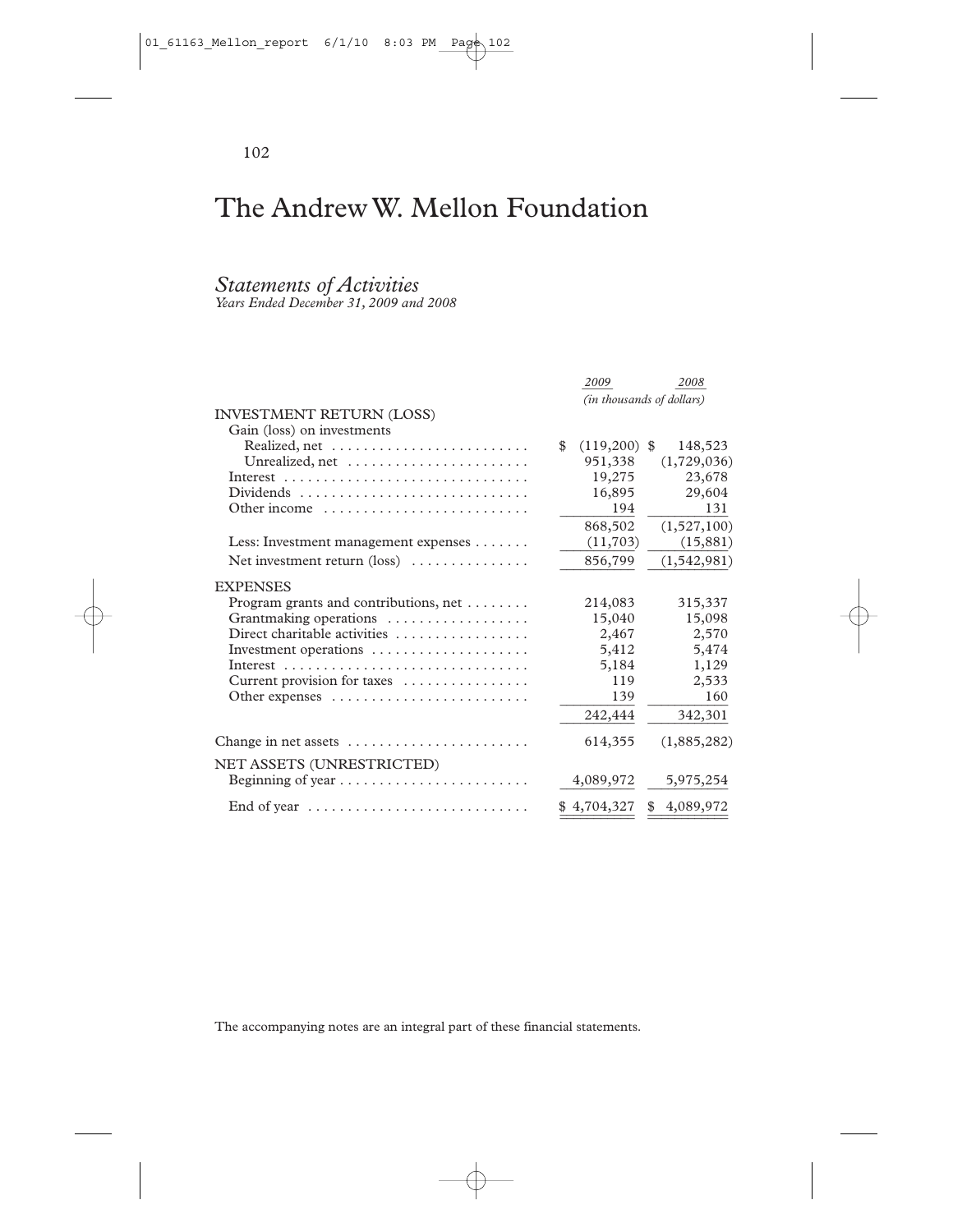## The Andrew W. Mellon Foundation

*Statements of Cash Flows*

*Years Ended December 31, 2009 and 2008*

|                                                                                                                                                                                                                                                                                                                                                                                                                                                                                       | 2009                                                                                          | 2008                                                                                                          |  |
|---------------------------------------------------------------------------------------------------------------------------------------------------------------------------------------------------------------------------------------------------------------------------------------------------------------------------------------------------------------------------------------------------------------------------------------------------------------------------------------|-----------------------------------------------------------------------------------------------|---------------------------------------------------------------------------------------------------------------|--|
|                                                                                                                                                                                                                                                                                                                                                                                                                                                                                       | (in thousands of dollars)                                                                     |                                                                                                               |  |
| Cash flow from investment income and operations<br>Change in net assets                                                                                                                                                                                                                                                                                                                                                                                                               | \$<br>614,355                                                                                 | \$(1,885,282)                                                                                                 |  |
| Adjustments to reconcile change in unrestricted<br>net assets to net cash used by investment income<br>and operations                                                                                                                                                                                                                                                                                                                                                                 |                                                                                               |                                                                                                               |  |
| Realized loss (gain) on investments, net<br>Unrealized (gain) loss on investments, net $\dots$ .<br>Decrease in investment and other                                                                                                                                                                                                                                                                                                                                                  | 119,200<br>(944, 038)                                                                         | (148, 523)<br>1,752,136                                                                                       |  |
| (Increase) decrease in other assets $\dots\dots\dots$<br>Decrease in taxes receivable<br>(Decrease) increase in grants payable<br>Increase (decrease) in accrued expenses<br>Depreciation and amortization expense $\dots\dots$<br>Increase (decrease) in deferred                                                                                                                                                                                                                    | 1,205<br>(2,607)<br>72<br>(1, 587)<br>9,583<br>2,637                                          | 2,140<br>210<br>1,273<br>48,404<br>(1,609)<br>2,637                                                           |  |
| federal excise tax payable<br>Net effect of bond amortization $\dots\dots\dots\dots$                                                                                                                                                                                                                                                                                                                                                                                                  | 7,300<br>605                                                                                  | (23,100)<br>1,032                                                                                             |  |
| Total adjustments $\ldots \ldots \ldots \ldots \ldots \ldots \ldots$                                                                                                                                                                                                                                                                                                                                                                                                                  | (807, 630)                                                                                    | 1,634,600                                                                                                     |  |
| Net cash used by investment income and operations. .                                                                                                                                                                                                                                                                                                                                                                                                                                  | (193, 275)                                                                                    | (250, 682)                                                                                                    |  |
| Cash flow from investing activities<br>Proceeds from sales of marketable securities<br>Receipts from alternative investments<br>Capital gain distributions received<br>Net returns on financial instruments<br>Purchases of marketable securities<br>Purchases of alternative investments<br>Disposals of property                                                                                                                                                                    | 2,921,198<br>3,635,436<br>258,002<br>43<br>4,229<br>(2,989,062)<br>(3, 449, 879)<br>(416,541) | 1,423,046<br>4,172,816<br>635,378<br>26,634<br>(7, 771)<br>(1,494,800)<br>(3, 426, 740)<br>(1,078,009)<br>477 |  |
| Net cash (used) provided by investing activities $\dots$<br>Cash flow from financing activities<br>Bond proceeds<br>Bond redemption $\dots \dots \dots \dots \dots \dots \dots \dots$<br>Net cash provided by financing activities $\dots \dots$<br>Net increase in cash $\ldots, \ldots, \ldots, \ldots, \ldots, \ldots$<br>Cash<br>Beginning of year $\dots \dots \dots \dots \dots \dots \dots \dots$<br>End of year $\dots \dots \dots \dots \dots \dots \dots \dots \dots \dots$ | \$<br>(36, 574)<br>230,000<br>230,000<br>151<br>3,375<br>3,526                                | 251,031<br>44,350<br>(44,000)<br>350<br>699<br>2,676<br>\$<br>3,375                                           |  |
| Supplemental disclosure of noncash investing activities<br>Distributions of securities received from<br>alternative investments                                                                                                                                                                                                                                                                                                                                                       | \$<br>19,014                                                                                  | 16,605<br>\$                                                                                                  |  |

The accompanying notes are an integral part of these financial statements.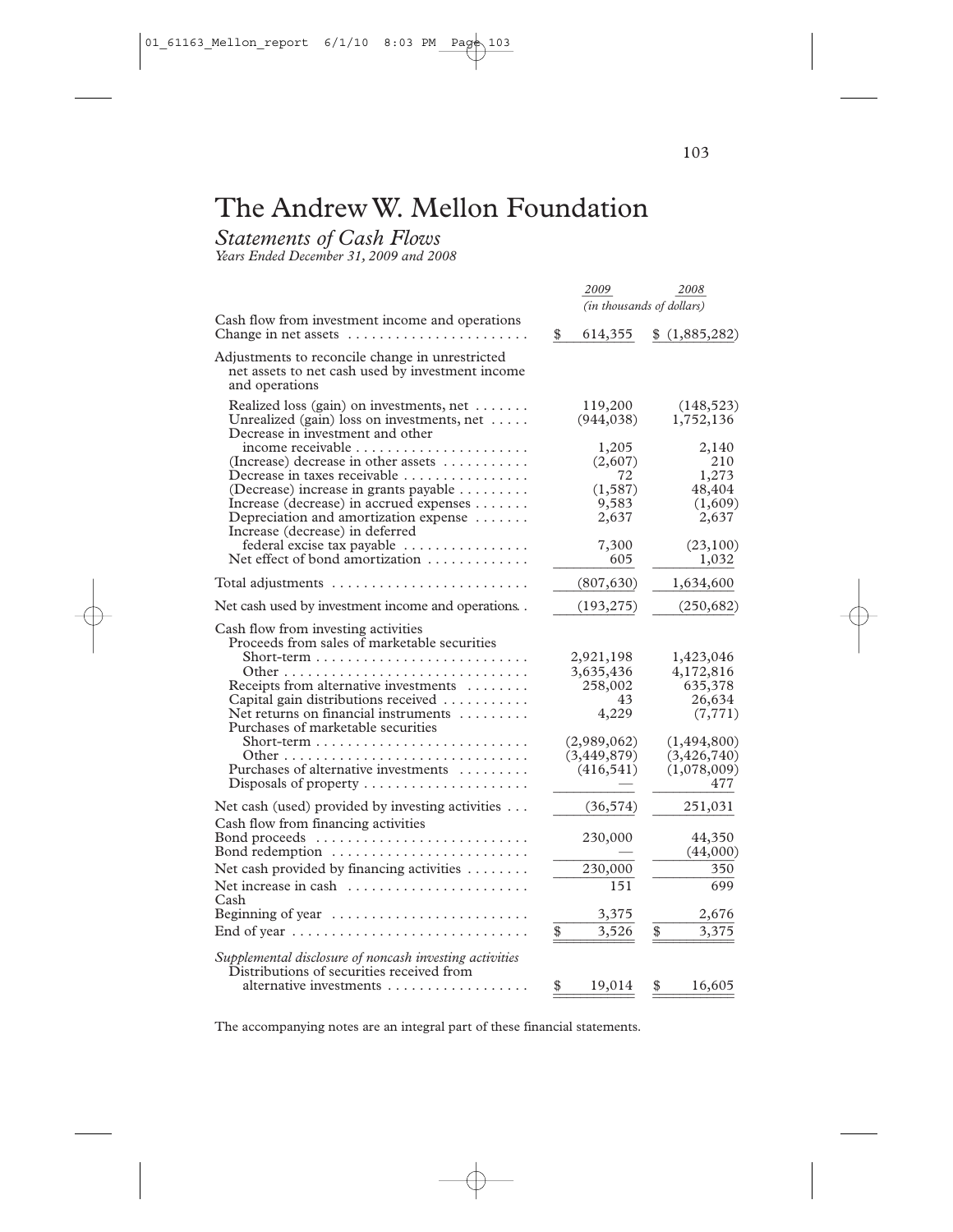## *NOTES TO FINANCIAL STATEMENTS*

*December 31, 2009 and 2008*

#### 1. ORGANIZATION AND SUMMARY OF SIGNIFICANT ACCOUNTING POLICIES

The Andrew W. Mellon Foundation (the "Foundation") is a not-for-profit corporation under the laws of the State of New York.The Foundation makes grants in five core program areas: higher education; museums and art conservation; performing arts; libraries and scholarly communication; and conservation and the environment.

The financial statements of the Foundation have been prepared in conformity with generally accepted accounting principles. The significant accounting policies followed are described below.

#### *Investments*

Effective January 1, 2008, the Foundation adopted the authoritative guidance for fair value measurements for financial assets and financial liabilities. Fair value is defined as the price that would be received to sell an asset or paid to transfer a liability in an orderly transaction between market participants at the measurement date. The guidance also established a fair value hierarchy that prioritizes the inputs to valuation techniques used to measure fair value. The hierarchy gives the highest priority to unadjusted quoted prices in active markets for identical assets (Level 1 measurements) and the lowest priority to unobservable inputs (Level 3 measurements).The three levels of the fair value hierarchy are as follows:

Level 1 Inputs that reflect unadjusted quoted prices in active markets for identical assets or liabilities that the Foundation has the ability to access at the measurement date.

- Level 2 Inputs other than quoted prices that are observable for the asset or liability either directly or indirectly, including inputs in markets that are not considered to be active.
- Level 3 Inputs that are unobservable.

Inputs are used in applying the various valuation techniques and refer to the assumptions that market participants use to make valuation decisions. Inputs may include price information, credit data, liquidity statistics and other factors. A financial instrument's level within the fair value hierarchy is based on the lowest level of any input that is significant to the fair value measurement.The Foundation considers observable data to be that market data which is readily available and reliable and provided by independent sources.The categorization of a financial instrument within the hierarchy is therefore based upon the pricing transparency of the instrument and does not necessarily correspond to the Foundation's perceived risk of that instrument.

Investments whose values are based on quoted market prices in active markets are classified as Level 1 and include active listed equities, options and certain short-term fixed income investments.The Foundation does not adjust the quoted price for such instruments, even in situations where the Foundation holds a large position and a sale of all its holdings could reasonably impact the quoted price.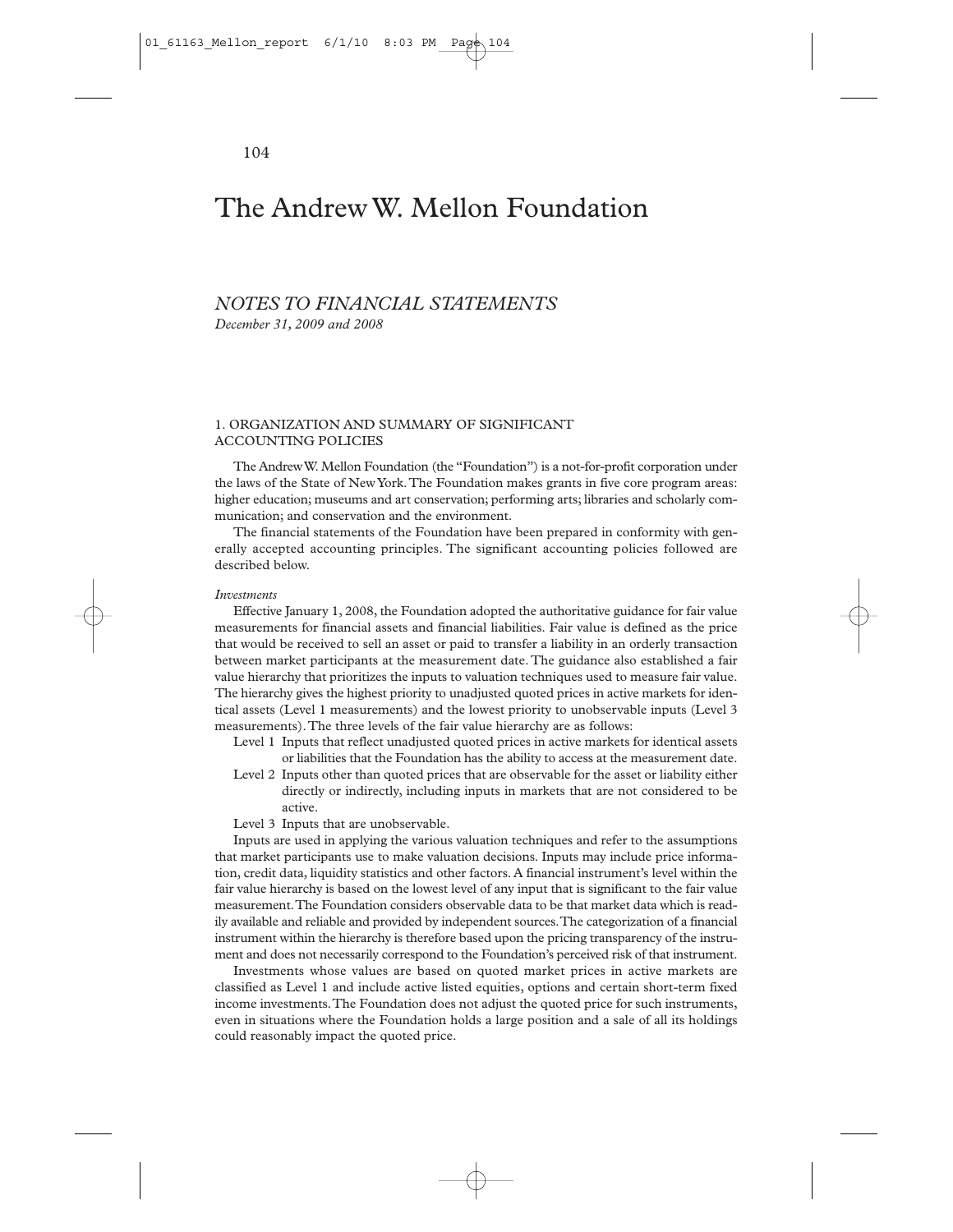Investments that trade in markets that are not considered to be active, but are valued based on quoted market prices, dealer quotations, or alternative pricing sources are classified as Level 2. These include certain US government and sovereign obligations, government agency obligations, investment grade corporate bonds and less liquid equity securities.

Investments classified as Level 3 have significant unobservable inputs, as they trade infrequently or not at all.The inputs into the determination of fair value are based upon the best information in the circumstance and may require significant management judgment.The vast majority of the Foundation's alternative investments are classified as Level 3. These investments are primarily made under agreements to participate in limited partnerships and are generally subject to certain withdrawal restrictions.Values for these partnerships, which may include investments in both nonmarketable and market-traded securities, are provided by the general partner and may be based on recent transactions, cash flow forecasts, appraisals and other factors. Market values may be discounted for concentration of ownership. Because of the inherent uncertainty of valuing the investments in such partnerships and certain of the underlying investments held by the partnerships, the Foundation's estimate of fair value may differ significantly from the values that would have been used had a ready market for the investments existed. The financial statements of the limited partnerships are audited annually by independent auditing firms. Investments in these partnerships may be illiquid, and thus there can be no assurance that the Foundation will be able to realize the full recorded fair value of such investments in a timely manner.

Realized gains and losses on investments in securities are calculated based on the first-in, first-out identification method. Included in payable from unsettled securities purchases in the accompanying Balance Sheets are receivables from unsettled securities sales of \$29.2 million and \$148.6 million at December 31, 2009 and 2008, respectively.

#### *Grants*

Grant appropriations include both conditional and unconditional grants. Unconditional grants are expensed when appropriated. Certain grants are approved by the Trustees subject to the grantee fulfilling specific conditions, most frequently that all or a portion of the grant funds be matched in a specified ratio. Such conditional grants are considered commitments and are not recorded as expense until the Foundation determines that the material conditions of the grant are substantially met or such meeting of conditions is probable.

Substantially all grants payable are due within one year and are recorded at face value.

#### *Taxes*

The Foundation qualifies as a tax-exempt organization under Section  $501(c)(3)$  of the Internal Revenue Code and, accordingly, is not subject to federal income taxes. However, the Foundation is subject to a federal excise tax.The Foundation follows the policy of providing for federal excise tax on the net appreciation (both realized and unrealized) of investments. The deferred federal excise tax in the accompanying financial statements represents tax provided on the net unrealized appreciation of investments. Under federal tax law the Foundation cannot carry forward realized losses resulting from the sale of investments.The Foundation is subject to income tax at corporate rates on certain income that is considered unrelated business income under the Internal Revenue Code.The Foundation's tax returns are subject to examination by federal and various state tax authorities.With few exceptions the Foundation is no longer subject to tax examinations for years prior to 2006.

#### *Property*

Property consists of land held at cost, and buildings and their improvements located in New York City. These buildings are depreciated on a straight-line basis over their useful lives, generally twenty-five to twenty-eight years. Building improvements are depreciated over the remaining useful life of the building.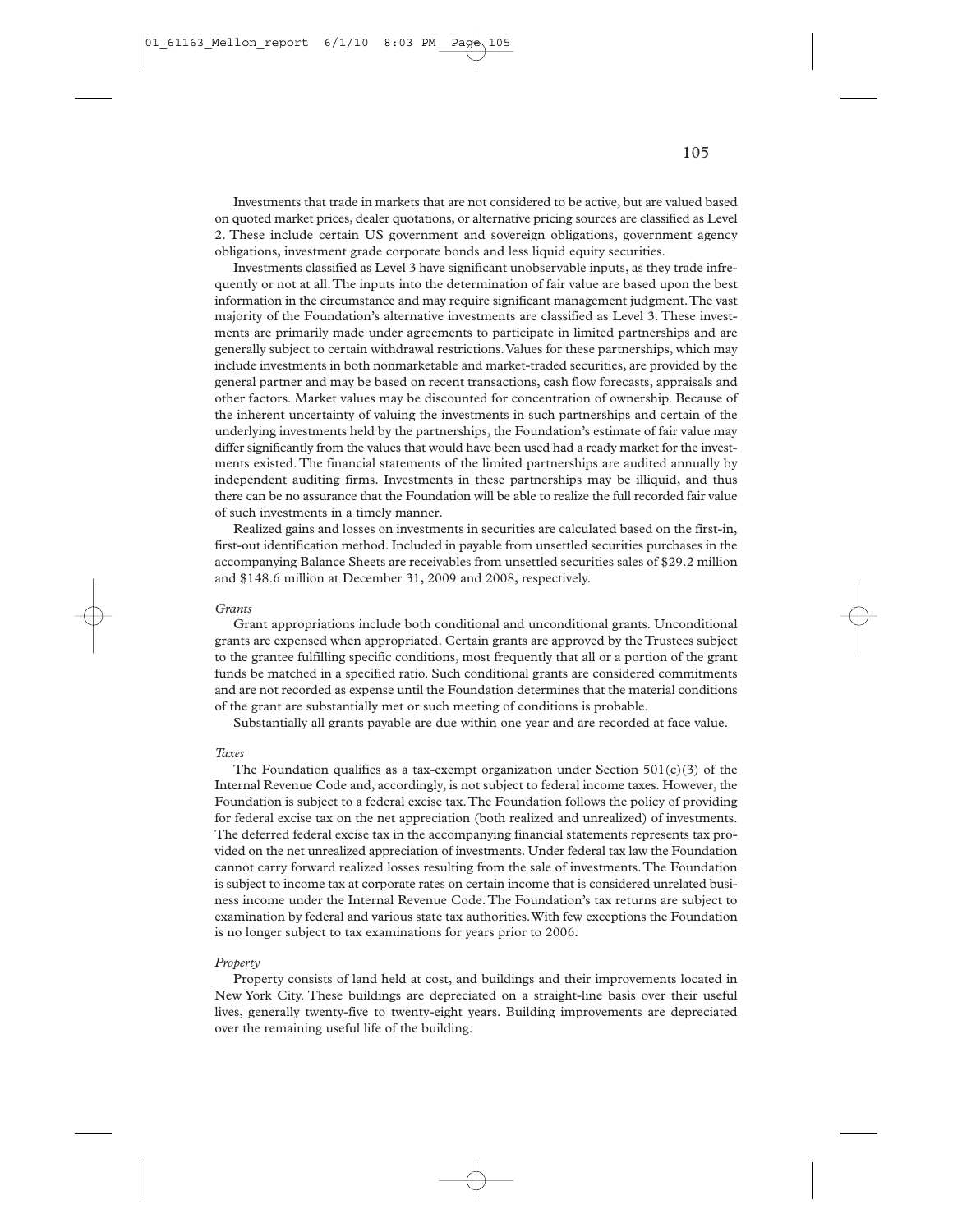### *Notes to Financial Statements, (continued)*

#### *Investment Return*

Investment return includes income and realized and unrealized gains or losses on all investments. Unrealized gain or loss comprises the change in unrealized appreciation or depreciation on marketable securities and alternative investments, net of deferred federal excise tax provided on such unrealized appreciation. Realized gains or losses include gains or losses realized on the sale of marketable securities and the Foundation's share of the operating results of partnership investments, whether distributed or undistributed.

#### *Expenses*

Grantmaking operations include all costs related to appropriating, paying and administering grants. Direct charitable activities include building operating expenditures for ARTstor Inc. ("ARTstor") and Ithaka Harbors, Inc. ("Ithaka"), which are independent not-for-profit entities, and expenditures for research. Investment operations include the costs of supervising the Foundation's investment portfolio. Interest expense includes interest, commitment fees and remarketing fees incurred in connection with servicing the Foundation's bonds payable. Current provision for taxes includes federal and state taxes. Other expenses include certain expenses that the Foundation is not permitted to report either as an expense of distribution or an expense of earning income.

Salaries and benefits are allocated to the activities listed above, and also to core administration, based on estimates of the time each staff member devoted to that activity. Core administration expenses are then prorated among the activities listed above on the basis of the direct salary allocations. Identifiable costs, such as consultants, are charged directly to each activity.

Amounts for program grants, grantmaking operations, and direct charitable activities shown on the Statement of Activities will not agree with the amounts on the Foundation's Form 990PF, the federal excise tax return, because a cash basis is required for reporting the expenses of distribution for tax purposes as contrasted with the accrual basis used in preparing the accompanying financial statements.

The administrative expenses of distribution, including direct charitable activities, were \$17.5 million (8.8% of appropriated program grants) in 2009, compared to \$17.7 million (6.3% of appropriated program grants) in 2008.The Foundation's grantmaking expenses in 2009 were \$15.0 million (7.5% of appropriated program grants), compared to \$15.1 million (5.4% of appropriated program grants) in 2008.

Investment management expenses are the direct costs of portfolio management, including fees for investment management, custody and advisory services.

The Foundation's expenses by natural classification are as follows for 2009 and 2008:

|                                       | 2009                      | 2008      |
|---------------------------------------|---------------------------|-----------|
|                                       | (in thousands of dollars) |           |
| Program grants and contributions, net | \$214,083                 | \$315,337 |
| Salaries, pensions and benefits       | 14,885                    | 13,828    |
|                                       | 5,184                     | 1,129     |
| Current provision for taxes           | 119                       | 2,533     |
| Other operating expenses              | 8,173                     | 9,474     |
|                                       | \$242,444                 | \$342,301 |
|                                       |                           |           |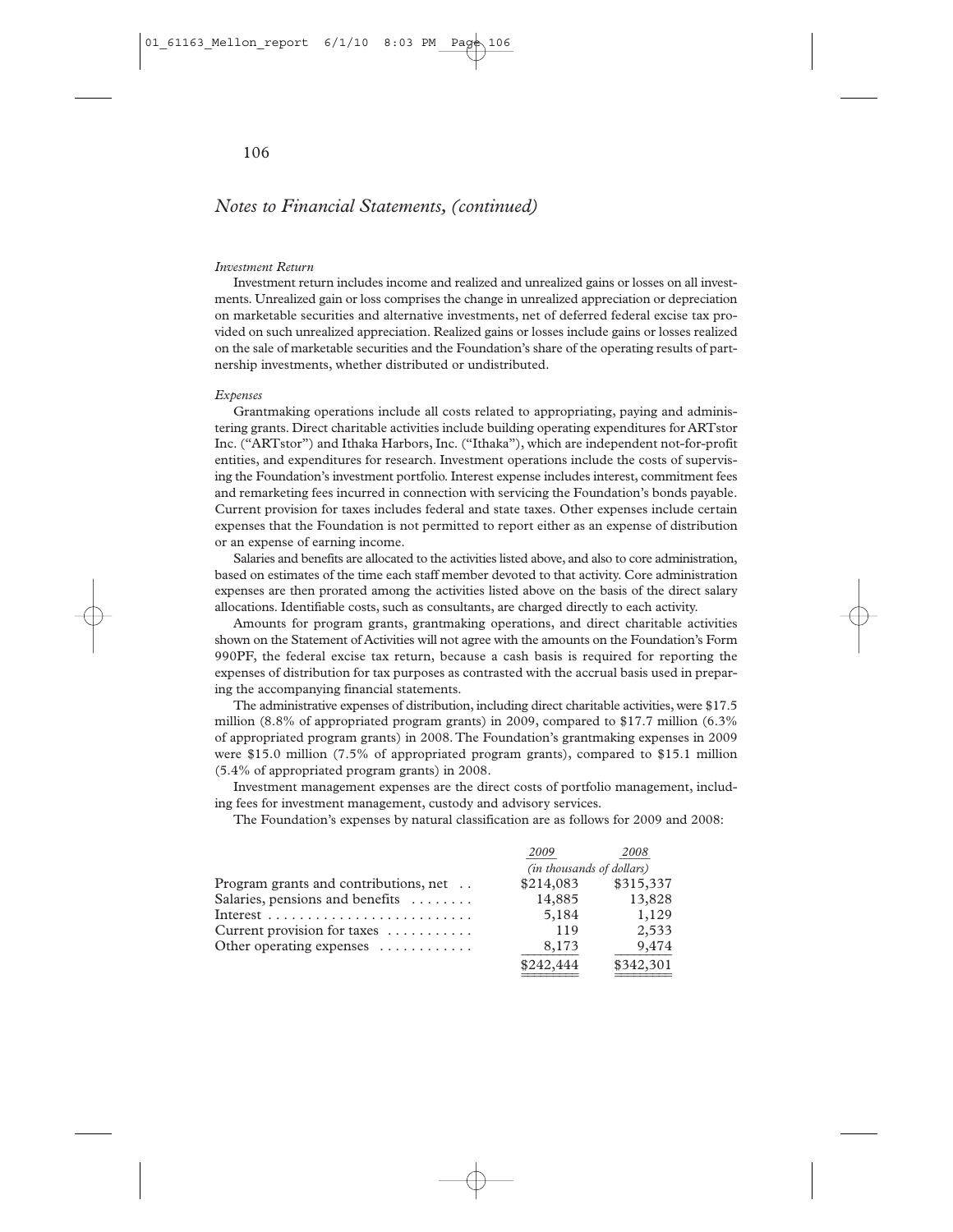#### *Use of Estimates*

The preparation of financial statements in accordance with generally accepted accounting principles requires management to make estimates and assumptions that affect the reported amounts of assets and liabilities at the date of the financial statements and the reported amounts of revenues and expenses during the reported periods. Actual results could differ from those estimates.

#### *Reclassifications*

Certain 2008 amounts have been reclassified to conform to the 2009 presentation.

#### *Subsequent Events*

In May 2009, the Financial Accounting Standards Board issued authoritative guidance which establishes general standards of accounting for and disclosure of events that occur after the balance sheet date, but before the issuance of financial statements. The Foundation has adopted this new guidance, which had no material effect on its financial statements.

#### 2. INVESTMENTS

Marketable securities held at December 31, 2009 and 2008 are summarized as follows:

|                                        | December 31, 2009                |             | December 31, 2008 |             |
|----------------------------------------|----------------------------------|-------------|-------------------|-------------|
|                                        | Fair Value                       | Cost        | Fair Value        | Cost        |
|                                        | <i>(in thousands of dollars)</i> |             |                   |             |
| Equities $\ldots \ldots \ldots \ldots$ | \$1,153,955                      | \$1,011,082 | \$1,203,382       | \$1,548,702 |
| Fixed income                           | 505,652                          | 503,516     | 418,465           | 431,055     |
| Short-term $\dots\dots\dots\dots$      | 311,527                          | 311,505     | 243,626           | 243,582     |
| Derivative financial                   |                                  |             |                   |             |
| $in$ struments $\ldots \ldots \ldots$  | (1, 284)                         | (769)       | (19, 375)         | (14,612)    |
|                                        | \$1,969,850                      | \$1,825,334 | \$1,846,098       | \$2,208,727 |
|                                        |                                  |             |                   |             |

The classification of investments by level within the valuation hierarchy as of December 31, 2009 is as follows:

|                           |             |                           | Significant  | Significant  |
|---------------------------|-------------|---------------------------|--------------|--------------|
|                           |             | Ouoted                    | Observable   | Unobservable |
|                           |             | Prices                    | Inputs       | Inputs       |
|                           | Total       | (Level 1)                 | (Level 2)    | (Level 3)    |
|                           |             | (in thousands of dollars) |              |              |
| Marketable securities     | \$1,969,850 | \$1,067,428               | 897,816<br>S | 4,606<br>\$  |
| Alternative investments   | 3,020,122   |                           | 180,455      | 2,839,667    |
| Payable from unsettled    |             |                           |              |              |
| securities purchases, net | (365)       | (365)                     |              |              |
|                           | \$4,989,607 | \$1,067,063               | \$1,078,271  | \$2,844,273  |
|                           |             |                           |              |              |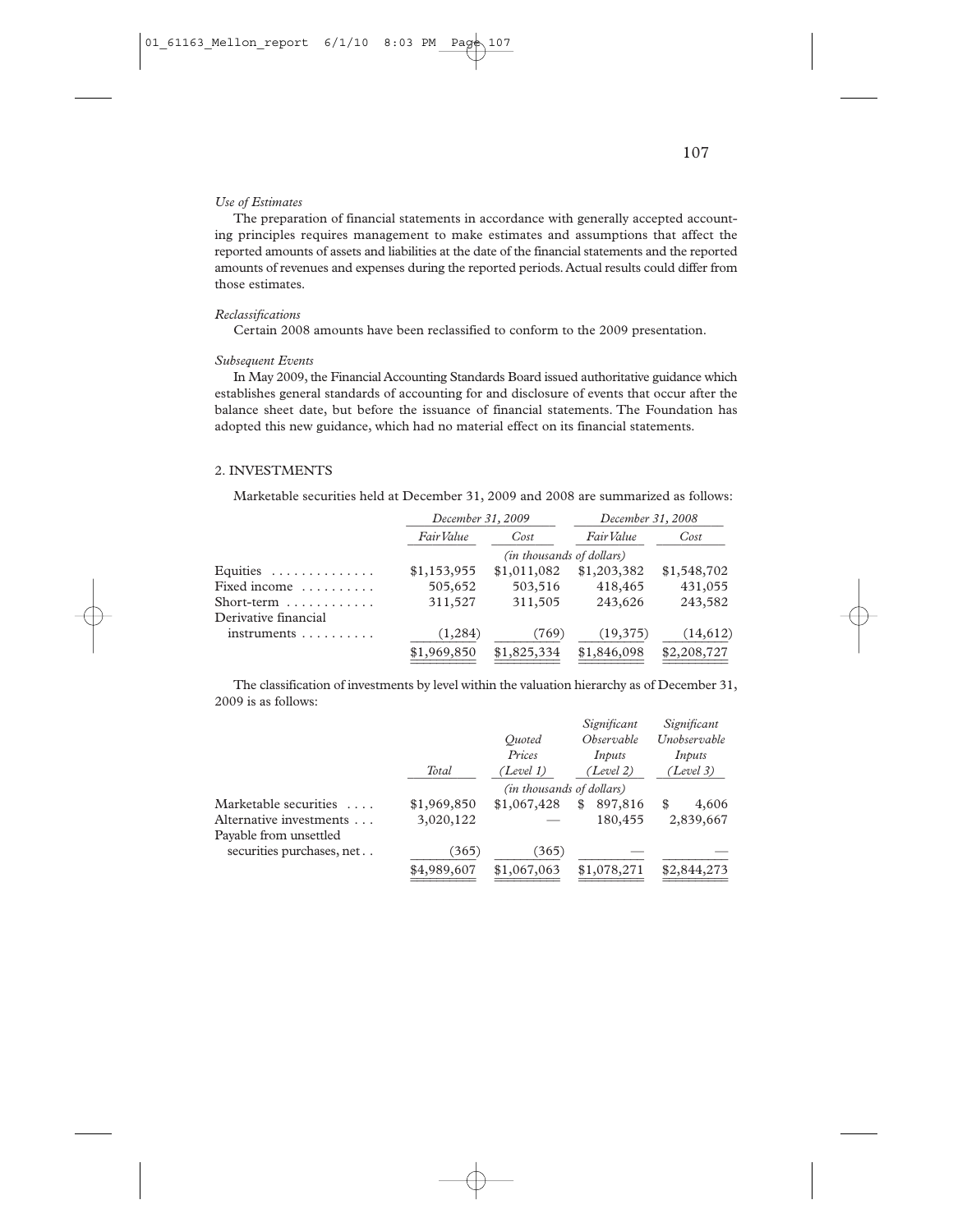### *Notes to Financial Statements, (continued)*

The classification of investments by level within the valuation hierarchy as of December 31, 2008 is as follows:

|             |             |               | Significant                              |
|-------------|-------------|---------------|------------------------------------------|
|             | Ouoted      | Observable    | Unobservable                             |
|             | Prices      | Inputs        | Inputs                                   |
| Total       | (Level 1)   | (Level 2)     | (Level 3)                                |
|             |             |               |                                          |
| \$1,846,098 | \$1,080,755 | 582,466<br>\$ | 182,877                                  |
| 2,393,535   |             |               | 2,393,535                                |
|             |             |               |                                          |
| (106, 354)  | (106, 354)  |               |                                          |
| \$4,133,279 | 974,401     | 582,466       | \$2,576,412                              |
|             |             |               | Significant<br>(in thousands of dollars) |

The reconciliation of activity for Level 3 investments is as follows:

|                                                | 2009                            |                            | 2008                            |                            |
|------------------------------------------------|---------------------------------|----------------------------|---------------------------------|----------------------------|
|                                                | Marketable<br><b>Securities</b> | Alternative<br>Investments | Marketable<br><i>Securities</i> | Alternative<br>Investments |
|                                                | (in thousands of dollars)       |                            |                                 |                            |
| Balance at January $1 \ldots \ldots$           | 182,877<br>S                    | \$2,393,535                | 203,400<br>S                    | \$2,692,836                |
| Transfer $(1)$                                 | (140, 028)                      | (143, 633)                 |                                 |                            |
| Net realized gains $\dots \dots$               | 11,556                          | 40,339                     | 16,850                          | 196,472                    |
| Income $(\text{losses})$                       |                                 | (21, 859)                  | 418                             | (62, 434)                  |
| Purchases                                      |                                 | 416,541                    | 83,601                          | 1,078,008                  |
| Distributions/Redemptions                      | (47, 644)                       | (272, 546)                 |                                 | (655, 560)                 |
| Net unrealized gains (losses)                  | (2, 155)                        | 427,290                    | (121, 392)                      | (855, 787)                 |
| Balance at December 31<br>$\sim$ $\sim$ $\sim$ | 4,606                           | \$2,839,667                | 182,877                         | \$2,393,535                |

(1) Transfer, effective January 1, 2009, of securities previously designated as Level 3 investments, which are currently classified as Level 2 due to their liquidity characteristics.

Net unrealized gains (losses) included in the Statements of Activities for investments held at December 31, 2009 are \$(2.2) million for marketable securities and \$431.5 million for alternative investments, respectively. Net unrealized losses included in the Statements of Activities for investments held at December 31, 2008 were \$121.4 million for marketable securities and \$716.8 million for alternative investments, respectively.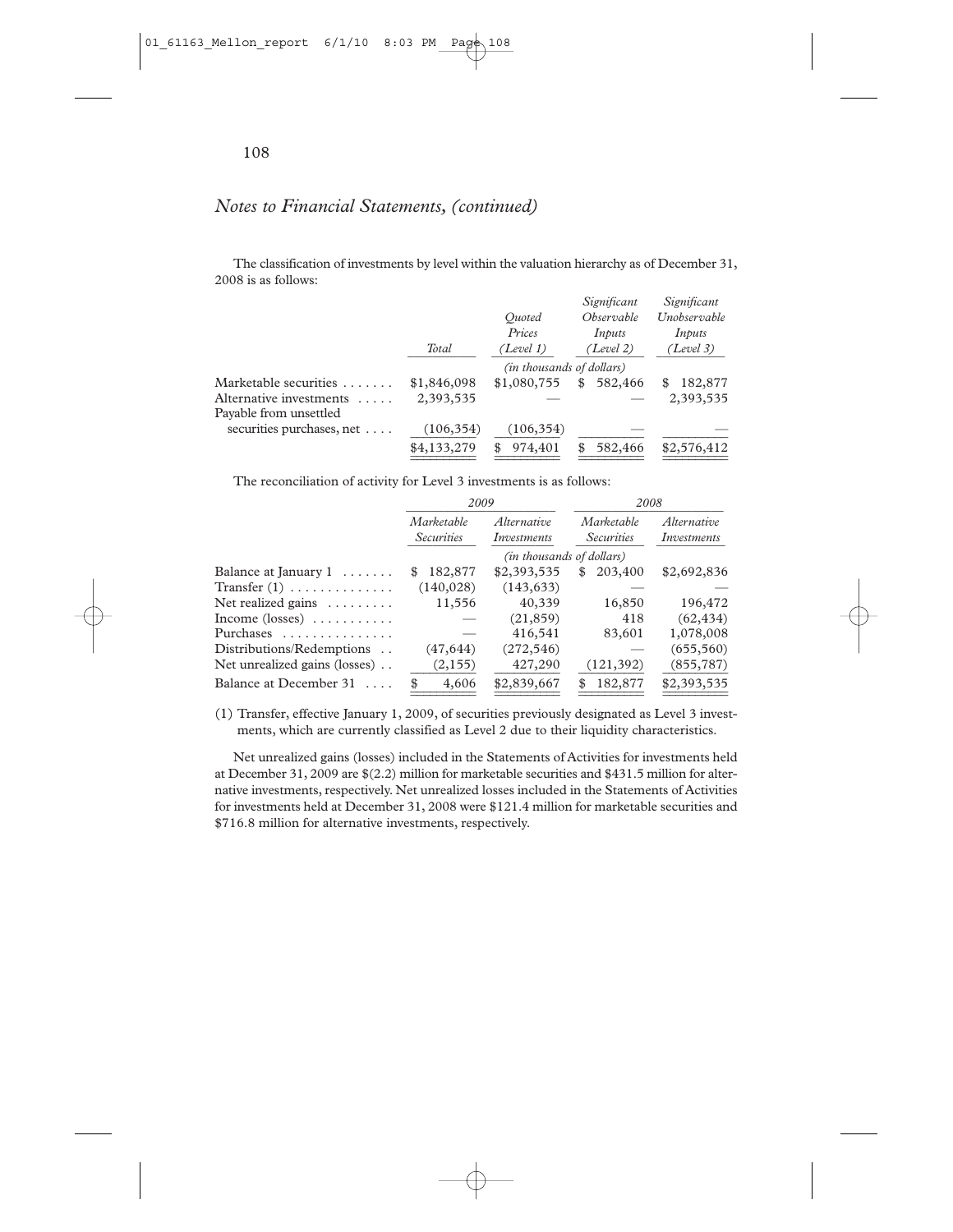|                                 | Fair Value |             | Unfunded<br><i>Commitments</i> |             | Redemption<br>Frequency | Redemption<br>Notice Period |
|---------------------------------|------------|-------------|--------------------------------|-------------|-------------------------|-----------------------------|
|                                 |            |             | (in thousands of dollars)      |             |                         |                             |
| Equity long only $(1) \ldots$ . | \$         | 54,984      | \$                             |             | Ouarterly               | 30-90 Days                  |
| Equity long/short $(2)$         |            | 255,076     |                                |             | Ouarterly/              |                             |
|                                 |            |             |                                |             | Annually                | 30-60 Days                  |
| Limited liquidity $(3)$         |            | 896,363     |                                |             | Ouarterly/              |                             |
|                                 |            |             |                                |             | Annually                | 45-180 Days                 |
| Private partnerships $(4)$      |            | 1,813,699   |                                | 1,200,048   |                         |                             |
|                                 |            | \$3,020,122 |                                | \$1,200,048 |                         |                             |
|                                 |            |             |                                |             |                         |                             |

Set forth below is additional information pertaining to alternative investments as of December 31, 2009:

- (1) This category includes investments in funds that invest in equity securities in domestic and international markets, including emerging markets.The majority of these investments cannot be redeemed until December 31, 2012 or later.
- (2) This category includes investments in funds that invest long and short in domestic and international securities, primarily equity securities.The Foundation estimates that approximately 74% of the value of these funds can be redeemed prior to 2012.
- (3) This category includes investments in funds that invest in a variety of privately held and publicly available securities, including equities, corporate and government bonds, convertibles, asset backed and derivatives, and includes investments in domestic and international markets.The Foundation estimates that approximately 77% of the value of these funds can be redeemed prior to 2012.
- (4) This category includes investments in private equity, venture capital, buyout, credit opportunity, real estate and energy-related funds. These funds invest both domestically and internationally across a broad spectrum of industries. Generally these funds cannot be redeemed; instead, the nature of the investments is that distributions will be received as the underlying investments of the fund are liquidated. Unfunded commitments at December 31, 2009 were \$1.20 billion, compared to \$1.49 billion at December 31, 2008.

Through certain investment managers, the Foundation is a party to a variety of interest rate swaps and options.The extent of the Foundation's involvement in these instruments is determined by the composition of the investment portfolio and the Foundation's expectations as to the direction and volatility of equity and fixed income markets as well as other economic factors. At December 31, 2009, approximately \$600 thousand in assets and \$2.0 million of liabilities related to these financial instruments are included in derivative financial instruments. At December 31, 2008, approximately \$31.1 million in assets and \$50.4 million of liabilities related to these financial instruments were included in derivative financial instruments. Through certain investment managers, the Foundation also purchases and sells forward currency contracts whereby the Foundation agrees to exchange one currency for another on an agreed-upon date at an agreed-upon exchange rate to minimize the exposure of certain of its marketable securities to adverse fluctuations in financial and currency markets. At December 31, 2009, approximately \$30.3 million in assets and \$30.2 million in liabilities related to open foreign currency contracts are included in derivative financial instruments. At December 31, 2008, approximately \$26.1 million in assets and \$26.2 million in liabilities related to open foreign currency contracts were included in derivative financial instruments. All of these derivative financial instruments are carried at fair value, and changes in fair value are recognized currently in the Statements of Activities.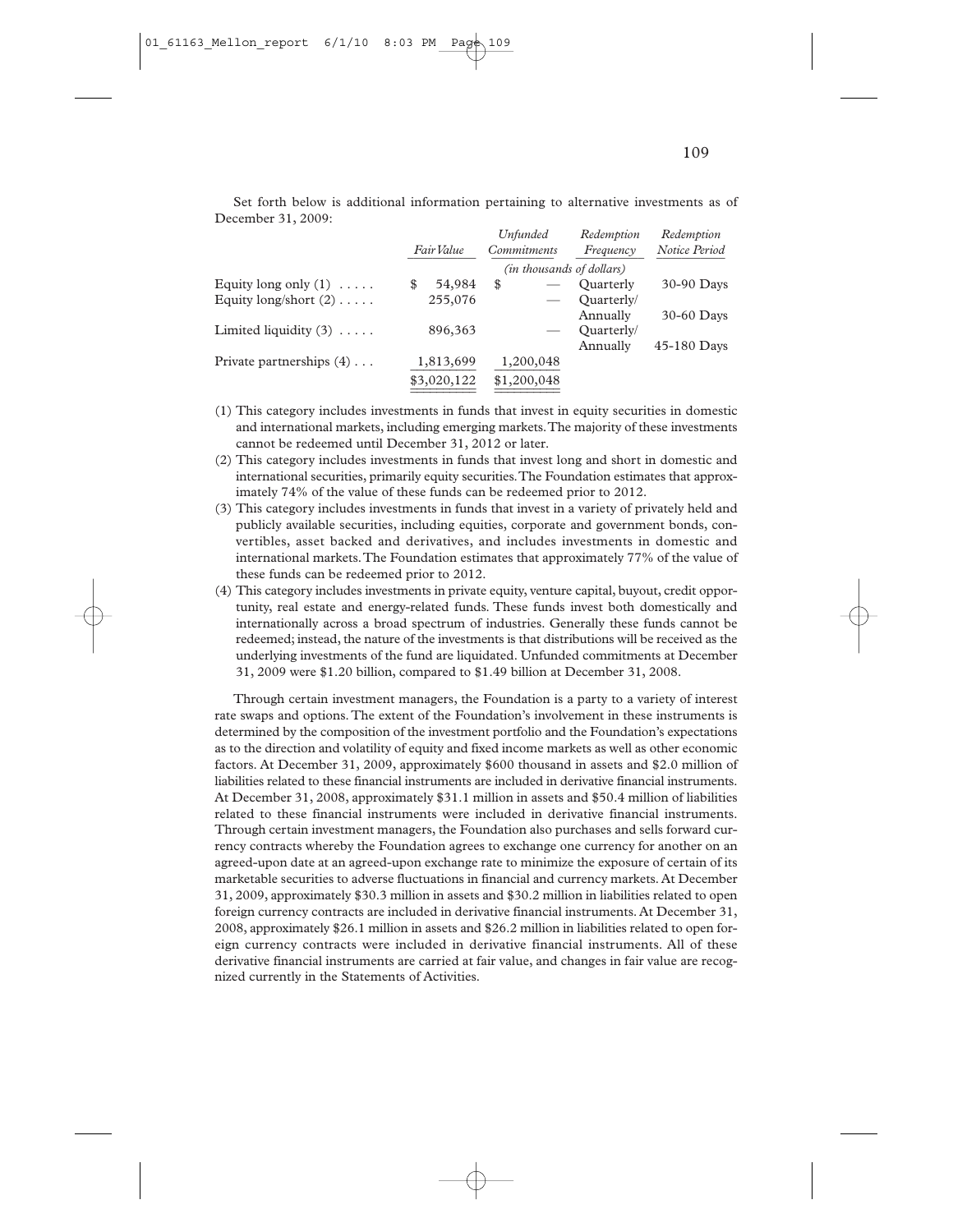# *Notes to Financial Statements, (continued)*

Financial instruments such as those described above involve, to varying degrees, elements of market risk and credit risk in excess of the amounts recorded on the balance sheet. Market risk represents the potential loss the Foundation faces due to the decrease in the value of financial instruments. Credit risk represents the maximum potential loss the Foundation faces due to possible non-performance by obligors and counterparties as to the terms of their contracts.

Management does not anticipate that losses, if any, resulting from its market or credit risks would materially affect the financial position and operations of the Foundation.

The Foundation invests in a variety of fixed income securities and contractual instruments, which by their nature are interest rate sensitive. Changes in interest rates will affect the value of such securities and contractual instruments.

The Foundation's security lending program was terminated in December 2009. Under the program, the Foundation had loaned certain stocks and bonds included in its investment portfolio to qualified investors. The Foundation's gross securities loaned to certain investors at December 31, 2008 amounted to approximately \$169 million. The collateral held by the Foundation was measured as a Level 2 asset.

## 3. BONDS PAYABLE

At December 31, 2009, bonds payable consists of \$230 million of bonds issued in June 2009 (the "2009 Bonds") and \$44.4 million of bonds issued in June 2008 (the "2008 Bonds").

The 2009 Bonds were issued with a maturity date of August 1, 2014.These bonds bear a 3.95% fixed rate of interest, payable semi-annually.The proceeds of the 2009 Bonds will be used to pay qualified distributions, primarily grants, as defined by the Internal Revenue Code. The bonds may be redeemed at any time by the Foundation at a price equal to the greater of (i) 100% of the principal amount, and (ii) the sum of the present value of the remaining scheduled payments of principal and interest. In connection with the bond offering, the Foundation incurred \$1.2 million of deferred bond costs, which will be amortized over the life of the bonds. The Foundation estimates that the fair value of the 2009 Bonds at December 31, 2009 was \$238.4 million. Interest incurred in 2009 for the 2009 Bonds was \$4.7 million.

The 2008 Bonds have a maturity date of December 1, 2032. Bond interest is reset weekly by the Foundation's bond agent. Bond holders have the right to tender their bonds to the bond agent weekly, and the agent has an obligation to remarket such bonds. Bonds that cannot be remarketed must be redeemed by the Foundation.The Foundation believes that the fair value of the 2008 Bonds approximates the book value.The average interest rate applicable in 2009 for the 2008 Bonds was .6% and in 2008 was 3.2%. Interest incurred in 2009 and 2008 was \$286 thousand and \$1.1 million, respectively.

In connection with the 2008 Bond offering, the Foundation entered into a \$30 million dedicated line of credit agreement. Borrowings, if any, under this line of credit are to be used solely to fund redemption requirements of the 2008 Bonds.The line of credit agreement expires on September 8, 2011.This facility has an annual commitment fee on unfunded commitments of 0.20%. As of December 31, 2009 and 2008, there were no borrowings outstanding under the line of credit.

In March 2008, in response to the turmoil in the credit markets, the Foundation redeemed \$44.0 million of auction rate bonds at par. The redemption resulted in a 2008 loss of \$407 thousand resulting from the write-off of unamortized deferred debt costs.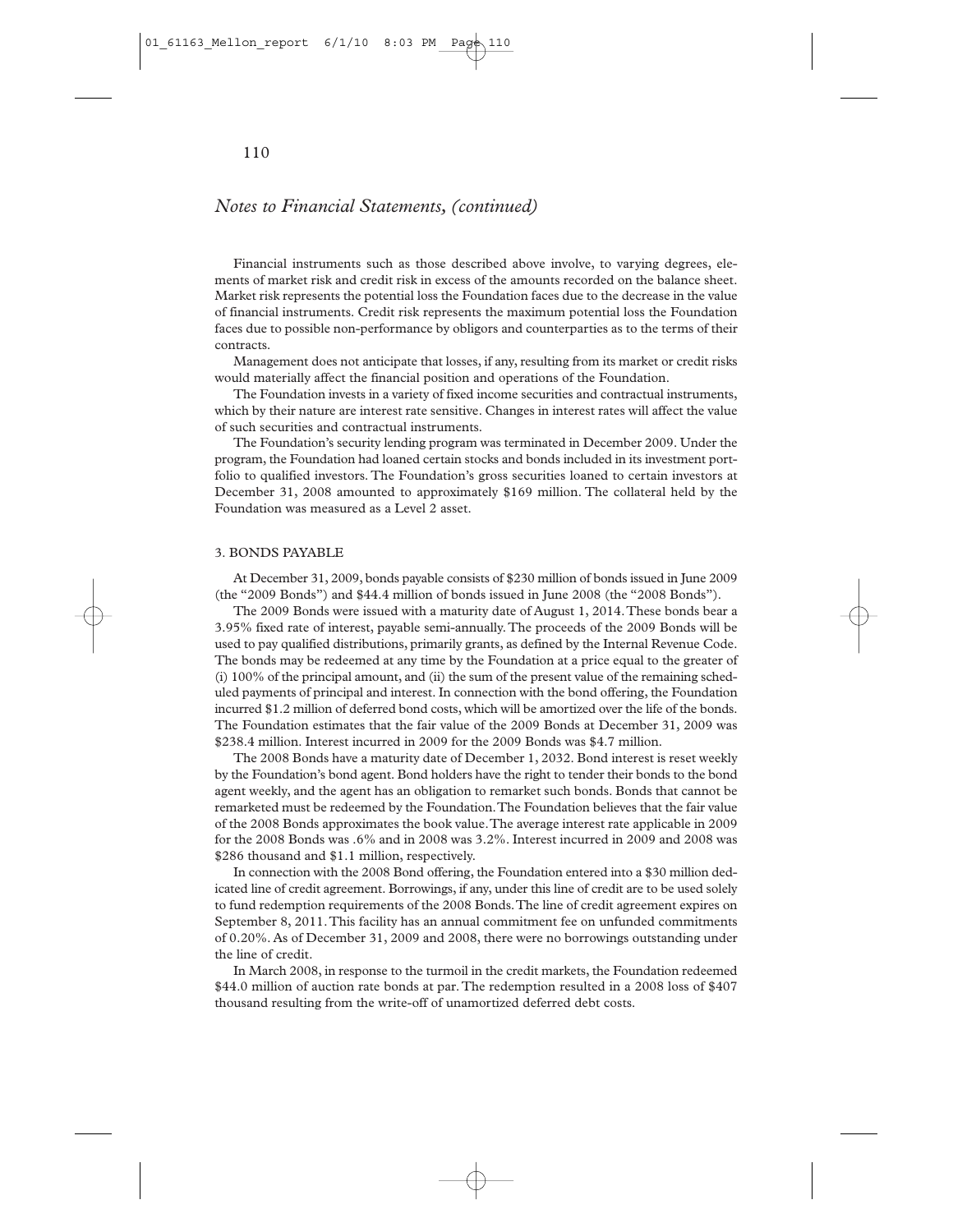The Internal Revenue Code imposes an excise tax on private foundations equal to 2 percent of net investment income (principally interest, dividends, and net realized capital gains, less expenses incurred in the production of investment income).This tax is reduced to 1 percent when a foundation meets certain distribution requirements under Section 4940(e) of the Internal Revenue Code.The Foundation qualified for the 1 percent rate in 2009 and in 2008. Certain income defined as unrelated business income by the Code may be subject to tax at ordinary corporate rates.

The provision for taxes consists of a current provision for the federal excise taxes on net investment income and federal and state taxes on unrelated business income and a deferred provision on the change in unrealized appreciation of investments.The current tax provision for 2009 includes a \$88 thousand benefit for federal excise tax on net investment income.The current tax provision for 2008 included \$2.8 million of federal excise tax on net investment income. Federal and state taxes on unrelated business income were immaterial in 2009 and 2008.The change in unrealized appreciation in 2009 reflected on the Statements of Activities includes a provision for deferred taxes of \$7.3 million, based on net unrealized appreciation of investments at 2 percent. In 2008, the Foundation incurred cumulative net unrealized losses which depleted the cumulative unrealized gains and resulted in a benefit for deferred taxes of \$23.1 million.Taxes paid in 2009 and 2008 were \$46 thousand and \$1.3 million, respectively.

Effective January 1, 2009, the Foundation adopted authoritative guidance concerning accounting for uncertainty in income taxes.This guidance requires the Foundation to determine whether a tax position is more likely than not to be sustained upon examination by the applicable taxing authority.The adoption of this authoritative guidance did not have a material effect on the Foundation's financial statements.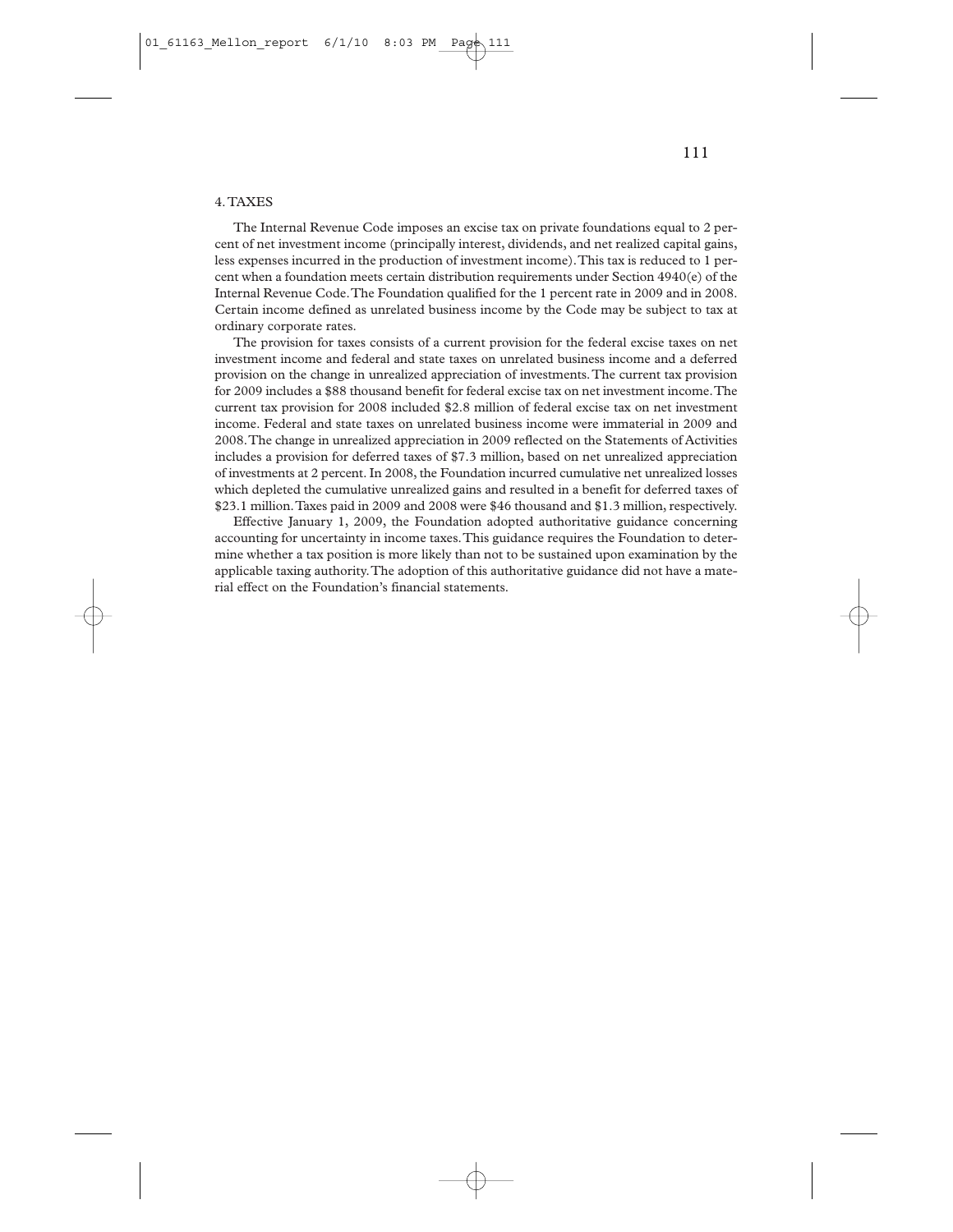## 5. GRANTS, CONTRIBUTIONS, AND COMMITMENTS

The following table of grant activity by major program area includes all grant appropriations approved during 2009. In addition, in 2009, the Foundation made two program-related investments totaling \$1.3 million, which are classified as other assets in the accompanying Balance Sheets. Grants payable and committed at December 31, 2008 have been adjusted to reflect a cancellation of \$50 thousand.

|                                     | Payable and<br>Committed<br>December 31, | 2009<br><b>Grants and Commitments</b> | Payable and<br>Committed<br>December 31, |          |  |  |  |
|-------------------------------------|------------------------------------------|---------------------------------------|------------------------------------------|----------|--|--|--|
|                                     | 2008                                     | Appropriated                          | Paid                                     | 2009     |  |  |  |
|                                     | (in thousands of dollars)                |                                       |                                          |          |  |  |  |
| Conservation and the                |                                          |                                       |                                          |          |  |  |  |
| Environment                         | \$<br>4,837                              | \$11,217                              | \$13,554                                 | \$2,500  |  |  |  |
| Museums and Art                     |                                          |                                       |                                          |          |  |  |  |
| $Conservation$                      | 19,828                                   | 17,891                                | 19,003                                   | 18,716   |  |  |  |
| Performing Arts $\dots\dots$        | 10,854                                   | 28,174                                | 29,126                                   | 9,902    |  |  |  |
| Higher Education and                |                                          |                                       |                                          |          |  |  |  |
| Scholarship                         | 61,478                                   | 122,163                               | 127,962                                  | 55,679   |  |  |  |
| Libraries and Scholarly             |                                          |                                       |                                          |          |  |  |  |
| Communication                       | 9,863                                    | 18,688                                | 24,676                                   | 3,875    |  |  |  |
| Other $(1)$                         | 484                                      | 500                                   | 984                                      |          |  |  |  |
| Program grants<br>and commitments - |                                          |                                       |                                          |          |  |  |  |
| totals $\dots\dots\dots\dots$       | 107,344                                  | 198,633                               | 215,305                                  | 90,672   |  |  |  |
| Contributions and                   |                                          |                                       |                                          |          |  |  |  |
| matching gifts $\dots \dots$        |                                          | 857                                   | 857                                      |          |  |  |  |
|                                     | \$107,344                                | \$199,490                             | \$216,162                                | \$90,672 |  |  |  |

(1) Other is primarily comprised of grants made to certain grantees that were directly affected by Hurricane Katrina.